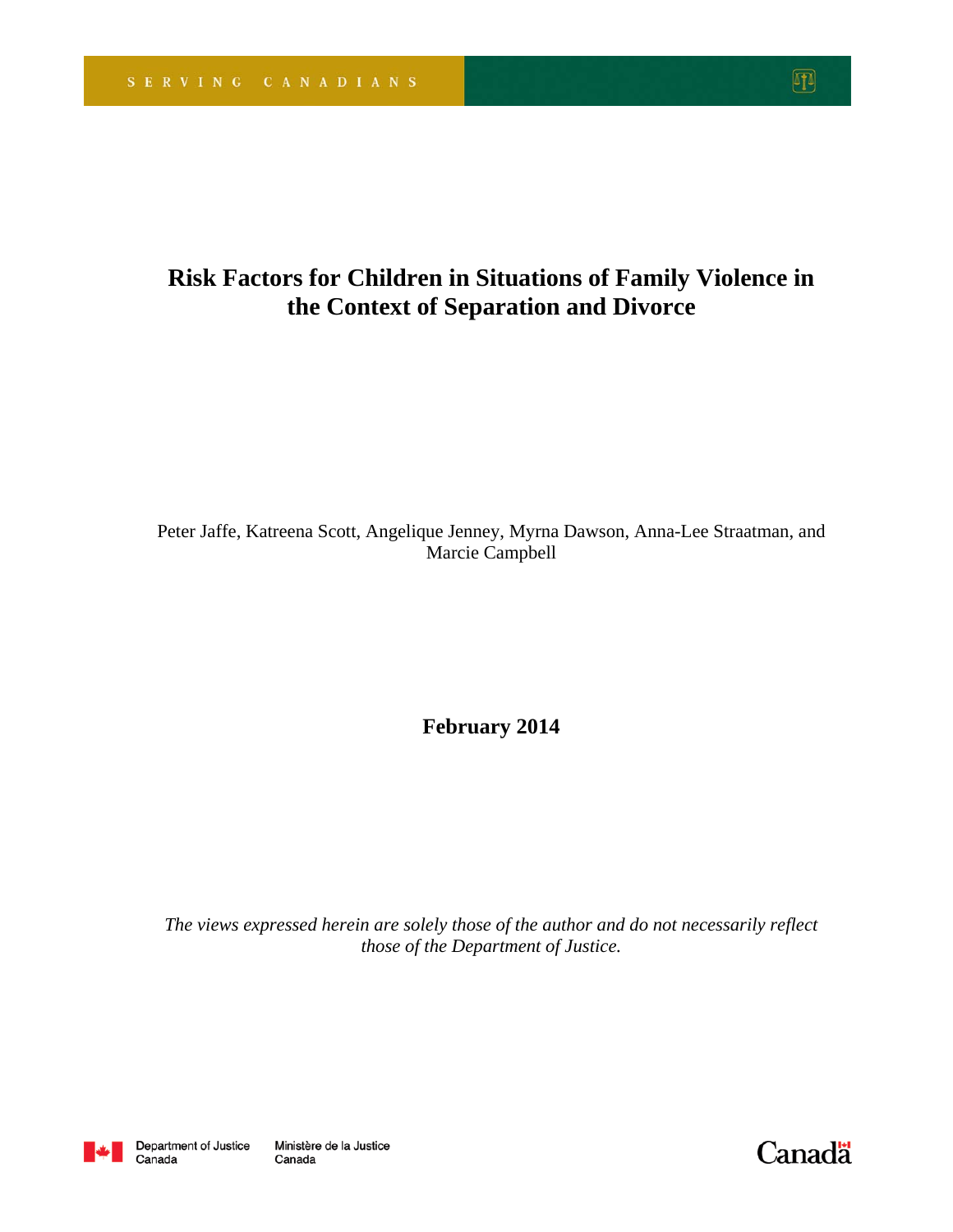Information contained in this publication or product may be reproduced, in part or in whole, and by any means, for personal or public non-commercial purposes, without charge or further permission, unless otherwise specified.

You are asked to:

exercise due diligence in ensuring the accuracy of the materials reproduced;

indicate both the complete title of the materials reproduced, as well as the author organization; and

indicate that the reproduction is a copy of an official work that is published by the Government of Canada and that the reproduction has not been produced in affiliation with or with the endorsement of the Government of Canada.

Commercial reproduction and distribution is prohibited except with written permission from the Department of Justice Canada. For more information, please contact the Department of Justice Canada at: www.justice.gc.ca.

©Her Majesty the Queen in Right of Canada, represented by the Minister of Justice and Attorney General of Canada, 2015

ISBN 978-1-100-25675-7

Cat. No J4-39/2015E-PDF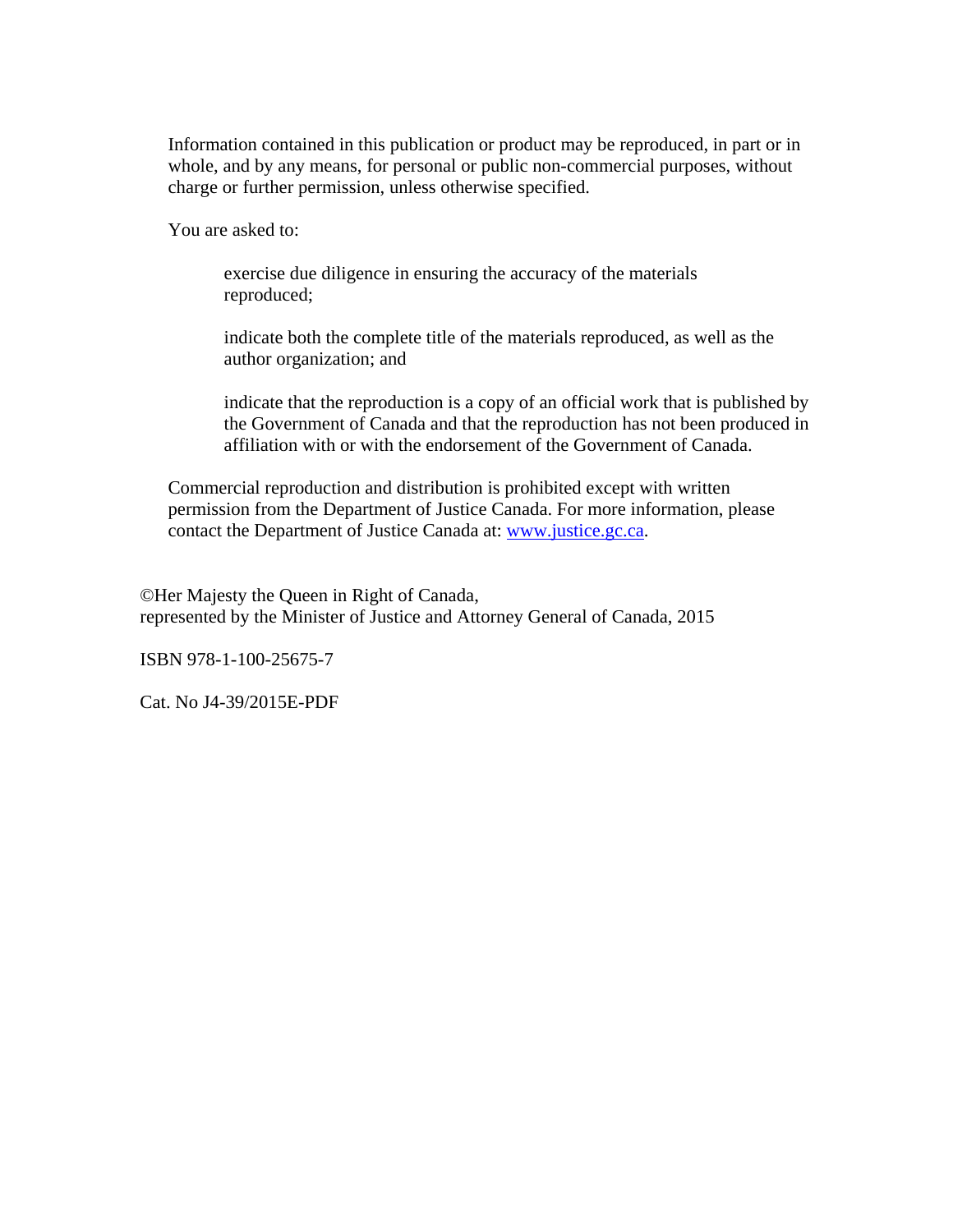#### **Acknowledgement**

We acknowledge the voices of many child abuse and domestic violence victims who have shared their experiences in order to help inform professionals and the general public about the impact of this violence. We appreciate the thoughtful comments and reflections from our experts in the field that are found throughout the document and in more detail in our appendices. We also extend our thanks to our graduate students, Bryanne Harris and Katherine Vink, who assisted in our literature review and to Linda Baker and Elsa Barreto for helping us conceptualize and design our chart on the *Link between Level of Risk and Appropriate Intervention*.

#### **About the Authors**

**Peter Jaffe, Marcie Campbell and Anna-Lee Straatman** work at the Centre for Research and Education on Violence Against Women & Children at the Faculty of Education, Western University, London ON **Katreena Scott** is an Associate Professor and SCCP Program Chair Canada Research Chair in Family Violence Prevention and Intervention University of Toronto **Angelique Jenney** is Director, Family Violence Services, Child Development Institute Toronto, ON **Myrna Dawson** is Canada Research Chair in Public Policy in Criminal Justice Associate Professor, Department of Sociology & Anthropology Graduate Coordinator, Master's in Criminology & Criminal Justice Policy Director, Centre for the Study of Social and Legal

Responses to Violence, University of Guelph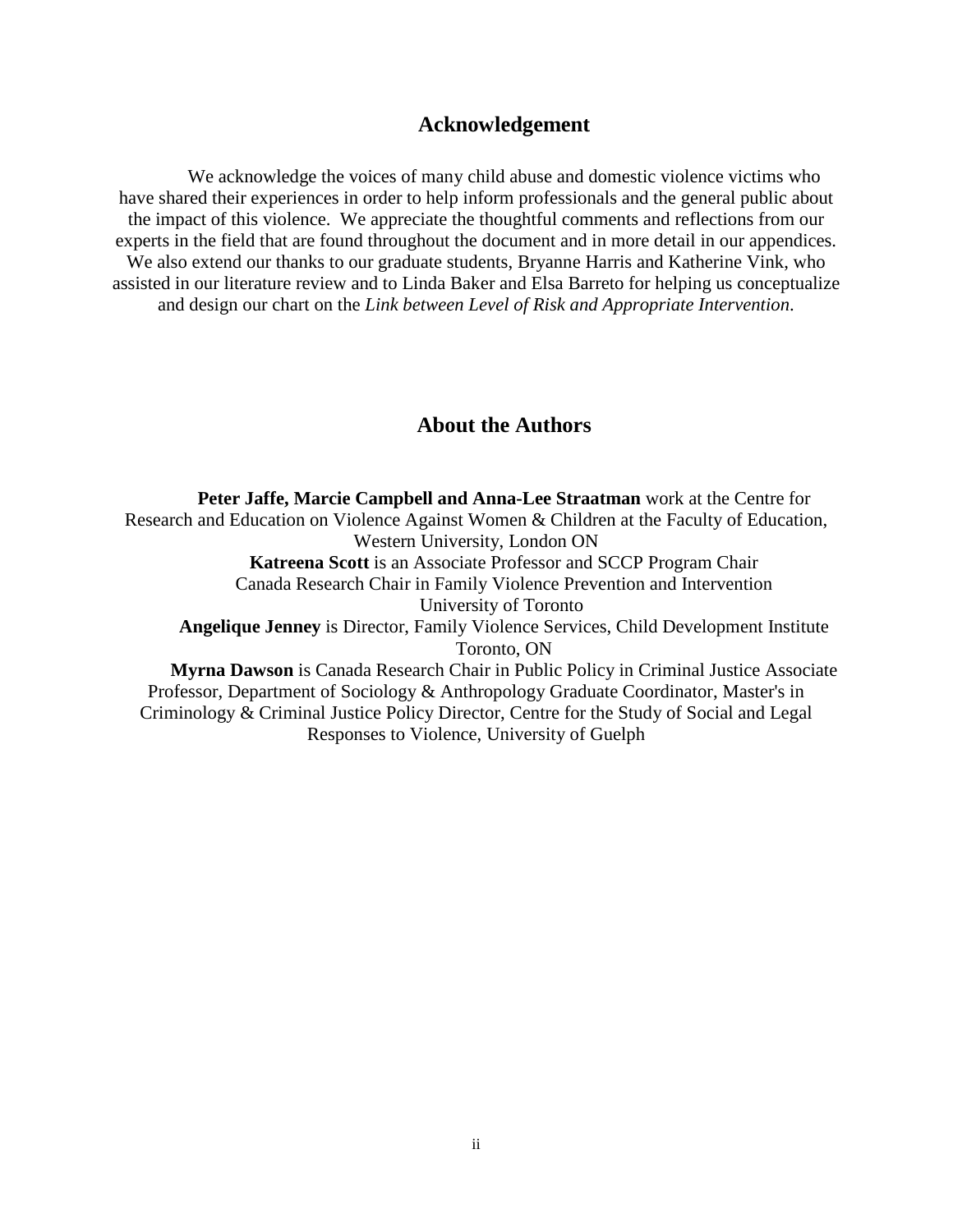#### <span id="page-3-0"></span>**EXECUTIVE SUMMARY**

Children being exposed to family violence is a serious problem in Canada. Children may be at an increased risk of experiencing family violence during and post parental separation and divorce. This report addresses the risk factors that children face in the context of family violence and separating or divorcing parents. It is intended to help inform the development of enhanced policies and practices in the family law area in regards to risk assessment, risk management and collaboration amongst court-related professionals and community agencies such as child protection services. There is no doubt that children are at risk in situations of family violence for both psychological and physical harm including child homicide.

Separation and divorce may be a critical point in the discovery of child abuse and domestic violence. There may be an opportunity for a protective parent to make disclosures to professionals in the court system or various helping agencies for support. Separation may lead to assessments and interventions within the court system that screen for child abuse and domestic violence. On the other hand, separation may lead to an escalation of violence and the risk of abuse may continue if proper assessments and interventions are not put in place. A critical factor for abuse victims and their children is access to resources that ensure risk management and protection. Greater protection for parents who are victims of violence also means greater protection for their children.

This report provides a summary of the rapidly expanding literature in the field of family violence, with specific attention to factors that increase the risk of harm to children during the critical time of parental separation. The report also summarizes promising policies and practices for intervention and prevention as identified by Canadian experts and current research reports. This is a field that is exploding in discussion papers and research publications across Canada and around the world. The authors gathered feedback from a cross section of leaders from multiple disciplines working in the area of family violence. We sought their views on potential risk factors for children experiencing family violence during the time of parental separation or divorce that may not be clearly identified in the current literature. These leading experts were identified from the child maltreatment and domestic violence sectors and were asked to complete a brief interview/questionnaire regarding their views of the nature of risk factors, risk assessment tools and risk management strategies.

In this report, the term family violence includes child abuse and domestic violence. The general definition adopted is consistent with the Department of Justice website - "family violence is considered to be any form of abuse, mistreatment or neglect that a child or adult experiences from a family member, or from someone with whom they have an intimate relationship". The term "domestic violence" is used throughout this document and is defined as "a pattern of behaviour used by one person to gain power and control over another person with whom s/he has or has had an intimate relationship. This pattern of behaviour may include physical violence, sexual, emotional, and psychological intimidation, verbal abuse, stalking, and using electronic devices to harass and control".

The authors acknowledge that domestic violence victims may be women or men, but utilize a gendered analysis since women are disproportionately more likely to live in fear of their partners as well as suffer injuries and death than male victims. Statistics Canada (2013) indicated that in 2011, 69% of victims who reported family violence to the police were women or girls and 80% of victims who reported spousal violence were women. Additionally, Statistics Canada (2011a) has shown that women are about three times more likely to report more serious forms of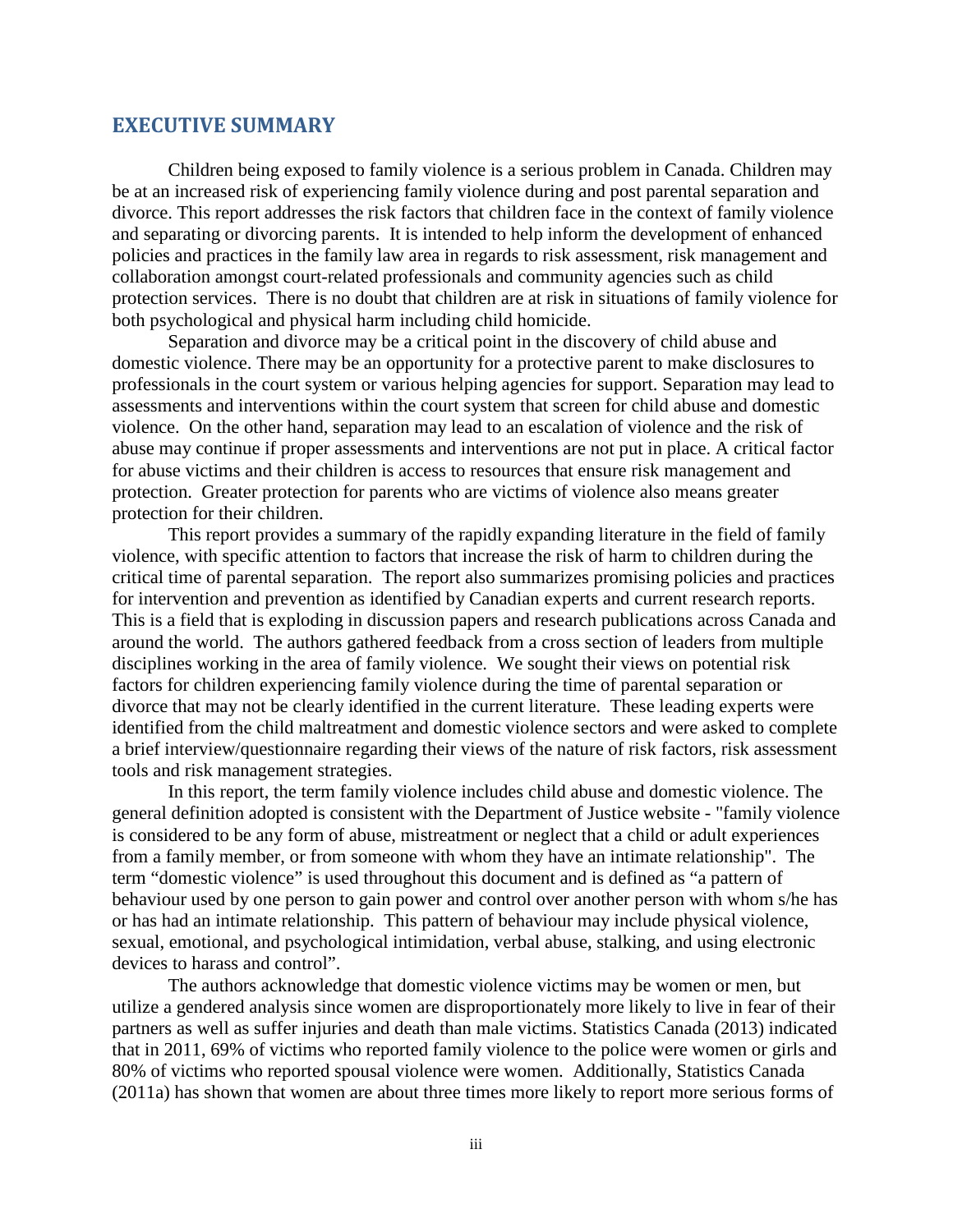domestic violence (e.g., to be sexually assaulted, strangled, threatened with a weapon) and are about three to four times more likely to be killed by a spouse.

The definition of "child abuse" includes several broad types of abuse such as physical abuse, sexual abuse, emotional maltreatment and neglect/failure to provide for the child. Although exposure to domestic violence is a form of child maltreatment/abuse, we make separate reference throughout the report to literature dealing specifically with exposure to domestic violence.

Disclosures of abuse usually lead to investigations by child protection agencies and police services as well as family and criminal courts proceedings in relation to allegations of abuse. In the context of separation, the court and court-related professionals may operate with some skepticism about abuse allegations out of a concern for balancing child safety with protecting the accused parent from potential alienation and ensuring an ongoing relationship with the child(ren). In the words of the Chief Justice of Canada, Beverley McLachlin, what is needed is an "informed impartiality", which requires an ability to be introspective, open and empathetic; and an appreciation of the social context within which the matters at issue arose. This "informed impartiality" is especially needed in child abuse and domestic violence cases (Martinson & Jackson, 2012).

The systems that respond to family violence often have competing interests and mandates which may increase the risks that children or adult victims face. This problem is especially true of court systems. The issues are complex and multiple professionals and agencies may become involved in the assessment of child abuse and domestic violence. This report addresses many of these challenges.

Separation and divorce can be seen as an opportunity to end the violence and protect children, but only if the risks are properly assessed, adequate custody and access arrangements are made, and resources are provided to the family. This report describes the prevalence and impact of family violence on children and identifies factors that increase a child's risk of harm during parental separation and divorce. We also identify potential protective factors that should be considered when conducting risk assessments, risk management, and safety planning. Of particular note are risk assessment strategies for children in separating and divorced families experiencing violence as well as critical points of intervention during separation and divorce. One overarching theme within assessment and intervention strategies identified in this report is that greater protection for adult victims of violence means greater protection for the children. We propose a framework with which decisions can be made to match child risk during or post parental separation with various court and community interventions and safeguards. This framework includes the consideration of barriers to required services such as language, cultural barriers as well as poverty.

Our review highlights the many factors that increase children's risk of harm to their psychological and physical well-being (e.g., exposure to domestic violence; history of maltreatment; parental stress; social isolation of the family; inadequate resources and support) in the context of family violence and separating parents. These risks must be well understood to inform the development of enhanced policy and practices in regards to risk assessment, management and collaboration amongst court-related professionals and community agencies. The implications of our findings can inform an approach that promotes safety for children across Canada living with violence and abuse in their home and dealing with parental separation. These strategies address some of the challenges in the field including a lack of awareness of the impact of family violence on children which requires enhanced professional education on child risk –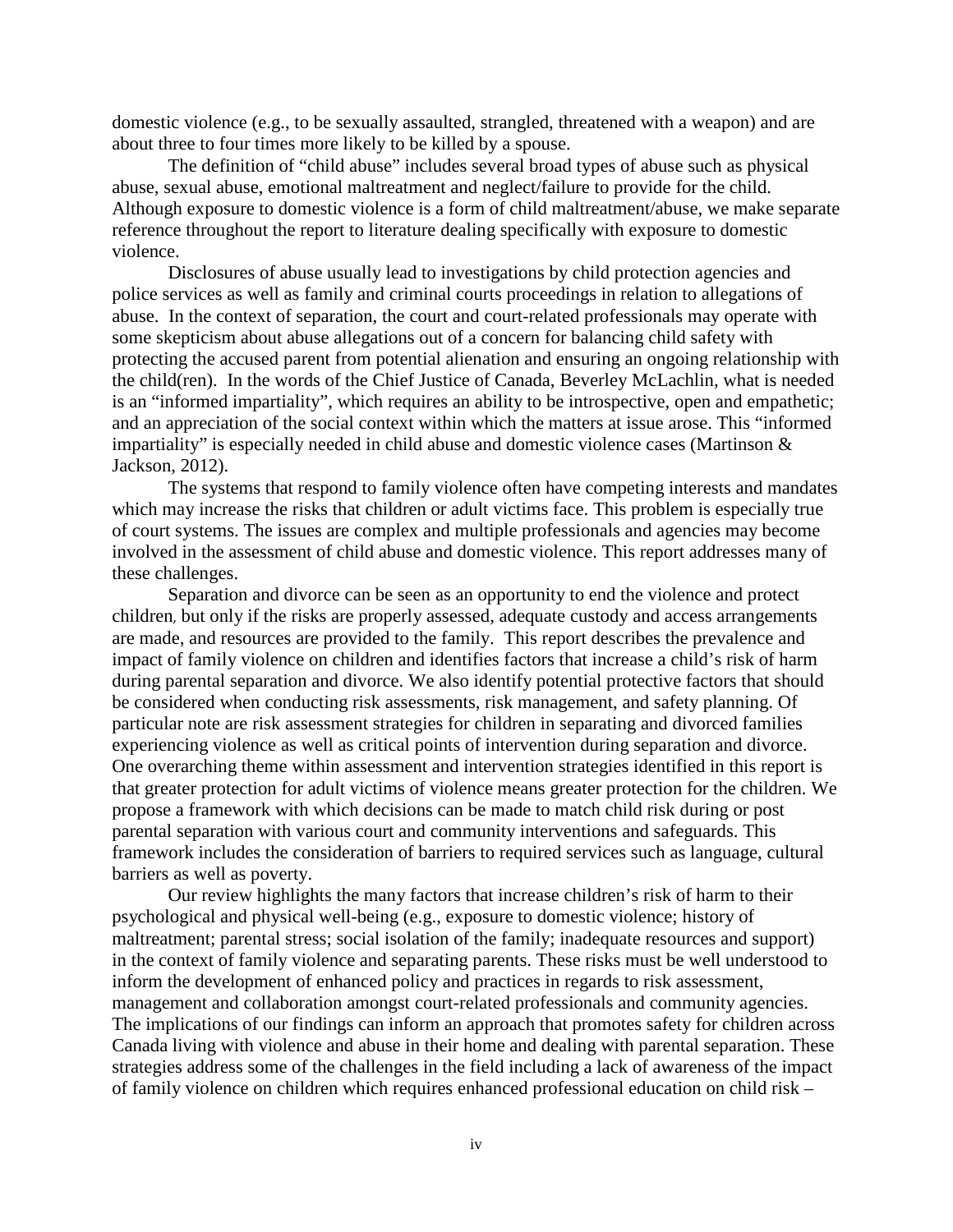especially on the impact of domestic violence and links between domestic violence and child abuse across all service sectors including the justice system and court-related services.

There are also challenges in developing guidelines to identify major child risk factors and red-flag cases within criminal justice, child protection and family law proceedings. There is often a lack of coordination across sectors and even within the justice system to address the risks that children face including multiple and isolated court proceedings leading to inconsistent results. Innovative practices are developing to triage family violence cases before the family court to prioritize child safety, interim parenting plans and community treatment or interventions. New research is indicating that when an adult victim is assessed to be at high-risk for experiencing future violence, the children should also be considered at risk and safety plans and risk management strategies should not only focus on protecting the adult victim but also on protecting the children. There are promising practices and models in the justice system such as an integrated domestic violence court which provides a higher level of judicial case management through a "one family – one court" approach to deal with all family and criminal court proceedings. Promising practices need to be better evaluated and expanded across Canada.

Our literature review and discussions with experts across Canada suggest that a major challenge rests with competing ideas on appropriate risk assessment tools to assess child risk for psychological and physical harm including child homicide. The domestic violence and child abuse areas have unique histories that led to the development of different risk assessment tools that may fall short in assessing both child and adult risk of lethal violence particularly in the context of family violence. To address these issues, there is a need for more research on assessment strategies, promising case management strategies as well as information sharing and collaboration between criminal courts and family courts. There is a good foundation for progress in this field in our finding that there is a network of academic, community and government partners willing to move this agenda forward across the country as reflected in our interviews with leading Canadian experts in the field.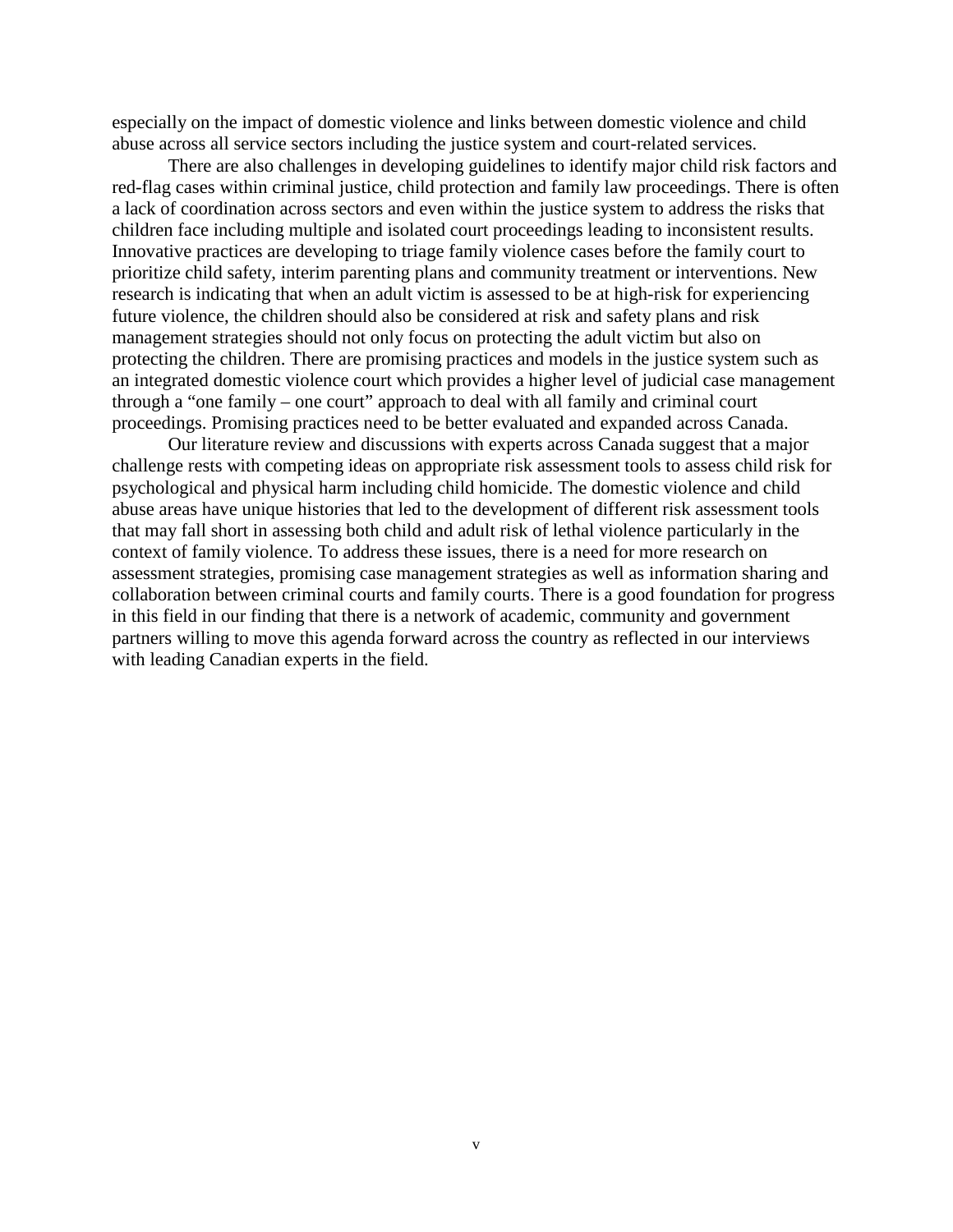# **Contents**

| 1. THE PREVALENCE AND IMPACT OF FAMILY VIOLENCE DURING PARENTAL SEPARATION AND                |  |
|-----------------------------------------------------------------------------------------------|--|
|                                                                                               |  |
|                                                                                               |  |
|                                                                                               |  |
| 2. RISK FACTORS FOR CHILD HARM IN THE CONTEXT OF FAMILY VIOLENCE AND PARENTAL                 |  |
|                                                                                               |  |
| 2.2 Factors increasing children's risk of harm from family violence prior to or post-parental |  |
| 2.2.1 Child exposure to domestic violence as a critical risk factor 16 -                      |  |
|                                                                                               |  |
|                                                                                               |  |
|                                                                                               |  |
|                                                                                               |  |
|                                                                                               |  |
|                                                                                               |  |
|                                                                                               |  |
|                                                                                               |  |
|                                                                                               |  |
|                                                                                               |  |
| 4.1 Separation and disclosure of child maltreatment and domestic violence  - 30 -             |  |
|                                                                                               |  |
|                                                                                               |  |
|                                                                                               |  |
|                                                                                               |  |
|                                                                                               |  |
|                                                                                               |  |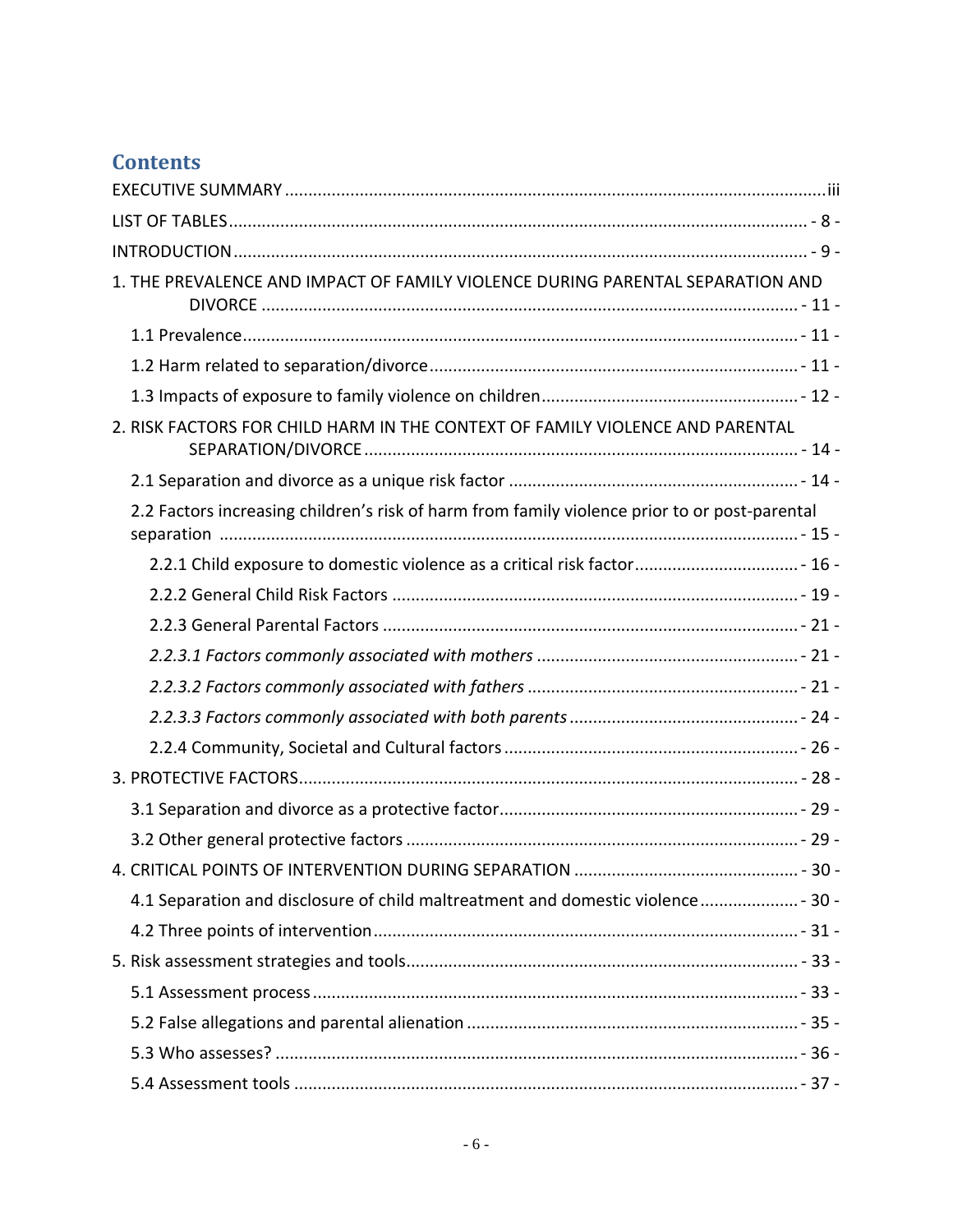| 5.8 Overlapping assessment for child maltreatment and exposure to domestic violence - 41 - |  |
|--------------------------------------------------------------------------------------------|--|
| 5.9 One approach to understanding risk and developing interventions 41 -                   |  |
|                                                                                            |  |
|                                                                                            |  |
|                                                                                            |  |
| 7.2 Secondary responder programs for perpetrators of domestic violence 46 -                |  |
|                                                                                            |  |
| 7.4 Advocacy for abuse victims and their children dealing with the family court  - 47 -    |  |
|                                                                                            |  |
|                                                                                            |  |
|                                                                                            |  |
|                                                                                            |  |
|                                                                                            |  |
|                                                                                            |  |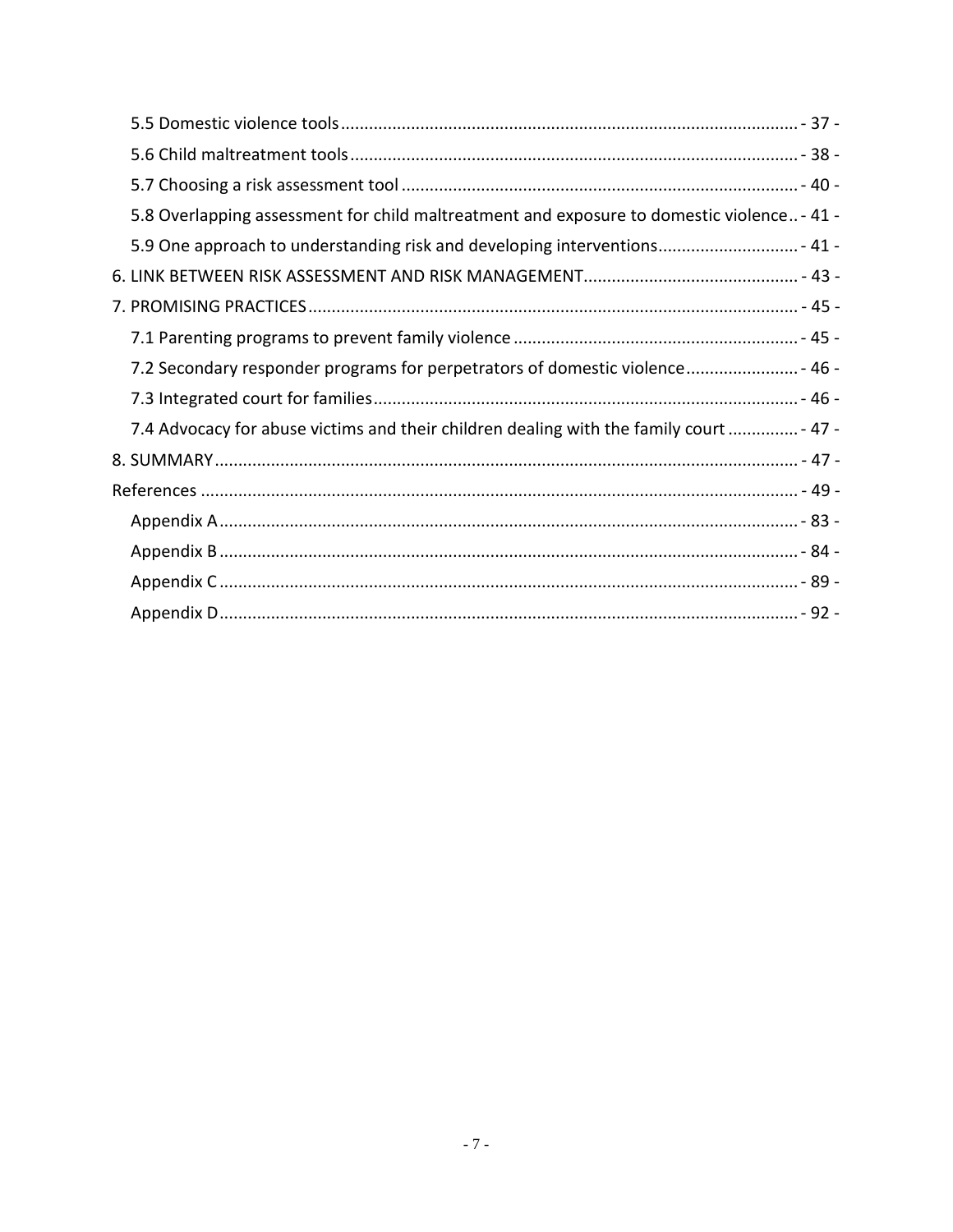# <span id="page-8-0"></span>**LIST OF TABLES**

# **Table of Contents**

| <b>Table 1.3</b> Overview of potential consequences of harm as a result of family violence-13- |  |
|------------------------------------------------------------------------------------------------|--|
| <b>Table 2.1</b> List of factors increasing children's risk of harm from family violence prior |  |
|                                                                                                |  |
| <b>Table 3.2</b> General protective factors for children experiencing family violence30-       |  |
| A summary of the challenges and promising ideas to promoting safety                            |  |
|                                                                                                |  |
|                                                                                                |  |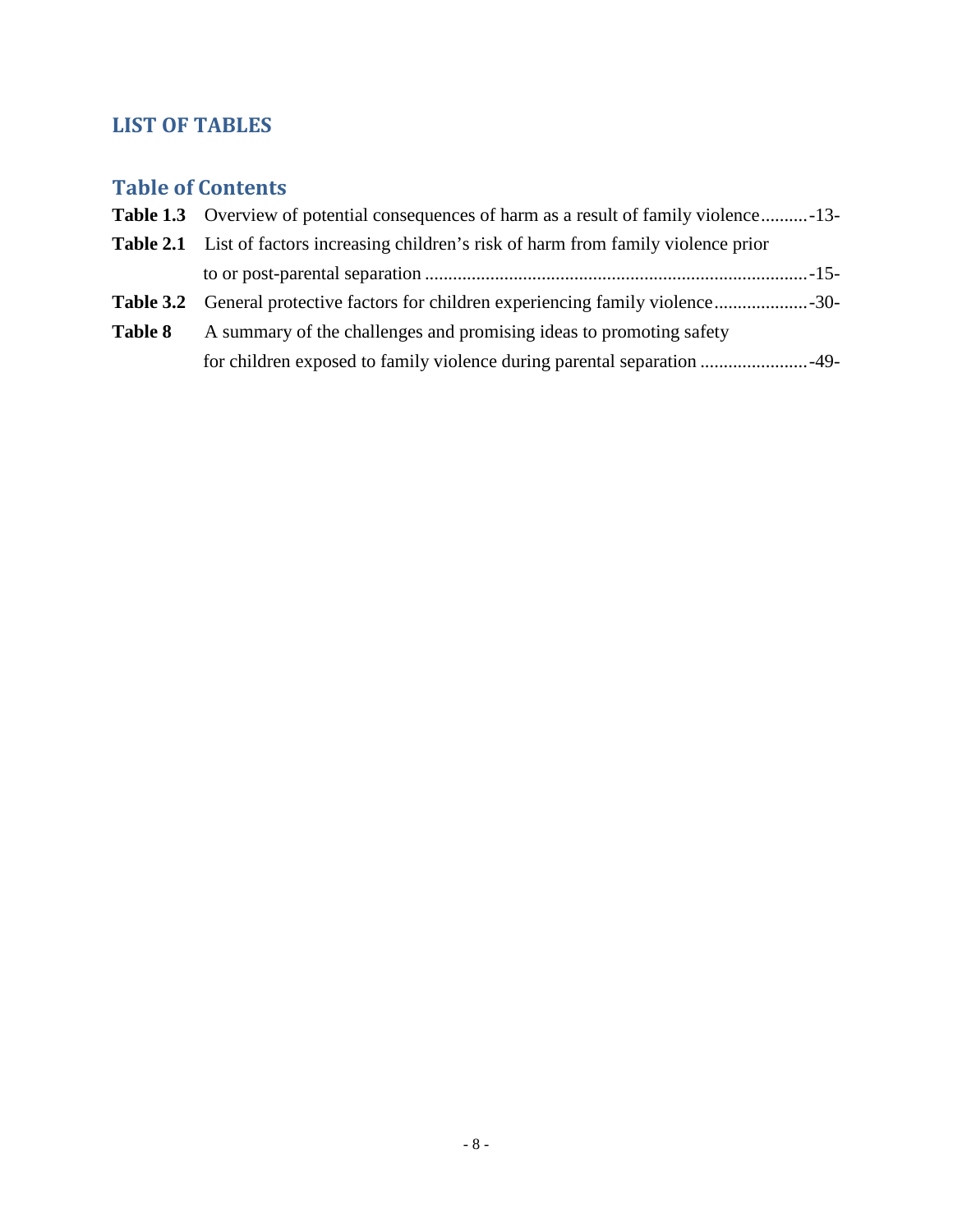#### <span id="page-9-0"></span>**INTRODUCTION**

This report addresses the risk factors that children face in the context of family violence and separating or divorcing parents. It is intended to help inform the development of enhanced policy and practices in the family law area in regards to risk assessment, management and collaboration amongst court-related professionals and community agencies such as child protection services. There is no doubt that children are at risk in situations of family violence for both psychological and physical harm including homicide.

This report provides a summary of the ever-expanding literature in the field and promising policies and practices as well as the views of Canadian experts on children exposed to family violence. This is a field that is exploding in published and unpublished works (e.g., website reports) across the globe. A literature review was conducting through searches of online research databases (e.g., PubMed, PsycINFO, PsycARTICLES, ERIC, MEDLINE) using relevant keywords (e.g., "children", "family violence", "parental separation", "risk factors"). The most current and relevant articles were included in the review. The authors also conducted an online scan of government and agency websites for relevant reports, legislation, and best practices regarding children experiencing family violence, particularly during parental separation.

The authors gathered feedback from a cross-section of leaders from multiple disciplines in the field. We sought their views on potential risk factors for children experiencing family violence during the time of parental separation or divorce that may not be clearly identified in the current literature. These leading experts were identified from the child maltreatment and violence against women sectors and were asked to complete a brief interview/questionnaire regarding their views of the nature of risk factors, risk assessment tools and risk management strategies. The experts' major comments are integrated into this report. Appendix A lists all experts who participated.

Separation may be a critical point in the discovery of child abuse and domestic violence. If the separation is a safe one (e.g., no evidence of post-separation violence or abuse, effective and comprehensive safety plan put in the place), there may be an opportunity for a protective parent to make disclosures to professionals in the court system or various helping agencies for support. Separation may lead to assessments and interventions within the court system that screen for child abuse and domestic violence. On the other hand, separation may lead to an escalation of violence and the risk of abuse may continue if proper assessments and interventions are not put in place. A critical factor for abuse victims and their children is access to resources that ensure risk management and protection. Disclosures of abuse usually lead to investigations by child protection agencies and police services as well as family and criminal courts proceedings in relation to allegations of abuse. In the context of separation, the court and courtrelated professionals may operate with some skepticism about abuse allegations out of a concern for balancing child safety with protecting the accused parent from potential alienation and ensuring an ongoing relationship with the child(ren). The issues are complex and multiple professionals and agencies may become involved in the assessment of child abuse and domestic violence. This report addresses many of these issues.

This report pulls together feedback from experts in the field, research, and background information in order to inform policy and practices of the family justice system when dealing with children experiencing family violence during parental separation or divorce. Separation and divorce can be seen as an opportunity to end abuse and protect children from violence but only if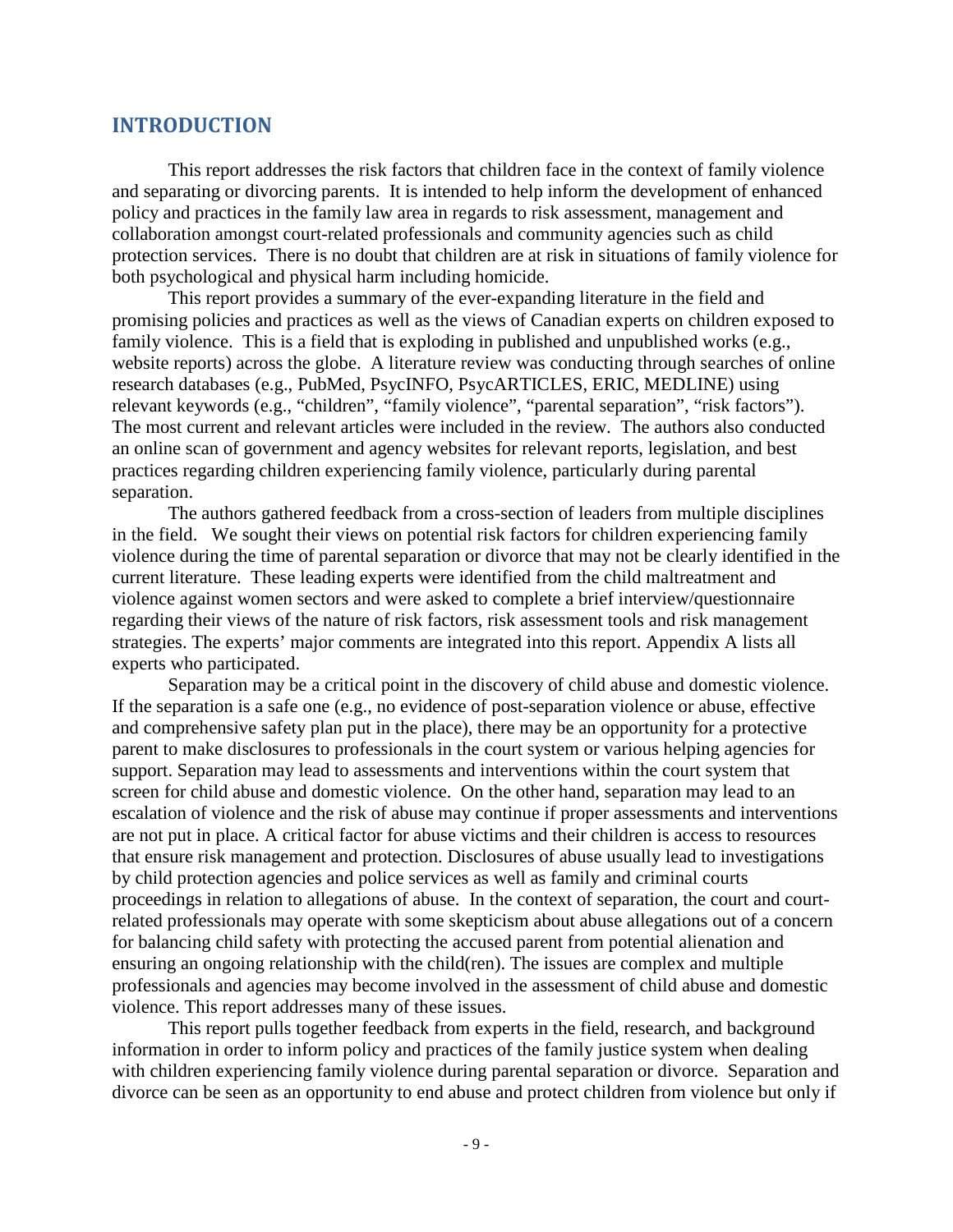the risks are properly assessed, adequate custody and access arrangements are made, and resources are provided to the family. This report

- describes the prevalence and impact of family violence on children including the impact of separating and/or divorced parents;
- identifies factors that increase a child's risk of harm particularly during parental separation and divorce;
- identifies potential protective factors that should be considered when conducting risk assessments, risk management, and safety planning;
- outlines risk assessment strategies for children in separating and divorced families experiencing violence;
- identifies critical points of intervention during separation and divorce; and
- describes promising practices for risk management and safety planning.

In this report, the term family violence includes child abuse and domestic violence. The general definition adopted is consistent with the Department of Justice website - "family violence is considered to be any form of abuse, mistreatment or neglect that a child or adult experiences from a family member, or from someone with whom they have an intimate relationship". The term "domestic violence" is used throughout this document and is defined as "a pattern of behaviour used by one person to gain power and control over another person with whom s/he has or has had an intimate relationship. This pattern of behaviour may include physical violence, sexual, emotional, and psychological intimidation, verbal abuse, stalking, and using electronic devices to harass and control" (Ontario Ministry of Labour, 2010). The term "intimate partner violence" is often used synonymously with "domestic violence;" however the authors chose to use the term "domestic violence" throughout this report because it is a term commonly recognized across several systems including the justice system.

The authors discuss domestic violence with a gendered analysis in that we indicate that women/mothers are most often considered the victims and men/fathers are considered the perpetrators of the violence when it is part of a pattern of violence that may result in fear and serious physical and psychological harm. Statistics Canada (2013) indicated that in 2011, 69% of victims who reported family violence to the police were women or girls and 80% of victims who reported spousal violence were women. Additionally, Statistics Canada (2011) has shown that women are about three times more likely to report more serious forms of domestic violence (e.g., to be sexually assaulted, strangled, threatened with a weapon) and are about three to four times more likely to be killed by a spouse. As a result, although men can be victims of family violence and women can be perpetrators, this report generally refers to women/mothers as victims and men/fathers as perpetrators.

The definition of "child abuse" includes several broad types of abuse such as physical abuse, sexual abuse, emotional maltreatment and neglect/failure to provide for the child (Canadian Children's Rights Council, 2013). Although exposure to domestic violence is a form of child maltreatment/abuse, we make separate reference throughout the document to literature dealing specifically with exposure to domestic violence.

This report will use the terms separation and divorce interchangeably unless there is specific reference to research which has differentiated the process. We recognize that provincial legislation and policies deal with separating couples and federal legislation is in place to deal with divorce and the ultimate dissolution of a marriage. In regards to dangers to adult victims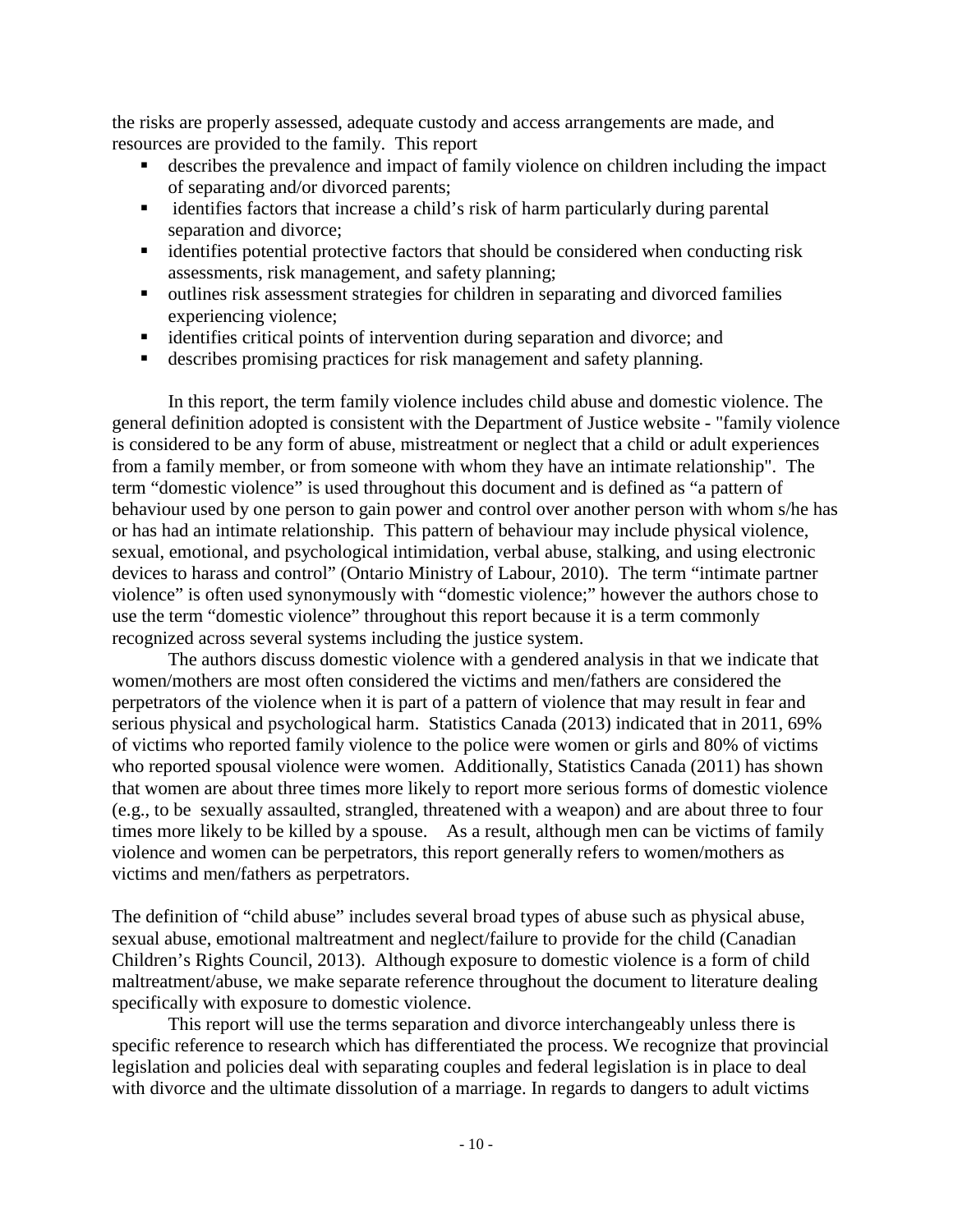and children, separation represents a point of crisis which enhances the level of risk whereas divorce proceedings tend to take place long after separation and the harm to children is exposure to ongoing conflict more so than lethality.

## <span id="page-11-0"></span>**1. THE PREVALENCE AND IMPACT OF FAMILY VIOLENCE DURING PARENTAL SEPARATION AND DIVORCE**

#### <span id="page-11-1"></span>**1.1 Prevalence**

Throughout the past decade family violence has increasingly been described as an epidemic impacting children and families worldwide (Perry, 2009). The *Canadian Incidence Study of Reported Child Abuse and Neglect-2008: Major Findings* (CIS-2008), a national study that estimates the extent of reported child abuse in Canada based on data from child welfare authorities, estimated that 235, 842 investigations of child maltreatment were conducted across Canada in 2008 with over a third of the cases being substantiated (Trocmé, 2011). The types of child maltreatment found amongst the substantiated cases included exposure to domestic violence (34%), neglect (34%), physical abuse (20%), emotional maltreatment (9%), and sexual abuse (3%). Multiple forms of maltreatment were substantiated in 18% of the cases (Ma et al., 2013).

In a small proportion of child maltreatment cases, the violence can escalate to the point of filicide (a parent killing their child). In Canada during 2010, 3.8 per one million children and youth were victims of homicide (Statistics Canada, 2012). In Canada, between 2000 and 2010, parents committed over 90% of all child homicides (Statistics Canada, 2011). Those at the highest risk for being killed by a family member were infants under the age of one, followed by those ages one to three (Statistics Canada, 2013). Infants under the age of one were most commonly killed as a result of Shaken Baby Syndrome (Statistics Canada, 2013). Beating, strangulation and suffocation were the most common methods used against children ages one to six. Youth ages 12 to17 were most likely killed as the result of a stabbing by a family member. Infants and young children are more often killed by mothers with mental health histories including post-partum depression whereas fathers kill children more often in the context of a history of domestic violence and retaliation against their partner for the separation (Bourget et al 2007).

It is generally agreed that the reported rates of family violence are an underestimate of the actual cases. This underestimate is the result of a number of factors including, underreporting, lack of recognition of abuse, nondisclosure from children, as well as the inconsistency of a concrete definition of child exposure to family violence (Jaffe, Wolfe, & Campbell, 2012).

#### <span id="page-11-2"></span>**1.2 Harm related to separation/divorce**

Separation/divorce may either mitigate or aggravate the harm that children may face. In some circumstances, the separation may lead to safety and support for the child with the protective parent. Research has shown that an end to the violence can lead to a reduction in emotional and behavioral problems exhibited by children (Jaffe, Wolfe & Wilson, 1990; Jaffe, Poisson, & Cunningham, 2001). In other circumstances, depending on the involvement of the court system and community agencies, the child may have to spend time with an abusive parent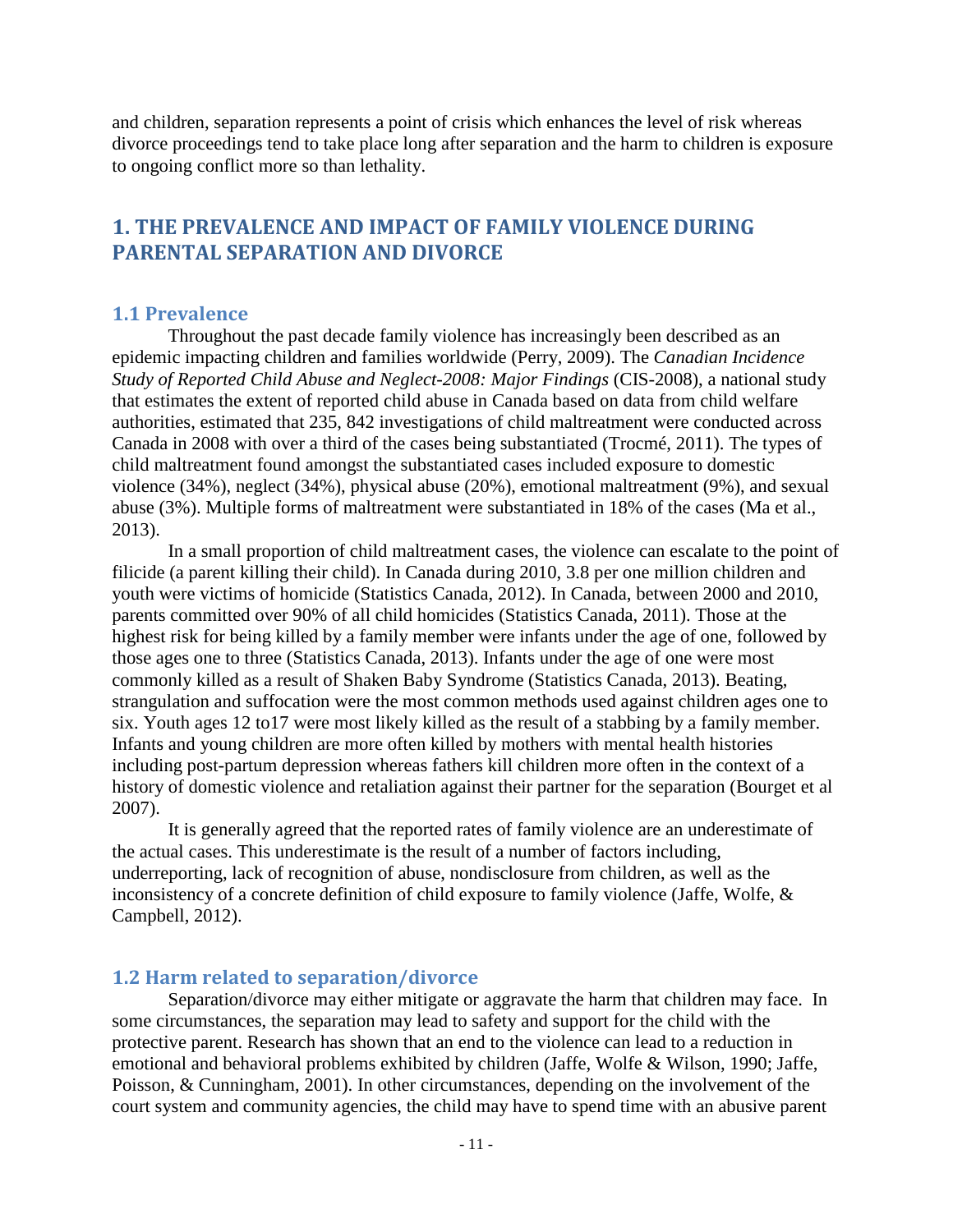unsupervised. A separation may trigger an extended period of conflict and litigation over custody and access as well as support and other financial concerns (Jaffe, Wolfe & Campbell, 2012).

Although most separation and divorce disputes settle without prolonged litigation, those parents engaged in high conflict litigation often present with ongoing violence and mental health problems (Johnston, Roseby & Kuehnle, 2009). Children's ongoing exposure to this conflict, and potentially new threats of violence, will exacerbate children's adjustment problems (Jaffe et al, 2008). The impact of child maltreatment may depend in part on the severity and frequency of the abuse that children face as well as whether a separation leads to more violence or opportunities to be safe and begin to heal. Research suggests that some children may experience multiple forms of abuse during the period of separation and exposure to ongoing domestic violence (Johnston, Roseby & Kuehnle, 2009). There may also be cases that appear to settle with less conflict because one parent is hesitant to disclose child abuse or domestic violence for fear of aggravating the perpetrator.

Children may also be killed in the context of domestic violence during the separation between parents. Separation can be the most dangerous time for not only adult victims of domestic violence but also for children. Separation increases the risk for domestic homicide (killing an intimate partner) as well as retaliating filicide (deliberate murder of a child to cause harm and suffering to the other parent) or familicide (killing multiple members of the family). These cases of familicide may represent situations where the perpetrator is very controlling, but also very dependent on family members (Ewing, 1997). Some authors have suggested that the perpetrator may be overwhelmed by shame and a sense that they have not lived up to their gender role expectations as a husband and father (Websdale, 2010).

[If the] perpetrator feels that his domination of the family is threatened, often by family members' threats to leave and/or report his abuse to others, he may resort to homicidal violence in a misguided effort to maintain his control and prevent a complete rupture of the family unit. (Websdale, 2010, p. 135)

# <span id="page-12-0"></span>**1.3 Impacts of exposure to family violence on children**

Exposure to family violence by itself can have many negative impacts on children and adolescents that could manifest themselves as emotional and behavioural problems throughout their lives. Extensive reviews of this literature have highlighted the potential harm that children may experience growing up with domestic violence (Wolfe, Crooks, Lee, McIntyre & Jaffe, 2003; Jaffe, Wolfe & Campbell, 2012). Table 1 provides an overview of the potential consequences of harm, as a result of family violence, for each developmental stage. For a more detailed description of the impacts, see Appendix B.

#### **Table 1.3 Overview of potential consequences of harm as a result of family violence**

| Infants, toddlers, | School-age children | <b>Adolescents</b> | <b>Impact into</b> |
|--------------------|---------------------|--------------------|--------------------|
| and preschoolers   | (ages 4–12)         | $\frac{13-19}{2}$  | adulthood          |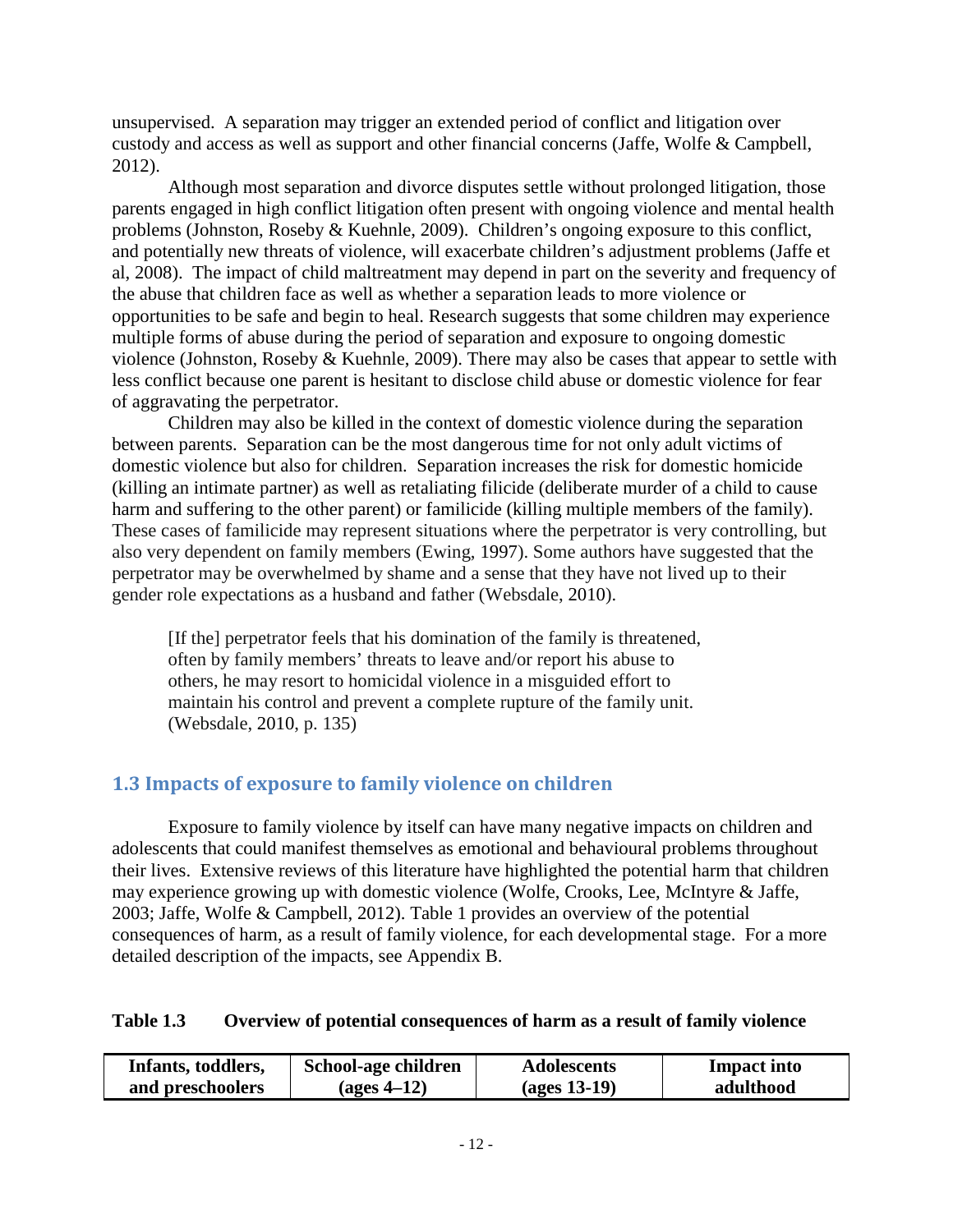| $\left(\text{ages } 0-3\right)$         |                          |                       |                        |
|-----------------------------------------|--------------------------|-----------------------|------------------------|
| • infant mortality,                     | • develop anti-social    | • depression          | • risk of perpetrating |
| preterm birth, and                      | rationales for           | · suicidal ideation   | violence in own        |
| low birth weight                        | abusive behaviour        | • anxiety             | families               |
| · adverse neonatal                      | • self-blame             | • aggression          | • depression           |
| outcomes from                           | • internalizing          | • social withdrawal   | • anxiety              |
| mother's abuse of                       | behaviours (e.g.,        | • unhealthy           | · dissociation         |
| substances in order                     | humiliation, shame,      | attachments leading   | • PTSD                 |
| to cope with                            | guilt, mistrust, low     | to difficulties       | · difficulties in      |
| violence                                | self-esteem)             | forming healthy       | emotional regulation   |
| • parent experiencing                   | • anxiety and fear       | intimate              | • decrease in          |
| violence forms                          | • difficulty with social | relationships         | parenting quality      |
| unhealthy                               | skills                   | · distorted views of  | · low educational      |
| attachment with                         | · difficulties with      | intimate              | achievement            |
| child due to                            | emotional regulation     | relationships         | • chronic diseases     |
| heightened state of                     | • negative peer          | • lack of trust       | (e.g., liver disease,  |
| stress/anxiety                          | relations                | • heightened risk for | sexually transmitted   |
| • behavioural issues                    | • depression             | violent behaviours    | diseases)              |
| • social difficulties                   | • bullying               | toward peers or       | • sleep disorders      |
| including difficulty                    | • academic abilities     | intimate partners     | · substance abuse      |
| in regulating                           | compromised              | • substance use       |                        |
| emotions                                | • filicide               | • anger issues        |                        |
| • Post traumatic stress                 | • physical injuries      | · long-term emotional |                        |
| disorder (PTSD)                         |                          | distress              |                        |
| symptoms                                |                          | · filicide            |                        |
| · difficulty with                       |                          | · physical injuries   |                        |
| empathy and verbal                      |                          | · difficulties with   |                        |
| abilities                               |                          | emotional regulation  |                        |
| • excessive irritability,               |                          |                       |                        |
| aggression, temper                      |                          |                       |                        |
| tantrums, sleep                         |                          |                       |                        |
| disturbances, and<br>emotional distress |                          |                       |                        |
| · resist comfort                        |                          |                       |                        |
| • adverse                               |                          |                       |                        |
| psychosomatic                           |                          |                       |                        |
| effects                                 |                          |                       |                        |
| $\bullet$ impact                        |                          |                       |                        |
| neurocognitive                          |                          |                       |                        |
| development                             |                          |                       |                        |
| · filicide                              |                          |                       |                        |
| • physical injuries                     |                          |                       |                        |
|                                         |                          |                       |                        |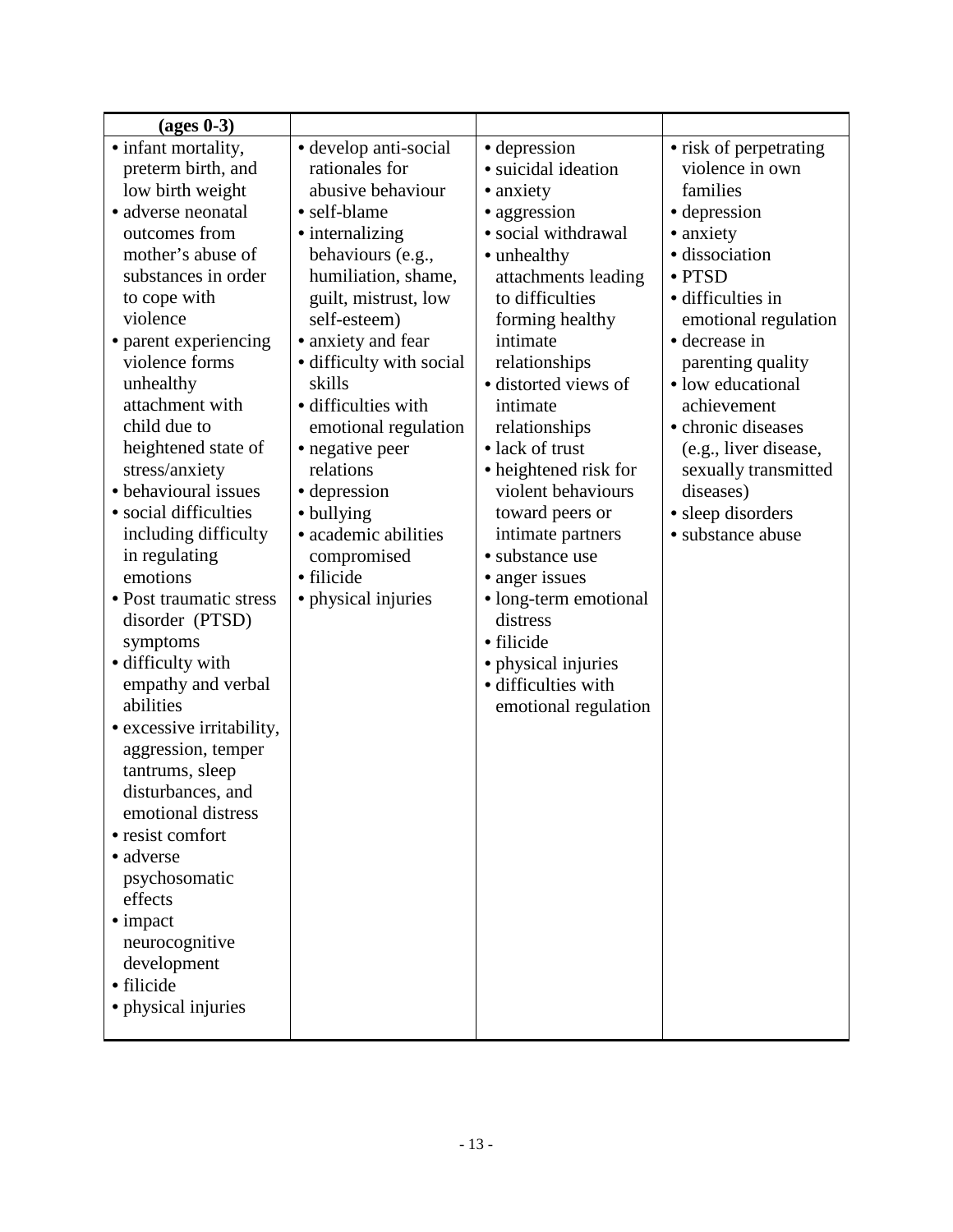# <span id="page-14-0"></span>**2. RISK FACTORS FOR CHILD HARM IN THE CONTEXT OF FAMILY VIOLENCE AND PARENTAL SEPARATION/DIVORCE**

There is an extensive body of literature on the factors associated with children's risk of harm from family violence (Stith et al., 2009; Campbell et al., 2003; Campbell, Webster & Glass, 2009; Ontario DVDRC, 2012). The risk of harm may be exacerbated at the point of separation due to factors such as increased stress on parents, an escalation of domestic violence, and the absence of a protective parent to manage the risks posed by the abusive parent. Understanding risk in this context means appreciating the particular risks associated with separation such as escalation of domestic violence as well as pre-existing risks associated with child maltreatment such as inadequate parenting skills and child vulnerability due to their age. In the following sections we use the term mother and father when the research findings relate to this role and gender. When the research findings are more general we use the term parent.

#### <span id="page-14-1"></span>**2.1 Separation and divorce as a unique risk factor**

Separation by itself may be a risk factor or a protective factor depending on the process and outcome of the separation. Canadian research has indicated that 40% of women and 32% of men who were in a former violent marriage or common-law relationship experienced violence post-separation (Statistics Canada, 2001). Furthermore, in half of the cases with post-separation violence, according to the victim, children witnessed at least one occurrence of violence; this is likely an underestimate since children report that they are exposed to the violence more often than parents estimate (Jaffe, Wolfe & Campbell, 2012). Research demonstrates that the risk of lethal violence is particularly high following parental separation, especially within the first few months (Campbell et al., 2007; Statistics Canada, 2013). Statistics Canada (2013) indicated that from 2007 to 2011, the risk for women being killed by an ex-spouse was almost six times higher than the risk of being killed from a current legally married spouse with jealousy and frustration being motives behind the homicide. This risk exists not only for adult victims but also for children (Hamilton, Jaffe, & Campbell, 2013; Olszowy et al. 2013). Statistics Canada (2013) found that in just over three quarters of murder-suicides that involved a child victim, the perpetrator was experiencing marital or intimate partner relationship problems. Evidence suggests that those who are physically violent against their partner before a separation will often become psychologically abusive following separation which presents a risk to children's wellbeing (Brownridge, 2006). In a large Canadian sample, thirty percent of divorced or separated men had perpetrated acts of violence against their intimate partner in comparison to eighteen percent of married men who used violence during their intact marriage (Lupri, 1990).

Following divorce, violent partners have often been shown to use access to children or legal custody proceedings to control or punish their former partners (Radford et al., 1997; Harrison, 2008). When abuse is a factor in a relationship, divorce proceedings are often used as another abuse tactic to exert power and control over former spouses (Watson & Ancis, 2013). This power dynamic is played out with both the adult victim and the children in threats to take the children away or use them as weapons against the mother (Van Horn & McAlister Groves, 2006). Identifying risk factors associated with separation is one of the most difficult exercises for legal and mental health professionals as they are often hearing conflicting allegations (Saini & Birnbaum, 2007). A parent who is a victim of domestic violence or believes they are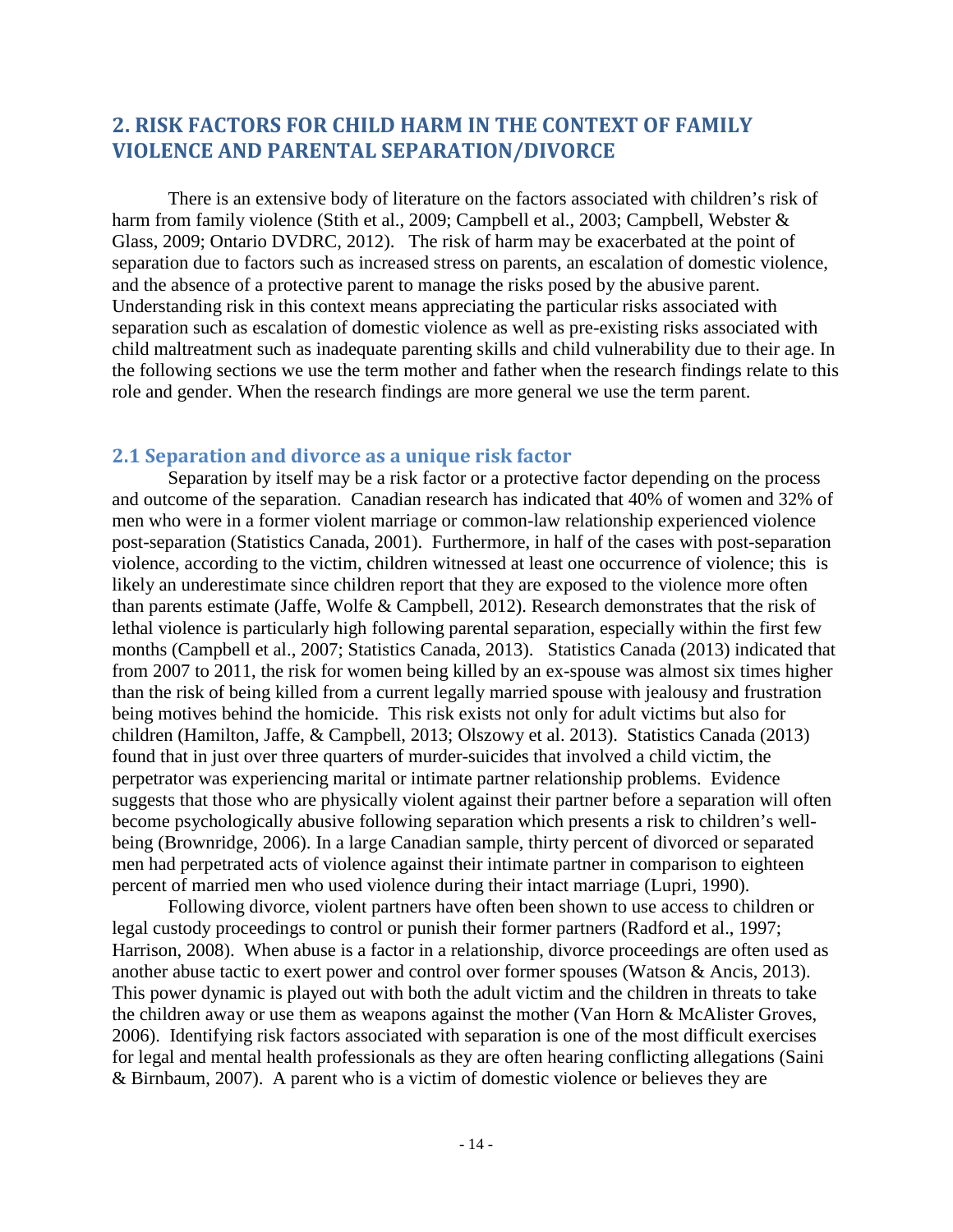protecting children from further maltreatment may be accused by the other parent that they are alienating the children against them (Jaffe, Ashbourne, & Mamo, 2010).

## <span id="page-15-0"></span>**2.2 Factors increasing children's risk of harm from family violence prior to or post-parental separation**

Risk factors for children exposed to family violence prior to or post-parental separation were identified through both a comprehensive literature review and by experts in the field. Some factors were recognized by experts through their work with families experiencing violence; however these factors may not have been empirically studied and therefore are not discussed in the research literature. The authors have described each factor in detail and have provided relevant research associated where possible. Some factors may have empirical evidence that indicates a risk to adult victims of domestic violence and experts have also identified these factors as also increasing the risk to children. Some of the factors have less empirical evidence but are reported in the clinical literature and in case studies. Research has shown that when adult victims of domestic violence are at risk, children are also at risk (Olszowy et al., 2013; Hamilton, Jaffe & Campbell, 2013).

### **Table 2.1 List of factors increasing children's risk of harm from family violence prior to or post-parental separation**

| Child exposure to domestic violence as a critical risk factor                                                             |
|---------------------------------------------------------------------------------------------------------------------------|
| relationship between domestic violence and child abuse<br>п                                                               |
| typology and severity of family violence<br>п                                                                             |
| duration of domestic assault incident degree of exposure to domestic abuse incident (e.g.,<br>٠<br>witnessed; intervened) |
| risk factors for more severe, repeated and potentially lethal domestic violence<br>п                                      |
| impact of domestic violence on perpetrator's parenting abilities<br>п                                                     |
| risks associated with incidents of domestic violence that are focused on the parenting<br>٠                               |
| abilities of a victim of domestic violence                                                                                |
| using the child as a weapon against the victim spouse<br>п                                                                |
| if the violence was directed toward the children<br>$\blacksquare$                                                        |
| risk of child abduction<br>$\blacksquare$                                                                                 |
| access to resources<br>п                                                                                                  |
| <b>General child risk factors</b>                                                                                         |
| child age<br>п                                                                                                            |
| child gender<br>٠                                                                                                         |
| child who presents greater than average challenge to parent: disability and temperament<br>٠                              |
| views expressed by the child<br>п                                                                                         |

 $\bullet$  child summoned help for abused parent (e.g., calling 911)

# **General parental factors**

### **Factors commonly associated with mothers**

- voung maternal age
- a mother's use of retribution violence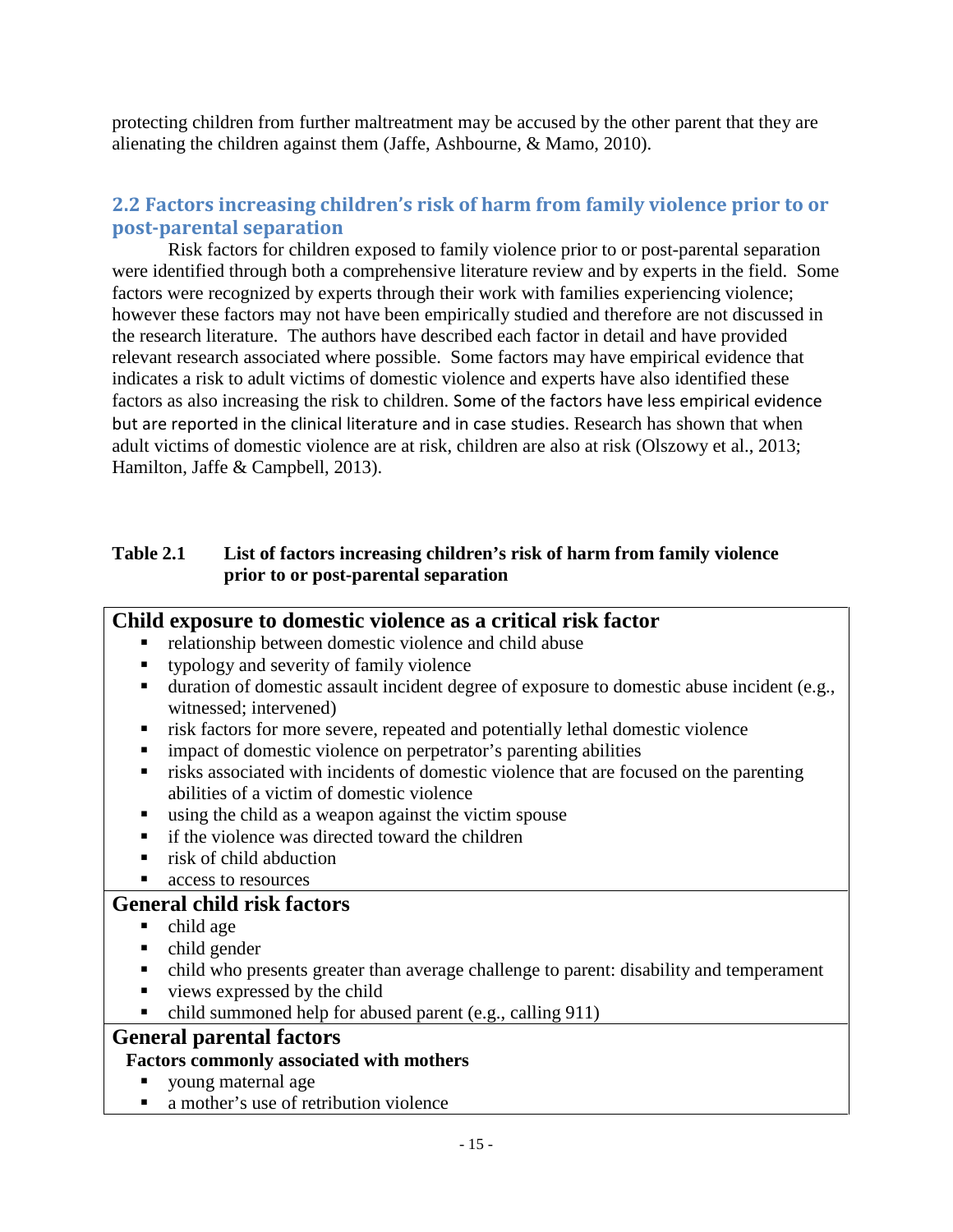views of parent about child's safety with abuser

### **Factors commonly associated with fathers**

- paternal substance abuse
- paternal psychology/mental illness
- personality characteristics
- risk of psychological abuse and manipulation of children post-separation
- history of sexual and physical abuse toward the child
- abusive father has military training or combat sports
- abusive father suspects infidelity in relationship
- abusive father has perpetrated domestic violence in previous relationships
- abusive father's noncompliance with protective court orders, child protection orders, or child support plans
- $\blacksquare$  refusal to accept responsibility for past violent or abusive actions
- refusal to accept the end of a relationship
- access to firearms
- criminal history of perpetrator
- stalking/harassing/abusing children through social network sites
- animal/pet abuse

### **Factors commonly associated with both parents**

- non-biological relationship with child
- lack of agreement regarding parenting in blended families
- **history of maltreatment of that parent in childhood**
- **parent was previously abused or neglected as a child**
- uses physical punishment and other aversive behaviours
- **parental stress**
- $\blacksquare$  lack of parenting skills
- **Parents distorted beliefs about gender expectations**

## **Community, societal and cultural factors**

- poverty
- $\blacksquare$  social isolation
- rural families
- community violence
- vulnerable populations
- inadequate resources and support

# <span id="page-16-0"></span>**2.2.1 Child exposure to domestic violence as a critical risk factor**

*Relationship between domestic violence and child abuse.* There is considerable overlap with domestic violence and child abuse. Research has found that in families where domestic violence occurs, child abuse is often present (Appel & Holden, 1998; Dong et al., 2004; Gerwitz & Edleson, 2007; Hartley, 2002; Herrenkohl et al, 2008; Renner & Slack, 2006; Straus & Smith, 1990).This overlap is more likely to occur in domestic violent relationships that are defined by coercive control (i.e., pattern of emotionally abusive intimidation coupled with physical violence to gain or maintain power and control over an intimate partner) (Kelly & Johnson, 2008). Furthermore, research has indicated an overlap in the risk factors for domestic violence and child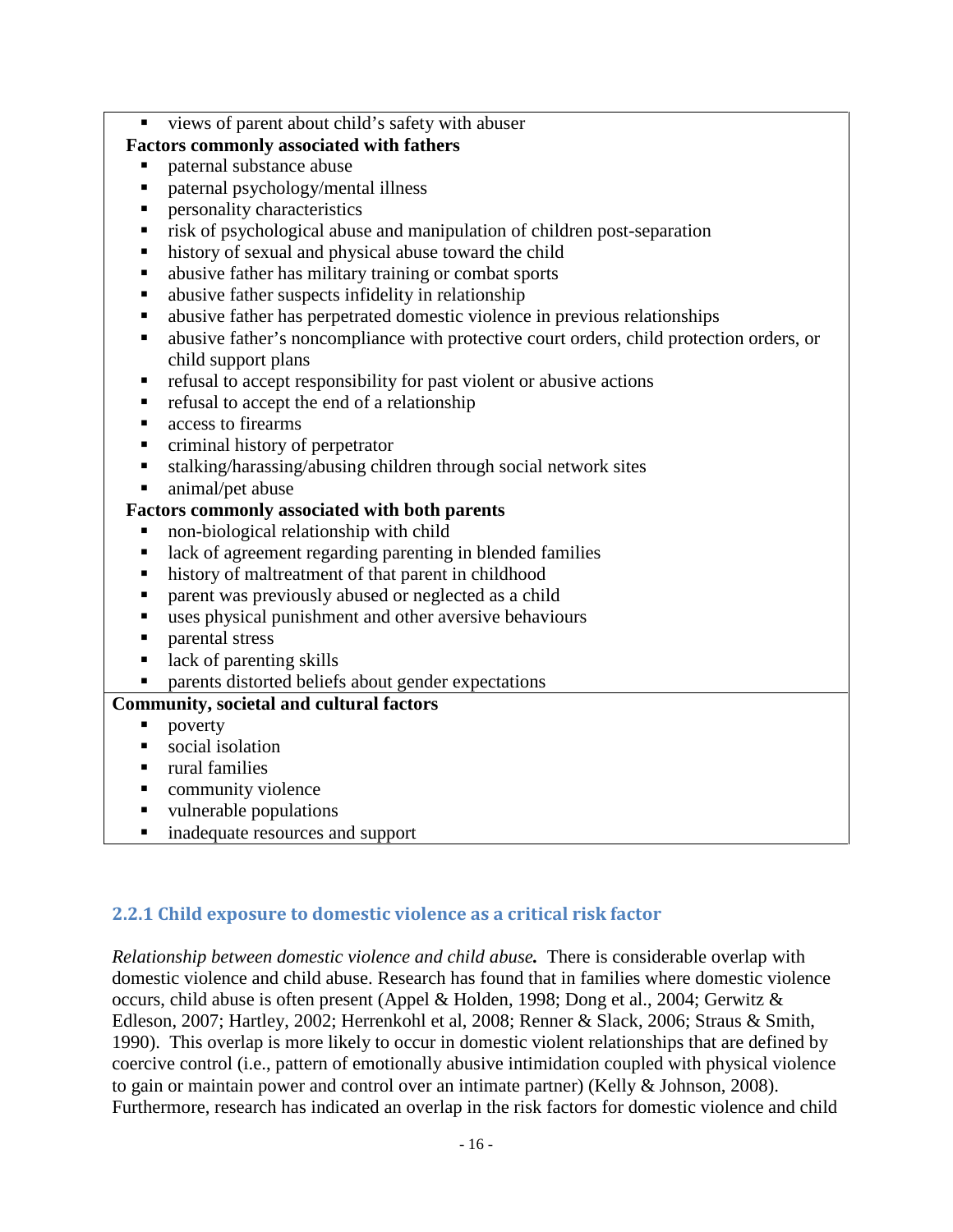abuse. In Stith's (2009) meta-analysis of the predictors of maternal child abuse, the strongest risk factors for child physical abuse were high family conflict, low family cohesion and domestic violence. The predictors of paternal child abuse were high levels of family conflict (Pittman & Buckley, 2006; Schaeffer et al., 2005).

*Typology and severity of domestic violence.*The type of violence perpetrated can be used to predict future victimization (Hardesty et al., 2008). Abusers with history of intimate terrorism (or coercive controlling violence; see Kelly & Johnson, 2008) (use of various tactics to exert control over their partner) are more likely to attempt to use violence and exert control over their partner and/or family post-divorce, than those with a history of situational couple violence (use of violence in specific arguments, without intention to control their partner) (Hardesty et al., 2008). Abusers who have and continue to be able to differentiate their role as a spouse versus a parent are less likely to abuse their children post-divorce (Hardesty et al., 2008). Abusers with a history of intimate terrorism have been found to be less able to differentiate their roles, than those with a history of situational couple violence (Hardesty et al., 2008).

The more serious and violent the abuser's behaviour, the more likely they are to perpetrate future violence (Bancroft, Silverman, & Ritchie, 2012). For example, Campbell et al. (2003) found that the severity and frequency of physical violence heighten the risks of domestic homicide. This risk is especially relevant for adult victims of domestic violence who experienced sexual coercion or violence in their intimate relationships. One study found that adult victims of domestic violence perceived greater personal risk for re-victimization post-separation if they had previously experienced sexual coercion in their intimate relationship (Harding & Helweg-Larsen, 2009).

*Duration of domestic assault incident (i.e., hours or days duration).* The duration of a domestic assault (i.e., hours or days) coincides with the severity of violence as a risk of harm for children. Although research has not looked at the duration of an assault as a risk for future violence, research has indicated that the duration and frequency of abuse can lead to high levels of PTSD symptoms in children (Jarvis et al., 2005). Nishith et al. (2000) found that exposure to episodes of violence throughout the life course may exert a cumulative effect, in which the distress experienced due to the current episode may be exacerbated by feelings about previous incidents of trauma. Therefore, the longer the duration of domestic assault the more severe the implications (Terr, 1991).

*Degree of exposure to domestic abuse incident (e.g., witnessed, intervened).* Holden (2003) proposes that exposure to domestic violence is a far more complex construct than simply observing and/or overhearing violence. Holden suggests that the forms of exposure can be separated into 10 discrete categories that range from being actively involved in the incident, to observing the initial effects, to being completely unaware of it. The 10 categories are described as:

- 1. Prenatal exposure effects of domestic violence on the developing fetus.
- 2. Intervenes the child verbally or physically attempts to stop the assault.
- 3. Victimized the child is verbally or physically assaulted during the incident.
- 4. Participates the child is forced or "voluntarily" joins in the assault.
- 5. Eyewitness the child directly observes the assault.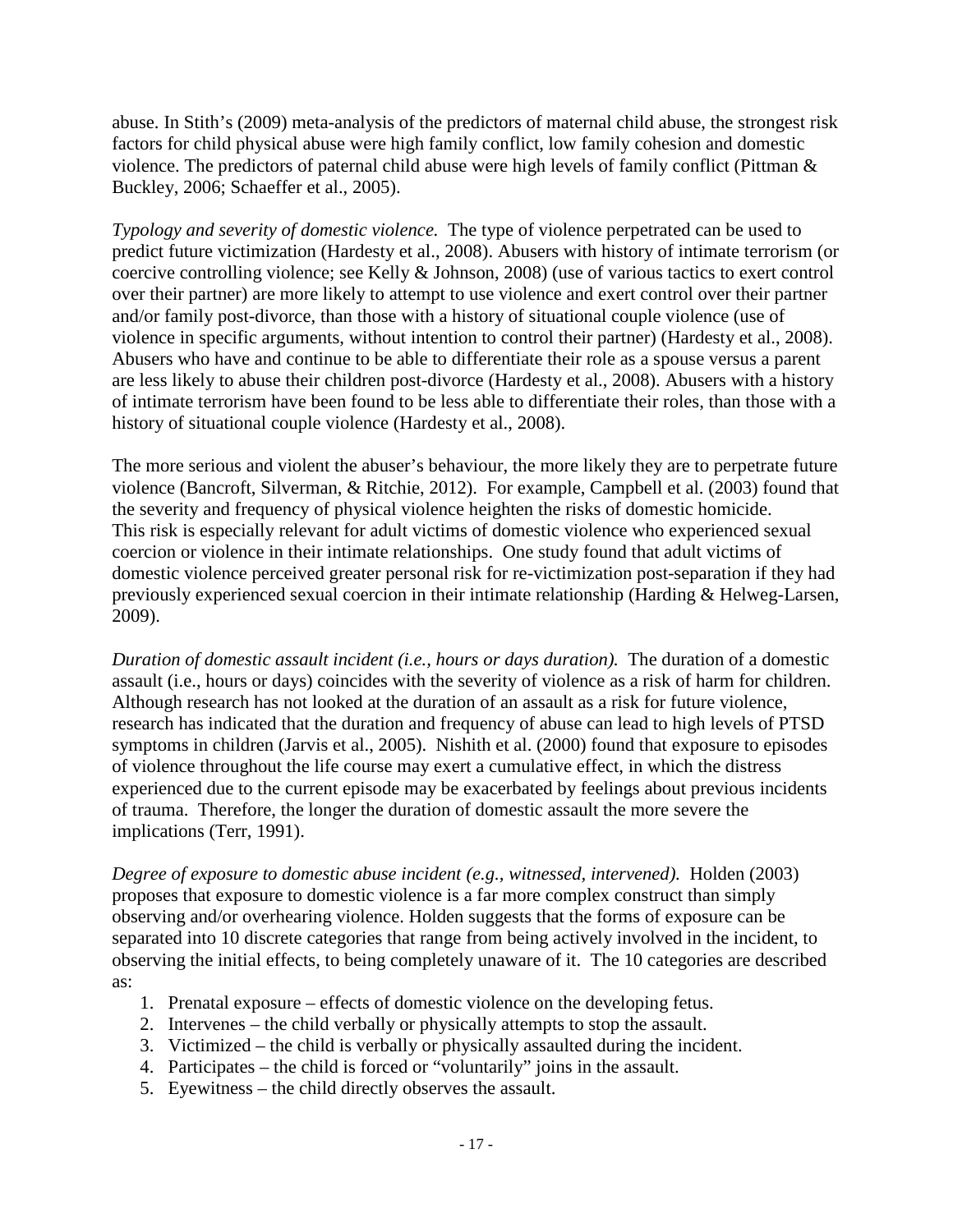- 6. Overhears the child hears, though does not see, the assault.
- 7. Observes the initial effects the child sees some of the immediate consequences of the assault.
- 8. Experiences the aftermath the child faces changes in his/ her life as a consequence of the assault.
- 9. Hears about it the child is told or overhears conversations about the assault.
- 10. Ostensibly unaware the child does not know of the assault, according to the source.

Research suggests that direct exposure to more severe parental violence can cause more externalizing and internalizing problems in children and increase the likelihood that children will try to intervene (Anderson & Cramer-Benjamin, 2010; Jouriles et al., 1996; Kerig, 1996).

Children who are exposed to domestic violence are at an increased likelihood of developing a defiant relationship with the abuser (Bancroft et al., 2012). In these cases children may challenge the behaviour of abusive parent, putting him or herself in a high risk situation for physical abuse (Bancroft et al., 2012). Parents often do not realize the extent to which their children are exposed to family violence (Hensley & Dunbar, 2011). Therefore, in order to accurately evaluate the extent of the domestic violence, it is essential to obtain information from the children exposed to it.

*Risk factors for more severe, repeated and potentially lethal domestic violence*. Unsurprisingly, men at greater risk for perpetration of future violence are those who have engaged in more frequent and severe past violence. The presence of a past incident of domestic violence or threat of past violence that involves a credible threat of death is of particular concern. Other empirically-supported risk factors include violent attitudes, sexual jealousy, perpetrator disregard of authority (e.g., violation of court orders) and recent escalation of violence (Campbell et al., 2003; Kropp & Hart, 2000).

*Impact of domestic violence on perpetrator's parenting abilities.* Research has indicated that perpetrators of domestic violence often feel guilt, shame and regret concerning their fathering and long for a close relationship with their children while continuing to be distant, restrictive, and/or absent in their children's lives (Fox, Sayers & Bruce, 2002; Perel & Peled, 2008). During contact arrangements, abusive fathers are seen by their children as needing control, not being nurturing, and feeling rejection if the child wants to be with or talk to their mother. Furthermore, abusive fathers tend to express resentment and bitterness towards their ex-partner for preventing them from seeing their children, even in the face of obvious concerns about the history of abuse (Holt, 2013).

*Risks associated with incidents of domestic violence that are focused on the parenting abilities of a victim of domestic violence.* A more speculative risk factor is the extent to which domestic violence involves the perpetrator criticizing or belittling the mother's parenting skills and/or getting the children involved with the criticism. Examples of this type of violence include: repeatedly telling the adult victim that she is a bad mother; threatening that if the couple separated the perpetrator would get custody of the children because the mother would be deemed incompetent; repeatedly telling the children that their mother is incompetent; telling the children to watch what happens when mommy does not listen; or the perpetrator telling the children that he wouldn't have to be violent if their mother was a better parent or if they were better children.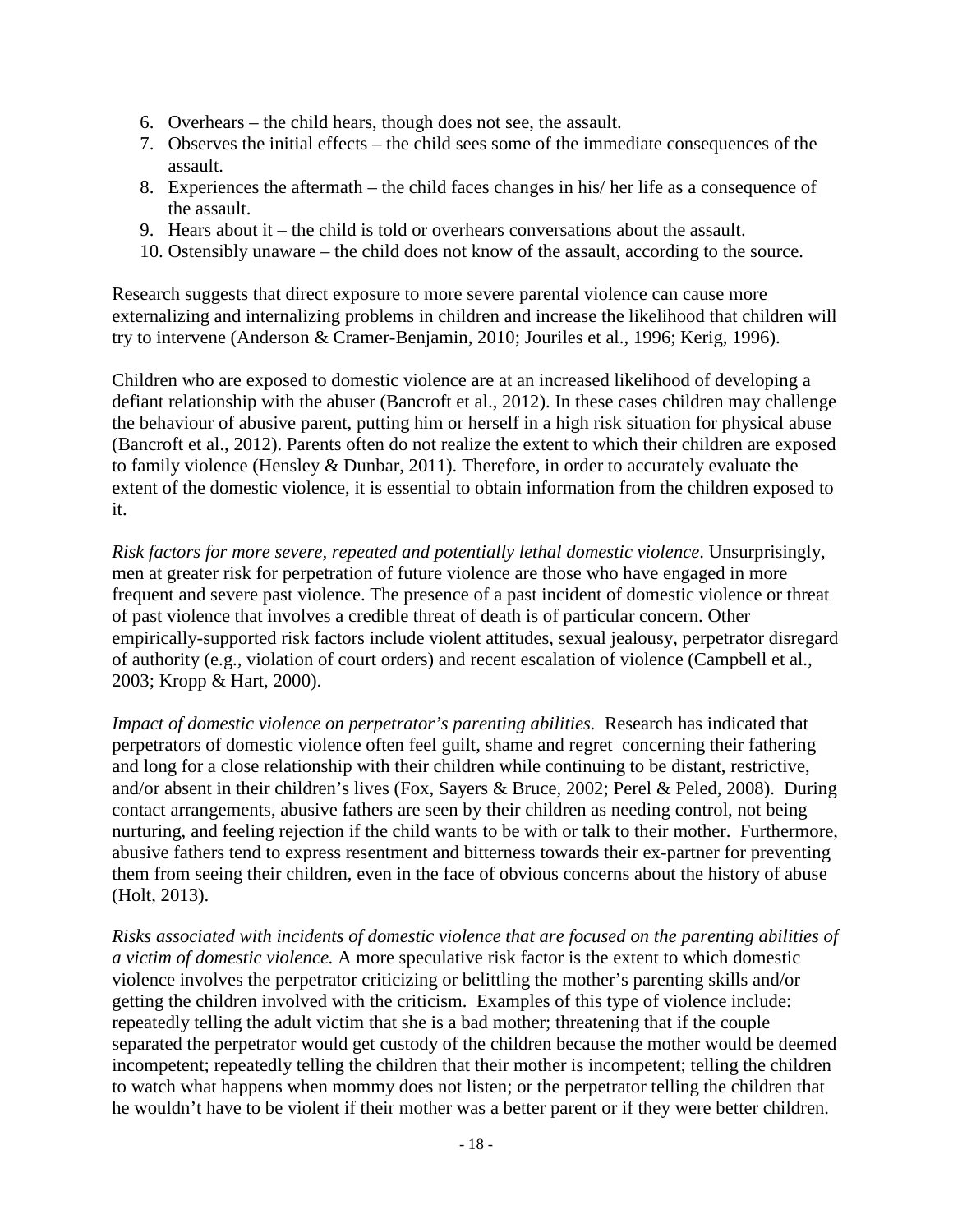Experts in women's advocacy have suggested that when men's violence is focused on mothering, children may be at greater risk for two reasons. First, given the focus of violence, men might be more likely to involve children directly in violent incidents. Just as importantly, advocates point out that when violence is focused on mothering, women may be more likely to question their parenting skills and withdraw from relationships with their children (Cunningham & Baker, 2007).

*Using the child as a weapon against the victim of domestic violence*. In many cases abusers may use the child(ren) to continue to intimidate, harass, or exert control over their ex-spouse (Bancroft et al., 2012; Harrison, 2008). The abuser may not respect custody agreements, threaten their spouse with loss of custody, undermine the spousal victim's authority, and use various forms of psychological violence, such as parental alienation (Bancroft et al., 2012; Scott & Crooks, 2006). Adult victims of violence may be fearful that if they were to attempt to escape the violent situation, their children would remain in the custody of the abusive parent (i.e., to believe the abusers' threats that the courts or CAS would aware care of the children to him) (Cunningham & Baker, 2007). The abuser may also pressure or manipulate the child(ren) to keep secrets regarding their behaviour or to gain information about the other parent, which ultimately puts the child(ren) at risk of harm if they fail to comply (Bancroft et al., 2012). Research demonstrates that an increased level of psychological cruelty toward the mother predicts the use of children as weapons against their mother (Beeble, Bybee & Sullivan, 2007; Wallace & Roberson, 2011).

*If the violence was directed toward the children*. Direct victimization of the child(ren) by the abuser dramatically increases the child's risk of harm post-divorce (Coohey, 2006; Hardesty et al., 2008). These individuals are more likely to have a history of intimate terrorism; and as a result be more likely to continue using violent behaviour post-divorce (Hardesty et al., 2008).

*Risk of child abduction*. Abusers may abduct their children in order to gain access to them or to hurt their spousal victim (Harrison, 2008). Typically abductions occur prior to separation or approximately two year's post-separation (Bancroft et al., 2012). Therefore, at the time of determining a custody arrangement, although the abuser may not appear to have intentions to abduct the child(ren), it is essential to evaluate potential risk. Risk can be evaluated based on past threats of abduction, as well as the seriousness of the violence (Bancroft et al., 2012).

*Access to Resources.* In some cases, resources (e.g., counselling services; transitional housing; legal assistance) may not be accessed due to cultural and financial barriers. These barriers may also reflect a lack of information about appropriate resources or perceptions that some agencies (such as child protection services) may make the situation even worse. For example, contacting an agency to seek support about children's exposure to domestic violence may trigger mandatory reporting in regards to child endangerment and result in involuntary interventions (e.g., removal of child from home; contacting police; demand to leave the abuser).

## <span id="page-19-0"></span>**2.2.2 General Child Risk Factors**

Other risk factors are associated with child vulnerability. The following factors are all established risks for child maltreatment regardless of the domestic violence context. The following are risk factors associated with the child.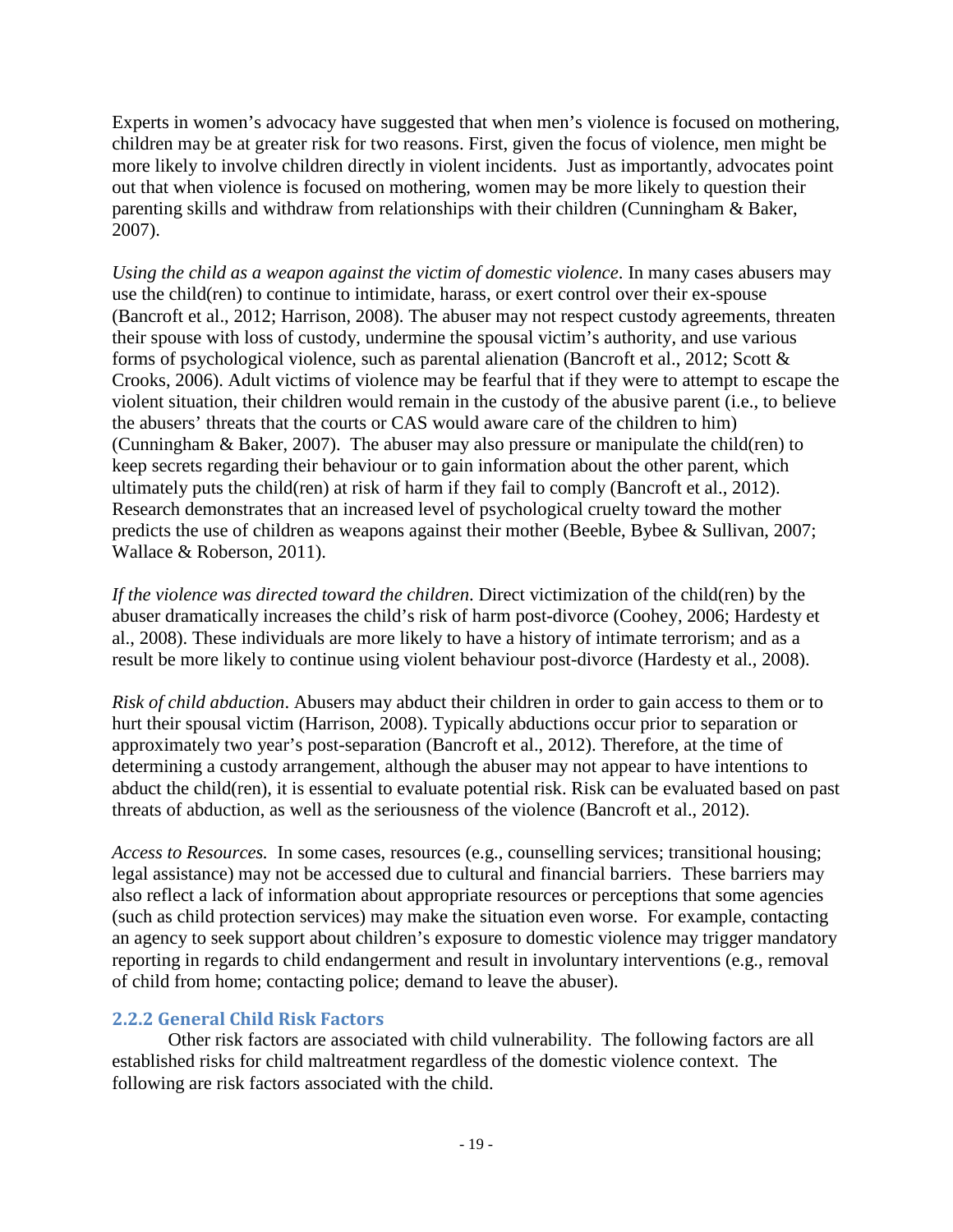*Child age.* The younger the child, the greater the risk of harm due to their increased dependency and developmental needs (Bogat et al., 2006; Jaffe, Wolfe & Campbell, 2012). Furthermore, young children's small physical size make them more vulnerable to being harmed by physically abusive actions, and limited cognitive reasoning abilities leave them with less capacity to anticipate, avoid and escape from potentially abusive situations.

*Child gender.* The rates of family violence victimization for nearly every type of offence are slightly higher for girls than boys, to the extent that girls are 56% more likely to be victimized than boys (Statistics Canada, 2013). The rates of victimization are similar for boys and girls until the age of three at which point the rates rise for girls, peaking in adolescence where girls are twice as likely to be victimized (Statistics Canada, 2013). Boys appear to be more at risk in the 8 to 11 years age range. Overall, research findings on gender are not consistent and gender as a risk factor is the subject of debate in the field.

*Children who presents greater than average challenge to parent: disability and temperament*. Children with physical, cognitive and emotional disabilities are more likely to experience family violence than other children (Leventhal, 1996). Not only are these children at greater risk because of the increased care demands put on their parents but also because of their decreased physical and cognitive abilities (Hibbard, Desch, & Larry, 2007). Children with disabilities may not perceive maltreatment as inappropriate as they may not possess the cognitive reasoning abilities to know otherwise. For hypothesized similar reasons, difficult temperament, in comparison to an easy temperament, has been found to be associated with increased risk for child maltreatment in high risk situations (Casanueva et al., 2010). When combined with negative parental characteristics such as poor coping skills, poor ability to empathize with the child, or low emotion regulation, a child with difficult temperament is more likely to be maltreated than a child with an easy temperament as they may pose more challenges for parents to deal with and exacerbate risk related traits in their parents more readily.

*Views expressed by the child.* Children who have access to their own lawyer throughout high conflict parental divorce involving domestic violence reports feeling as though they have been heard by the court, as well as feeling safer and less likely to be harassed by the abuser (Fotheringham, Dunbar, & Hensley, 2013). While there are many factors involved in deciding whether or not to include the views expressed by the child in determining custody and access arrangements, fear expressed by the child should be taken seriously.

*Child has summoned help for abused parent (e.g., 911 calls).*One factor that may increase the risk of harm to children is whether or not a child has summoned help for the parent who is being abused. There may be an adverse reaction from the abusive parent, or even from the victimized parent, towards the child for breaking the "secret of the abuse"; this can lead to an increased risk of emotional and physical abuse of the child. One study asked mothers who were victims of domestic violence about the range of intervention by their children (Edleson et al., 2003). Results indicated that just over 70% of mothers reported that their children yelled something from a different room, 75% reported their children yelled at the perpetrator while in the same room, 40% reported their children called for help, and 53% reported that their children physically intervened.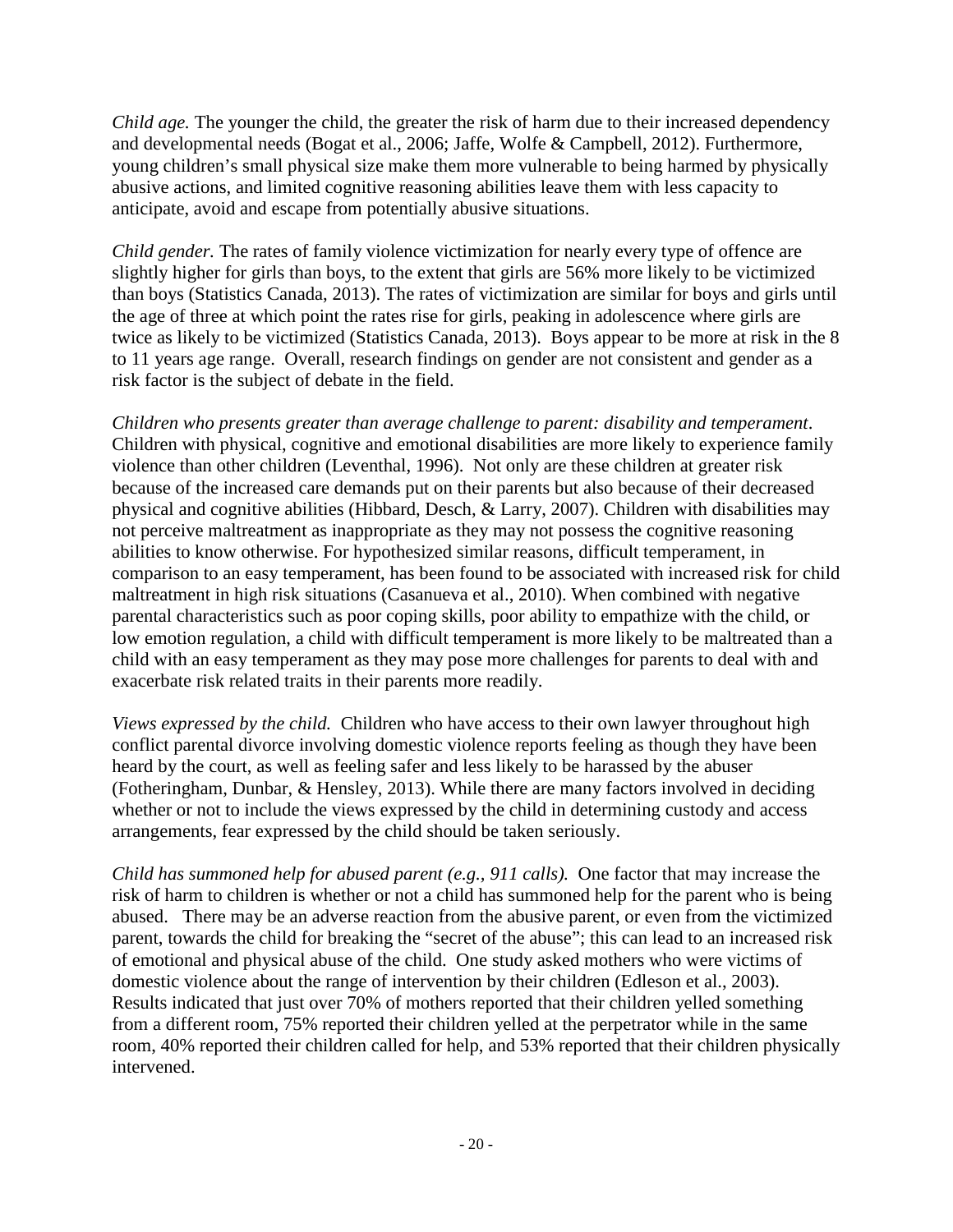#### <span id="page-21-0"></span>**2.2.3 General Parental Factors**

Below are mother-related, father-related, and parental-related factors that may increase the risk of harm to children experiencing family violence. It is important to note that any of the "mother-related" or "father-related" risk factors may be found in either gender. In this report, however, certain factors that are associated with either mothers or fathers were identified in the literature as having a strong relationship between the risk factor and that particular gender.

#### <span id="page-21-1"></span>*2.2.3.1 Factors commonly associated with mothers*

*Young maternal age*. Some studies have found that younger mothers, particularly teenage mothers, perpetrated higher rates of child abuse than did older mothers (Buchholz & Korn-Bursztyn, 1993; Kinard & Klerman, 1980). This finding may be due to lack of social supports, high maternal stress and low socioeconomic status.

*A mother's use of retribution violence*. Domestic violence may occur in the presence of multiple forms of family violence such as parent-child aggression and women's violence directed at their partner. Some mothers who are victims of domestic violence may assault their partners out of self-defense or retaliation after years of violence (e.g. Jones, 2009; Felson & Lane, 2010). Children's exposure to this violence is also harmful to their development and may be associated with their overall adjustment problems. This exposure has been shown to be associated with an increase in externalizing behaviours and aggression in children (McDonald, Jouriles, Tart & Minze, 2009).

*Views of parent about child's safety with abuser.* Victims' concerns about their safety and the risks their children may face as well as their intuition about these circumstances are important risk factors (Weisz, Tolman & Saunders, 2000). However these concerns may not be reported or the court may not always take these claims into serious consideration as judicial officers may believe the woman is using these claims as leverage to gain custody of the children (Jaffe, Lemon & Poisson, 2003; Hardesty & Chung, 2006). However, it is important to incorporate the views of the victim in determining custody due to their knowledge of the risk that the child may encounter when with the abuser, especially unsupervised following the separation (Hardesty & Chung, 2006).

#### <span id="page-21-2"></span>*2.2.3.2 Factors commonly associated with fathers*

*Personality characteristics*. There are certain personality characteristics seen in abusers that have been linked with increased risk of danger to both partners and children, especially following separation or divorce.

Entitlement*.* Many abusers feel that their wishes and needs are above the needs of other members of their family. Research has shown that abusers who exhibit signs of entitlement are more resistant to change and are not only less likely to cater to the needs of their children but instead, expect their children to cater to their needs (Bancroft, Silverman & Ritchie, 2012).

Selfishness*.* Abusers often focus on their own needs over those of their family members and treat them as if they are their possessions (Wallace  $\&$  Roberson, 2011).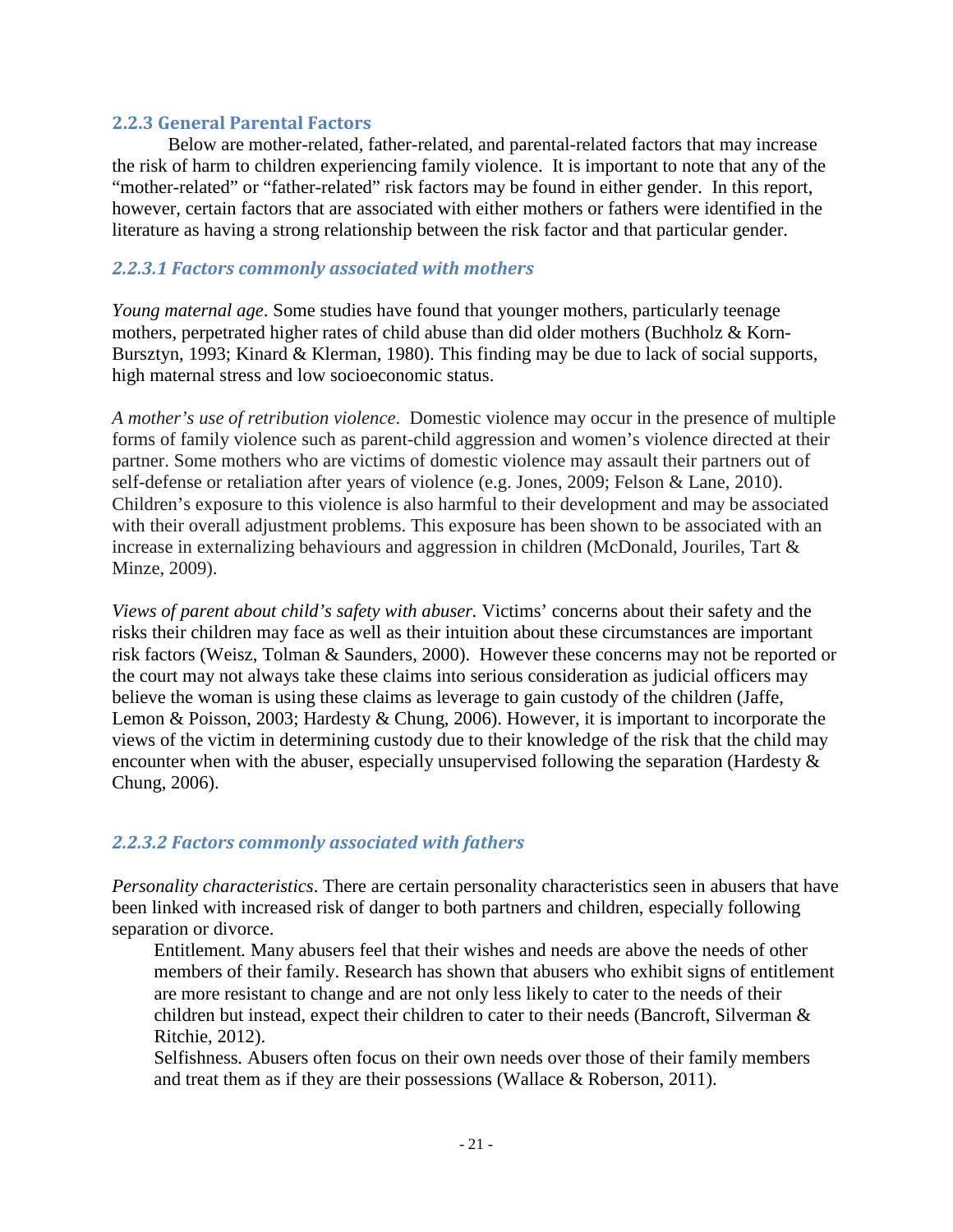Control*.* Research has shown that the more controlling the abuser, the more likely he is to involve his children in the pattern of abuse (Bancroft, Silverman & Ritchie, 2012). When separation or divorce occurs (particularly when the abuser is not the initiator) the abuser will often feel as if he is losing his control or power (Hardesty, Khaw, Chung, & Martin, 2008).

Manipulation*.* Manipulation is often used post-separation to control family members more covertly. Often abusers persuade children to turn against their mothers by manipulating them to believe the abuse was either their mother's or even their own fault (Bancroft, Silverman, & Ritchie, 2012).

*Risk of psychological abuse and manipulation of children post-separation.* Research has indicated that abusers can have verbally abusive parenting styles (Bancroft, Silverman & Ritchie, 2012; Wallace & Roberson, 2011). This risk is often elevated following a separation or divorce (Statistics Canada, 2011).

*History of sexual and physical abuse toward the children*. Research has indicated that there is a high risk of perpetrators of domestic violence physically and sexually abusing their children perpetrated by abusers (Bancroft, Silverman & Ritchie, 2012; Wallace & Roberson, 2011). Currently there are no studies that show this risk decreases post-separation. In fact, it would make logical sense that the risk increases post-separation because of one parent's inability to monitor or intervene with the abusive parent (Bancroft, Silverman & Ritchie, 2012). This is because the child will be spending time with each parent outside the presence of the other parent.

*Abusive father has military training.*Research studies have found that rates of domestic violence are approximately one to three times higher in military samples than samples from the general population (Marshall, Panuzio & Taft, 2005). Individuals with military training or who work in the military are at a greater risk of causing significant victim injury and negative child outcomes to their families with servicemen reporting a significantly higher rate of severe husband-to-wife violence than their civilian counterparts. Furthermore Milner and Gold (1986) found that active duty servicemen who had perpetrated domestic violence in the past or were currently perpetrating domestic violence were significantly more likely to demonstrate elevated child abuse potential than nonviolent servicemen. Precipitating factors include posttraumatic stress disorder due to combat exposure, military service factors, relationship adjustment, childhood trauma, and other demographic factors.

*Abusive father suspects infidelity in relationship.* Research has indicated that adult victims of domestic violence are at an increased risk of homicide if their abusive partner suspects infidelity (Chimbos, 1998). Sexual jealousy is defined as the abuser having a preoccupation with his partner's sexual unfaithfulness based on unfounded evidence. The Ontario Domestic Violence Death Review Committee found that in 34% of domestic homicide cases, sexual jealousy was observed (Ontario DVDRC, 2009). Sexual jealousy or suspected infidelity can also be connected to an abusive father who questions the paternity of his child and can increase the risk of harm to both the adult victim and children. One study found that men, who were convicted of domestic violence, treated their children better and were less likely to inflict serious injury on their partners if they felt that their children physically resembled them (Burch & Gallup, 2000).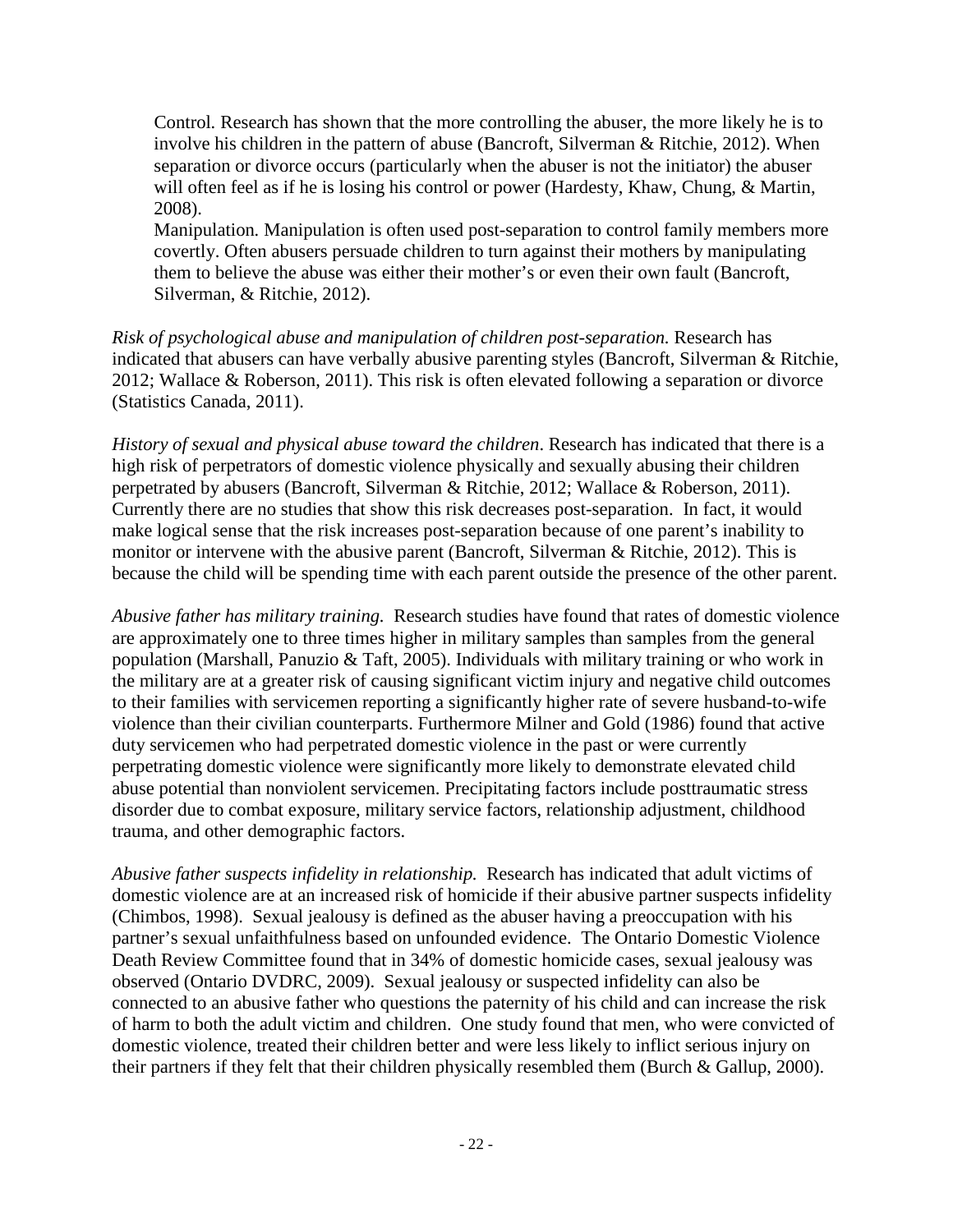*Abusive father has perpetrated domestic violence in previous relationships*. Some domestic violence perpetrators have used abusive behaviour with multiple victims and have affected the lives of many children (Bancroft, Silverman & Ritchie, 2011). As this pattern continues across relationships, the impact is likely more pronounced and requiring community intervention through specialized programs (Scott & Lishak, 2012). This pattern is suggestive of severe and repeated violence which increases the likelihood of harm to children exposed to this violence (Bancroft, Silverman & Ritchie, 2011).

*Abusive father's noncompliance with protective court orders, child protection orders, or child support plans.* Research has shown that some adult victims of domestic violence do not feel that protection orders have an impact as they continued to experience abuse post-separation while a protection order was in place (Humphreys & Thiara, 2003). In one study 25% of women who had protection orders against their ex-partners found that violence continued after separation even with the presence of an order and that the police or the courts were unhelpful in acting upon breaches (Humphreys & Thiara, 2003).

Experts also identified that a risk factor for child harm during parental separation is abusive fathers who do not comply with child protection orders or child support plans. Non-compliance with these orders signifies that the perpetrator is not willing to work with others in order to bring about stability and non-violence to his family.

*Refusal to accept responsibility for past violent or abusive actions*. When an abuser continues to blame the victim for the abuse, and/or minimizes or denies his actions despite documentation, he is more likely to reoffend (Bancroft, Silverman & Ritchie, 2012). Furthermore, non-willingness to participate in a batterer intervention program is additional evidence of refusal to accept responsibility. Research has consistently shown that men who fail to complete a court-ordered batterer intervention program are two to three times more likely to re-assault their partner than men who complete a program (Babcock, Green, & Robie, 2004; Gondolf, 2012; Klein & Tobin, 2008).

*Refusal to accept the end of a relationship*. Following separation or divorce, an abuser who does not accept the end of this relationship poses greater danger to his former spouse and children (Bancroft, Silverman & Ritchie, 2012). Former violence can escalate to lethal levels when an abuser who formerly had control over his family has suddenly lost control when the victim attempts to end the relationship (Wallace & Roberson, 2011).

*Access to firearms.* Having access to a firearm can increase the risk of child homicide, particularly paternal filicide (father killing his child). Research has shown that a firearm was the most common cause of death for paternal filicide-suicide cases (Kauppi et al., 2010). Access to or possession of a firearm also increases the risk for intimate partner homicide (Campbell et al., 2003).

*Criminal history of perpetrator*. Some perpetrators of domestic violence may be more resistant to intervention because they are committed to an anti-social life style and criminal conduct beyond their family home, for example gang membership as identified by experts interviewed. This criminal history represents a risk to re-offend and creates more harm for both adult victims and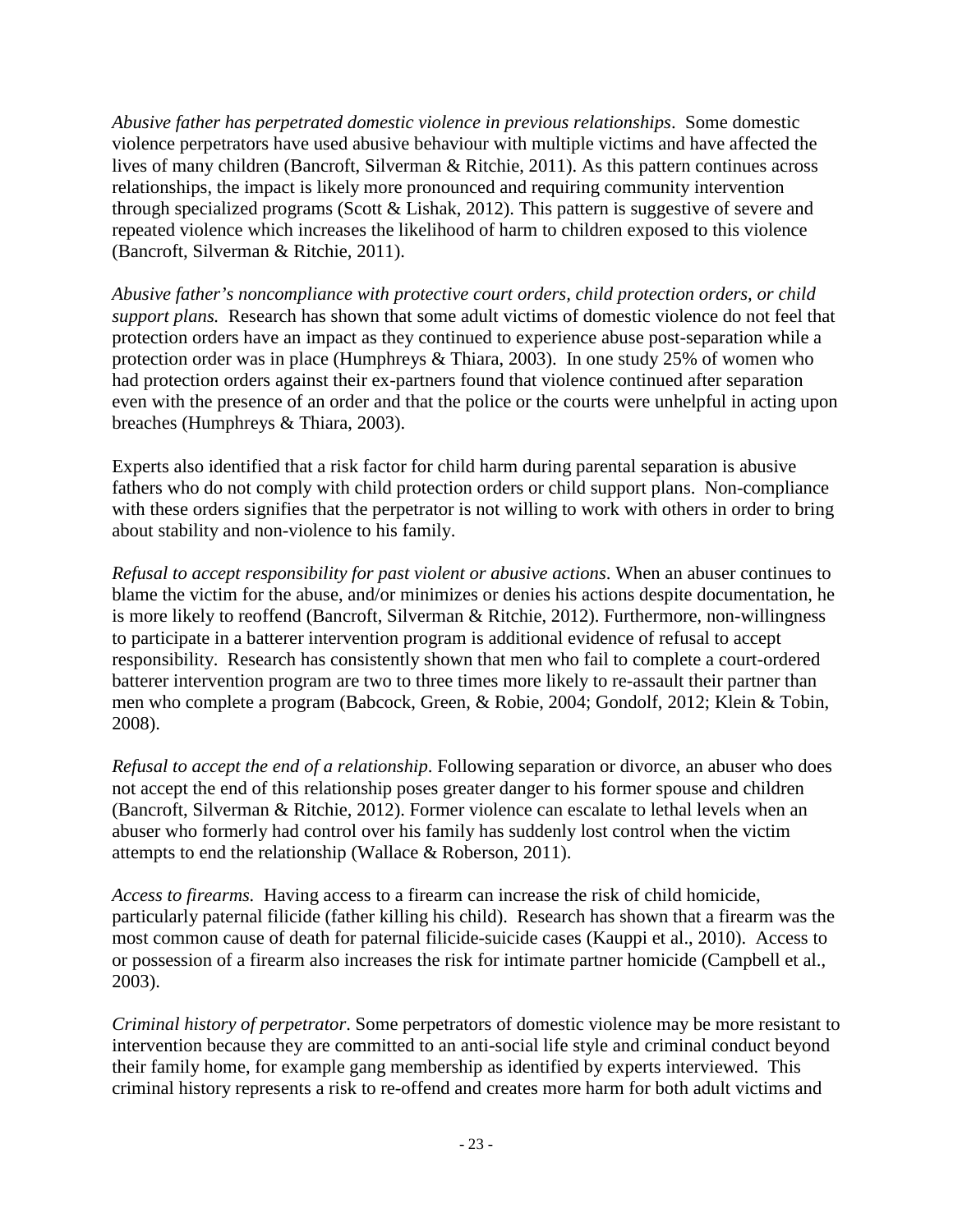children exposed to this violence (Hilton, Harris, Popham & Lang, 2010). The criminal history is a risk factor that is also associated with dropping out of treatment. Ironically, the clients who stand to benefit the most from community interventions are the least likely to finish treatment (Olver, Stockdale & Wormith, 2011) and may continue to pose a risk to children in these circumstances.

*Stalking/harassing/abusing children through social network sites*. From 2010 to 2011, Canada has seen a large surge (59%) in engagement with social networking sites (e.g., Facebook) with youth under the age of 18 (comScore, 2012). Experts identified that parents may use social networking sites to stalk, harass, and further abuse their children particularly during parental separation and when they do not have custody or access to their children. Perpetrators of domestic violence may use social networking sites to contact their children to gain information about the adult victim or to brainwash the child to turn against the other parent. Social networking sites can also be used by an abusive parent to perpetuate further maltreatment (e.g., emotional, verbal abuse) against the child.

*Animal/pet abuse*. Research has indicated that animal abuse has been reported in families experiencing violence (DeGue & DiLillo, 2009). Animal abuse has been shown as a risk factor for domestic violence and domestic homicide (Faver & Strand, 2003; Walton-Moss et al., 2005). Often adult victims refuse to leave an abusive relationship because they fear that their partner will harm their pet. Furthermore, DeGue and DiLillo (2009) found that participants who reported a history of family violence in childhood, specifically child physical and emotional abuse and exposure to severe domestic violence, were more likely to report witnessing animal cruelty.

## <span id="page-24-0"></span>*2.2.3.3 Factors commonly associated with both parents*

*Non-Biological Relationship with child(ren)*. Having a non-biologically-related (especially male) parent or caregiver is a potent risk factor for child victimization (Daly & Wilson, 1996; Yampolskaya, Greenbaum, & Berson, 2009). For example, in an analysis of almost 4,000 homicides of children under age five in the U.S., men were eight times and women almost three times more likely to kill stepchildren than biological children (Weekes-Shackelford & Shackelford, 2004).

*Parental substance abuse.* Paternal substance abuse has been found by many studies to increase the likelihood of abusive behaviors to both spouses and children (Dong et al, 2004; Famularo, Kinsherriff, & Fenton, 1992; Hartley, 2002; Kellerher, Chaffin, Hollenberg, & Fischer, 1994). Paternal substance abuse has also been found to be associated with maternal substance abuse (Barnett & Fagan, 1993). Therefore, children who have fathers abusing substances may have mothers doing so as well. Due to the fact that abusing substances alters mental functioning, judgment, inhibitions and protective capacity, parents who are abusing substances may neglect the needs of their children, be more aggressive, may utilize inappropriate child discipline and child-rearing choices, and may form unhealthy attachments with their children (Ammerman, Kolko, Kirisci, Blackson & Dawes, 1999; Eiden, Edwards, & Leonard, 2002). Research has shown that fathers who abuse substances tend to be less sensitive and demonstrate higher levels of negative affect toward their children, ultimately leading to unhealthy attachments between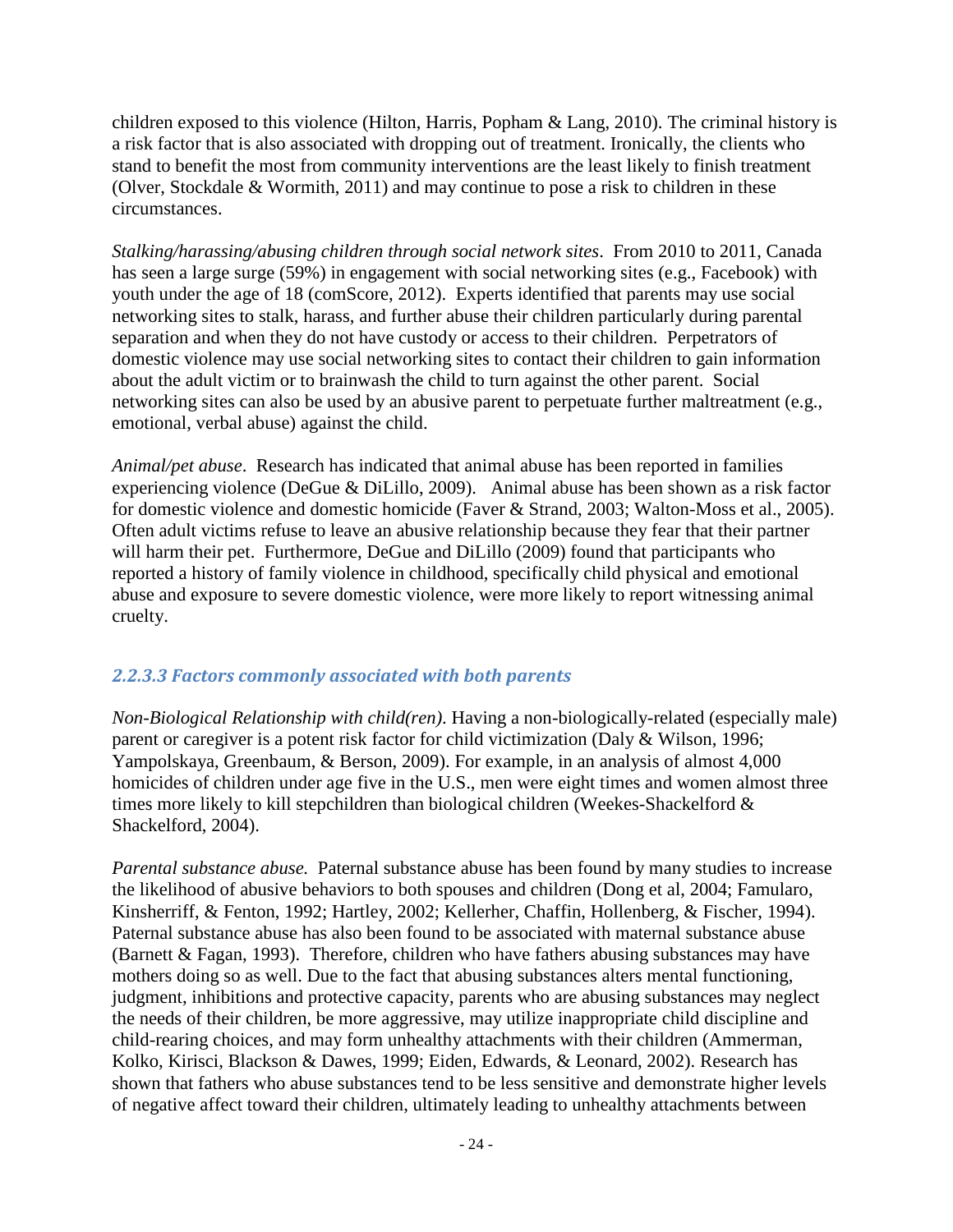these children and their fathers (Eiden, Chavez, & Leonard, 1999; Eiden, Edwards, & Leonard). Substance abuse problems can also lead to increased volatility and resistance to change.

*Parental psychopathology/mental illness.* A number of research studies have identified different typologies for perpetrators of domestic violence (Cavanaugh & Gelles, 2005). When reviewing all the different typologies, it appears that the most violent perpetrators are those with high levels of psychopathology. These perpetrators are also more likely to have criminal histories. Other perpetrators of domestic violence may have traits associated with borderline personality disorder and may experience depression and anxiety. These perpetrators may also experience delusional jealousy and are not able to tolerate separation from their partner (Cavanaugh & Gelles). Research on fathers who perpetrate child physical abuse indicates that they experience more anger, depression, hostility, paranoid ideation, and stress in parenting than non-abusive fathers (Francis & Wolfe, 2008). Physically abusive fathers also exhibit less empathy for their children.

Research has found a trend toward increased risk of child physical and sexual abuse with mothers who have a psychiatric disorder (Walsh, MacMillan & Jamieson, 2002). Furthermore, there is a significant amount of research that has looked at maternal mental health issues and filicide (Bourget, Grace, & Whitehurst, 2007; Friedman & Resnick, 2007; Kauppi et al., 2010). Specifically, research has indicated that mothers who kill their children were most likely to suffer from some sort of psychiatric disorder, mainly major depressive disorder including postpartum depression and bipolar disorder (Bourget & Gagné, 2002; Koenen & Thompson, 2008). The motives for maternal filicide are most often perceived by the mother as altruistic with the intent of ending the child victims' suffering or acutely psychotic which does not involve a rational motive (Resnick, 1969; Friedman, Horowitz & Resnick, 2005).

*Lack of agreement regarding parenting in blended families.* Parenting in blended families may be difficult and can cause conflict when there is disagreement between parents on how to discipline or parent stepchildren. This can exacerbate the issues between a parent and stepchild and increase the stepchild's risk of harm. Over the last 30 years, there has been an increasing phenomenon referred to as the *Cinderella Effect* where stepchildren are at a dramatically increased risk of being the victims of physical abuse and homicide, relative to children living with both biological parents (Daly & Wilson, 1998; 2001). This has been theorized to occur due to evolved parental psychological mechanisms that promote nurturing and protective behaviors in biological parents towards their young being only partially, if at all, activated in stepparents. As a result, according to Daly and Wilson, stepparents are more likely to physically abuse their stepchildren, due to being placed in a parental role with a decreased intrinsic level of commitment to the child's wellbeing and tolerance for their behavior.

*History of maltreatment of that parent in childhood*. Children are more at risk for maltreatment in homes where mothers have their own history of abuse in childhood (Sidebotham & Golding, 2001). Furthermore, mothers who have been victimized in both childhood and adulthood have more maternal depressive symptoms, harsher parenting, and more externalizing and internalizing behaviour problems in their children (Dubowitz et al., 2001; Kaufman & Zigler, 1993). Similarly, fathers with a history of maltreatment are more likely to engage in maltreating their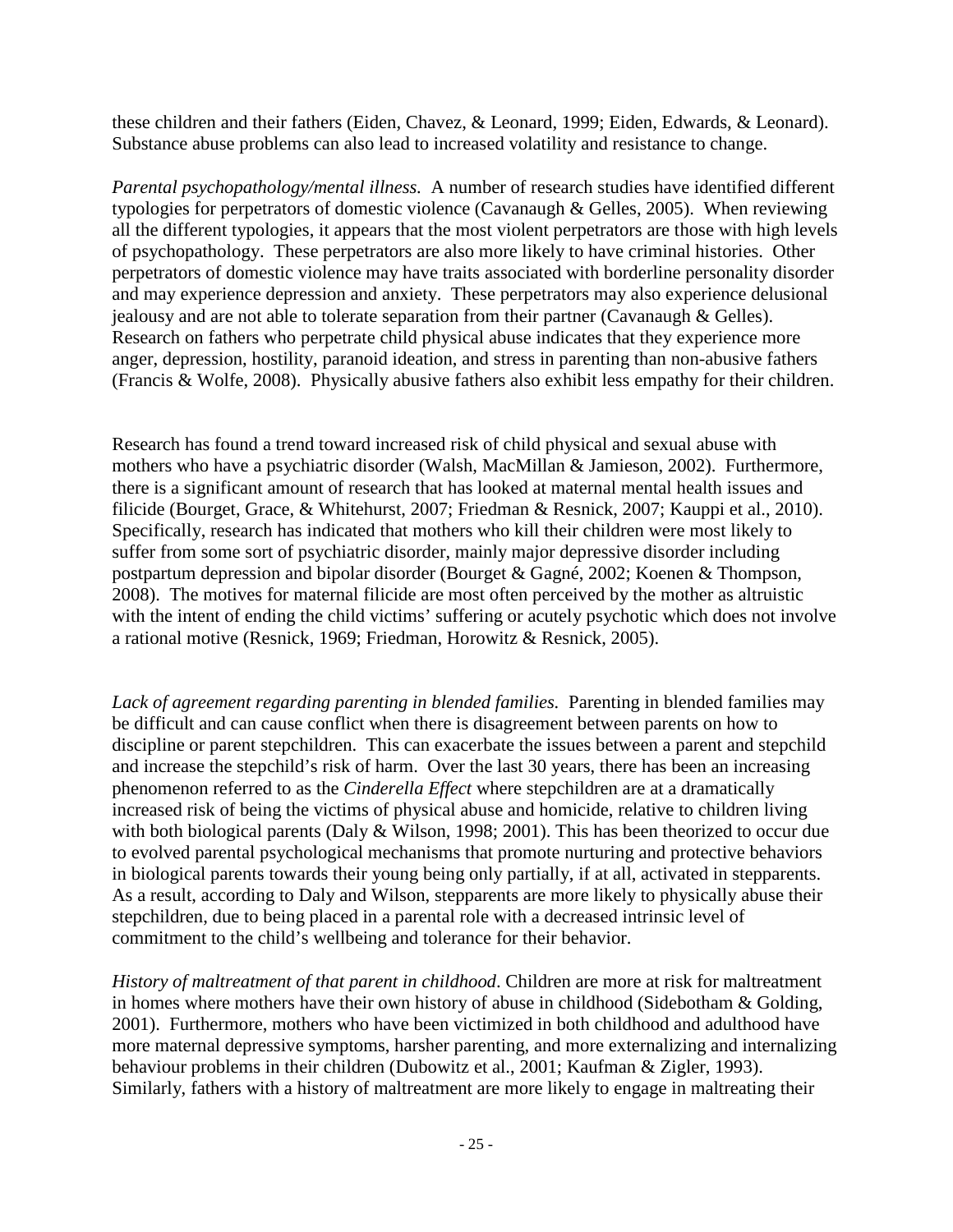own children. This is particularly relevant with fathers who saw their own experience of abuse as normative or justified (Guterman & Lee, 2005; Renner & Slack, 2006).

*Parent previously abused or neglected a child.* Research has indicated that a common risk factor for recurrence of child maltreatment is maltreating a child in the past (Cavanagh, Dobash & Dobash, 2007; Coohey, 2006). Data from fatal child abuse cases indicated the majority of perpetrators had a substantial history of violence and had perpetrated significant previous violence against the child victim (Cavanagh, Dobash & Dobash, 2007). A study on recidivism among physically abusive fathers indicated that the common risk factors for recurrence were a history of child maltreatment and having seriously injured a child in the past (Coohey, 2006).

*Uses physical punishment and other aversive behaviours*. Research has indicated that parents' use of physical punishment as a regular form of child discipline is a strong predictor of physical abuse (Stith et al., 2009). One study revealed that abusive parents engage in significantly more aversive behaviours towards their children (e.g., expressing anger and disapproval; terrorizing, threatening or humiliating; physical negative touch) than non-abusive parents (Wilson et al., 2008). Specifically, abusive fathers direct more averse behaviours, control and criticism toward their children than non-abusive fathers (Silber et al. 1993).

*Parental stress.* Margolin and Gordis (2003) found domestic violence to be associated with child abuse; however, only the cases where there is the presence of high parental stress. Similarly, research has demonstrated an increased level of day-to-day stress in families where neglect is present, in comparison with those families who do not neglect their children (Whipple & Webster-Stratton, 1991). This stress may be related to other risk factors such as low socioeconomic status and circumstances that go along with poverty such as unemployment, physical and mental illness, and marital problems.

*Parenting skills*. Research suggests that parents who abuse their children have more negative and/or higher expectations of their children and less understanding of appropriate developmental norms (Goldman, Salus, Wolcott & Kennedy, 2003). Parents with a lack of knowledge about normal child development may form unrealistic expectations of their child and as these expectations are unmet, inappropriate punishment (for example, a parent hitting a one-year-old for wetting the bed) is administered.

*Parents distorted beliefs about gender expectations.* Although there is no empirical evidence to support distorted beliefs about gender expectations as a potential risk for child harm, experts found in their practice that if a child did not meet the gender role expectations of their parents they were more vulnerable to abuse. One study found that gay men were more likely to be abused by their fathers in adolescence compared to heterosexual men (Harry, 1989). Furthermore, the abuse was related to a history of childhood femininity, having poor relationships with fathers, and engaging in gay sex during adolescence.

#### <span id="page-26-0"></span>**2.2.4 Community, Societal and Cultural factors**

Below are factors associated with the family's community, societal and cultural context that may increase a child's risk of harm.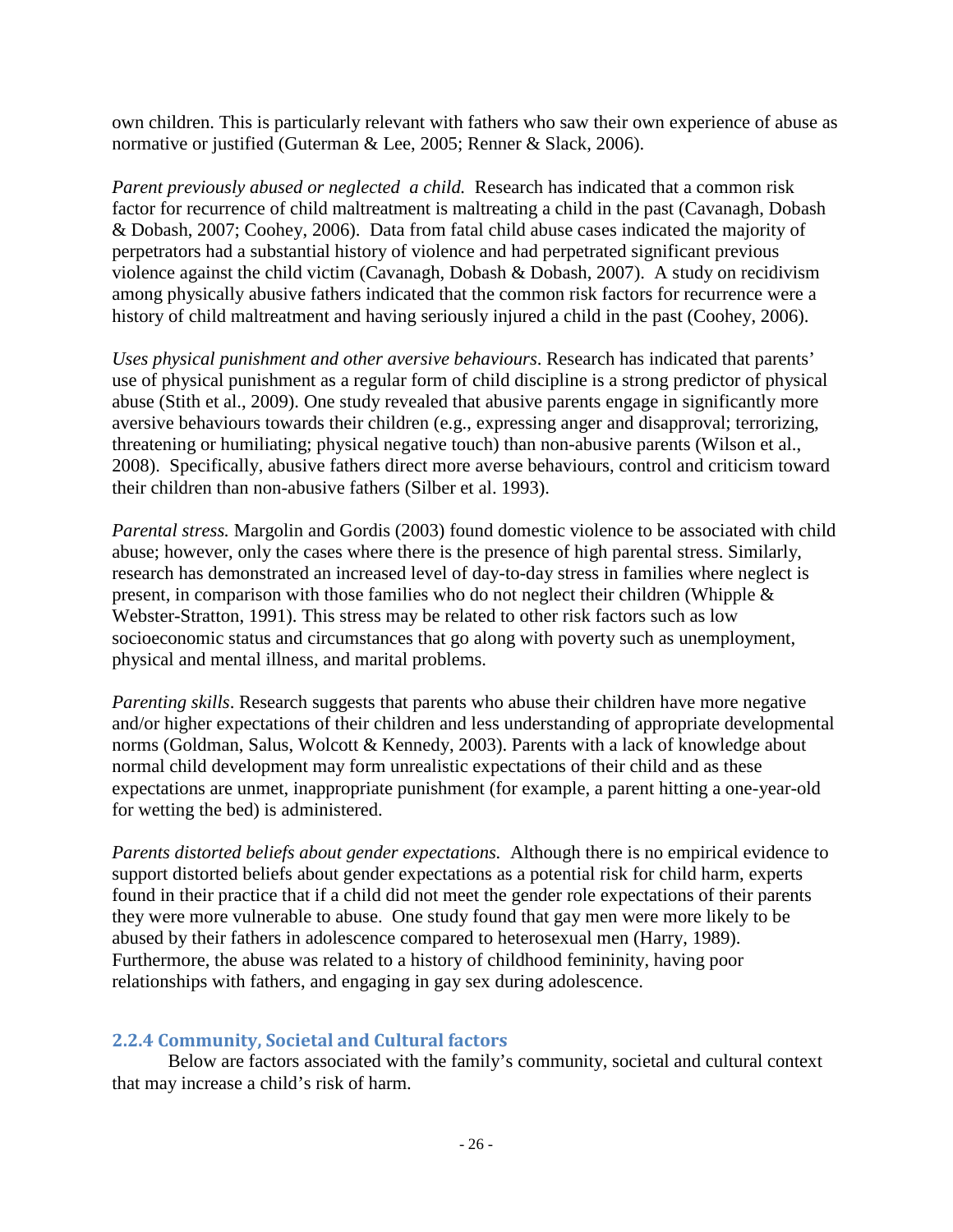*Poverty*. In terms of vulnerability, low socioeconomic status has been found to be a strong predictor of child maltreatment (Browne & Saqi, 1988). Research has found that American children in families with annual incomes less than \$15,000 are more than 22 times more likely to be harmed by child abuse and neglect as compared to children from families with annual incomes above \$30,000 (Sedlak & Broadhurst, 1996). There are various theories as to why this association exists. Some posit the notion that increased poverty leads to increased parental stress and others suggest that factors that induce poverty may also strain parent's ability to parent and access resources for support.

*Social isolation.* Research has shown that parents who maltreat their children experience greater isolation, loneliness, and less social support (Chan, 1994). Parents with fewer financial resources may have fewer social ties and be less able to identify and seek out sources of help for themselves and their children, which may add to the risk associated with domestic violence (Cox, Kotch & Everson, 2003). Parents who are socially isolated may not have adequate role models for parenting and often feel less social accountability in terms of their parenting.

*Rural families.* Living in a rural community may increase risks of being trapped in an abusive relationship and having difficulty accessing services. Victimization surveys indicate that postseparation domestic violence rates are higher for rural communities than those for suburban and urban areas (DeKeseredy & Rennison, 2013). Some of the problems and challenges may rest with geographic isolation and lack of access to specialized services (Wendt, 2009) as well as the increased presence of weapons as a normal part of rural life (Doherty, 2012).

*Community violence.* Research has indicated that certain neighbourhood variables (e.g., violent crime, child care burden, perceived neighbourhood resources, community disorganization, neighbourhood instability, drug trafficking, juvenile delinquency) can increase risk of child maltreatment (Coulton et al., 2007). Researchers have identified two explanations for why neighbourhoods/communities may affect parenting behaviour. First, neighbourhoods that are socially disorganized tend to have weak social networks and parents do not receive much neighbourhood guidance or support. Often maltreating parents rate their neighbours as less helpful and friendly and perceive their neighbourhood and social networks to be less cohesive and supportive. Second, high-risk neighbourhoods may be less likely to have resources needed for supporting parents or the resources that do exist are overburdened (Zielinski & Bradshaw, 2006).

*Vulnerable populations*.Some communities and groups are more vulnerable than others to family violence. Numerous studies and reports in Canada over the years have documented the higher incidence of domestic violence among Aboriginal peoples (Amnesty International Canada, 2004; Brennan, 2011; Ursel, 2006, 2008; Proulx & Perrault, 2000; Ontario Native Women's Association, 1989). Research has also found an over-representation of Aboriginal children in Canadian child protection services. The rate of substantiated child maltreatment investigations was four times higher in cases with children of Aboriginal heritage than cases with children not of Aboriginal heritage (Public Health Agency of Canada, 2010). These findings are related to the impact of historical abuse against these communities such as lost generations of parenting as children were forced from their homes and families to attend and live at residential schools as well as poverty and lack of access to basic resources. Many residential school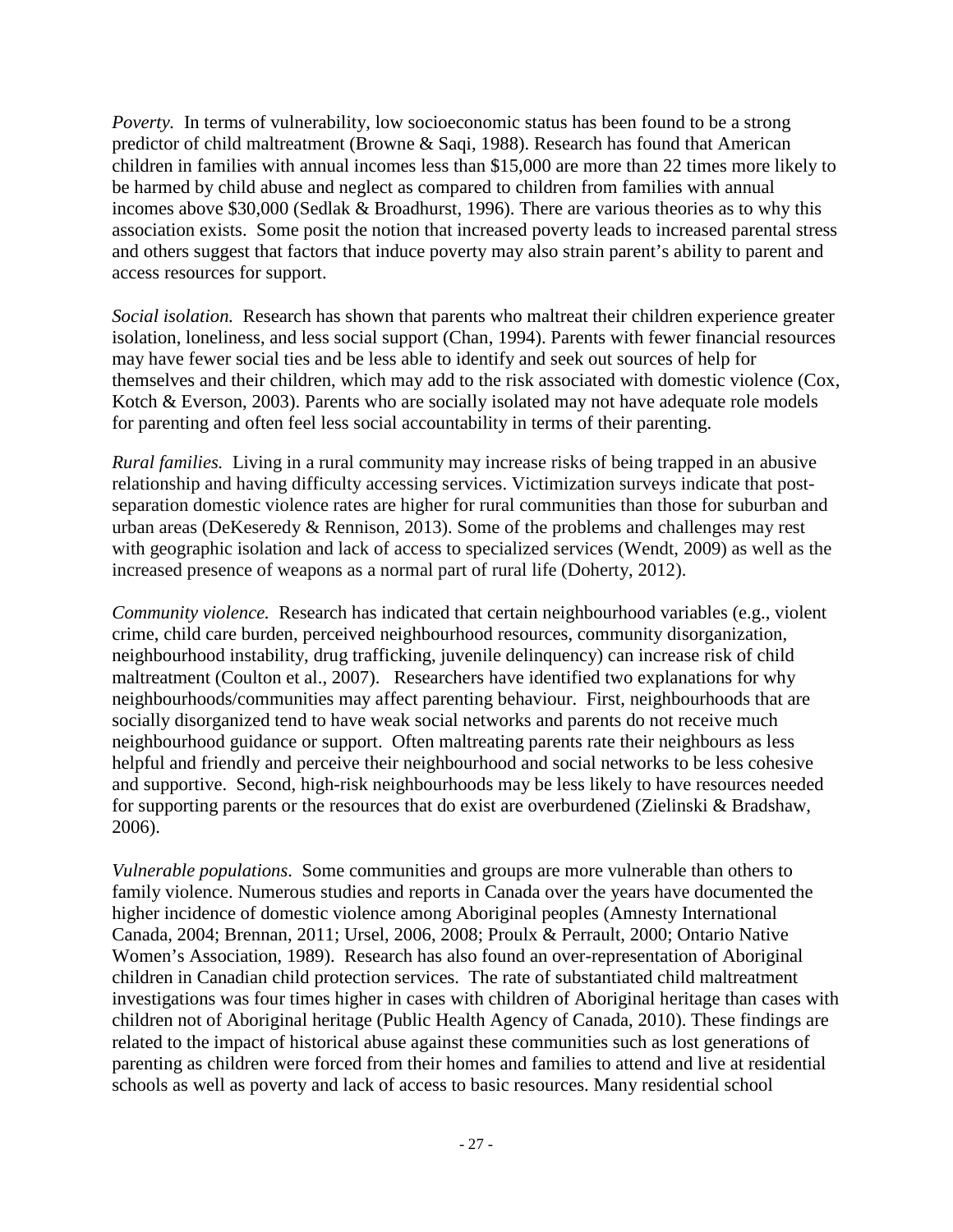survivors report that one of the long term impacts of their experiences was the destruction of their parenting skills and ability to offer security and stability to their own children.

To date, there has been limited research examining the intersection of immigration and child welfare, although there has been some recent exploration of the intersection between child protection involvement and domestic violence experienced by immigrant women (Alaggia & Maiter, 2006; Alaggia, Regehr, & Rishchynski, 2009). Children in immigrant families may be at greater risk for experiencing family violence due to adversities stemming from familial stress involved with the migration and acculturation experience; traumatic experiences in the country of origin; poverty from unemployment or underemployment; differences in culture, language and traditions; isolation; racism and discrimination; and a lack of knowledge of formal supports (Ma et al., 2013).

Canadian child welfare investigations involving immigrant families reveal that the most common caregiver functioning concern was few social supports followed by being a victim of domestic violence. Of all the investigations involving immigrant families, physical abuse was the main concern in about one third of the cases (36%), followed by exposure to domestic violence (19%), neglect (17%), emotional maltreatment (4%), and sexual abuse (3%) (Ma et al, 2013).

The issue of "honour" killing has also received significant media attention recently with an estimated 10 to 15 cases of "honour" killings in Canada over the past decade (Korteweg, 2012). "Honour-related" violence is defined as a "family-initiated, planned violent response to the perception that a woman, as wife or daughter, has violated the honour of her family by crossing a boundary of sexual appropriateness" (Korteweg, p. 136). Although it has not been researched extensively, as "honour" killings in Canada are very rare, when "honour" is the paramount ideology in a family, children, especially young girls, are at risk of extreme forms of family violence.

*Inadequate resources and support*. In order to have parenting plans that protect adult victims and their children after separation, parents need to have access to legal and social service resources (e.g., lawyer, transitional housing). In some cases, resources cannot be accessed due to cultural, language and financial barriers. Additionally, problems may arise when victims receive support from professionals who lack an understanding of domestic violence and its impact on adult victims and children. For example, pressure may be placed on an adult victim to agree to a shared parenting plan or to grant extensive access to an abuser as a way of settling potential litigation, which may in fact endanger the adult victim and the children (Meier, 2009).

## <span id="page-28-0"></span>**3. PROTECTIVE FACTORS**

As risk is contextual, it is important to consider what may be available for a child or family that may mitigate some of the aforementioned risks facing children in cases of domestic violence. These protective factors may be used to understand why some children appear to be managing well in very adverse environments while others do not. Professionals may consider how they might provide referrals and other sources of support that could provide additional assistance to children living with these experiences. Protective factors may not be relevant to certain types of risk (such as lethality for example) but may provide avenues to promote coping skills and other strategies of resilience. Protective factors may be internal or external to the child and family and access to such supports may not be available in some situations.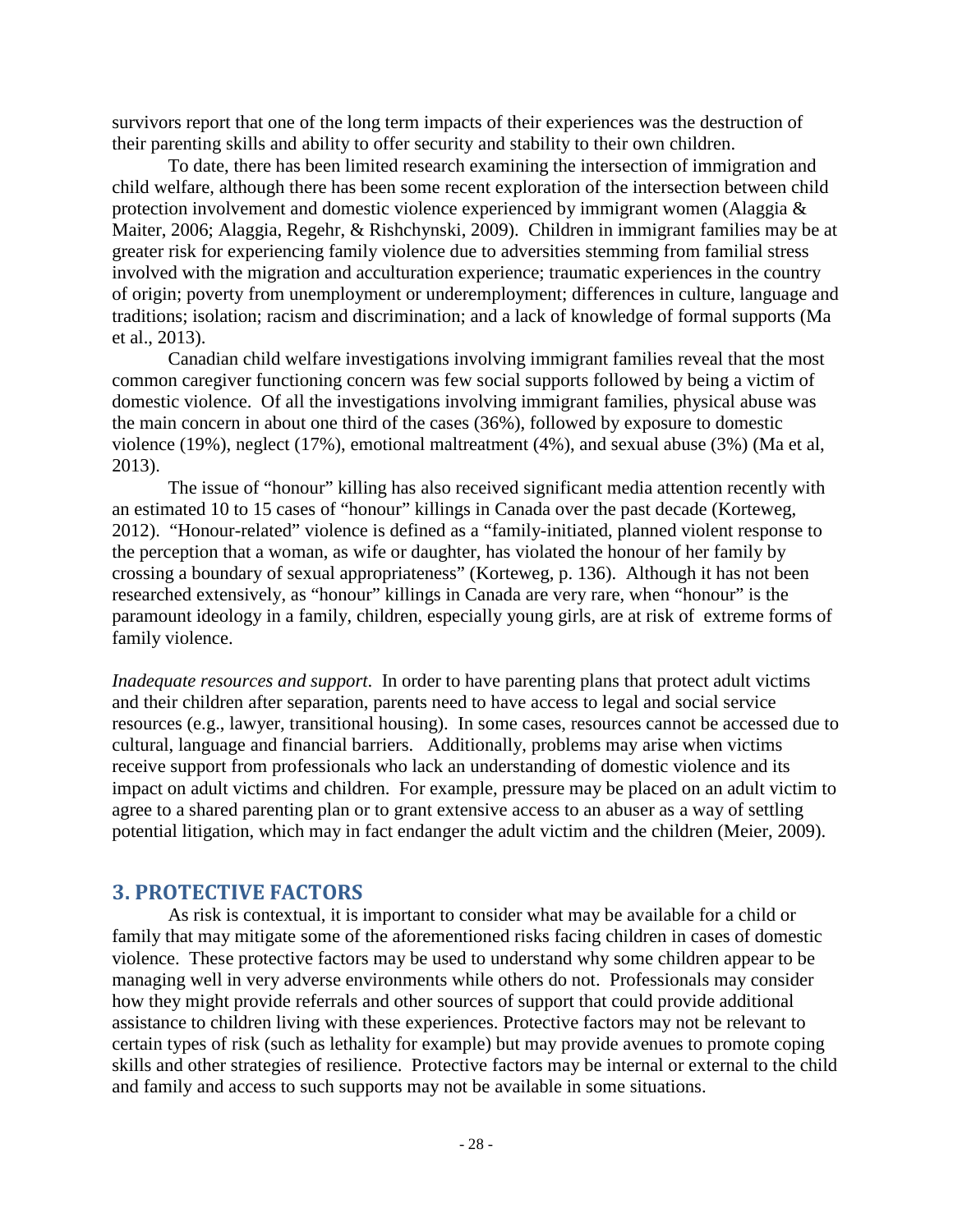A good assessment of risk is incomplete without considering the possible protective factors that exist in a child's life or which may be implemented with the appropriate attention and resources. However, it is important to recognize that a protective factor in itself may not negate the presence of the risk or the need to keep safety at the forefront of all decision making. In particular, when considering the best interests of children in determining contact with an abusive parent, the quality of that contact should be considered more important that the quantity of that contact (Hunt & Roberts, 2004).

# <span id="page-29-0"></span>**3.1 Separation and divorce as a protective factor**

Most research on the impact of divorce points to the greatest harm to children coming from ongoing conflict and violence rather than divorce per se (Kelly & Emery, 2003). Separation can be a protective factor if the separation is associated with an end to the abuse and an opportunity for safety and healing for the adult and child victims of family violence. Some research has indicated that once exposure to the abusive living environment is reduced, problems around parenting and behaviour issues also decrease [\(Holden, Geffner, & Jouriles, 1998;](#page-72-0) [Lapierre, 2008\)](#page-79-0). This protective factor is dependent on the court and community agencies promoting these positive outcomes. Bancroft and Silverman (2002) consider children exposed to domestic violence who are now going through their parental separation or divorce as being 'dually traumatized' and requiring support to deal with both the violence and the separation. The children's essential needs are for physical and emotional safety in their current environment, structure, limits and predictability, a secure attachment to a non-violent caregiver, safe contact with the abusive parent and a good relationships with peers/siblings.

## <span id="page-29-1"></span>**3.2 Other general protective factors**

Below is a table that outlines other general protective factors that need to be considered when assessing risk of harm for children exposed to family violence during parental separation or divorce. For a more detailed description of each general factor, please see Appendix C.

| Child developmental level   | the developmental stage of a child can be a protective factor<br>$\bullet$<br>when considering the child's ability to access supports, manage<br>internal affective states, and develop coping strategies<br>higher IQ may help a child cope either because the child is<br>more cognitively able to make sense of surroundings or<br>because success in academics creates an avenue for self-esteem<br>and support |
|-----------------------------|---------------------------------------------------------------------------------------------------------------------------------------------------------------------------------------------------------------------------------------------------------------------------------------------------------------------------------------------------------------------------------------------------------------------|
| Safe mothers, safe children | greater protection for mother means greater protection for child<br>$\bullet$<br>mothers employ short and long-term strategies/safety plans to<br>keep herself and the children safe from harm                                                                                                                                                                                                                      |
| Family and social supports  | for the child – support from siblings and good, competent, and<br>$\bullet$<br>emotionally stable relationship with one parent or family<br>member                                                                                                                                                                                                                                                                  |

#### **Table 3.2 General protective factors for children experiencing family violence**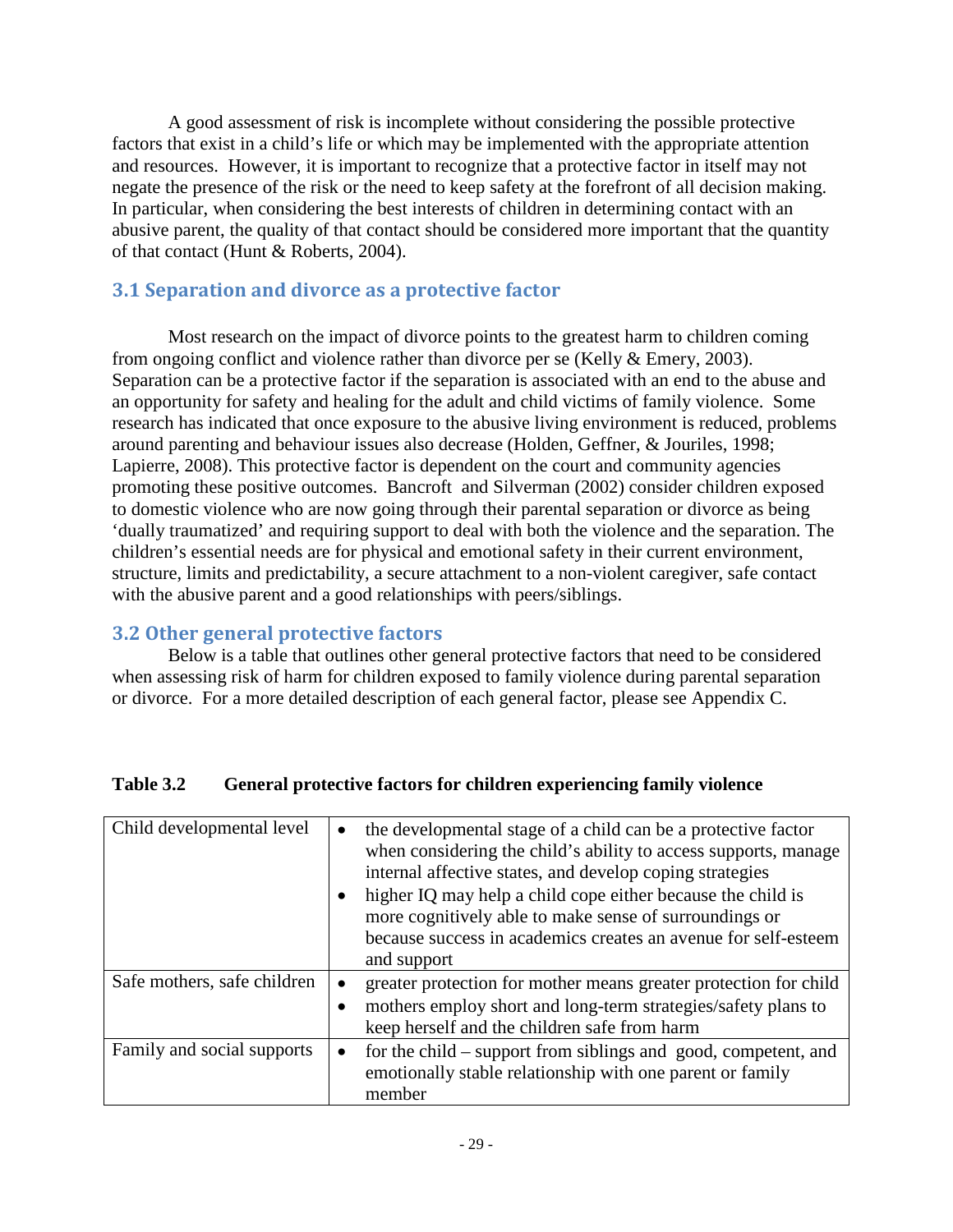|                    | for the adult victim –assistance from loved ones can decrease<br>psychological distress<br>for the perpetrator $-$ the development of social relationships<br>and fear of losing family are seen as turning points for<br>behaviour change                                                                                                                                                                                                                                                                                                                                                      |
|--------------------|-------------------------------------------------------------------------------------------------------------------------------------------------------------------------------------------------------------------------------------------------------------------------------------------------------------------------------------------------------------------------------------------------------------------------------------------------------------------------------------------------------------------------------------------------------------------------------------------------|
| Community supports | access to community supports is essential for a woman and her<br>children to leave an abusive partner and gain a sense of<br>community<br>community supports include suitable and affordable<br>$\bullet$<br>accommodations, positive relationships with advocacy<br>supports, and a coordinated approach to family violence<br>including a batterer intervention program combined with<br>ongoing monitoring and intervention programs targeted at<br>abusive fathers<br>community relationships can decrease one's likelihood of re-<br>$\bullet$<br>victimization and psychological distress |

# <span id="page-30-0"></span>**4. CRITICAL POINTS OF INTERVENTION DURING SEPARATION**

## <span id="page-30-1"></span>**4.1 Separation and disclosure of child maltreatment and domestic violence**

Separation may be a critical point in the discovery of child abuse and domestic violence and access to community resources for a number of well-documented reasons:

- 1. The protective parent may separate for her safety and/or that of the child and make disclosures to professionals in the court system or various helping agencies.
- 2. These disclosures at the point of separation may lead to assessments and interventions within the court system that screen for child abuse and domestic violence.
- 3. In the absence of proper assessments and interventions, the child risks may continue or escalate. Some protective parents may hope a separation leads to safety only to find the abusive parent continues their pattern of behaviour or escalates without proper supervision or accountability. Access to resources is essential to ensure risk management and protection (Saunders, Tolman, & Faller, 2013). For example, supervised access by trained professional staff may be required (as opposed to community volunteers) and this resource may not be available or affordable in every jurisdiction across the country.

Disclosures of abuse usually lead to investigations by child protection agencies and police services that typically require initial assessments of the validity and level of risk present to assist in making emergency or interim parenting arrangement decisions. Each agency has their own mandate with which to view allegations. There may be a number of potential court proceedings related to criminal and family court depending on who receives a disclosure of child risk and the advice of lawyers and advocates. An interim plan may be developed pending a more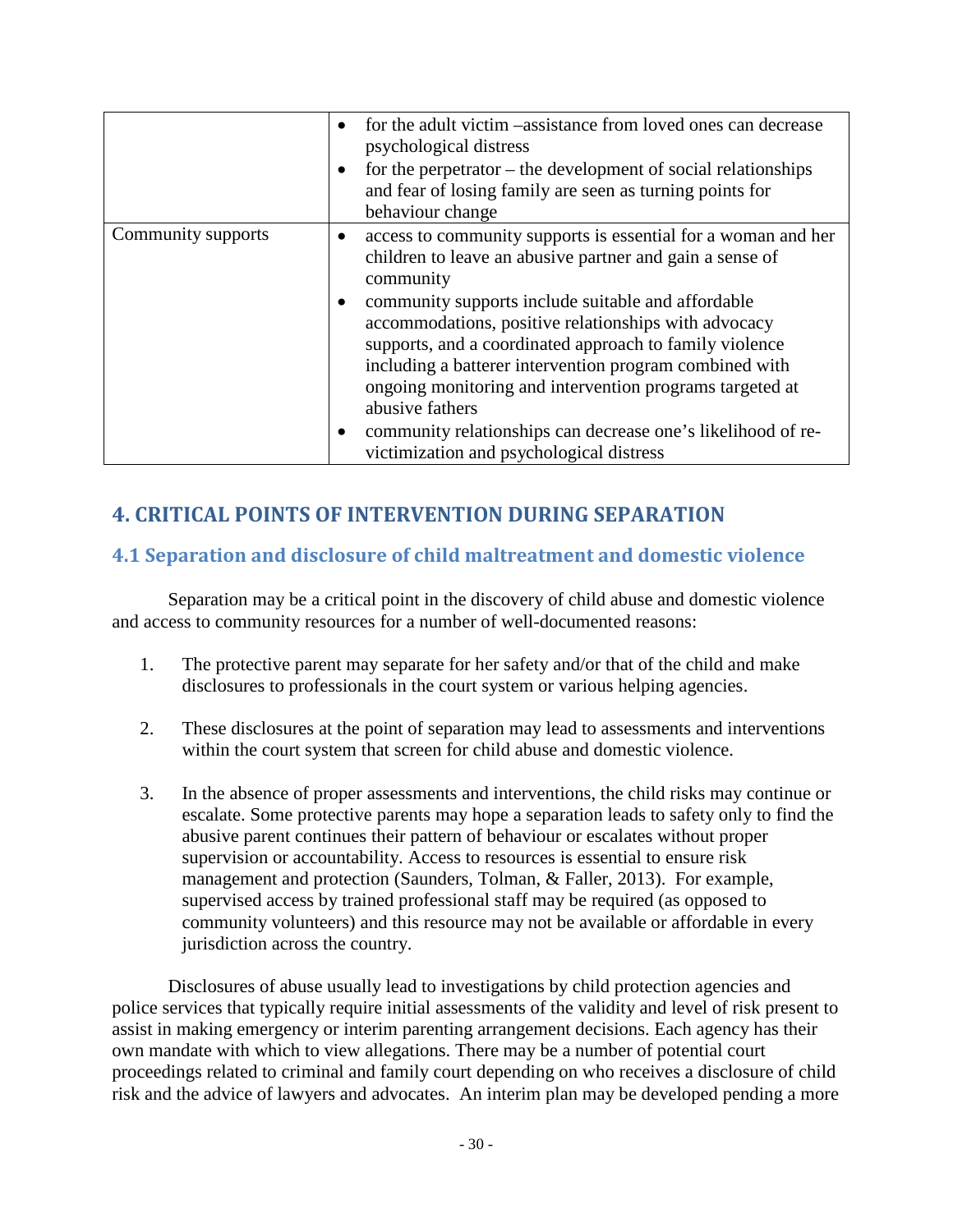thorough assessment and review by the court. In the context of separation, the court and courtrelated professionals may operate with some skepticism about abuse allegations out of a concern for balancing child safety and protecting the accused parent from potential alienation and ensuring an ongoing relationship with the child(ren). There may be a drawn out legal process over months or years to make a final decision about parenting arrangements. Some authors have described the assessment and interventions by different systems (criminal, child protection, child custody) as existing on three different planets because of the difference in the history, culture and understanding of abuse in these systems (Hester, 2011).

## <span id="page-31-0"></span>**4.2 Three points of intervention**

Different professionals and agencies may become involved in the assessment of child abuse and domestic violence.

- 1. The criminal justice system involvement begins with a police intervention and, in most jurisdictions, both a mandated risk assessment in cases of domestic violence and referral to child protection when children are present. On the basis of reasonable and probable grounds, a decision will be made about charges by the police and/or Crown Attorney. In the event of charges being laid, a decision will have to be made on the release of the accused and any restrictions in regards contact with the adult victim and/or child victim/witness. Practice varies widely with restrictions regarding contact with children pending further hearings within the criminal justice system. In some cases, there are no limitations in regards to access to children and any restrictions are dependent on a review of the matter by the family court.
- 2. The child protection system (CPS) will receive reports directly from parents or police (or other professionals) in regards to child abuse and domestic violence allegations. The CPS response may vary according to provincial legislation and local practices. Many jurisdictions have enhanced their efforts at collaboration between CPS and violence against women agencies including the placement of domestic violence experts within CPS agencies (OACAS, 2010). Nonetheless, CPS may be hesitant to be drawn into what appears on the surface to be a "private family dispute" that could be resolved by the family court without their intervention. There is some worry expressed by CPS agencies that they may be used by one parent or the other to make a case for custody or restricted access on minor or exaggerated allegations.
- 3. If family law matters need to be resolved (i.e. custody or access), parents may seek a host of resources to help arrange parenting plans including access to a lawyer, support for selfrepresentation, family law information services, mediation services, parent education programs and voluntary or court-ordered custody assessments. Judges may play a role in helping to settle matters in a variety of forums such as settlement conferences or a brief hearing over a child custody motion. In a minority of cases, judges may decide cases after a trial. There is general agreement that legal education on domestic violence and child abuse needs to be a system priority. Education programs on this topic are increasingly available for judges and lawyers through provincial and federal agencies (e.g., National Judicial Institute in Ottawa: [http://www.nji-inm.ca/nji/inm/a-propos-about/index.cfm\)](http://www.nji-inm.ca/nji/inm/a-propos-about/index.cfm). In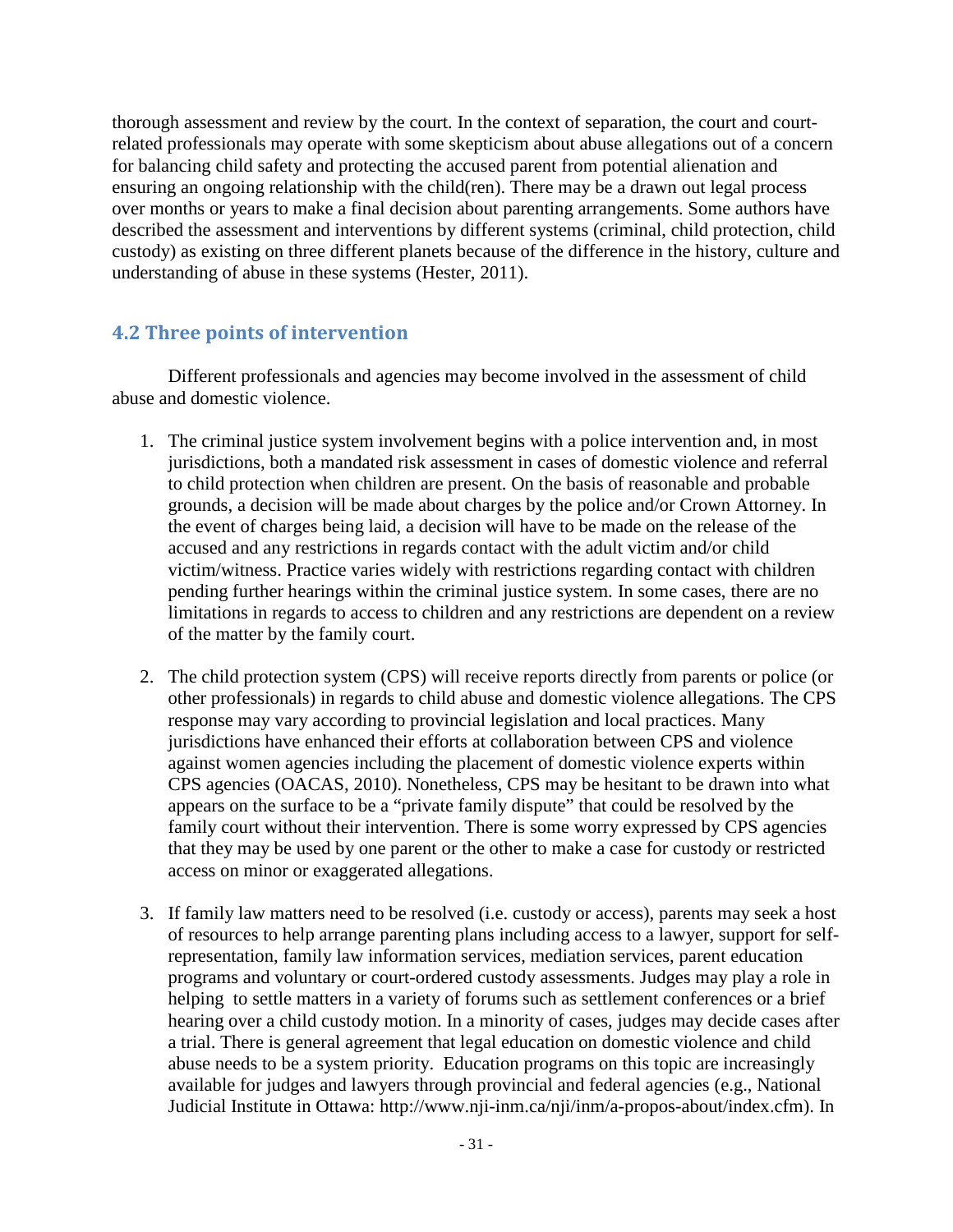some jurisdictions, mandatory training is required for lawyers who practice in this area such as learning about power imbalances prior to undertaking arbitration in Ontario (see [http://www.attorneygeneral.jus.gov.on.ca/english/family/arbitration/screening.asp\)](http://www.attorneygeneral.jus.gov.on.ca/english/family/arbitration/screening.asp). Similarly, new regulations for the Family Law Act in British Columbia were passed in 2012 that included minimum training and practice standards for family dispute resolution professionals (see <http://www.ag.gov.bc.ca/legislation/family-law/>). These are encouraging developments.

Although the three points of intervention may be unique for parents depending on who is seeking assistance and what information gets disclosed, in complex cases that represent risk to children, there may be multiple agencies and courts involved. Sometimes there are efforts to share information and collaborate in an assessment and intervention. Most often there is a lack of information sharing and coordination of services. Complicating these matters are different professionals using different risk assessment tools or no tools at all. There are few documented efforts to red flag cases or develop specialized case management strategies even though the need to do so has been identified repeatedly (e.g. DVDRC Annual Report 2011). Senior judges and lawyers have made repeated calls to family courts to develop a triage function for an initial assessment of a case to determine degree of urgency, needed resources and community referrals. This concept would be essential to ensure safety planning and risk management in domestic violence and child abuse cases (Action Committee on Access to Justice in Civil and Family Matters, 2012).

The experts we interviewed suggested that collaboration within and between systems is essential for an effective response for adult victims and children. They emphasized the following points:

- Good communication is critical amongst service providers based on trust relationships. These relationships can be fostered through joint training which includes an understanding of diverse professionals and agencies mandates as well as an appreciation of the dynamics of family violence.
- Information sharing is often a barrier to risk assessment and management. Many agencies are working within different, and often opposing, mandates and legal frameworks and agencies do not understand what information is allowed to be shared under Freedom of Information and Protection of Privacy Act (FIPPA). Some agencies lack experience with, and therefore appreciation for, the significant benefits that can be achieved through information-sharing and collaboration. Joint meetings or committees can be developed to find creative ways to work with and around the current mandates and legal frameworks these systems are working within in order to share information and ensure the safety of women and children. Structured mechanisms are needed for routine information-sharing such as protocols, formal memoranda of understanding, and provisions in relevant legislation allowing information-sharing for case management/integrated service delivery that is in the best interests of the child/family. One caution raised was that information sharing protocols should be developed that include a restriction on sharing of information relating to risk indicators in assessments when this will increase the risks for further harm to child and mother.
- Professionals and agencies in different systems need a more holistic approach to risk management and safety planning by collaborating on developing and implementing effective safety plans and risk management strategies that include working with the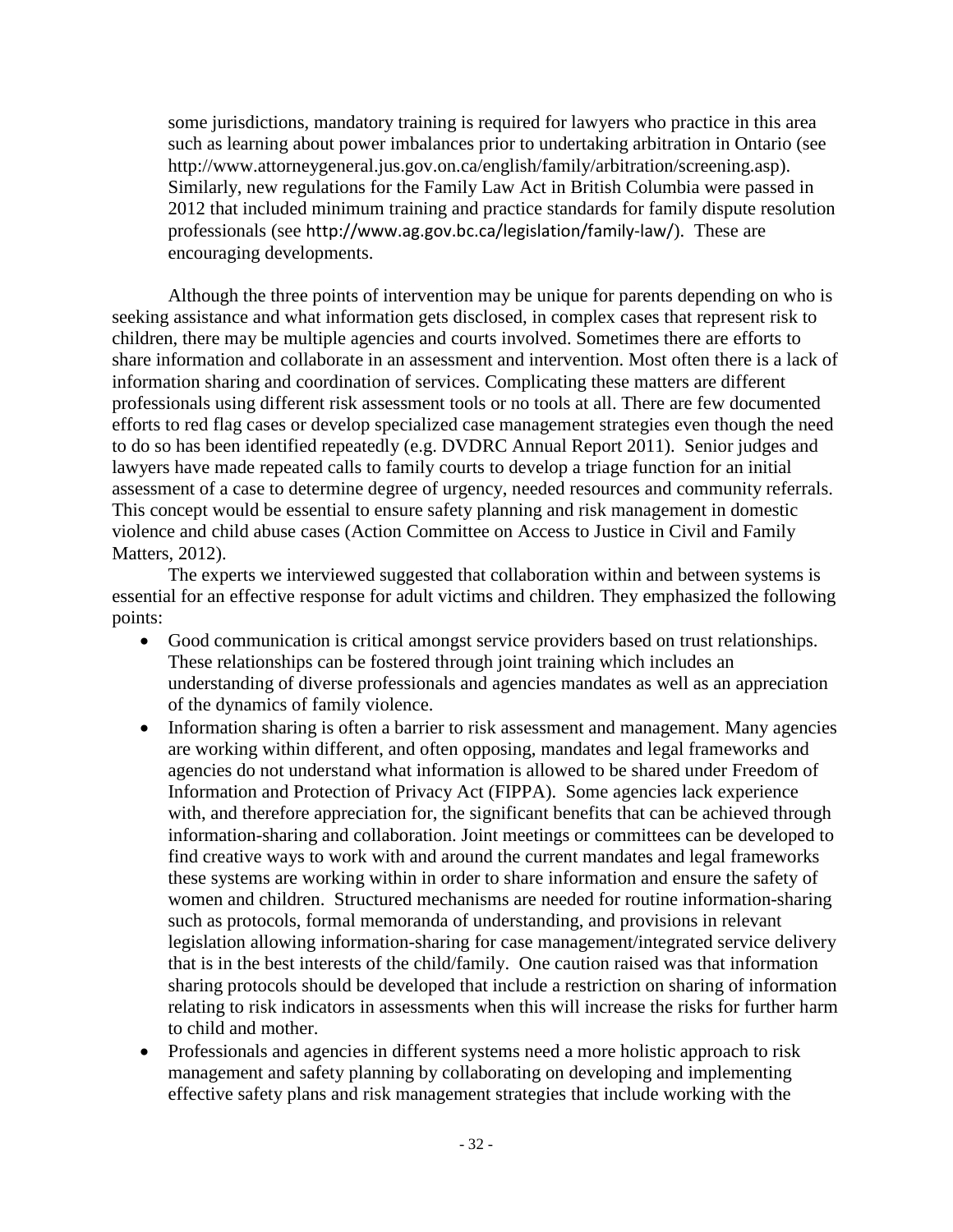abuser. Experts point to a need for adopting a more comprehensive risk indicator tool that combines risks to women (information from domestic violence homicides) including what we already know about risk indicators from the 'adult world' (e.g., risk indicators used in the risk assessments of male perpetrators of domestic violence and risk assessment used by police and the criminal justice system), with risks from child maltreatment research –'child abuse world' (information from child deaths), and also include risks associated with the deaths of women and children within a separation/child contact situation.

#### <span id="page-33-0"></span>**5. Risk assessment strategies and tools**

#### <span id="page-33-1"></span>**5.1 Assessment process**

Since research has indicated that violence does not end with separation or divorce, risk assessment is essential for courts and court-related professionals (Bancroft & Silverman, 2002; Jaffe et al., 2003). In fact, an adult victim and/or child may be at greater risk for future violence during the point of separation (Jaffe, Campbell, Hamilton & Juodis, 2012). Judges and other court-related professionals (e.g., custody evaluators) need a risk assessment to determine the level of risk an abusive parent poses to the safety of the family (ACWS, 2003). The level of risk assessed should help determine child custody and access arrangements that will ensure the safety of the adult victim and the children as well as limit potential opportunities for the abuser to manipulate, control, and further victimize the family. In order to conduct a comprehensive risk assessment that will inform safe custody and access arrangements, an individualized approach needs to be taken with multiple sources and methods being employed (ACWS, 2003).

Jaffe et al. (2008) propose that three basic factors be considered when assessing risk that are relevant to developing parenting plans with families experiencing violence at the point of parental separation or divorce: the potency, pattern, and primary perpetrator of the violence (also known as the PPP assessment). Potency refers to the severity and dangerousness of the violence which includes the threat of future violence, particularly during a separation or divorce when the risk is substantially higher (Jaffe et al.; Geffner et al., 2009). This factor should be the first to be assessed in order to implement immediate safety measures if required. There are several domestic violence risk assessment tools that are used to determine a person's risk for perpetrating serious and/or lethal violence (see subsection 5.5 for further information). Many of the risk factors identified in section 2 are included in these standardized risk assessment tools. A thorough risk assessment includes a combination of different risk assessment tools, interviews with the family including the perpetrator, adult victim and child, and reliance on the clinical judgment of the assessor.

The second factor to consider is the pattern of coercive control and domination by the perpetrator (Jaffe et al., 2008). Prior incidents of violence can be an important indicator of potential future violence as well as the extent of trauma experienced by the child(ren) and adult victim. The assessed results of this factor can indicate the kind of interventions that are needed for the family (e.g., substance abuse treatment; batterer intervention program; therapy).

The third factor to be considered is whether or not there is a primary perpetrator of the violence as opposed to the violence being mutually instigated by one or the other parent on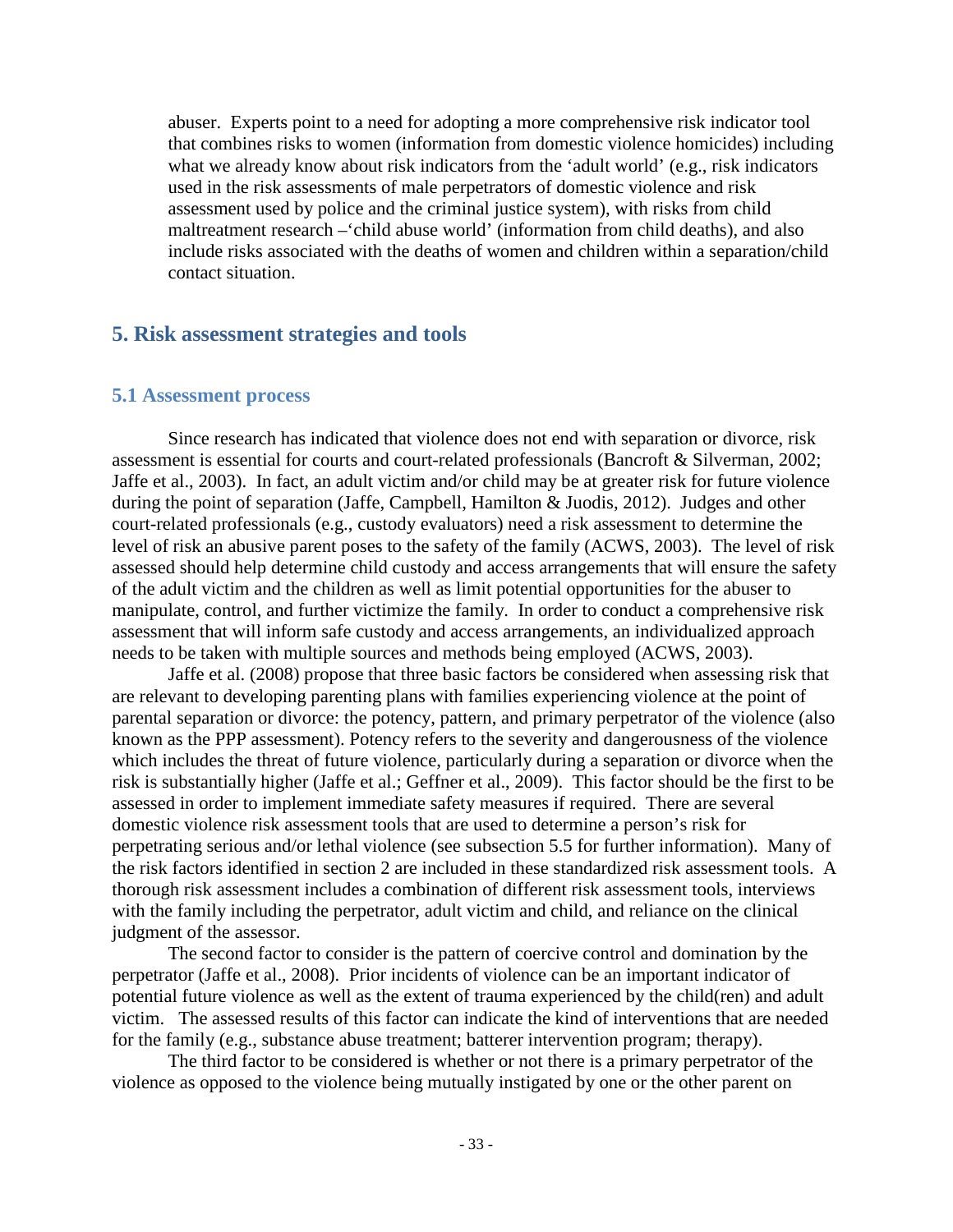different occasions (Jaffe et al., 2008). If one parent is identified as the primary perpetrator, risk management strategies for that parent can be put in place.

Johnston, Roseby and Kuehnle (2009) included two more factors to the PPP assessment making it the P<sup>5</sup> assessment. The two factors are *parenting problems* and *preferences and perspectives of the child*. Assessing *parenting problems* includes evaluating both parents in terms of their capacity to provide the child with consistency, stability, warmth, and appropriate authority; their responsiveness to their child's needs separate from their own; their ability to reflect on their child's experience as a victim of violence; and their ability to be accountable and repair the damage. The fifth P, *preferences and perspective of the child*, involves including the child's perspective when developing the parenting plan by having the child weigh in on the benefits and risks of the potential plan. However, when including the child's perspective, it is important for professionals to consider if the expressed wishes of the child are reasonable and/or mature, if the wishes are based on experiences with the abusive parent, if the child's fear or anger towards the abusive parent is so severe that the child feels or behaves unsafely, and if the child is inordinately distressed by the potential plan to be put in place (Johnston, Roseby, & Kuehnle, 2009).

There are other key issues to assess when determining custody and access plans in the context of family violence (Geffner et al., 2009). These issues include the perpetrator's level of accountability for the use of violence, including their readiness to change and an understanding of the impacts of violence on the children (Geffner et al., 2009). Some batterer intervention programs use the Transtheoretical Model of behaviour change (TTM; Prochaska, DiClemente & Norcross, 1992) in order to predict change among perpetrators of domestic violence (Scott & Wolfe, 2003).

The TTM model hypothesizes that there are five basic stages of the model that reflect an individual's attitude and behaviour toward change: 1) *precontemplation*, individuals who are resistant or unmotivated to change because they are uninformed about the consequences of their behaviour or they have tried a number of times to change but failed; 2) *contemplation*, individuals are intending to change during this stage and are more aware of the consequences of change; 3) *preparation*, individuals plan to take action in the immediate future and usually have some sort of plan; 4) *action*, individuals make specific modifications; and 5) *maintenance,* individuals work to prevent relapse but do not apply as much change processes as individuals in the action stage (Velicer et al., 1998). Research has found that men, attending a batterer intervention program, who are in the precontemplation stage of change (PC) show little positive change in empathy, communication, or abusive behaviour after program completion compared to men who attended program and who were in the contemplation and action stages (Scott & Wolfe, 2003). However, with appropriately modified and targeted intervention, men in the PC stage can benefit from batterer intervention programs (Scott, King, McGinn, & Hosseini, 2011).

Mental health concerns, substance abuse, trauma, and anger should also be assessed for both parents in order to determine whether these issues impact their capacity to properly care for their children (Geffner et al., 2009). However, it is important to note that adult victims may experience these issues as a result of their abuse and the stress of dealing with the perpetrator in court. A separation from the perpetrator, appropriate supportive interventions, and the resolution of the court proceedings may lead to improvement in overall functioning and parenting behaviours (Jaffe, Crooks & Bala, 2009). It is also important for an assessor to consider the impact of the violence on the adult victim and how it can affect the overall judgment/appearance of the victim during the assessment. Often adult victims may appear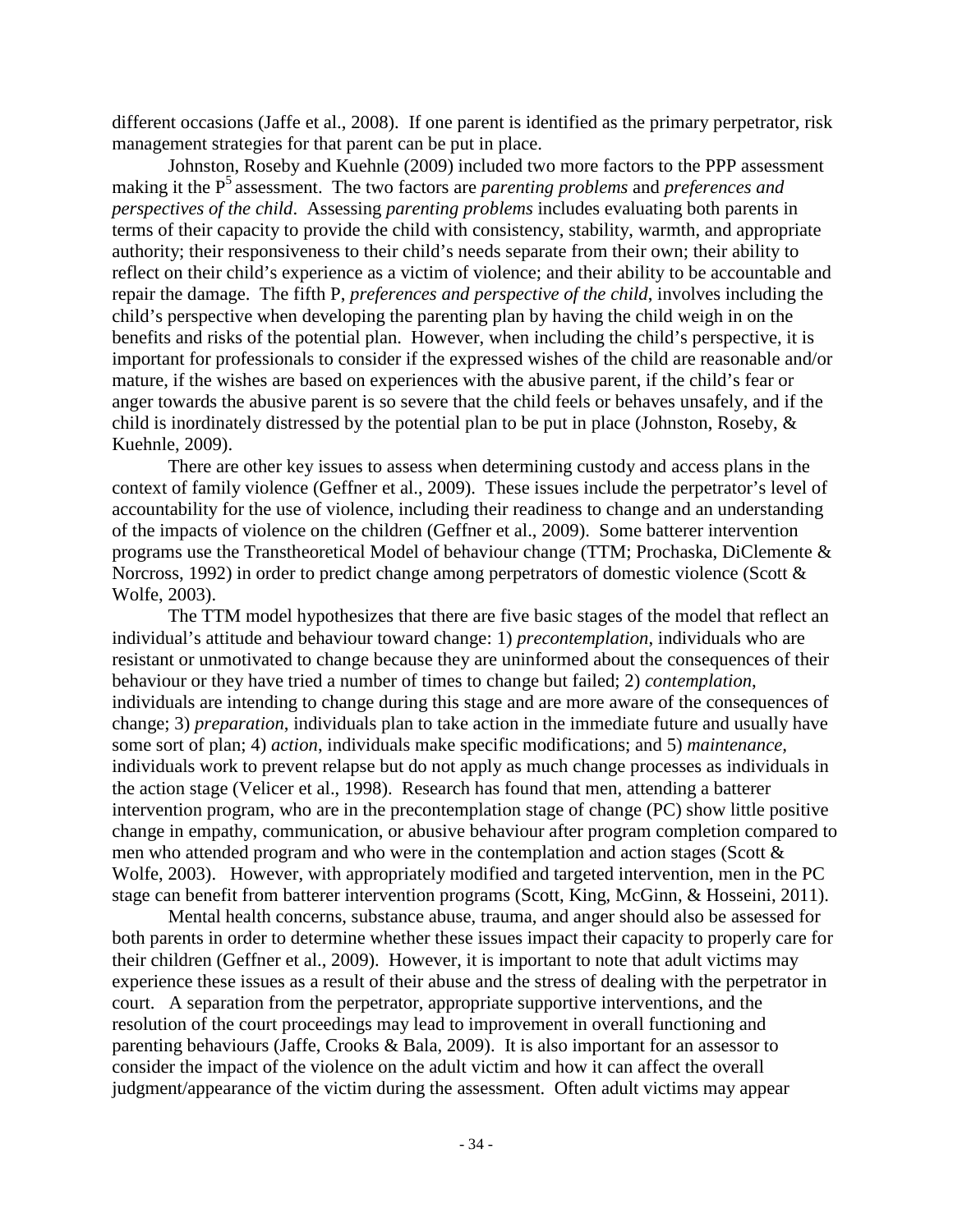"guarded" or "uncooperative" for a number of reasons including the fear that the violence may be worse after disclosure of abuse allegations as well as a lack of confidence in the court system intervening in a helpful manner (Jaffe et al. 2008).

### <span id="page-35-0"></span>**5.2 False allegations and parental alienation**

In some cases of separating couples where there are child custody and access disputes, one or both parents may make allegations of family violence. In a small percentage of cases, a parent may make a false or exaggerated allegation of family violence in order to gain an advantage or seek revenge on their ex-partner. One Canadian study that tracked child maltreatment investigations from the 1998 Canadian Incidence Study of Reported Child Abuse and Neglect found that only 4% of all cases were considered to be intentionally fabricated with this rate being three times higher (12%) in cases that involved a custody or access dispute (Trocme & Bala, 2005). Moreover, only 1.3% of the false allegations were made by a custodial mother against a non-custodial father compared to 21.3% made by a non-custodial father against a custodial mother. Research has indicated that allegations of domestic violence or parental substance abuse are more often substantiated than allegations of child maltreatment. Furthermore, allegations of domestic violence and substance abuse are more likely to be substantiated against fathers than against mothers (Johnston, Lee, Olesen & Walters, 2005).

Mothers who make allegations of domestic violence often have a difficult time substantiating their claims in the court proceedings (Rahman & Track, 2012). This difficulty arises from insufficient corroborating evidence. A victim of domestic violence may present poorly in court because she is suffering from trauma symptoms related to her history of violence and she is presenting as angry, distrustful, suspicious, and uncooperative to the courts (Rahman & Track, 2012).

One common type of allegation made in custody or access disputes between high conflict separating couples is parental alienation. Parental alienation is described as a child's rejection of a parent with no justification based on the brainwashing of a child by one parent against the other parent (Kelly & Johnston, 2001). Gardner (1987, 1992) originally described parental alienation as a diagnosable disorder in the child that occurs in the context of a custody dispute but the term has not been accepted as a recognized diagnosis (Pepiton, Alvis, Allen & Logid, 2012). The original model of alienation suggested that the mother is usually the parent that brainwashes the child against the father and that mothers also commonly make false allegations of child sexual abuse (Kelly & Johnston, 2001).

A study that examined allegations of child abuse (i.e., neglect, physical/verbal, sexual), domestic violence, and parental drug/alcohol abuse in custody disputes found that allegations against mothers and fathers had almost identical rates of substantiation implying that mothers are no more likely than fathers to allege unsubstantiated abuse against their child's other parent (Johnston et al., 2005). However, mothers were found to make more substantiated allegations of adult abuse against fathers and fathers were seen to make more substantiated allegations of child abuse against mothers.

When there is a history of domestic violence in child custody and access cases, Jaffe et al. (2008) stated that the abusive ex-partner often attempts to alienate the children from the mother by asserting blame for the separation, sabotaging family plans, and undermining parental authority. A mother who has legitimate concerns about her ex-partner's abusive behaviours and who is reluctant to agree to liberal access to the child may be seen as alienating the child from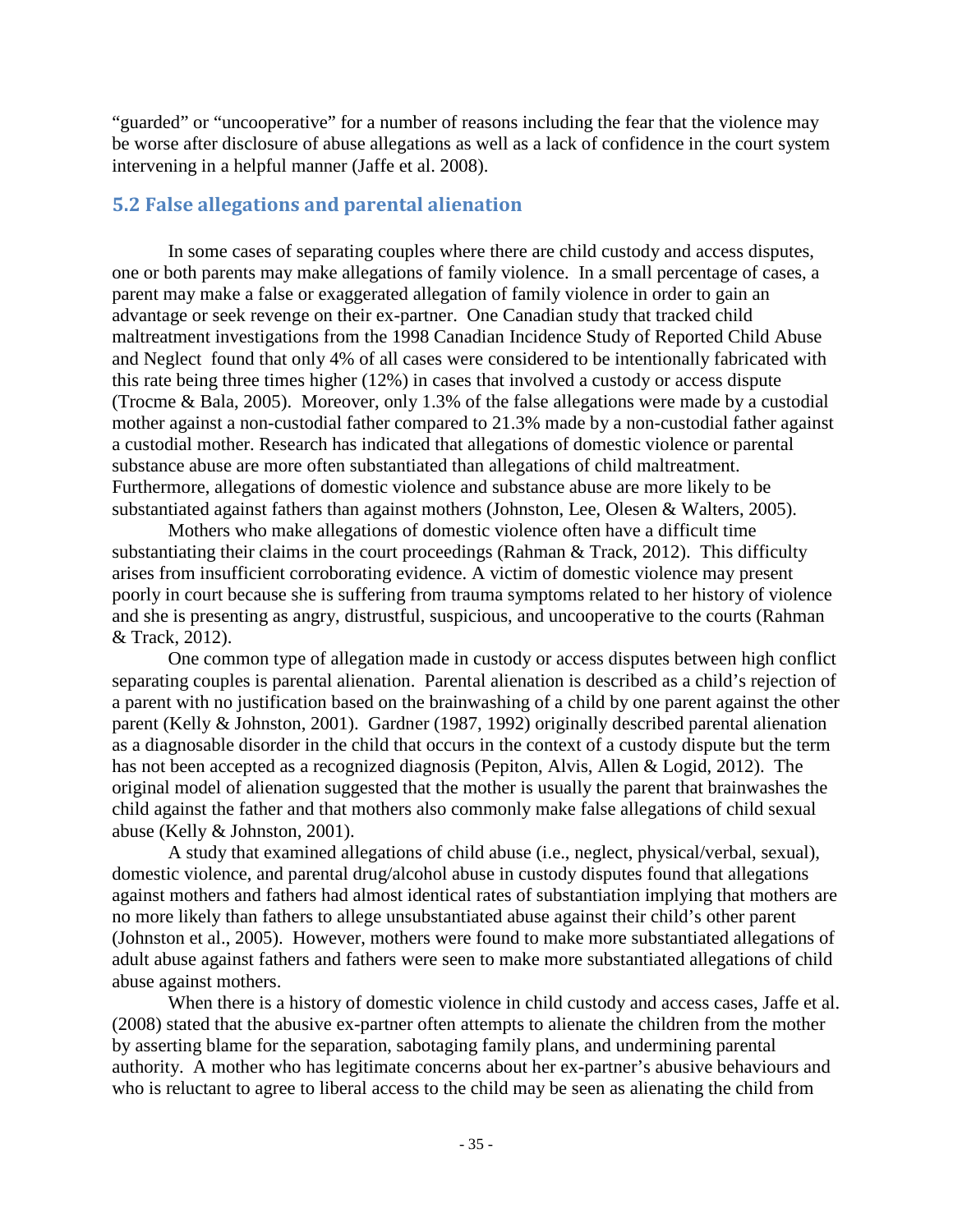the father, contrary to the general family law principle that each parent should promote the child's relationship with the other parent. Her behavior, however, may be better understood as protecting the child from her ex-partner's volatile and abusive behaviour (Jaffe et al, 2008).

#### **5.3 Who assesses?**

Experts who were interviewed for this report identified several agencies and professionals who are best positioned to assess risk: educators; child welfare professionals; psychologists; social workers; healthcare professionals; psychiatrists; shelter workers; victim advocates; agencies that provide interventions for abusive men; family court counsellors; and clergy. Some experts felt that family law lawyers did not have a very good understanding of risk assessment. Other experts felt that most agencies and professionals that come into contact with families experiencing violence should assess risk. The challenge in the field is having an agreement on which tools to use and how different systems communicate risk amongst themselves.

The Alberta Council of Women's Shelters (ACWS) (2003) submitted a report to the Ministry of Children's Services on keeping children safe when dealing with custody and access issues for families affected by domestic violence. The report provided an outline of an approach to domestic violence risk assessment. Within this approach, the ACWS recommended that assessors be trained in the dynamics of domestic violence and that the court/judge should have a responsibility to consider the opinion of the assessor and the authority to expedite their recommendations around parenting arrangements that serve the best interests of the adult victim and the children (ACWS, 2003).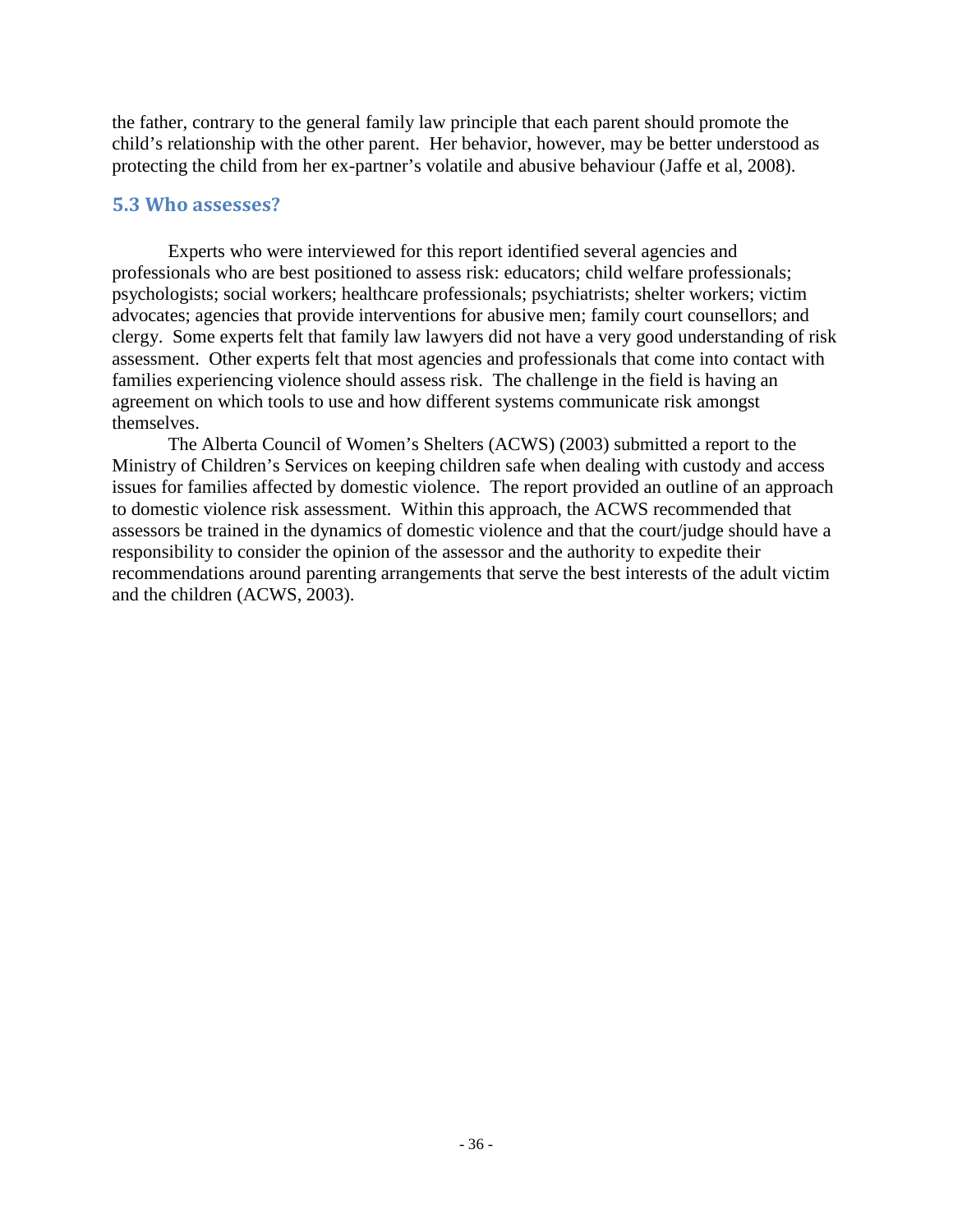# **5.4 Assessment tools**

Experts who were interviewed for this report felt that risk assessors should use a mix of evidence-based tools that are culturally competent, flexible, and look at the family as a whole including their strengths and protective factors. Some experts felt that child protection tools do not speak to the risks inherent in domestic violence cases and that there needs to be tools developed that assess whether children are being used as pawns in separation cases. Experts highlighted the following tools as particularly helpful:

- Ages and Stages Social-Emotional (AS-SEQ) Questionnaire [\(http://eip.uoregon.edu/research/asqse.html\)](http://eip.uoregon.edu/research/asqse.html);
- Children Exposed to Domestic Violence Scale [\(https://www.mincava.umn.edu/cedv/\)](https://www.mincava.umn.edu/cedv/);
- Danger Assessment [\(http://www.dangerassessment.org/\)](http://www.dangerassessment.org/). Although this assessment tool is mainly used with adult victims, research has indicated when mothers are at risk, children are also at risk (Olszowy et al., 2013).

One stakeholder identified the following website, "The National Child Traumatic Stress Network (NCTSN)" that lists tools, some of which may be suitable for general risk assessment, others for more detailed assessment when exposure to domestic violence is known or suspected: [http://www.nctsnet.org/resources/online-research/measures-review.](http://www.nctsnet.org/resources/online-research/measures-review) The NCTSN was established by the U.S. Congress in 2000 with the purpose of bringing a singular and comprehensive focus to childhood trauma. The mission of the NCTSN is to raise the standard of care and improve access to services for traumatized children, their families and communities throughout the U.S. by raising awareness of the scope and serious impact of child traumatic stress on children and youth; advancing services and interventions by creating trauma-informed developmentally and culturally appropriate programs; working with established systems of care to ensure a comprehensive trauma-informed continuum of accessible care; and fostering collaboration to ensure knowledge and skills become a sustainable national resource. The website provides a database of reviews of tools that measure children's experiences of trauma.

## **5.5 Domestic violence tools**

Domestic violence risk assessment can be defined as "the process of gathering information about people to make decisions regarding their risk of perpetrating domestic violence" (Kropp, Hart, & Belfrage, 2005). Risk assessments allow professionals to identify persons at risk for perpetrating serious and/or lethal violence with the overall goal of targeting prevention and intervention efforts (Otto & Douglas, 2010; Stith & McMonigle, 2009). Generally domestic violence risk assessment tools fall into one of three approaches: unstructured clinical judgment, structured clinical judgment, and the actuarial approach. The unstructured clinical judgment approach involves a professional collecting information and interpreting a level of risk based on their subjective judgment. The structured approach involves professionals following a set of guidelines that include specific risk factors that have been determined by empirical evidence. Finally, the actuarial approach involves obtaining a risk score by conducting an algorithm on the presence of specific risk factors which are assigned a numerical value (Northcott, 2012). As stated earlier, there are approximately 31 domestic violence risk assessment tools utilized by criminal justice personnel across Canada (Millar, 2009). In a metaanalysis of the validity of domestic violence risk assessment tools, the Danger Assessment (DA;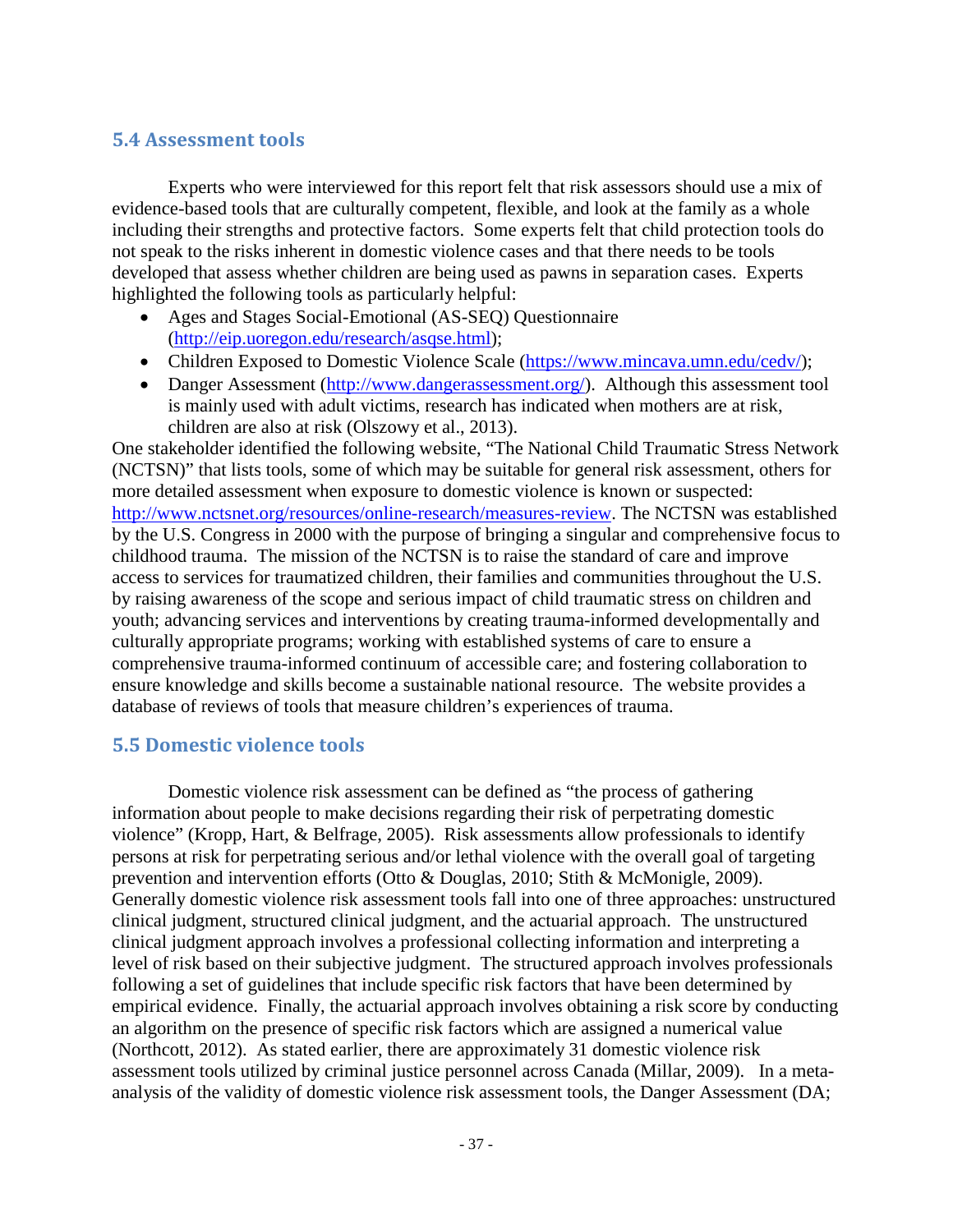Campbell, 1986), the Ontario Domestic Assault Risk Assessment (ODARA; Hilton et al. 2004), and the Spousal Assault Risk Assessment (SARA; Kropp & Hart, 2004) were identified as notable tools currently being used in Canada (Hanson, Helmus & Bourgon, 2007).

As previously mentioned, there are significant risks for psychological and physical harm for children exposed to domestic violence including the risk for lethality. Reviews of homicides in the context of domestic violence reveal that children may become victims of homicide particularly when there is an actual or pending separation between the couple (Bourget et al., 2007; Jaffe et al., 2012; Marleau et al., 1999). Currently, however, there are no specific tools used in Canada that assess a child's risk for lethality in the context of domestic violence. One study examined the effectiveness of risk assessment tools currently being used with adult victims of domestic violence (DA, ODARA, and B-SAFER) in identifying a child's risk (Olszowy et al., 2013). Domestic homicide cases with child victims only were compared to cases with adult victims only. The findings indicated no significant differences between child domestic homicide cases and adult domestic homicide cases for all three risk assessment tools. This study reiterates the assumption that if the mother is at risk for lethality, children may also be at risk. Unfortunately, research has shown that few cases of domestic homicide showed evidence of any formal risk assessment completed prior to the homicide and even less had a specific assessment of child risk (Hamilton, Jaffe & Campbell, 2013).

#### **5.6 Child maltreatment tools**

Child protection services may become involved with separating parents when one of the parents or a third party reports child abuse allegations or domestic violence in the home. Child protection workers will likely investigate. However, some child protection workers may be reluctant to be drawn into a child custody or access dispute because of their suspicions that the allegation is exaggerated to assist the reporting parent in gathering incriminating evidence. Nonetheless, child protection professionals may engage in a risk assessment process. Risk assessment is a key component of child protection practice, with risk judgments informing decisions about the speed of investigation, the nature of service offered to families and the level of intrusiveness of child protective interventions. The history of risk assessment in child welfare is very different from its history in the domestic violence field. Whereas in criminal justice and social services addressing domestic violence, there has been a fairly steady progression towards the development, application, and confidence in risk assessment tools and technologies, in child welfare, there has been no such gradual linear process. Instead, ideas regarding the most effective methods for assessing risk have been heavily debated; escalating at times into what has been described as "risk assessment wars" (Bauman, Law, Sheets & Graham, 2005; 2006; Johnson 2006a; 2006b). Given ongoing controversy, it is difficult to pinpoint and describe best practices in child abuse risk assessment. Nevertheless, some review of historic and current risk assessment tools and technologies is warranted.

As in the criminal justice field, work in child abuse risk assessment was originally prompted by cognitive psychology research on the errors and problems that result when relying on clinical judgment. Accordingly, in the 1980's and 1990's a number of child abuse risk assessment measures were developed. These measures are generally classified in the literature as either theoretically or empirically-guided approaches (also called consensus-based approaches), where risk is assessed based on an established set of risk factors but combined into an overall assessment of risk based on clinician judgment or actuarial approaches. A number of "hybrid"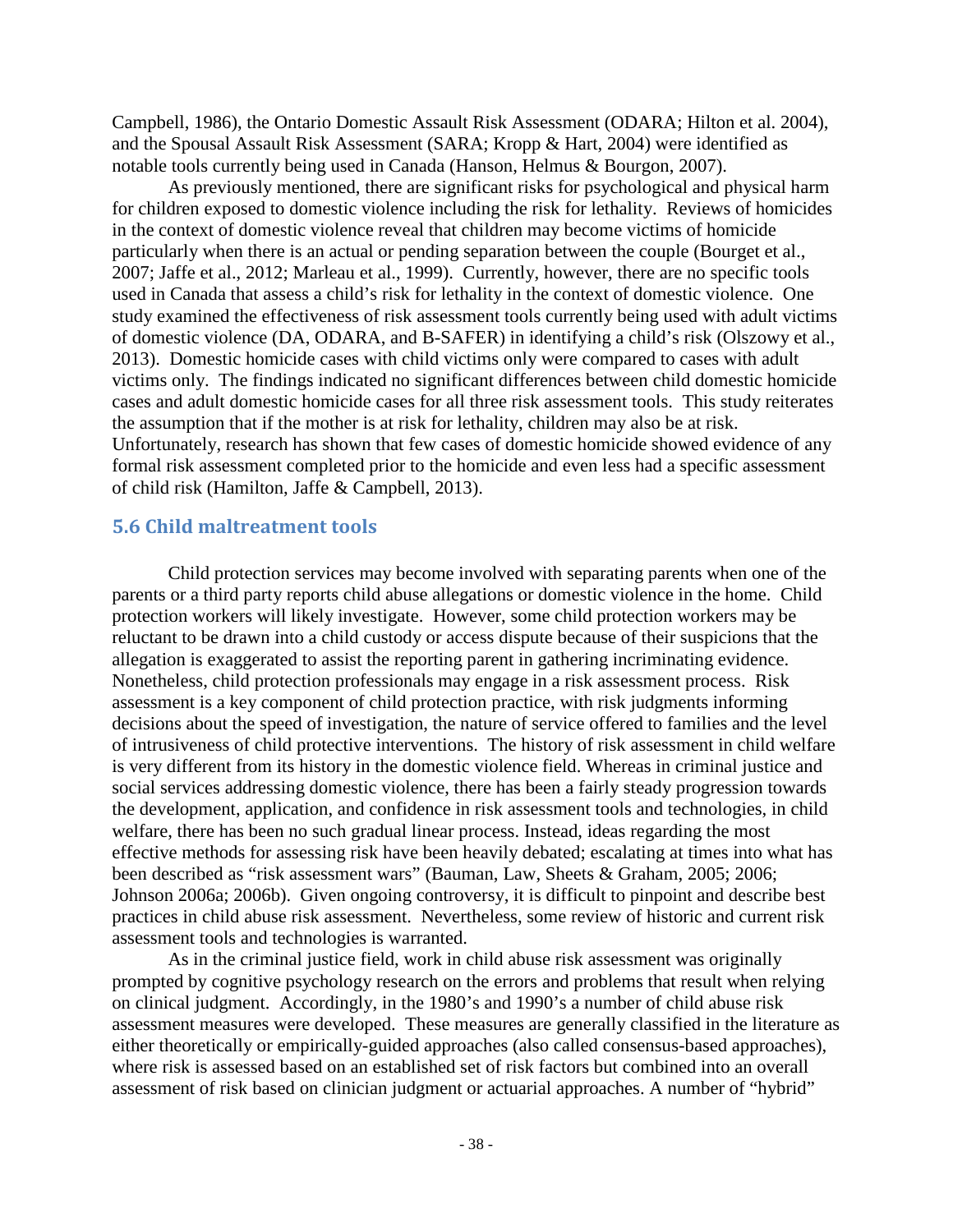measures were also developed. Some of the most prominent measures developed were the Washington Risk Assessment Matrix (WRAM), and the California Family Risk Assessment model (CFRA). These measures involve rating items classified into various domains and then using domain scores to make a clinical judgment about level of risk. For example, on the WRAM, social workers rate 37 items (scale of 0 to 6) that fit within seven theoretical domains: child characteristics; severity of abuse/neglect; chronicity of abuse/neglect; caretaker characteristics; caretaker/child relationship; socio-economic factors; and perpetrator access, and then tabulate an overall score by adding ratings. The California Family Risk Assessment has 23 social worker rated items that fit within five theoretical domains: precipitating incident; child assessment; caregiver assessment; family assessment; and family-agency interaction. Once again, ratings are summed and the social worker uses these summed scores as a guide for deciding the overall level of risk. Fewer actuarial instruments gained attention in the literature, with one notable exception being the Structured Decision Making (SDM) risk assessment tool developed by the Children's Research Center (CRC). The SDM is an actuarial assessment, which consists of two subscales each of 10 items. On this measure, each item is scored as a 0, 1 or 2 and summed to classify the family into a low, moderate, high or very high-risk category. This measure is used across many Canadian provinces, US states and also across much of Australia (Ontario Ministry of Children and Youth Services, 2007).

There has been ongoing research on the reliability and validity of the above-described measures. Although studies have established that the use of either a consensus-based or an actuarial system to guide decision-making improves predictive validity over worker judgment alone (generally for re-referral), rates of false positives and negatives<sup>[1](#page-39-0)</sup> are still quite high. Moreover, reviewers have concluded that the overall predictive performance of risk instrument models is disappointing, with less than a third of the variance in maltreatment recurrence explained by the factors included in such measures (Baird & Wagner, 2000; Camasso & Jagannathan, 2000; Knoke & Trocme, 2005). In addition, significant problems have been documented in inter-rater reliability, construct validity (i.e., the degree to which the tool measures what is claims to be measuring) and implementation (Knoke & Trocme, 2005; Lyons, Doueck & Wodarski, 1996). Slightly better predictive validity results have been shown for actuarial instruments, and in particular the frequently used Structured Decision Making tool (Baird et al., 1999; D'Andrade et. al., 2005; Stewart & Thompson, 2004).

Another significant issue for the development and adoption of risk assessment instruments in child protection practice has been debate about appropriate outcomes (Cicchinelli, 1995). There are many complex decisions made in child welfare services over the life of a case, including assessing immediate and longer-term risk, making substantiation decisions, prioritizing cases, determining the type of services needs and determining critical points in the case such as child removal and case closure (Douecket al, 1993; Wald & Woolverton, 1990; English & Pecora, 1994). Shlonksy & Wagner (2005) have suggested that such assessments represent at least two distinct, but inter-related processes: assessing the level of risk of future harm for particular children and a contextual assessment of child and family functioning to inform casework decisions and service planning. In reflection of these multiple needs, risk assessment instruments developed in more recent years have evolved from a focus on a single matrix or scale to a model that includes screening criteria at intake, safety assessment, risk assessment, needs assessment and guidelines and/or processes related to ongoing case planning including

<span id="page-39-0"></span> <sup>1</sup> predicting that someone *will* offend or re-offend who doesn't or predicting that someone *will not* offend or reoffend who goes on to do so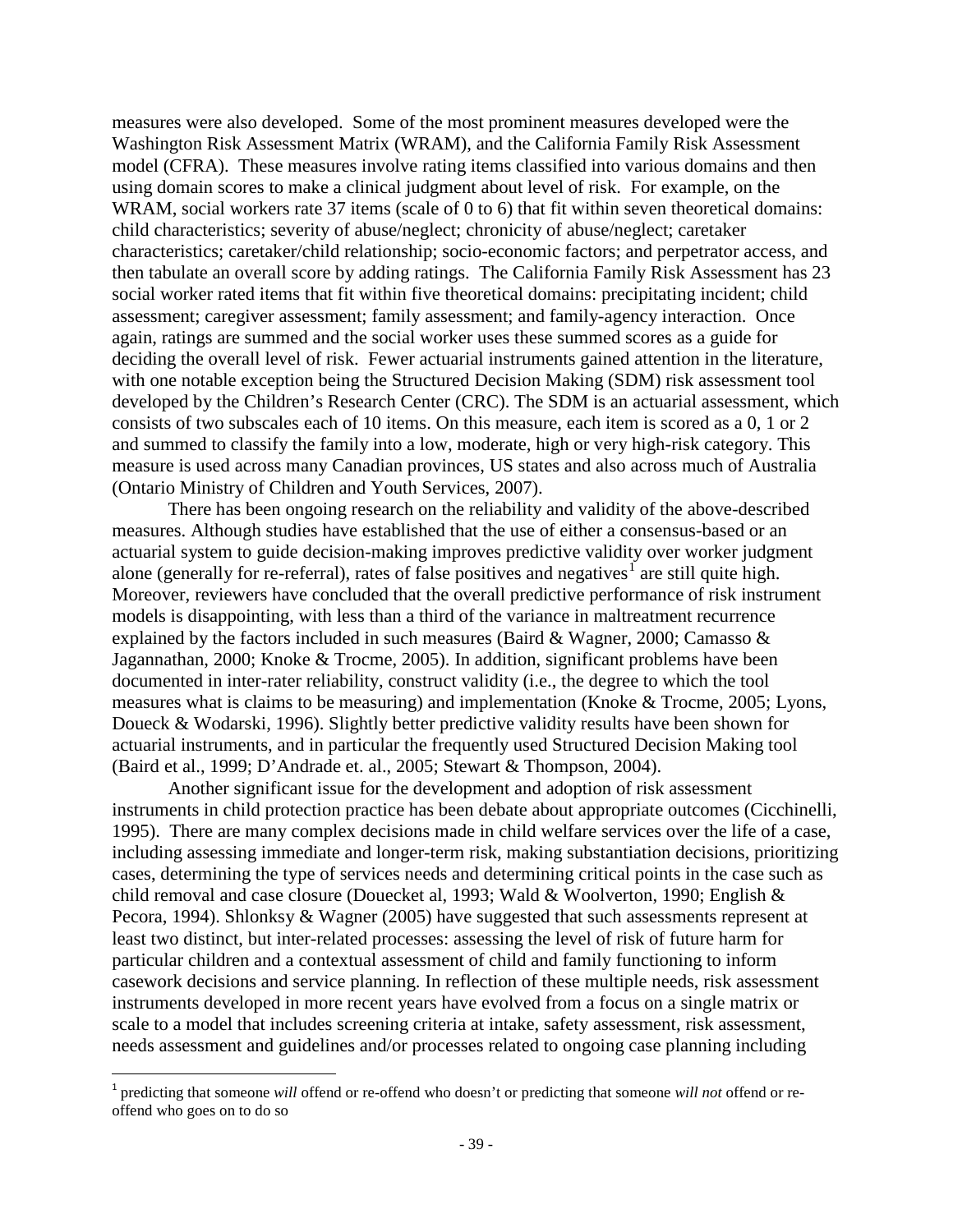transition and reunification assessments. The Ontario Ministry of Children and Youth Services, for example, has among its required tools a Safety Assessment, a Family Risk Assessment, a Family and Child Strengths and Needs Assessment, a Family Risk Reassessment Tool, and a Reunification Assessment Tool (Ministry of Children and Youth Services, 2007).

These multi-component, multi-purpose risk assessment systems in use today have been subject to less research on their predictive validity than the individual scales discussed earlier. Instead, research on these systems has tended to focus on either smaller components of assessment (such as an empirically tested tool that is embedded within a series of tools) or on issues with implementation. Numerous problems have been documented. For example, on the basis of a study of the Ontario system, Regehr et al. (2010) found that there was considerable variability in worker ratings of risk on the assessment instruments given the same scenarios. Other implementation research has found that risk assessment tools are often completed after the assessment decisions have been made, and function as the system of documentation rather than a system for guiding decision making (Fluke, 1993). Other recently published studies and commentaries have argued that utilization of risk assessment measures fit with organizational needs for accountability, but function to promote a culture where professional practice is being excessively controlled and proceduralized, and resulting in an undermining of the development of expertise in front line workers (Gillingham & Humphreys, 2010; Munro, 2010).

In summary, the history and development of risk assessment instruments in child protection differs significantly from that in the domestic violence services. Moreover, there is not a set of generally accepted and implemented tools with levels of reliability and validity that are deemed acceptable by the field. There are ongoing calls in the child protection field for further development and testing of risk assessment instruments; however, given ongoing controversy around risk assessment in child protection, any new instrument is likely to be highly scrutinized prior to acceptance.

#### **5.7 Choosing a risk assessment tool**

As discussed above, there are several tools to assess risk in the context of family violence. However, empirical research has found several limitations to specific tools or has not been able to identify whether one tool is better than another (Northcott, 2012). Therefore, professionals need to decide which risk assessment tool is most appropriate to use for their intended purposes. Some factors for professionals to consider when determining which assessment tool to use include:

- The goal of the assessment (e.g., to predict recidivism, to prevent violence);
- Whether the assessment is victim-centred or offender-centred in order to implement a safety plan, risk management strategies, or both;
- The time it takes to complete the assessment particularly if a quick response is required;
- The skill and experience of the professional conducting the assessment and their comfort with the specific risk assessment tool being used;
- $\blacksquare$  The information required to complete a thorough assessment (e.g., interviews with the victim and children);
- The recognition and acceptance of the tool in certain professional settings (e.g., family court); and
- What the research literature has stated about the strengths and limitations of the tool (Northcott, 2012, pg. 13).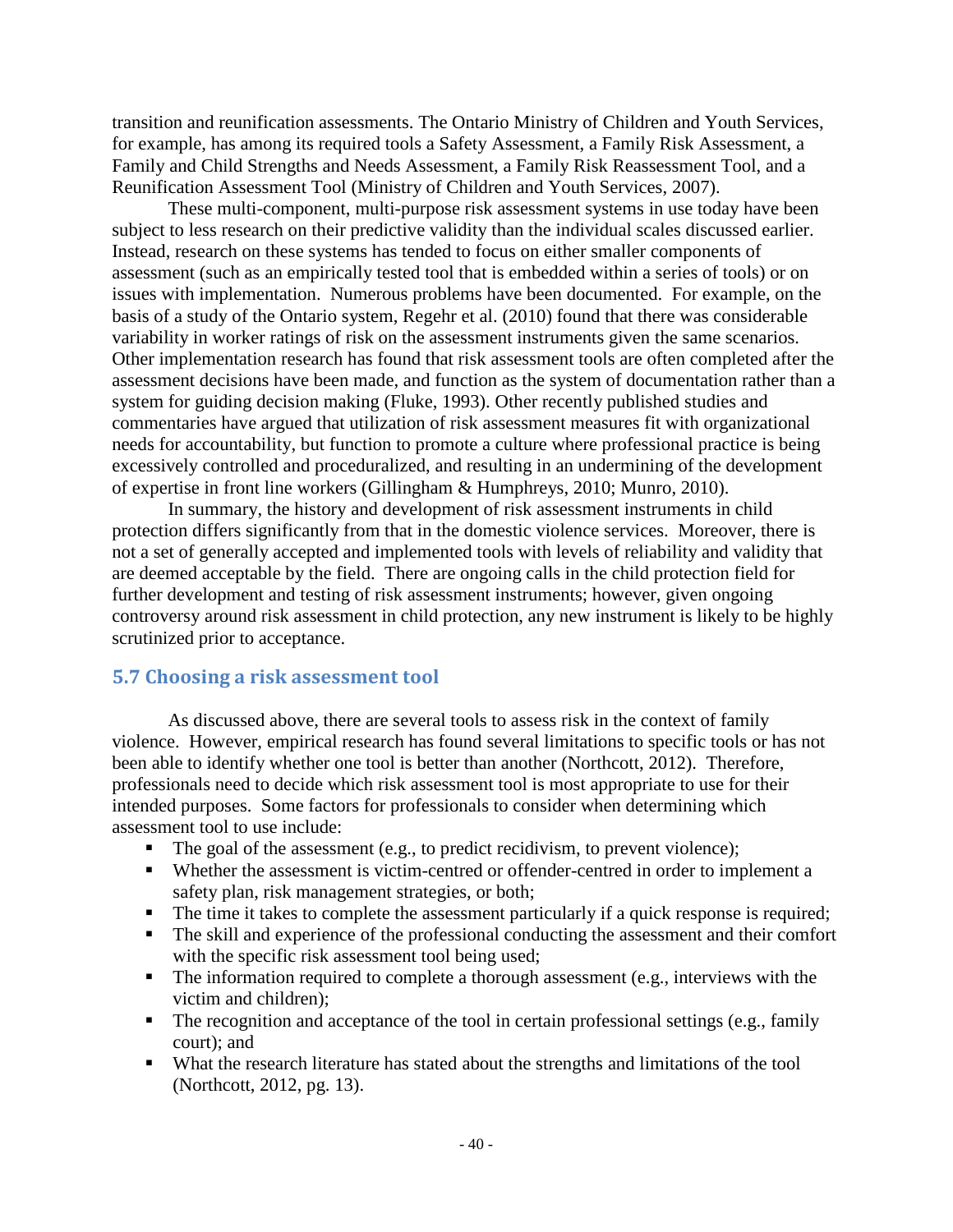# **5.8 Overlapping assessment for child maltreatment and exposure to domestic violence**

There has yet to be a tool that assesses risk for both child maltreatment and exposure to domestic violence. Most tools used by child protection assess for overall maltreatment and do not identify whether the maltreatment occurred in the context of domestic violence (Shlonsky & Friend, 2007). Child protection risk assessment instruments often ask questions about a history of domestic violence in the home; however if child maltreatment is not identified in families experiencing domestic violence, domestic violence itself may not be seen as a serious risk factor for children except in extreme cases where there is lethal violence or the children are suffering from severe neglect and emotional distress. Furthermore, tools used by child protection workers do not consistently assess for current or historical incidents of domestic violence in the home (Shlonsky & Friend, 2007).

Similarly, domestic violence risk assessment tools do not assess the risk posed to children. Most tools include a single question on whether or not the abuser has threatened to harm the children (DA; Campbell, 1986; ODARA; Hilton et al. 2004; SARA; Kropp, Hart, Webster, & Eaves, 1995). However, the purpose of identifying the presence of this factor is that it has shown to signify an increased risk for the adult victim, not the child.

According to Shlonksy and Friend (2007), there are multiple challenges when combining risk assessment for child maltreatment and exposure to domestic violence. Frontline workers may question who their client is: the child, the abused parent, the abusive parent, or all three? The answer to the question may depend on the mandate of the professional or agency responding to abuse allegations as well as their interpretation of their child abuse reporting responsibilities. There may also be some debate in defining when domestic violence becomes child abuse and when exposure to domestic violence is reportable to child protection services. There are considerable tensions amongst child protection services and violence against women agencies about who is at risk and what interventions are required. There is little agreement about what risk assessment tools should be utilized. Nonetheless, there is agreement that there is a large overlap with exposure to domestic violence and child maltreatment and each dimension of risk needs to be looked at independently to properly assess the potential harm that children face in these circumstances (Shlonsky & Friend, 2007). To date, there has only been one known tool (Domestic Violence Risk Identification Matrix) that attempts to assess the risk to children in the context of domestic violence within a child protection framework which is described in the section below.

## **5.9 One approach to understanding risk and developing interventions**

In 2002, the Ontario government supported the development of Children's Aid Societies (CAS)/Violence Against Women (VAW) Collaboration Agreements in order to increase collaboration and communication between the VAW and CAS sectors. Since that time, progress has been made in both sectors on working to bridge the differences in philosophy, mandate and approach to service delivery; supporting activities between the two sectors; committing to mandatory training; providing domestic violence intake teams within CAS organizations to create more effective communication; developing a team approach to abused women; and developing a collaborative service plan with abused women and their children (Ministry of Community & Social Services, 2011). However, in 2010, representatives from Children's Aid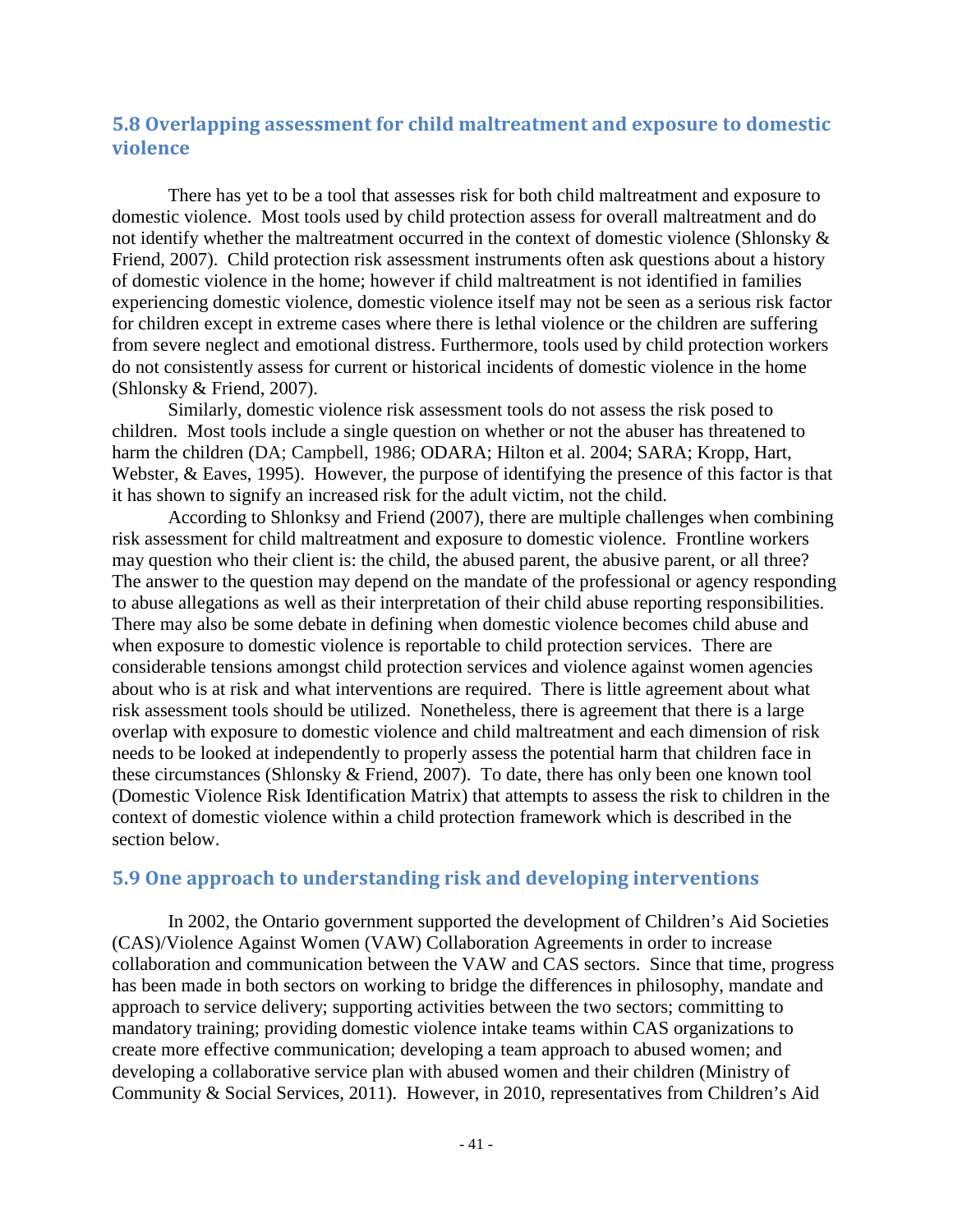Societies and Violence Against Women sectors provided feedback on the CAS/VAW collaboration agreements to the Ministry of Community and Social Services (see [http://www.oaith.ca/assets/files/Publications/Government%20Documents/VAWCAS](http://www.oaith.ca/assets/files/Publications/Government%20Documents/VAWCAS-consultation-report-FINAL-%20Feb-2011.pdf)[consultation-report-FINAL-%20Feb-2011.pdf\)](http://www.oaith.ca/assets/files/Publications/Government%20Documents/VAWCAS-consultation-report-FINAL-%20Feb-2011.pdf) and recommended some strategies for improvement. One suggested strategy was to develop a common risk assessment process to be used by both CAS and VAW sectors that is also appropriate for use in Aboriginal and non-Aboriginal communities. Although this idea has not been actualized in Canada, there is one model practice that is being used in the United Kingdom. This assessment strategy, called Barnardo's Domestic Violence Risk Identification Matrix (DVRIM), assesses risk for children exposed to domestic violence, and risk for adult victims experiencing domestic violence, and outlines when CAS interventions are required. This strategy is used by both the CAS and VAW sectors and is an example of CAS/VAW collaboration within risk assessment.

The Barnardo's Domestic Violence Risk Identification Matrix (DVRIM) was developed and implemented in the United Kingdom. The DVRIM is the only known tool that assesses risk for children exposed to domestic violence and provides appropriate interventions based on the level of risk assessed. Principles guiding this model include: making child protection a priority; protecting the non-abusing parent (usually the mother) helps to protect the children; providing resources and supports will help protect and care for the children; need to hold perpetrators accountable for their abusive behaviours; and respecting the rights of the non-abusing parent to direct their life without placing their children at risk for further abuse (Healy & Bell, 2005, p. 3). Evidence of domestic violence, risk/vulnerability and protective factors are identified within the matrix tool and combined to produce one of four thresholds and corresponding interventions. The thresholds identified are: Moderate – the children and family likely need targeted support from a single practitioner; Moderate to Serious – the children and family likely need integrated support by more than one agency which should be coordinated by a lead professional; Serious – children's social services should consider conducting a more in-depth core assessment to determine what other types of services are necessary to assist the child and family, safeguarding procedures may be initiated if the threshold of significant harm is reached; and Severe – children are suspected to suffer significant harm and a child protection plan will be implemented if concerns are substantiated (HM Government, 2013; Stanley et al., 2011).

To determine the threshold or risk level the child and adult victim are in, assessors need to examine how the risk factors are clustered (e.g., if a cluster of risk factors fall under the 'serious' and/or 'severe' thresholds, the child and adult victim will require child protection services and safety plans). The DVRIM incorporates specific child risk factors and factors related to adult victims of domestic violence based on empirical research and evidence from child death reviews. The overall objectives of the DVRIM are to: assist multi-agency and social services staff to identify risks to children exposed to domestic violence; assist multi-agency and social care staff in deciding if a case is in need of a protection response or family support; help staff make appropriate interventions for children, the non-abusing parent and the perpetrator; provide a specific domestic violence risk assessment format with initial and core assessments within social care; and provide a model of safety intervention for women and children (Bell, n.d.).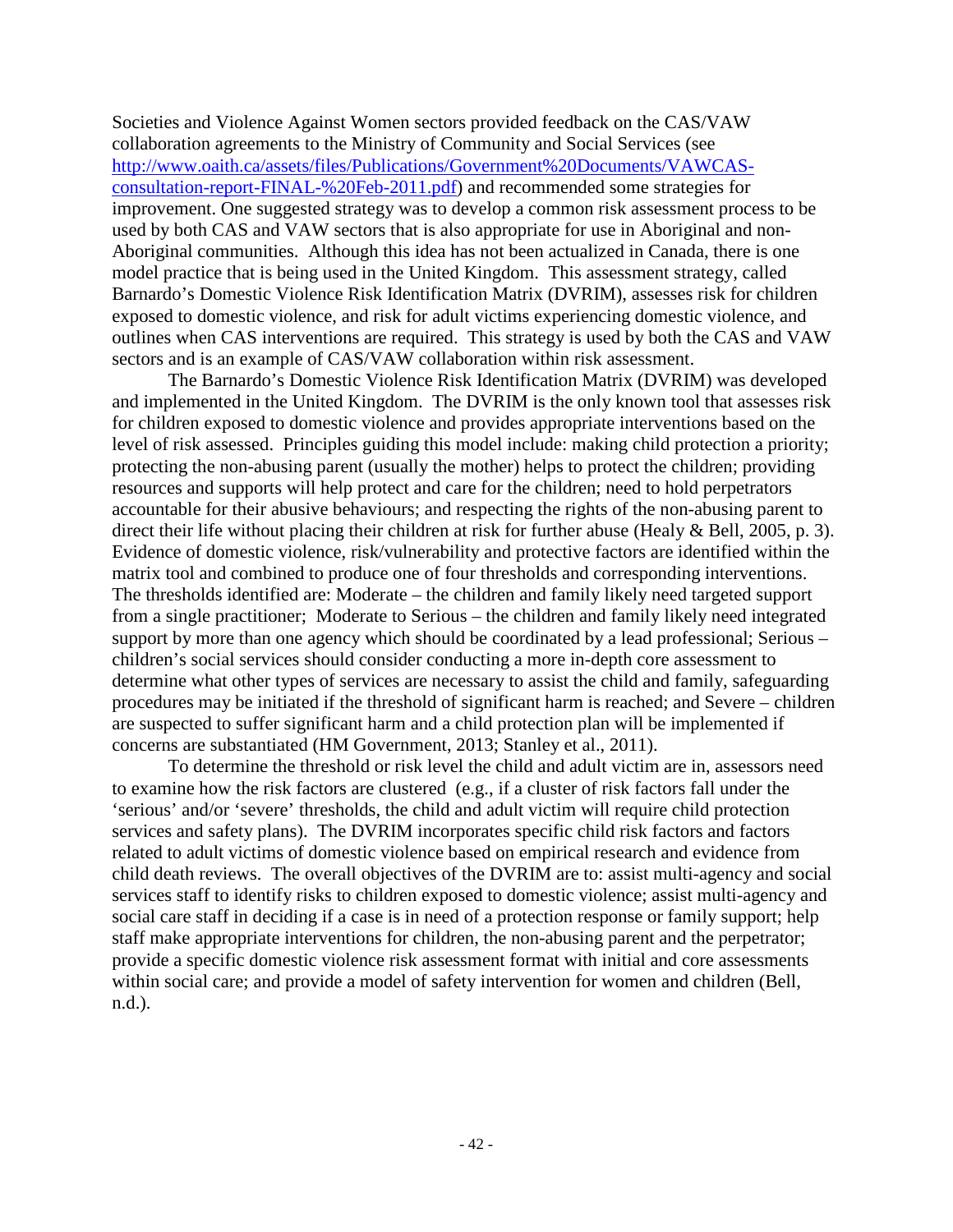# **6. LINK BETWEEN RISK ASSESSMENT AND RISK MANAGEMENT**

When identifying children at risk in the context of separation, professionals and agencies require knowledge of potential red-flags for utilizing specific assessment tools. The assessment process should not be an end in itself but a step towards safety planning and risk management efforts in regards to the child victim and parents. There needs to be a match between the level of risk assessed and the resources provided by the court and community. The higher the risk, the greater the need for mandatory interventions as opposed to voluntary services.

 Chart 1 identifies the links between level of risk and appropriate interventions as identified in the literature review and consultation with Canadian experts in the field. Risk factors are considered within the dimensions of child and parental factors within a socio-cultural context. The risk management strategies are conceptualized as interventions for the child and parents and may vary along a dimension of voluntary versus court-mandated interventions. Chart 1 provides a framework with which decisions can be made to match child risk after parental separation with various court and community interventions. These decisions can be made on a consultative basis with parents and community professionals at lower risk levels. At higher child risk levels, the court would order a protective plan for the child and parent-victim within the context of family law, child protection law or criminal court jurisdiction. This framework could provide the basis for further studies to evaluate its merits in predicting child and family outcomes by those working in the field.

This chart reflects the importance of considering the socio-cultural context (e.g., socioeconomic status; vulnerable populations and communities; isolation) of the family when determining appropriate interventions. Socio-cultural factors may make it difficult for adult victims and children to access resources; therefore it is important for the courts and community services to assist families in accessing financial support, employment, housing, and culturally competent counselling services alongside appropriate interventions that minimize the risk for future violence. A lack of resources should not be used as an excuse by community services or courts to inadvertently endanger children. For example, if children require a supervised access centre and are not able to access this resource, the result should not be unsupervised access that may lead to further maltreatment.

In considering socio-cultural factors, it is important to recognize that these factors do not exist in isolation from each other and often victims and children may find themselves living with multiple challenges. These intersecting diversity issues impact risk and responses to domestic violence and child abuse. The risks may be more severe for aboriginal, immigrant, and refugee women. Factors that increase risk may include minority status, language/cultural challenges, sponsorship threats, poverty/lack of access to services, disabilities, social and geographic isolation, and lack of services/lack of access to services (Martinson, 2013). Awareness of these intersecting diversity issues should inform the court and those that complete independent parenting assessments (Martinson, 2013).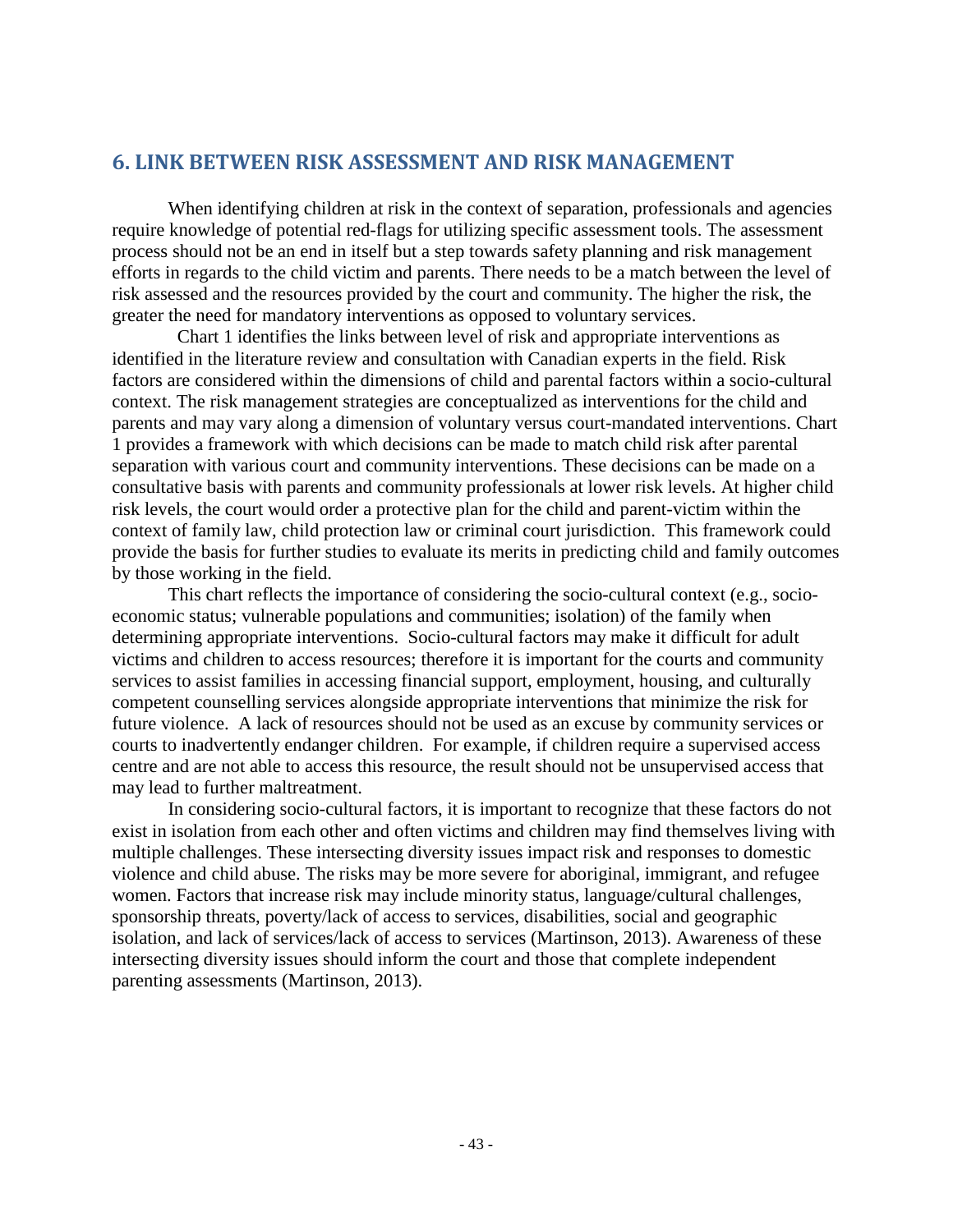

# **Chart 1: The Link between Level of Risk and Appropriate Intervention**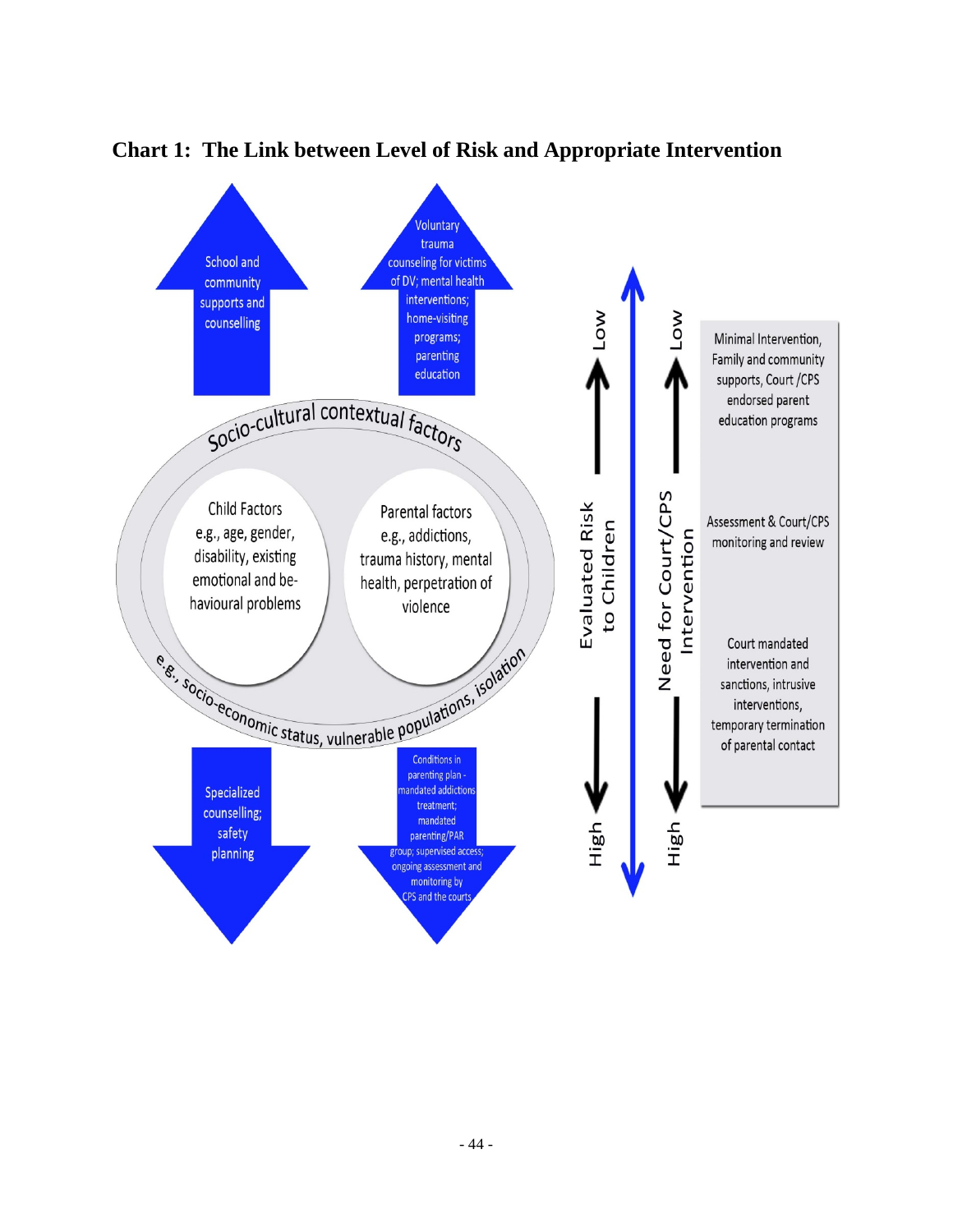There are a number of challenges in finding appropriate interventions to assist in safety planning and risk management for adult and child victims living with family violence. Aside from securing resources, there is also the question on how these interventions are mandated when a parent refuses to admit their problems or to seek help and support. Some interventions can be ordered as a condition of probation within a criminal context or a condition of children's access to a parent within a child protection context. Within a child custody dispute framework, interventions and progress reports on completion of treatment may be a condition for either custody or access to children. There is also an ongoing debate on which interventions have demonstrated best outcomes in research on treatment effectiveness. This debate is beyond the scope of this paper other than to indicate the current thinking in the field revolves around a coordinated approach to the treatment of family violence. For example, treatment of domestic violence perpetrators is most effective when the intervention program is embedded in an overall coordinated community plan which includes ongoing monitoring and review by the justice system to ensure compliance and protection of victims (Gondolf, 2012).

Keeping up with Canadian research and promising practices in this area can be a difficult undertaking because so many important reports and resources are published and developed through ministries and community agencies without a central hub whereby to share them publicly. One new project that will help Canadians stay abreast of the research and practices in this area is the Canadian Domestic Homicide Prevention Initiative (CDHPI) [\(www.cdhpi.ca\)](http://www.cdhpi.ca/) developed by the Centre for Research & Education on Violence against Women & Children at Western University, and the Centre for the Study of Social and Legal Responses to Violence at the University of Guelph. The CDHPI is an online Canadian-focused centralized repository of information on domestic homicide review and prevention that can be accessed by professionals and the general public. The website contains reports, educational materials, and key findings developed through research, inquests, and domestic violence death reviews. The CDHPI provides information on vulnerable populations including children killed in the context of domestic violence.

# **7. PROMISING PRACTICES**

Experts provided examples of model projects or promising practices that need to be shared across Canada to promote children's safety in family violence circumstances or are specific to children's safety in the context of parental separation and divorce. Below are the major themes of promising practices with a brief description of a program that exemplifies this theme. A more detailed account of these programs is available in Appendix D.

## **7.1 Parenting programs to prevent family violence**

Parent education programs are aimed at helping parents develop more appropriate expectations of their children, develop empathy and nurturance for their children, use positive discipline instead of physical punishment, and address parental social and behavioural problems that increase the risk for violence (Barth, 2009). Many parenting programs are aimed at abusive mothers or mothers experiencing domestic violence such as home visitation programs, parentchild interaction therapy or psychotherapy. Some programs help parents of children who are at risk of developing, or who have already developed, significant behaviour or conduct problems.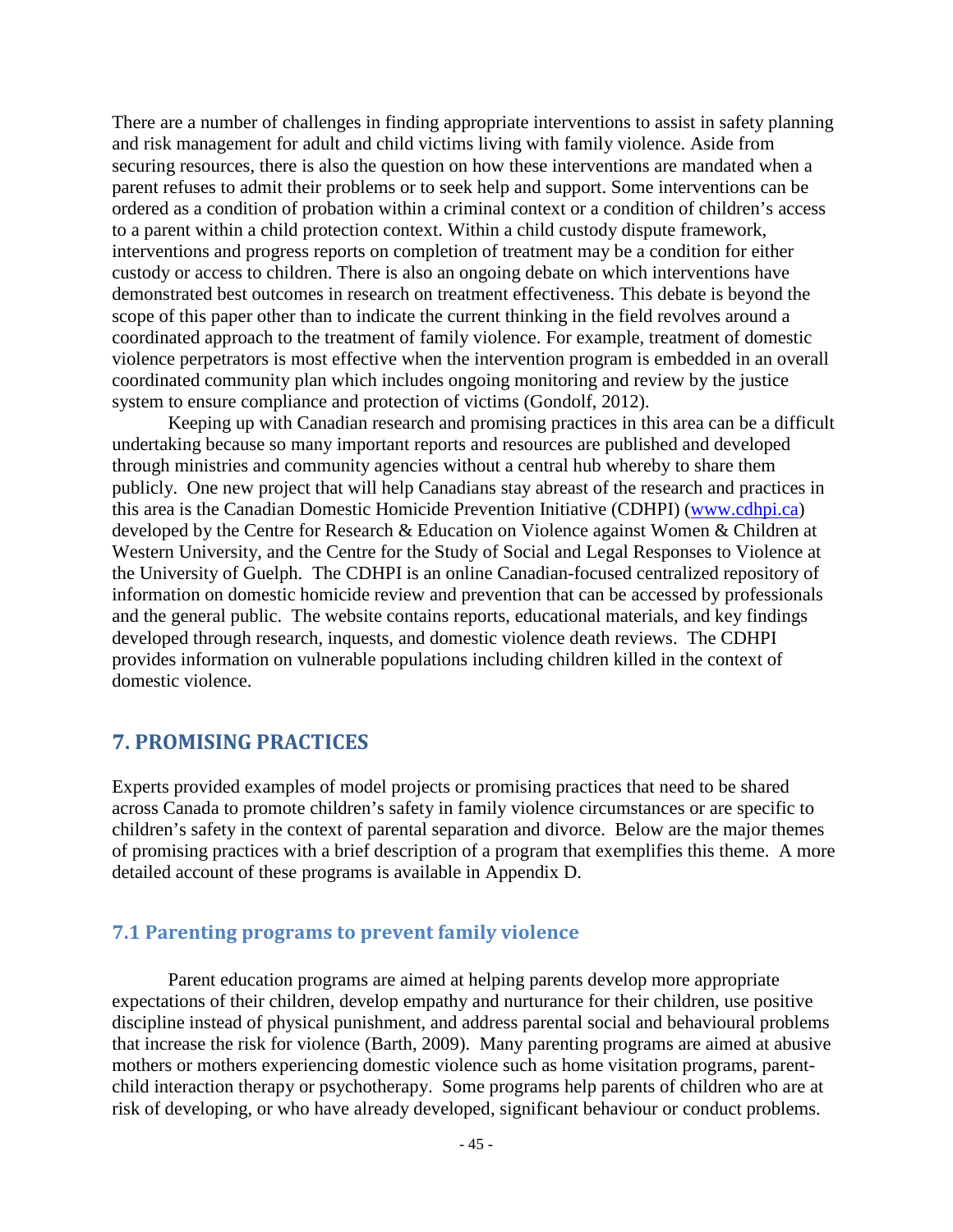However, few of these programs include families who have reported child abuse and neglect (Barth, 2009). The Ministry of Children and Youth Services has guided and funded several programs for children exposed to domestic violence that are implemented through children's aid societies or children's mental health agencies across the province of Ontario. These programs are directed at preventing family violence from the perspective of intervening with mothers and their children. Examples of these programs can be found at the Child Development Institute [\(http://www.childdevelop.ca/programs/family-violence-services/group-programs\)](http://www.childdevelop.ca/programs/family-violence-services/group-programs).

There are relatively few parenting programs aimed at abusive fathers and particularly fathers who expose their children to domestic violence (Scott & Crooks, 2007). One example program for abusive fathers, which was recognized by experts, is Caring Dads [\(www.caringdads.org\)](http://www.caringdads.org/). Caring Dads is an intervention program for fathers, who have physically abused, emotionally abused or neglected their children, or exposed their children to domestic violence or who are deemed to be at high-risk for these behaviours.

#### **7.2 Secondary responder programs for perpetrators of domestic violence**

Secondary responder programs for domestic violence began in the late 1980's with the aim of providing immediate short-term interventions to help victims of abuse protect themselves from subsequent victimization (Scott et al., in press). Programs included home visits, follow-up phone contact, or contact with victim witness programs that provided women with information and accessibility to counselling support, legal assistance, and other services as well as immediate safety planning. However, these second responder programs have not been provided to perpetrators of domestic violence except to contact perpetrators to remind and warn them about the consequences of engaging in further abusive behaviours.

One potential model for a perpetrator-based secondary responder program is the Risk, Needs, Responsivity (RNR) model of intervention (Andrews, Bonta & Wormith, 2011; Polaschek, 2012). The RNR model suggests that more intense intervention be targeted towards high risk perpetrators of domestic violence and that a focus of intervention should be placed on those needs most closely related to men's offending (e.g., men's responses to a recent separation; financial stress or unemployment; substance abuse; depression). The model also specifies that interventions should be tailored to the learning style and motivational profile of the participants (Scott et al., in press). An example project identified by experts is the "High-Risk Domestic Violence Men's Outreach Initiative". This pilot project was initiated in London, Ontario. The Outreach initiative was a secondary responder project for high risk perpetrators of domestic violence that utilized the RNR model of intervention. The results of the project showed a dramatic reduction in re-offending and criminal behaviour in general.

## **7.3 Integrated court for families**

Research has indicated that legal responses to domestic violence often fail because the different court systems (i.e., criminal, family, civil, child protection, immigration) operate separately while pursuing different goals (Neilson, 2012). The priorities of the criminal justice system with a focus on public safety may not always align with the priorities of the family law system with a focus on the best interests of the child which creates inconsistencies, confusion, and safety issues for families experiencing violence. Often there is a failure in communication and coordination between the criminal and family courts which can result in concurrent proceedings that occur in isolation and may result in duplicate or conflicting safety and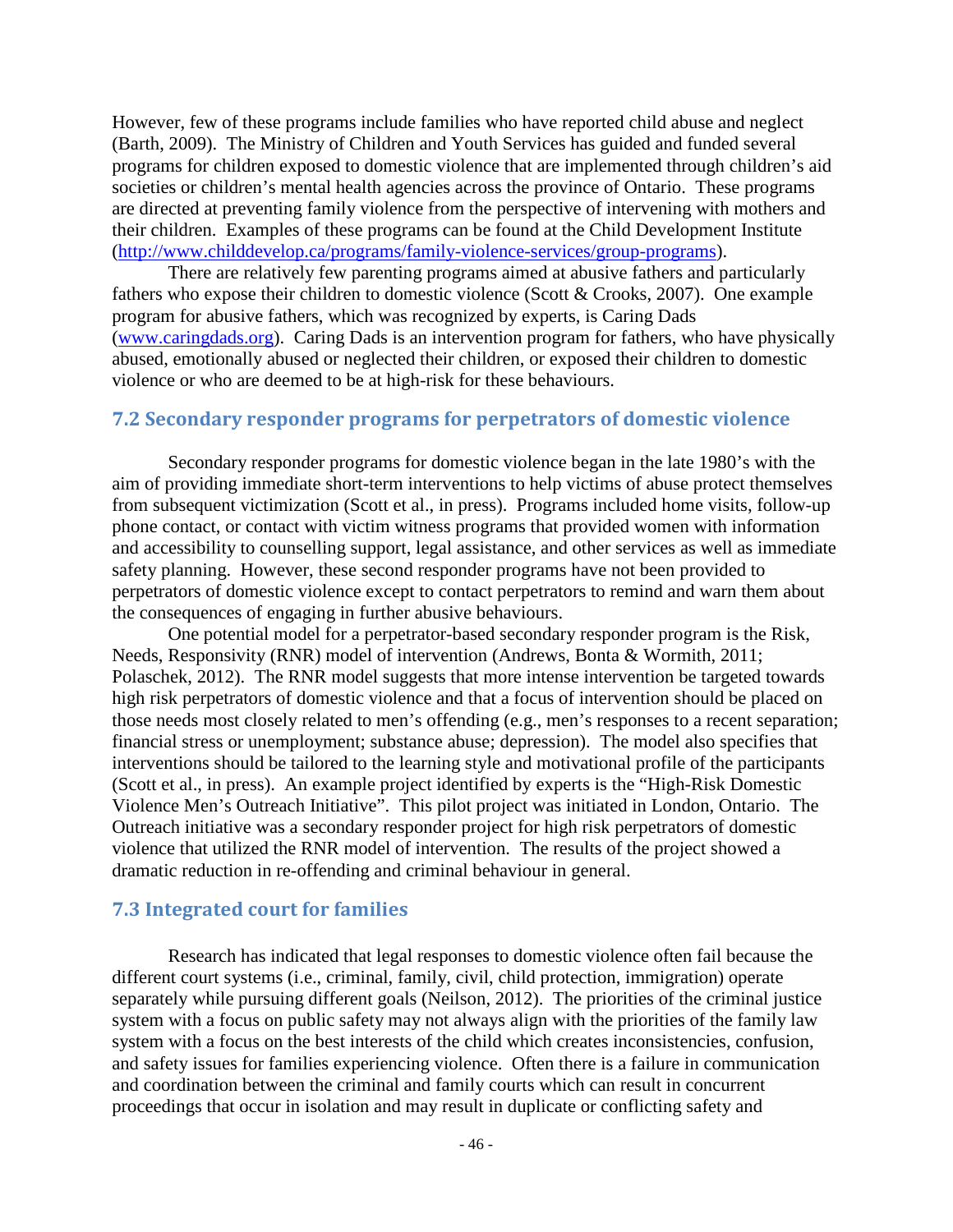protection orders (Judicial Council of California, 2008; Aldrich, Kluger & Judy, 2010; Martinson, 2012). This failure in communication and collaboration between court systems is seen as a "dangerous disconnect" that increases risk for women and children (Martinson & Jackson, 2012). Concurrent proceedings can cause delays, drain financial resources of the families, exhaust the limited resources to assist families, and increase conflict and the risk of harm to children (Martinson, 2012). Families may have to choose which court orders to follow, take matters into their own hands in terms of protecting children, or not have their issues resolved effectively leading to future risk of violence.

One promising practice identified by experts is the Ontario's Integrated Domestic Violence Court (IDV Court) [\(http://www.ontariocourts.ca/ocj/integrated-domestic-violence](http://www.ontariocourts.ca/ocj/integrated-domestic-violence-court/)[court/\)](http://www.ontariocourts.ca/ocj/integrated-domestic-violence-court/) which was launched in June 2011 in Toronto. The IDV Court takes a "one family, one judge" approach where families experiencing violence appear before a single judge who has extensive experience dealing with family and criminal law matters involving domestic violence in order to deal with all issues that impact the family. Integrated domestic violence courts have the potential to facilitate case management and communication between agencies, enhance protection for victims, reduce inconsistency in orders, and improve outcomes for children by providing a coordinated approach to multiple issues related to families experiencing violence (Martinson, 2012).

# **7.4 Advocacy for abuse victims and their children dealing with the family court**

Navigating through the court system can be a daunting task for adult victims of domestic violence especially during separation, and custody and access disputes where the safety of the child is paramount. Advocacy helps to empower victims of violence and assist them in receiving appropriate and effective services and supports (Victim Services and Crime Prevention Division, 2010). The experts identified two best practices of advocacy for victims navigating through the family court system: 1) Luke's Place, Oshawa, ON [\(www.lukesplace.ca\)](http://www.lukesplace.ca/) and 2) Jared's Place Legal Advocacy and Support Program, Hamilton, ON [\(https://intervalhousehamilton.org/legal](https://intervalhousehamilton.org/legal-support)[support\)](https://intervalhousehamilton.org/legal-support). Both of these programs were created in response to the murder of a young child by their father during a court-ordered unsupervised access visit. Both of the families had a history of domestic violence.

## **8. SUMMARY**

Children face many risks to their psychological and physical well-being in the context of family violence and separating parents. These risks must be well understood to inform the development of enhanced policy and practices in regards to risk assessment, management and collaboration amongst court-related professionals and community agencies such as child protection services.

Separation and divorce can be seen as an opportunity to end the violence and protect the children but only if the risks are properly assessed, adequate custody and access arrangements are made, and resources are provided to the family. This report describes the prevalence and impact of family violence on children and identifies factors that increase a child's risk of harm during parental separation and divorce. We also identify potential protective factors that should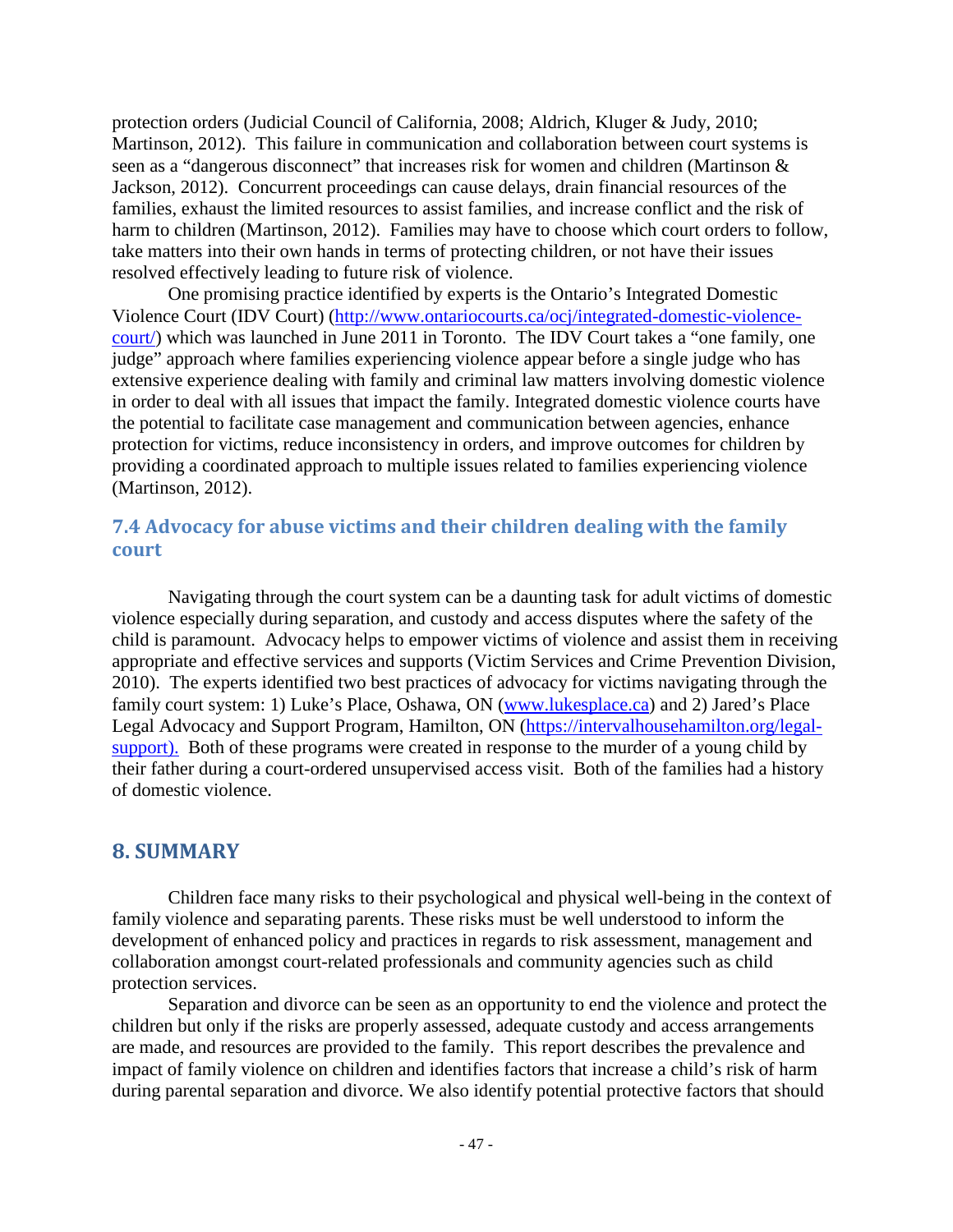be considered when conducting risk assessments, risk management, and safety planning. Of particular note are risk assessment strategies for children in separating and divorced families experiencing violence as well as critical points of intervention during separation and divorce.

We propose a model to guide judges, lawyers and court-related professionals to consider when looking at potential harm to children based on their vulnerabilities as well as the risks that parents may present. Findings of risk can lead to court mandated interventions and safeguards in determining parental access to their children. This analysis requires consideration of barriers to required services such as language and cultural barriers as well as poverty.

Our review highlights the many factors that increase children's risk of harm to their psychological and physical well-being (e.g., exposure to domestic violence; history of maltreatment; parental stress; social isolation of the family; inadequate resources and support) in the context of family violence and separating parents. These risks must be well understood to inform the development of enhanced policy and practices in regards to risk assessment, management and collaboration amongst court-related professionals and community agencies. The implications of our findings are best understood as an approach that promotes safety for children across Canada living with violence and abuse in their home and dealing with parental separation. These strategies address some of the challenges in the field including a lack of awareness of the impact of family violence on children which requires enhanced professional education on child risk – especially on the impact of domestic violence and links between domestic violence and child abuse across all service sectors including the justice system and court-related services.

There are also challenges in developing guidelines to identify major child risk factors and red-flag cases within criminal justice, child protection and family law proceedings. There is often a lack of coordination across sectors and even within the justice system to address the risks that children face. Innovative practices are developing to triage family violence cases before the family court to prioritize child safety, interim parenting plans and community treatment or interventions. There are promising practices and models in the justice system such as an integrated domestic violence court which provides a higher level of judicial case management through a "one family – one court" approach to deal with all family and criminal court proceedings. Promising practices need to be better evaluated and expanded across Canada.

This literature review and consultation with experts across Canada suggest that a major challenge rests with competing ideas on appropriate risk assessment tools to assess child risk for psychological and physical harm including child homicide. The domestic violence and child abuse areas have unique histories that led to the development of different risk assessment tools that may fall short in assessing both child and adult risk of lethal violence. To address these issues, there is a need for more research on assessment strategies, promising case management strategies as well as information sharing and collaboration between criminal courts and family courts. There is a good foundation for progress in this field in our finding that there is a network of academic, community and government partners willing to move this agenda forward across Canada as reflected by our experts. As an example, 30 academic, government, and community agencies partnered together to create the Canadian Domestic Homicide Prevention Initiative [\(www.CDHPI.ca\)](http://www.cdhpi.ca/) to ensure that updated information on domestic homicide, including children killed in the context of domestic violence, is shared on a national and international level.

The authors hope that the framework presented in this paper will stimulate enhanced training, research and practice across Canada to reduce child risk in the context of separation and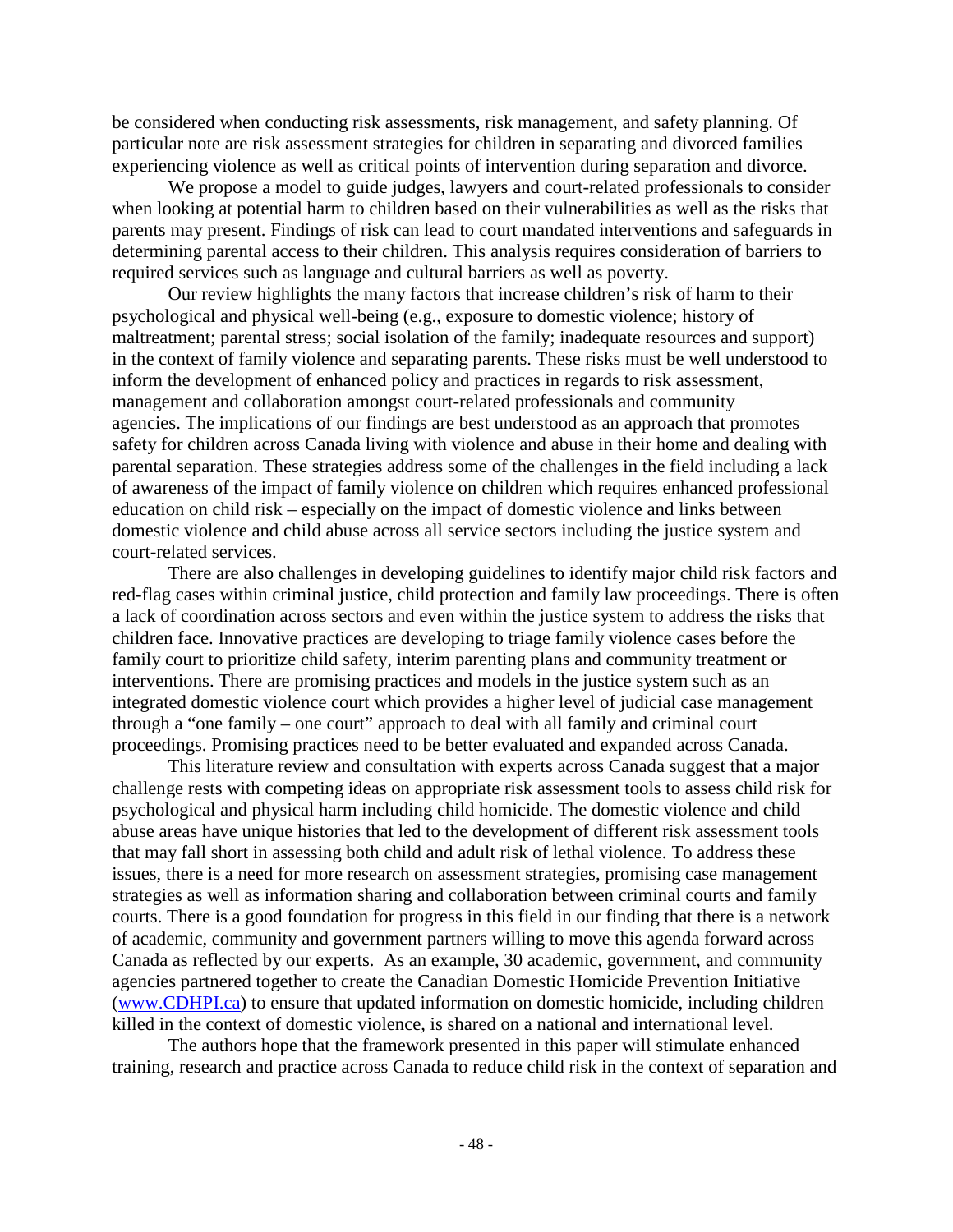family violence. Progress in this field will require a renewed commitment to pursue these challenges issues across disciplines and service providers.

# **References**

Abrahams, H. (2007). *Supporting Women after Domestic Violence: Loss, Trauma and Recovery.* London: Jessica Kingsley.

Action Committee on Access to Justice in Civil and Family Matters. (2012). *Meaningful change* 

*for family justice: Beyond wise words.* Retrieved July 10, 2013 from: http://www.cfcj-

fcjc.org/sites/default/files/docs/Report%20of%20the%20Family%20Law%20WG%20Me

aningful%20Change%20April%202013.pdf.

- Affifi, T.O. & MacMillan, H.L. (2011). Resilience following child maltreatment: a review of protective factors. *Canadian Journal of Psychiatry*, 56(5), 266-272.
- Alberta Council of Women's Shelters (ACWS). (2003). *Domestic Violence: Child Custody, Access and Recommendations for Reform*. Edmonton, AB: Author. Retrieved November 1, 2013 from:

<https://www.acws.ca/sites/default/files/documents/DVChildCustodyandAccess.pdf>.

- Aldrich, L., Kluger, H., & Judy, J. (2010). New York's One Judge-One Family Response to Family Violence. *Juvenile and Family Court Journal*, 61(4), 77-86.
- Alhusen, J. L., Lucea, M. B., Bullock, L., & Sharps, P. Intimate partner violence, substance use, and adverse neonatal outcomes among urban women. *The Journal of Pediatrics,* (0) doi: <http://dx.doi.org.proxy2.lib.uwo.ca/10.1016/j.jpeds.2013.01.036>
- Allagia, R. & Maiter, S. (2006). Domestic violence and child abuse: Issues for immigrant and refugee families. In Vines, C. & Allagia, R. (eds.), *Cruel But Not Unusual: Violence in Canadian Families*, Waterloo, ON: Wilfrid Laurier University Press, pp. 99-126.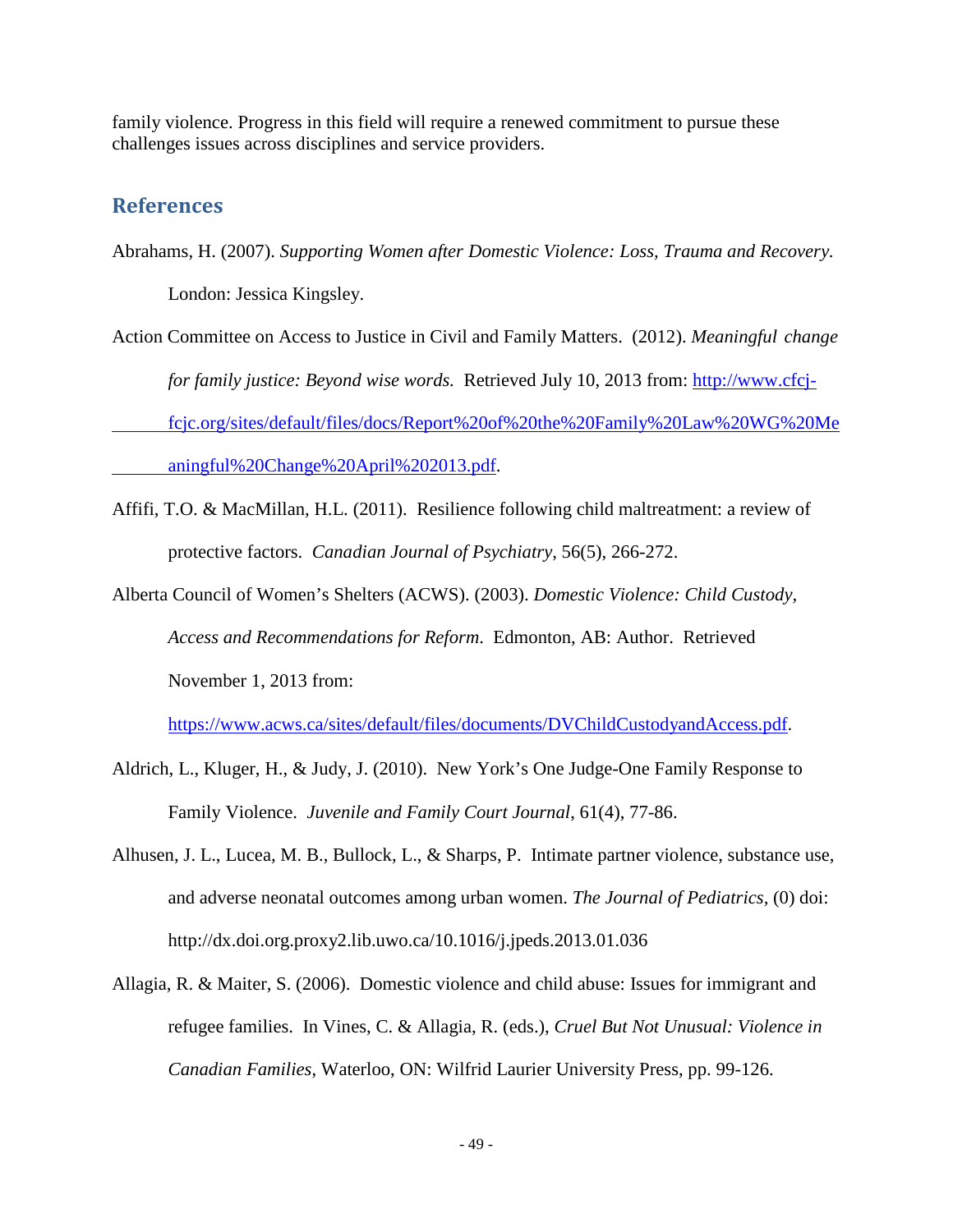- Alaggia, R., Regehr, C. & Rishchynski, G. (2009). Intimate partner violence and immigration laws in Canada: How far have we come? *International Journal of Law and Psychiatry*, 32, 335-341.
- Allen, B., & Johnson, J. (2012). Utilization and implementation of trauma-focused Cognitive– Behavioral therapy for the treatment of maltreated children. *Child Maltreatment, 17*(1), 80-85. doi: 10.1177/1077559511418220
- Anderson, S.A., & Cramer-Benjamin, D.B. (2010). The impact of couple violence on parenting and children: An overview and clinical observations. *The American Journal of Family Therapy, 27*, 1-19.
- Appel, A.E., & Holden, G.W. (1998). The co-occurrence of spouse and physical child abuse: A review and appraisal. *Journal of Family Psychology, 12*, 578-599.
- Ammerman, R.T., Kolko, D.J., Kirisci, L., Blackson, T.C., & Dawes, M.A. (1999). Child abuse potential in parents with histories of substance abuse disorder. *Child Abuse & Neglect, 23*(12), 1225-1238.
- Amnesty International Canada. (2004). *Stolen sisters: Discrimination and violence against Indigenous women in Canada*. Ottawa: Amnesty International.
- Andrews, D. A., Bonta, J., & Wormith, J. S. (2011). The risk-need-responsivity (RNR) model: Does adding the good lives model contribute to effective crime prevention? *Criminal Justice and Behavior, 38*(7), 735-755. doi: 10.1177/0093854811406356.
- Avanci, J., Assis, S., Oliveira, R., & Pires, T. (2012). Childhood depression: Exploring the association between family violence and other psychosocial factors in low-income Brazilian school children. *Child and Adolescent Psychiatry and Mental Health*, 6, 26-34.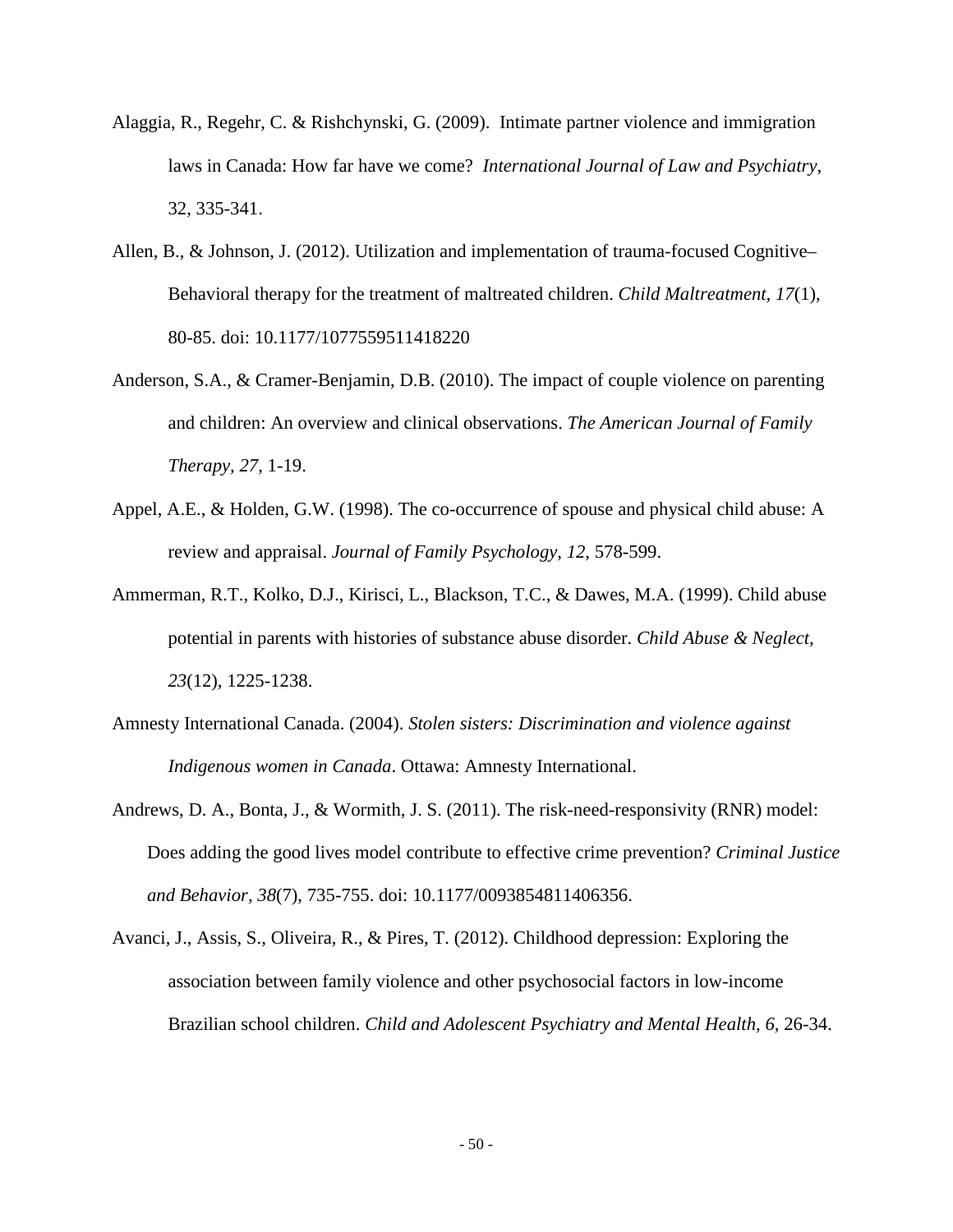- Babcock, J. C., Green, C. E., & Robie, C. (2004). Does batterers' treatment work? A metaanalytic review of domestic violence treatment. *Clinical Psychology Review*, *23*(8), 1023- 1053.
- Baird, C., & Wagner, D. (2000). The relative validity of actuarial- and consensus-based risk assessment systems. *Children and Youth Services Review*, 22(11/12), 839-871.
- Baird, C., Wagner, D., Healy, T., & Johnson, K. (1999). Risk assessment in child protective services: consensus and actuarial model reliability. *Child Welfare*. 78(6), 723-748.
- Bancroft, L. & Silverman, J.G. (2002). *The Batterer as Parent: Addressing the Impact of Domestic Violence on Family Dynamics*. Thousand Oaks, CA: Sage.
- Bancroft, L., Silverman, J.G., & Ritchie, D. (2012). *The Batterer as parent: Addressing the impact of domestic violence on family dynamics.* Second Edition. Thousand Oaks, CA: Sage.
- Baralic, I., Savic, S., Alempijevic, D.M., Jecmenica, D.S., Sbutega-Milosevic, G. & Obradovic, M. (2010). Child homicide on the territory of Belgrade. *Child Abuse & Neglect*, 34(12), 935-942.
- Barnett, O.W., & Fagan, R.W. (1993). Alcohol use in male spouse abusers and their female partners. *Journal of Family Violence, 8*(1), 1-25.
- Barth, R.P. (2009). Preventing child abuse and neglect with parent training: Evidence and opportunities. *Preventing Child Maltreatment*, 19(2), 95-118.
- Bauer, N. S., Herrenkohl, T. I., Lozano, P., Rivara, F. P., Hill, K. G., & Hawkins, J. D. (2006). Childhood bullying involvement and exposure to intimate partner violence. *American Academy of Paediatrics*, *118*, 235–242.

Baumann, D. J., Law, J., Sheets, J., Reid, G., & Graham, J. (2005). Evaluating the effectiveness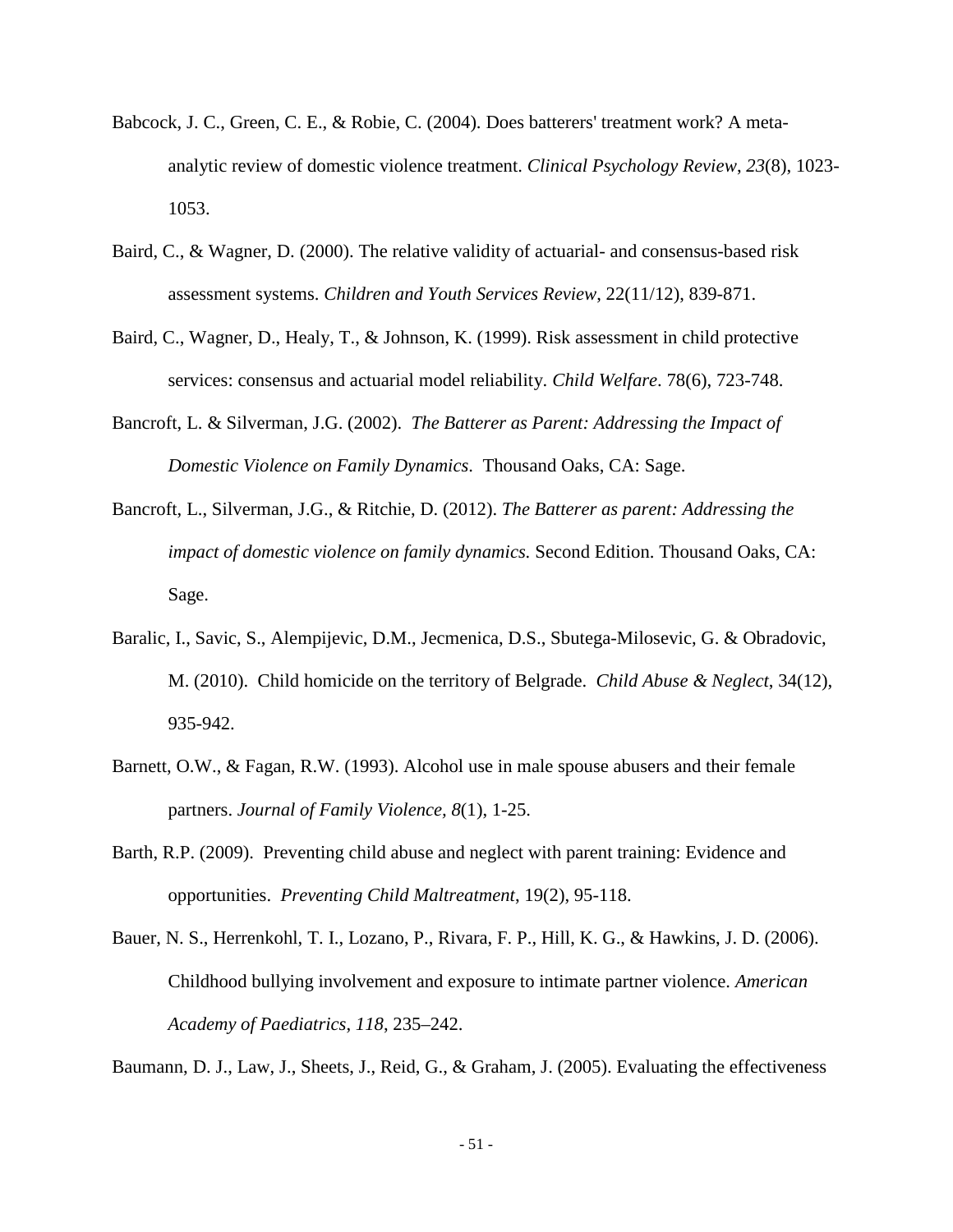of actuarial risk assessment models. *Children and Youth Services Review*, 27(5), 465– 490.

- Baumann, D. J., Law J., Sheets, J., Reid, G., & Graham, J. (2006). Remarks concerning the importance of evaluating actuarial risk assessment models: A rejoinder to Will Johnson*. Children and Youth Services Review*, 28(6), 715–725.
- Beeble, M.L., Bybee, D. & Sullivan, C.M. (2007). Abusive men's use of children to control their partners and ex-partners. *European Psychologist*, 12(1), 54-61. DOI: 10.1027/1016-9040.12.1.54
- Bell, M. (n.d.). *Unraveling the Assessment Highway in Domestic Violence*. Barnardo's Northern Ireland. Powerpoint Presentation.
- Bogat, G.A., DeJonghe, E., Levendosky, A.A., Davidson, W.S., & von Eye, A. (2006). Trauma symptoms among infants exposed to intimate partner violence. *Child Abuse & Neglect*, 30(2), 109-125.
- Bossy, J., & Coleman, S. (2000). *Womanspeak: Parliamentary Domestic Violence Internet Consultation*, Bristol: Women's Aid Federation of England.
- Bourget, D. & Gagné, P. (2002). Maternal filicide in Québec. *Journal of the American Academy of Psychiatry and the Law*, 30, 345-51.
- Bourget, D., Grace, J., & Whitehurst, L. (2007). A review of maternal and paternal filicide. *The Journal of the American Academy of Psychiatry and the Law, 35*, 74-82.
- Brennan, S. (2011). *Violent Victimization of Aboriginal Women in the Canadian Provinces, 2009*. Ottawa, ON: Statistics Canada.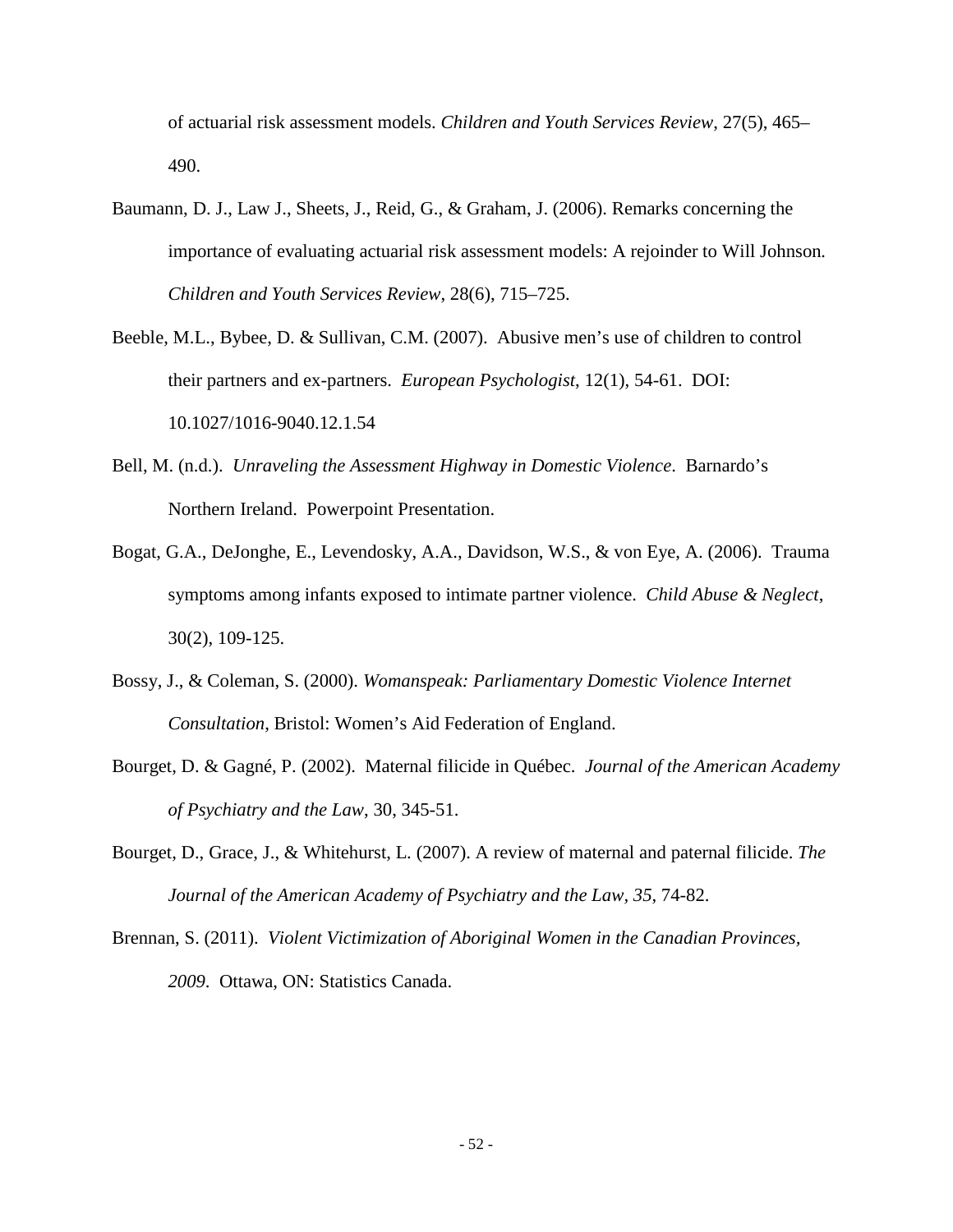- Browne, K., & Saqi, S. (1988). Approaches to screening for child abuse and neglect. In Browne, K., Davies, C., & Stratton, P. (eds.), *Early Prediction and Prevention of Child Abuse*, Chichester, NY: Wiley. Pp. 57-85.
- Brownridge, D.A. (2006). Violence against women post-separation. *Aggression and Violent Behavior, 11*, 514-530.
- Buchholz, E.S., & Korn-Bursztyn, C. (1993). Children of adolescent mothers: Are they at risk for abuse? *Adolescence, 28*, 361-382.
- Burch, R.L. & Gallup, G.G. (2000). Perceptions of paternal resemblance predict family violence. *Evolution and Human Behavior*, 21, 429-435.
- Camasso, M. J., & Jagannathan, R. (2000). Modeling the reliability and predictive validity of risk assessment in child protective services. *Children and Youth Services Review*, 22(11/12), 873-896.
- Campbell, J. C. (1986). Nursing assessment of risk of homicide for battered women. *Advances in Nursing Science, 8*, 36-51.
- Campbell, J.C., Glass, N., Sharps, P.W., Laughon, K., & Bloom, T. (2007). Intimate partner homicide: Review and implications of research and policy. *Trauma, Violence & Abuse, 8,* 246-269.
- Campbell, M., Neil, J.A., Jaffe, P.G., & Kelly, T. (2010). Engaging abusive men in seeking community intervention: A critical research and practice priority. *Journal of Family Violence, 25*, 413-422.
- Campbell, J.C., Webster, D.W., & Glass, N. (2009). The Danger Assessment: Validation of a lethality risk assessment instrument for intimate partner femicide*. Journal of Interpersonal Violence*, 24, 653-674.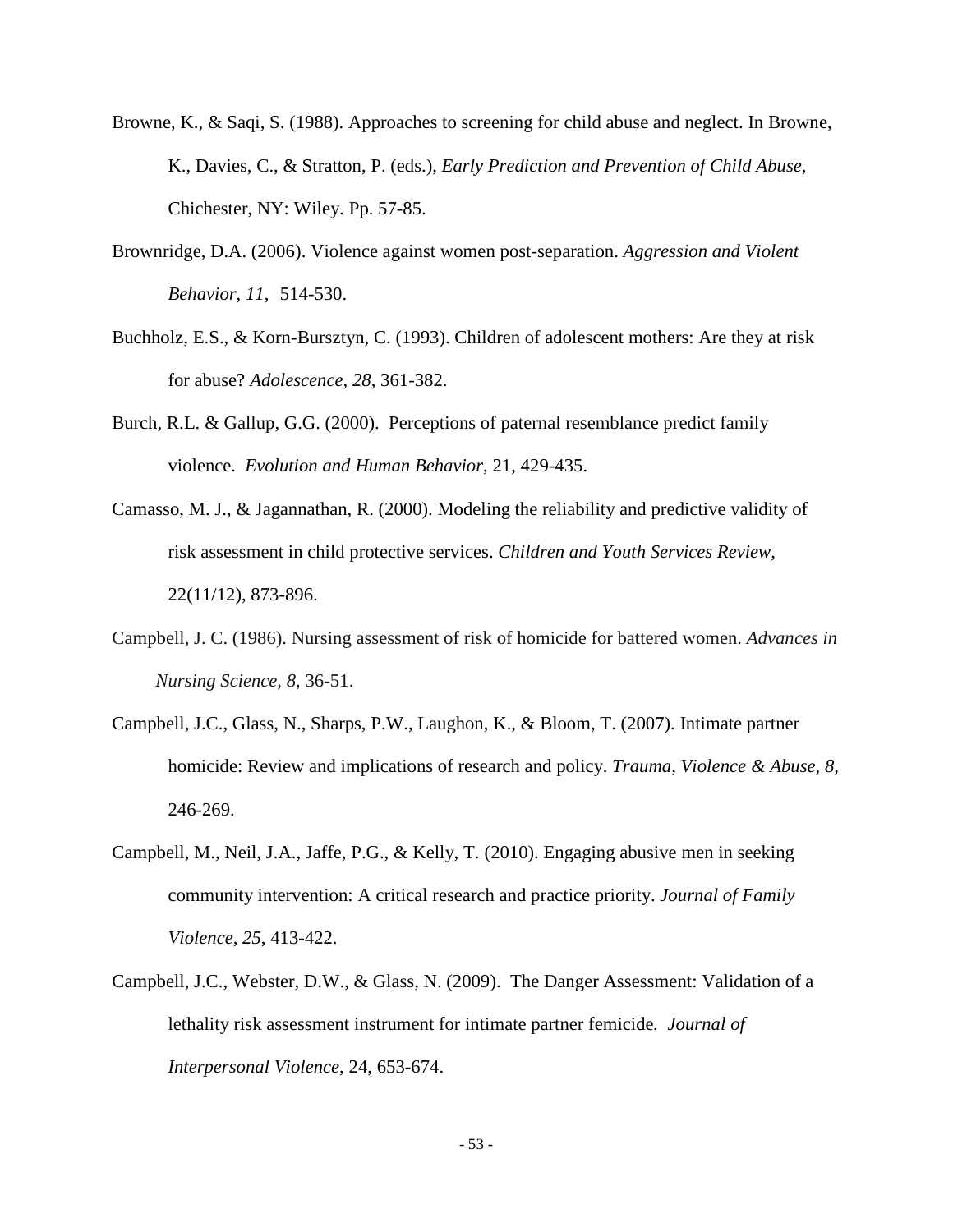- Campbell, J.C., Webster, D., Koziol-McLain, J., Block, C., Campbell, D., Curry, M.A., Laughon, K. (2003). Risk factors for femicide in abusive relationships: Results from a multisite case control study. *American Journal of Public Health,* 93(7), 1089-1097.
- Canadian Children's Rights Council. (2013). Child Abuse and Neglect Canadian Statistics. Ottawa, ON: author. Retrieved September 4, 2013 from: [http://www.canadiancrc.com/Child\\_Abuse/Child\\_Abuse.aspx.](http://www.canadiancrc.com/Child_Abuse/Child_Abuse.aspx)
- Casanueva, C., Goldman-Fraser, J., Ringeisen, H., Lederman, C., Katz, L. & Osofsky, J.D. (2010). Maternal perceptions of temperament among infants and toddlers investigated for maltreatment: Implications for services need and referral. *Journal of Family Violence*, 25(6), 557-574. DOI: 10.1007/s10896-010-9316-6
- Cavanagh, K., Dobash, R. E., & Dobash, R. P. (2007). The murder of children by fathers in the context of child abuse. *Child Abuse & Neglect*, *31*(7), 731-746.
- Cavanaugh, M.M. & Gelles, R.J. (2005). The utility of male domestic violence offender typologies: New directions for research, policy, and practice. *Journal of Interpersonal Violence*, 20(2), 155-166. DOI: 10.1177/0886260504268763
- Chan, Y.C. (1994). Parenting stress and social support of mothers who physically abuse their children in Hong Kong. *Child Abuse & Neglect, 18*, 261-269.
- Chimbos, P.D. (1998). Spousal homicides in contemporary Greece. *International Journal of Comparative Sociology*, 39(2), 213-223. DOI: <http://dx.doi.org/10.1163/002071598X00143>
- Cicchinelli, L. (1995). Risk assessment: expectations and realities. *The APSAC Advisor*, 8(4), 3- 8.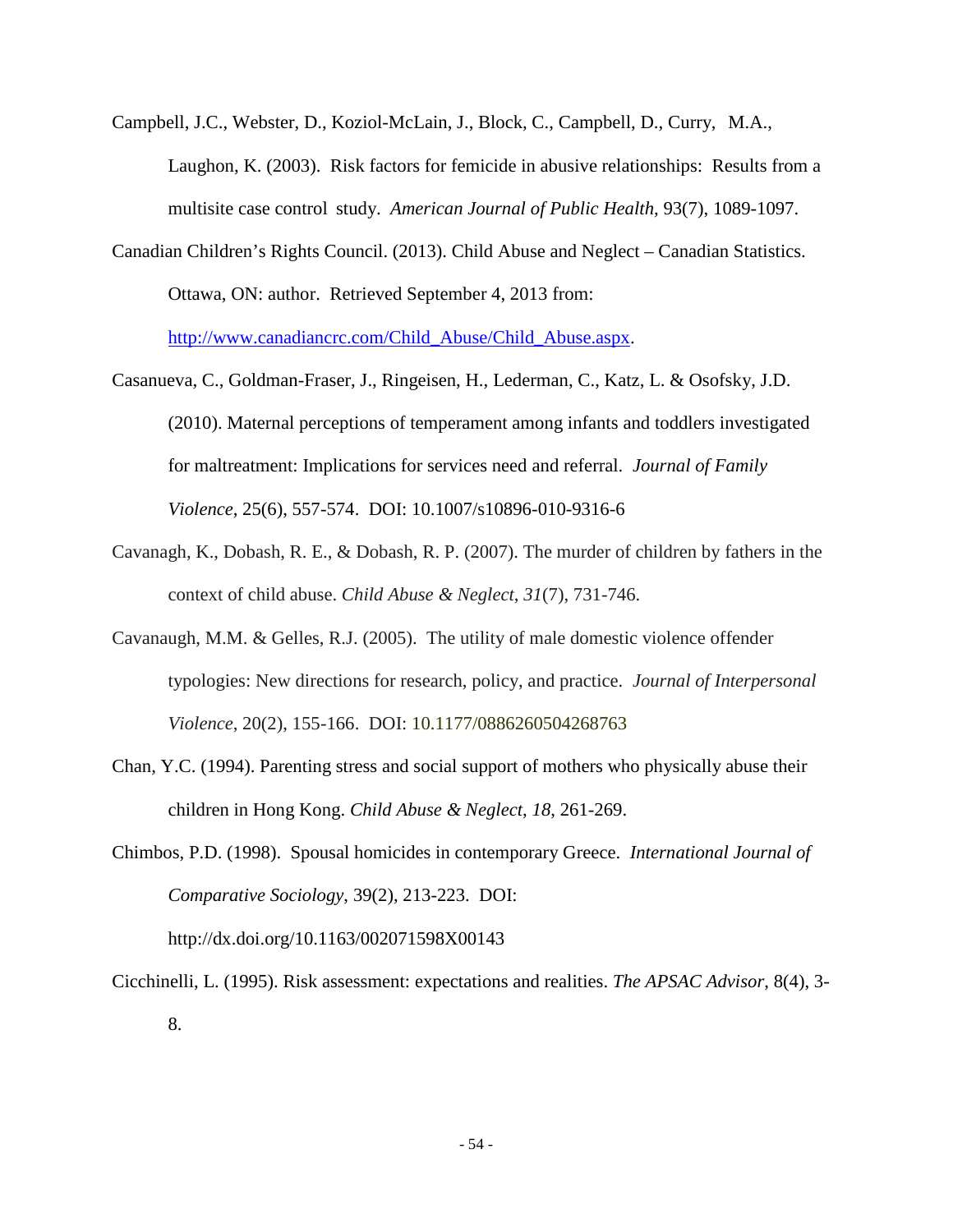- Clarke, A., & Wydall, S. (2013). 'Making safe': A coordinated community response to empowering victims and tackling perpetrators of domestic violence. *Social Policy and Society, 12*(3), 393-406.
- comScore, Inc. (2012). *Canada Digital Future in Focus 2012*. Toronto, ON: author. Retrieved November 20, 2013 from: [http://www.scribd.com/doc/84335235/Canada-s-Digital-](http://www.scribd.com/doc/84335235/Canada-s-Digital-%09Future-in-Focus)[Future-in-Focus.](http://www.scribd.com/doc/84335235/Canada-s-Digital-%09Future-in-Focus)
- Coohey, C. (2006). Physically abusive fathers and risk assessment. *Child Abuse & Neglect, 30*, 467-480.
- Coulton, C.J., Crampton, D.D., Irwin, M., Spilsbury, J.C. & Korbin, J.E. (2007). How neighborhoods influence child maltreatment: A review of the literature and alternative pathways. *Child Abuse & Neglect,* 31, 1117-1142.
- Cox, C.E., Kotch, J.B., & Everson, M.D. (2003). A longitudinal study of modifying influences in the relationship between domestic violence and child maltreatment. *Journal of Family Violence, 18*(1), 5-17.
- Cunningham, A., & Baker, L. (2004). *What about me! Seeking to understand a child's view of violence in the family*. London, ON: Centre for Children & Families in the Justice System.
- Cunningham, A., & Baker, L. (2007). *Little eyes, little ears: How violence against a mother shapes children as they grow*. London, ON: Centre for Children & Families in the Justice System.
- Curtis, G. C. (1963). Violence breeds violence—perhaps? *American Journal of Psychiatry, 120*, 386-837.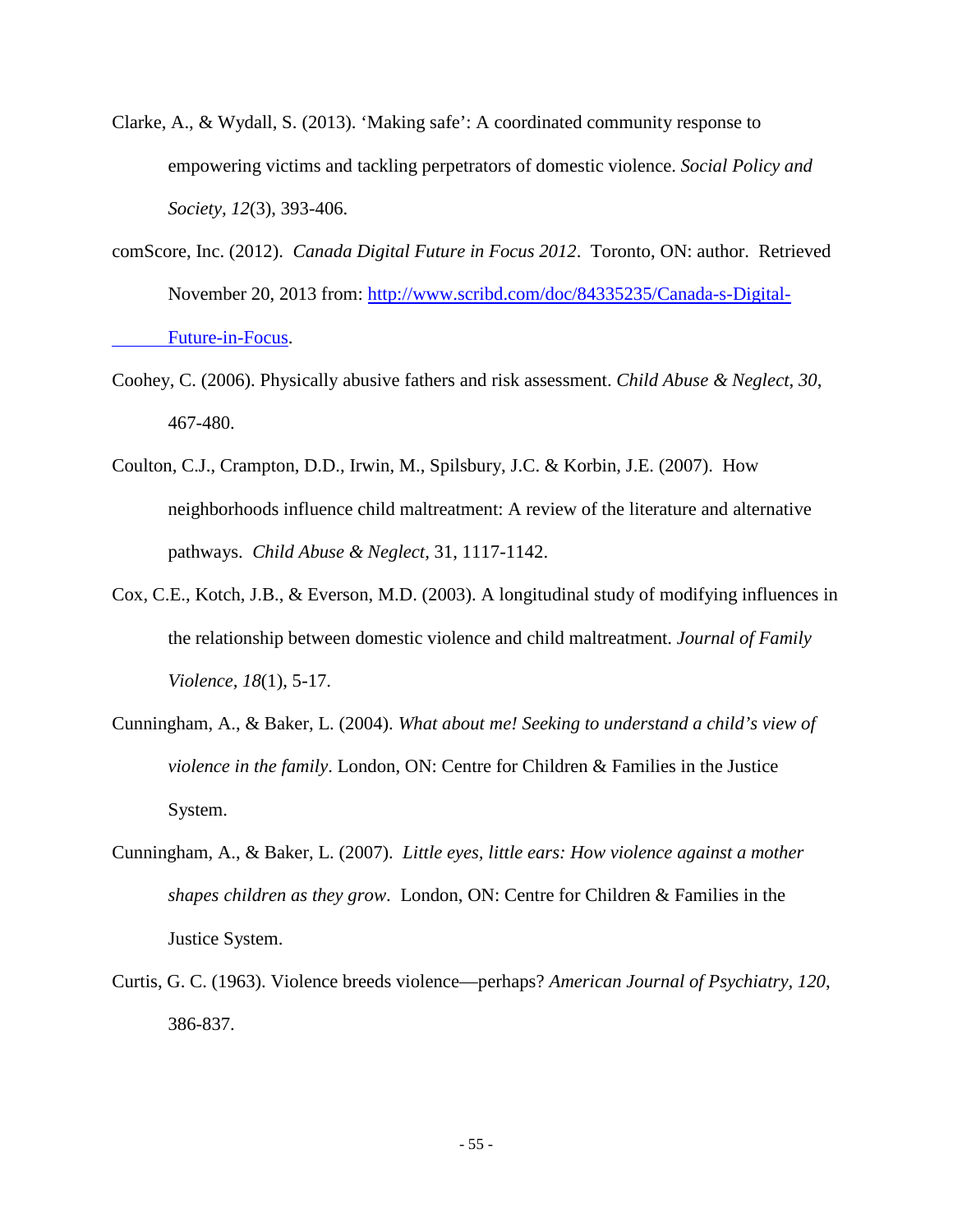- Daly, M. & Wilson, M. (1996). Violence against stepchildren. *Current Directions in Psychological Science,* 5(3), 77-81.
- Daly, M., & Wilson, M. (1998). *The truth about Cinderella: A Darwinian view of parental love*. London: Yale.
- Daly, M., & Wilson, M. (2001). An assessment of some proposed exceptions to the phenomenon of nepotistic discrimination against stepchildren. *Annales Zoologici Fennici, 38*, 287-296.
- D'Andrade, A., Benton, A., & Austin, M. (2005). Risk and safety assessment in child welfare: Instrument comparison. *Journal of Evidence-Based Social Work*, 5(1/2), 31-56. doi: 10.1300/J394v05n01\_03.
- Dawson, M. & Gartner, R. (1998). Differences in the characteristics of intimate femicides: The role of relationship state and relationship status. *Homicide Studies*, 2(4), 378-398.
- DeGue, S. & DiLillo, D. (2009). Is animal cruelty a "red flag" for family violence? Investigating co-occurring violence toward children, partners, and pets. *Journal of Interpersonal Violence*, 24(6), 1036-1056.
- DeKeseredy, W. S., & Rennison, C. M. (2013). Comparing female victims of separation/divorce assault across geographical regions. *International Journal for Crime, Justice and Social Democracy*, *2*(1), 65-81.
- Doherty, D. (2012). Domestic homicide in New Brunswick: An overview of some contributing factors. *Atlantis: Critical Studies in Gender, Culture & Social Justice*, *30*(3), 4-14.
- Dong, M., Anda, R.F., Felitti, V.J., Dube, S.R., Williamson, D.F., Thompson, T.J., et al. (2004). The interrelatedness of multiple forms of childhood abuse, neglect, and household dysfunction. *Child Abuse & Neglect, 28*, 771-784.

Doueck, H. J., English, D. J., DePanfilis, D., & Moote, G. T. (1993). Decision-making in child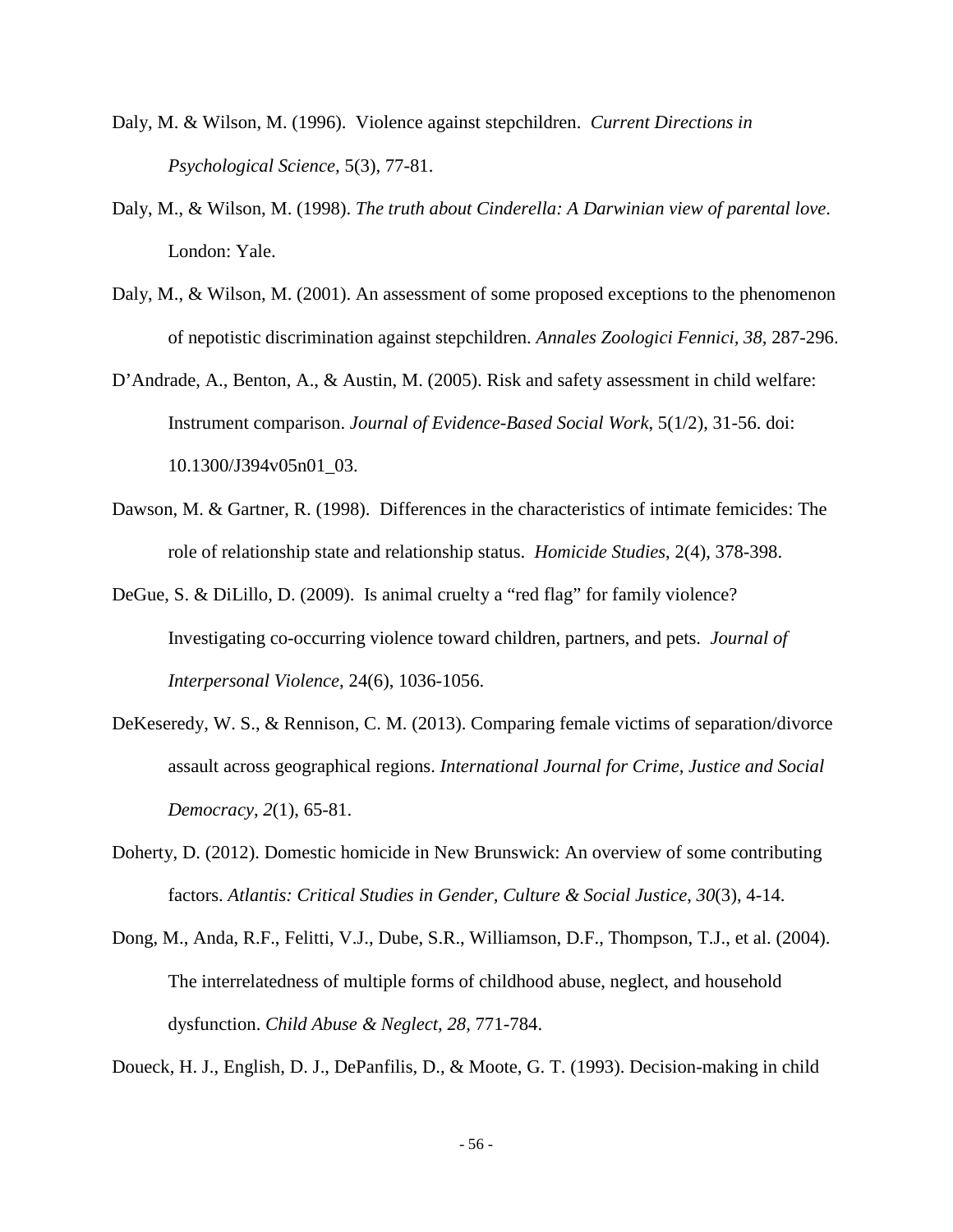protective services: A comparison of selected risk-assessment systems. *Child Welfare*, 72(5), 441-452.

- Dubowitz, H., Black, M.M., Kerr, M.A., Hussey, J.M., Morrel, T.M., Everson, M.D., & Starr, R.H. (2001). Type and timing of mothers' victimization: Effects on mothers and children. *Pediatrics,* 107, 728-735.
- Dutton, M., Goodman, L., Lennig, D., Murphy, J., & Kaltman, S. (2006). *Ecological Model of Battered Women's Experience over Time*. Washington, DC: National Institute of Justice Office of Justice Programs.
- Edleson, J.L., Mbilinyi, L.F., Beeman, S.K., Hagemeister, A.K. (2003). How children are involved in adult domestic violence: Results from a four-city telephone survey. *Journal of Interpersonal Violence*, 18(1), 18-32.
- Eiden, R.D., Chavez, F., & Leonard, K.E. (1999). Parent-infant interactions among families with alcoholic fathers. *Development and Psychopathology, 11*(4), 745-762.
- Eiden, R.D., Edwards, E.P., & Leonard, K.E. (2002). Mother-infant and father-infant attachment among alcoholic families. *Development and Psychopathology, 14*(2), 253-278.
- Emanuel, L. (2004). Some thoughts about the impact of domestic violence on infants and young children. *Journal of Child and Adolescent Mental Health, 16*(1), 49-53.
- English, D. J., & Pecora, P. J. (1994). Risk assessment as a practice method in child protective services. *Child Welfare*, 73(5), 451-473.
- Ewing, C.P. (1997). *Fatal families: The dynamics of intrafamilial homicide*. Thousand Oaks: Sage.
- Famularo, R., Kinsheriff, R., & Fenton, T. (1992). Parental substance abuse and the nature of child maltreatment. *Child Abuse & Neglect, 16*(4), 475-483.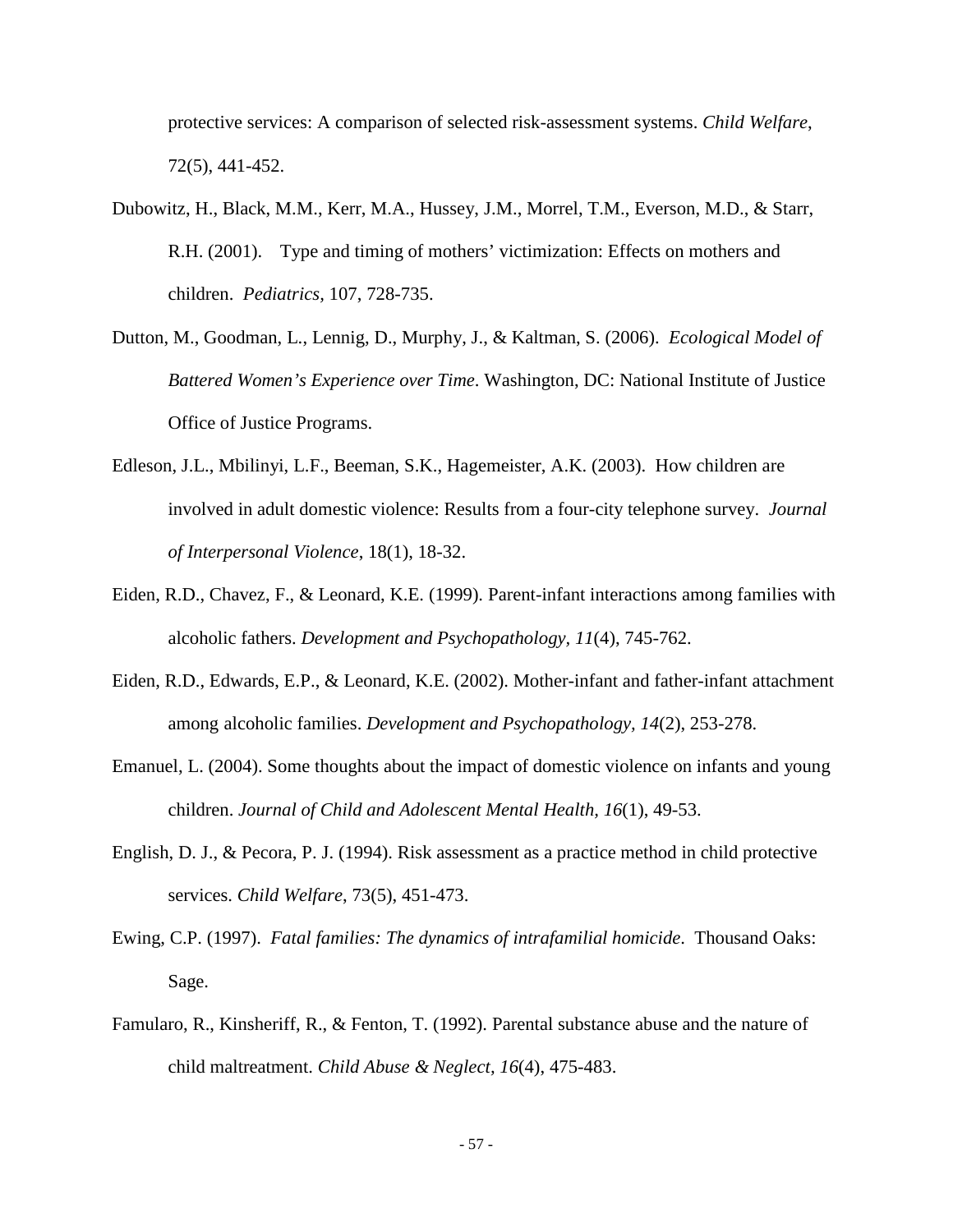- Faver, C.A., & Strand, E.B. (2003). To leave or to stay? Battered women's concern for vulnerable pets. *Journal of Interpersonal Violence*, 18, 1367-1377.
- Felson, R. B., & Lane, K. J. (2010). Does violence involving women and intimate partners have a special etiology? *Criminology*, *48*(1), 321-338.
- Fijiwara, T., Okuyama, M., & Izumi, M. (2012). The impact of childhood abuse history, domestic violence and mental health symptoms on parenting behaviour among mothers in Japan. *Child Care, Health and Development, 38*(4), 530-537.
- Finkelhor, D. & Ormrod, R. (2001). *Homicides of Children and Youth*. Juvenile Justice Bulletin. Rockville, MD: Office of Juvenile Justice and Delinquency Prevention.
- Finkelhor, D., Ormrod, R.K. & Turner, H.A. (2007). Poly-victimization: A neglected component in child victimization. *Child Abuse & Neglect*, 31(1), 7-26.
- Fluke, J. (1993). Evaluation of the Pennsylvania approach to risk assessment. In T. Tatara (Ed.) *Seventh national roundtable on CPS risk assessment: Summary of highlights.*  Washington, DC: American Public Welfare Associations.
- Fotherinham, S., Dunbar, J., & Hensley, D. (2013). Speaking for themselves: Hope for children caught in high conflict custody and access disputes involving domestic violence. *Journal of Family Violence, 28*, 311-324.
- Fox, G.L., Sayers, J. & Bruce, C. (2002). Beyond bravado: Redemption and rehabilitation in the father accounts of men who batter. *Marriage & Family Review*, 32(3-4), 137-163. DOI: 10.1300/J002v32n03\_08
- Francis, K.J. & Wolfe, D.A. (2008). Cognitive and emotional differences between abusive and non-abusive fathers. *Child Abuse & Neglect*, 32(12), 1127-1137.

Friedman, S.H., Horwitz, S.M. & Resnick, P.J. (2005). Child murder by mothers: a critical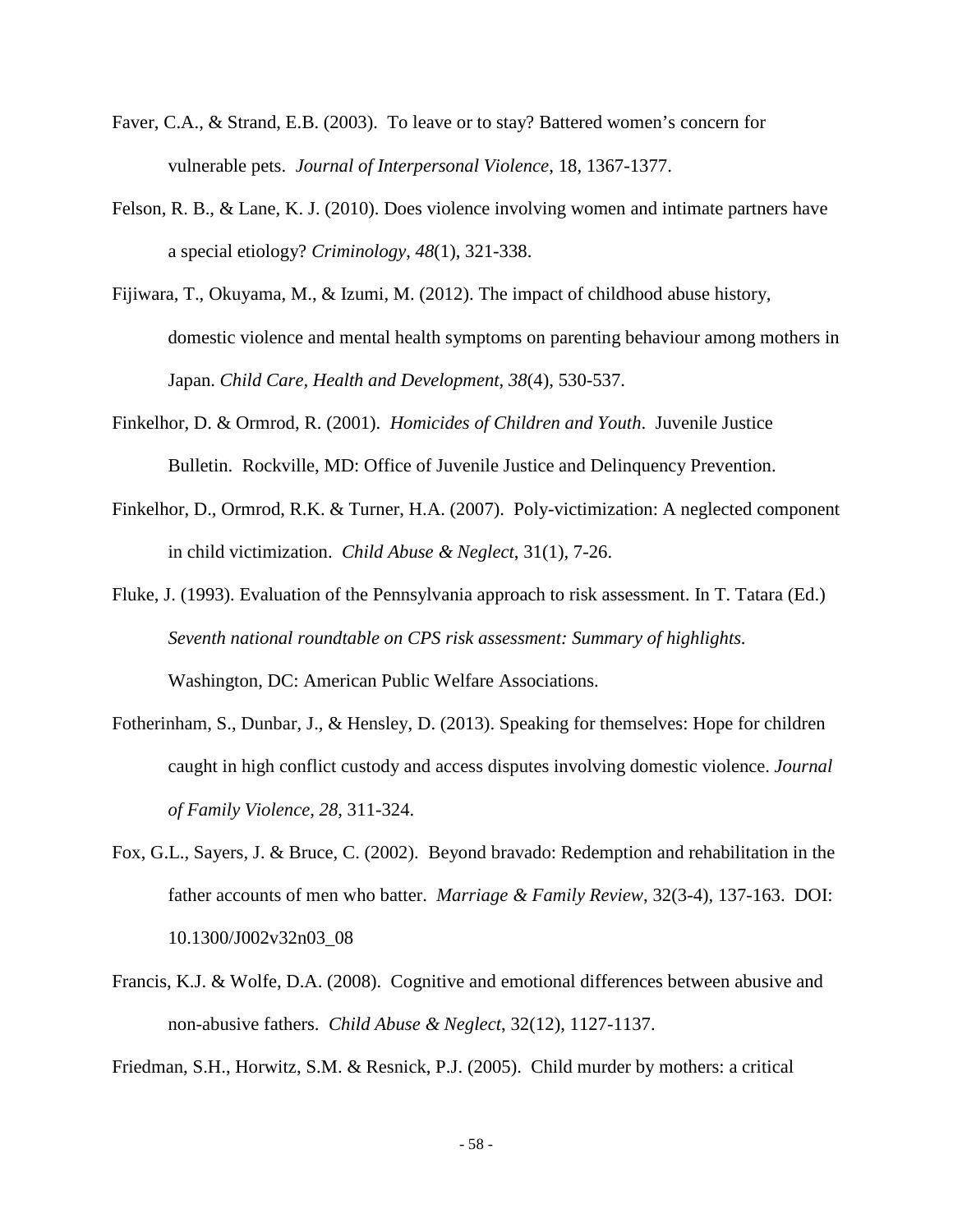analysis of the current state of knowledge and a research agenda. *American Journal of Psychiatry*, 162, 1578-87.

- Friedman, S.H. & Resnick, P.J. (2007). Child murder by mothers: patterns and prevention. *World Psychiatry*, 6(3), 137-141.
- Gardner, R.A. (1987). *Parental Alienation Syndrome and the differentiation between fabricated and genuine child sex abuse allegations*. Creskill, NJ: Creative Therapeutics.

Gardner, R.A. (1992). *The Parental Alienation Syndrome*. Creskill, NJ: Creative Therapeutics.

- Geffner, R., Conradi, L., Geis, K. & Aranda, M.B. (2009). Conducting child custody evaluations in the context of family violence allegations: Practical techniques and suggestions for ethical practice. *Journal of Child Custody*, 6(3-4), 189-218.
- Gerwirtz, A.H., & Edleson, J.L. (2007). Young children's exposure to intimate partner violence: Towards a developmental risk and resilience framework for research and intervention. *Journal of Family Violence, 22*, 151-163.
- Gillingham, P., & Humphreys, C. (2010). Child protection practitioners and decision-making tools: Observations and reflections from the front line. *British Journal of Social Work*, 40(8), 2598-2616. doi: 10.1093/bjsw/bcp155.
- Goldblatt, H. (2003). Strategies of coping among adolescents experiencing interparental violence. *Journal of Interpersonal Violence*, *18*(2), 532–552.
- Goldblatt, H., & Eisikovits, Z. (2005). Role taking of youths in a family context: Adolescents exposed to interparental violence. *American Journal of Orthopsychiatry, 75*, 644-657.
- Goldman, J., Salus, M.K., Wolcott, D., & Kennedy, K.Y. (2003). A coordinated response to child abuse and neglect: The foundation for practice. *U.S. Department of Health and*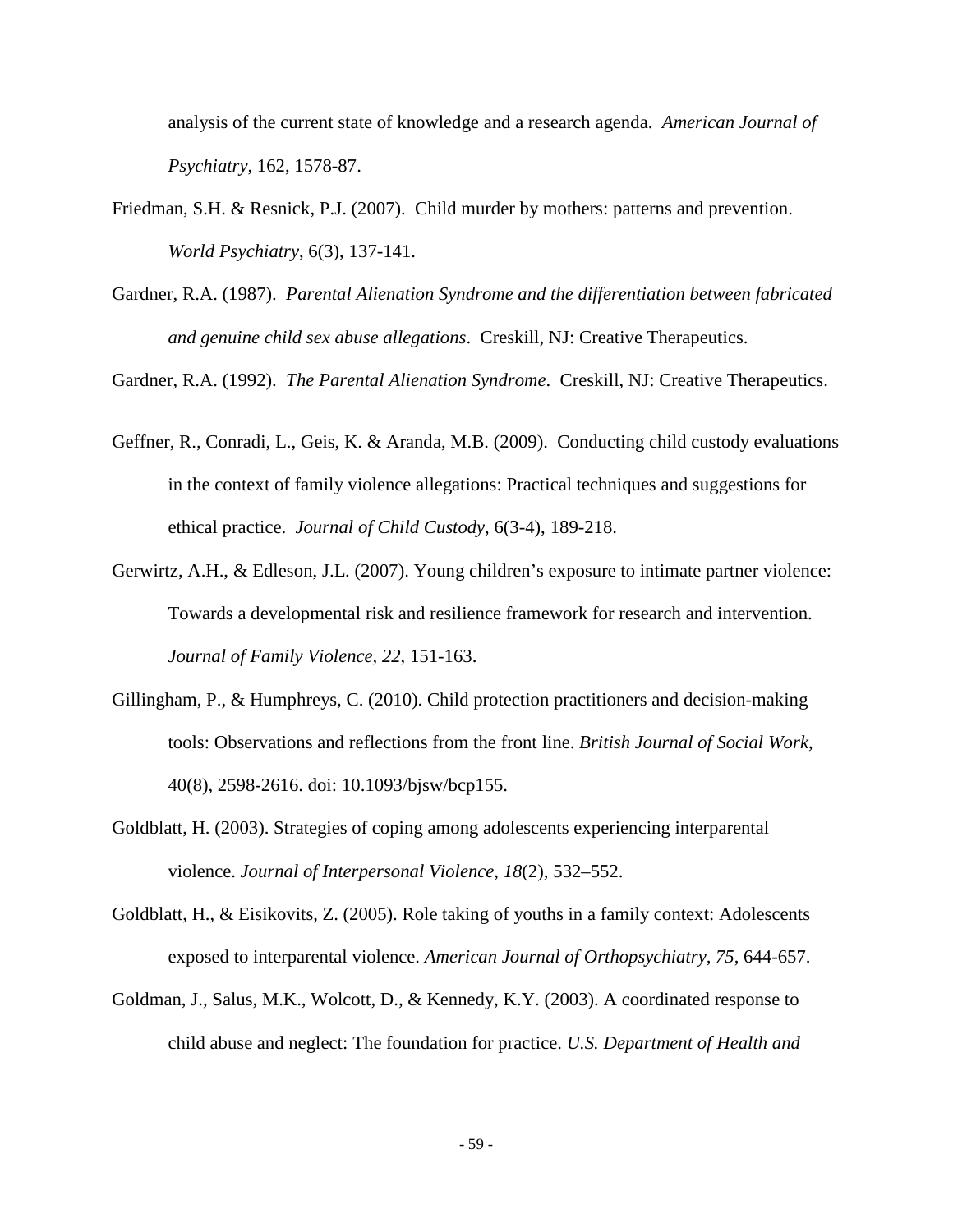*Human Services.* Retrieved from

<https://www.childwelfare.gov/pubs/usermanuals/foundation/>

- Gondolf, E. W. (2002). *Batterer intervention systems: Issues, outcomes, and recommendations*. Thousand Oaks, CA: Sage.
- Gondolf, E. W. (2012). *The future of batterer programs: Reassessing evidence-based practice*. Lebanon, New Hampshire: University Presses of New England.
- Goodkind, J. R., Sullivan, C. M., & Bybee, D. I. (2004). A Contextual Analysis of Battered Women's Safety Planning. *Violence Against Women, 10*(5), 514-533.
- Greenfield, E. A., & Marks, N. F. (2010). Sense of community as a protective factor against long-term psychological effects of childhood violence. *Social Service Review, 84*(1), 129- 147.
- Guterman, N.B., & Lee, Y. (2005). The role of fathers in risk for physical child abuse and neglect: Possible pathways and unanswered questions. *Child Maltreatment, 10*, 136-149.
- Haight, W. L., Shim, W. S., Linn, L. M., & Swinford, L. (2007). Mothers' strategies for protecting children from batterers: The perspectives of battered women involved in child protective services. *Child Welfare, 86*(4), 41-62.
- Hamilton, L.H.A., Jaffe, P.G. & Campbell, M. (2013). Assessing children's risk for homicide in the context of domestic violence. *Journal of Family Violence*, 28, 179-189.
- Hanson, R.K., Helmus, L., & Bourgon, G. (2007). *The validity of risk assessments for Intimate partner violence: A meta-analysis.* Public Safety Canada*.*
- Hardesty, J.L., & Chung, G.H. (2006). Intimate partner violence, parental divorce, and child custody: Directions for intervention and future research. *Family Relations, 55*, 200-210.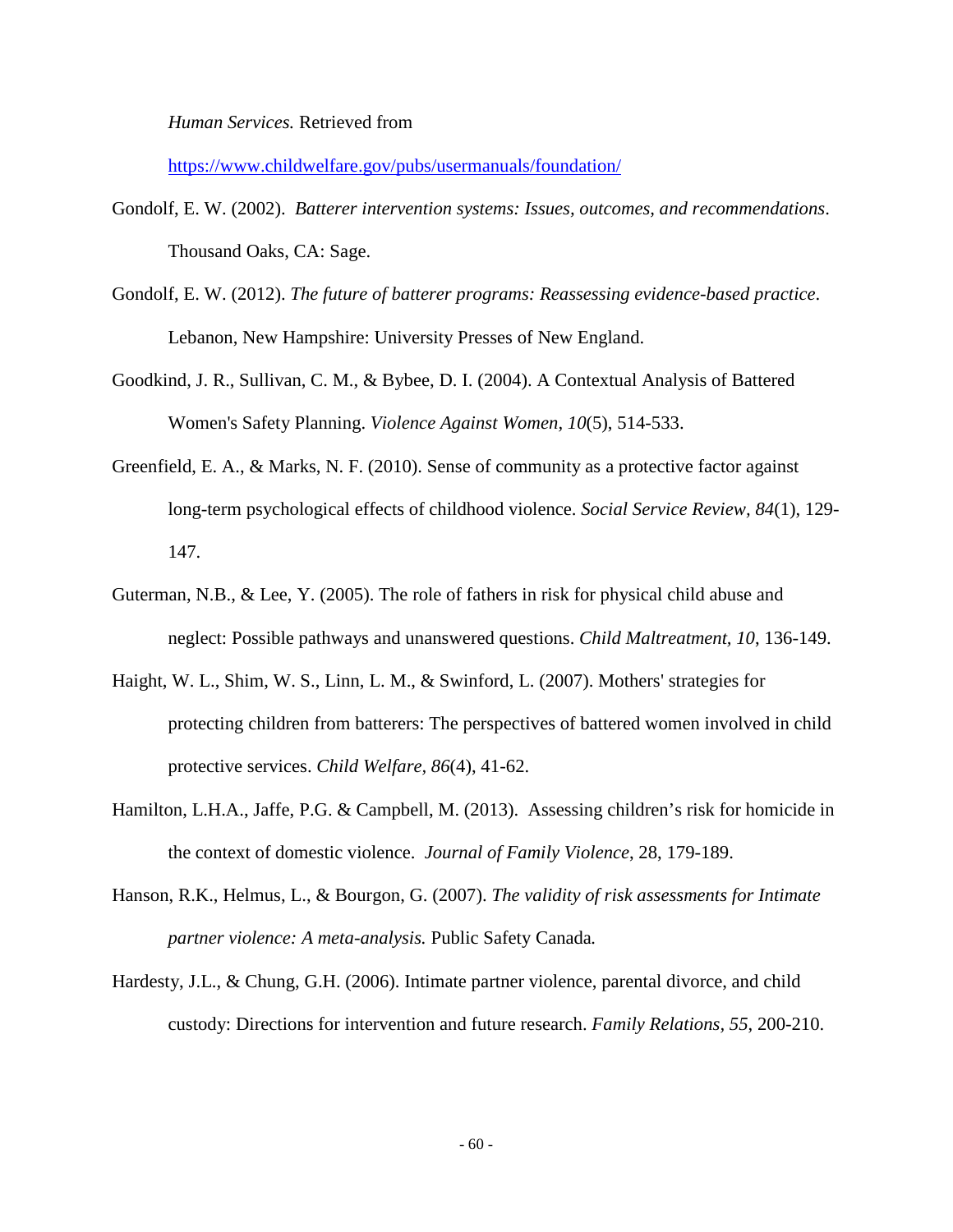- Hardesty, J.L., Khaw, L., Chung, G.H., & Martin, J.M. (2008). Coparenting relationships after divorce: Variations by type of martial violence and fathers' role differentiation. *Family Relations, 57*, 479-491.
- Harding, H.G. & Helweg-Larsen, M. (2009). Perceived risk for future intimate partner violence among women in a domestic violence shelter. *Journal of Family Violence*, 24(2), 75-85.
- Harrison, C. (2008). Implacably hostile or appropriately protective? Women managing child contact in the context of domestic violence. *Violence Against Women, 14*, 381-405.
- Harry, J. (1989). Parental physical abuse and sexual orientation in males. *Archives of Sexual Behavior*, 18(3), 251-261.
- Hartley, C.C. (2002). The co-occurrence of child-maltreatment and domestic violence: Examining both neglect and child physical abuse. *Child Maltreatment, 7*(4), 349-358.
- Healy, J. & Bell, M. (2005). *Assessing the risks to children from domestic violence: Findings from two pilot studies using the Barnardo's Domestic Violence Risk Assessment Model*. Ireland: Barnardo's. Retrieved July 10, 2013 from:

[http://www.barnardos.org.uk/pp\\_no\\_7\\_assessing\\_the\\_risks\\_to\\_children\\_from\\_domestic\\_](http://www.barnardos.org.uk/pp_no_7_assessing_the_risks_to_children_from_domestic_%09violence.pdf) [violence.pdf.](http://www.barnardos.org.uk/pp_no_7_assessing_the_risks_to_children_from_domestic_%09violence.pdf)

- Hensley, D., & Dunbar, J. (2011). Speaking for themselves: A pilot program balancing children's rights and best interests in high- conflict families. In S. Anand (Ed.), *Children and the law: Essays in honour of Professor Nicholas Bala* (pp. 224–237). Toronto: Irwin Law.
- Herrenkohl, T.I., Sousa, C., Tajima, E.A., Herrenkohl, R.C., & Moylan, C.A. (2008). Intersection of child abuse and children's exposure to domestic violence. *Trauma, Violence, & Abuse, 9*(2), 84-99.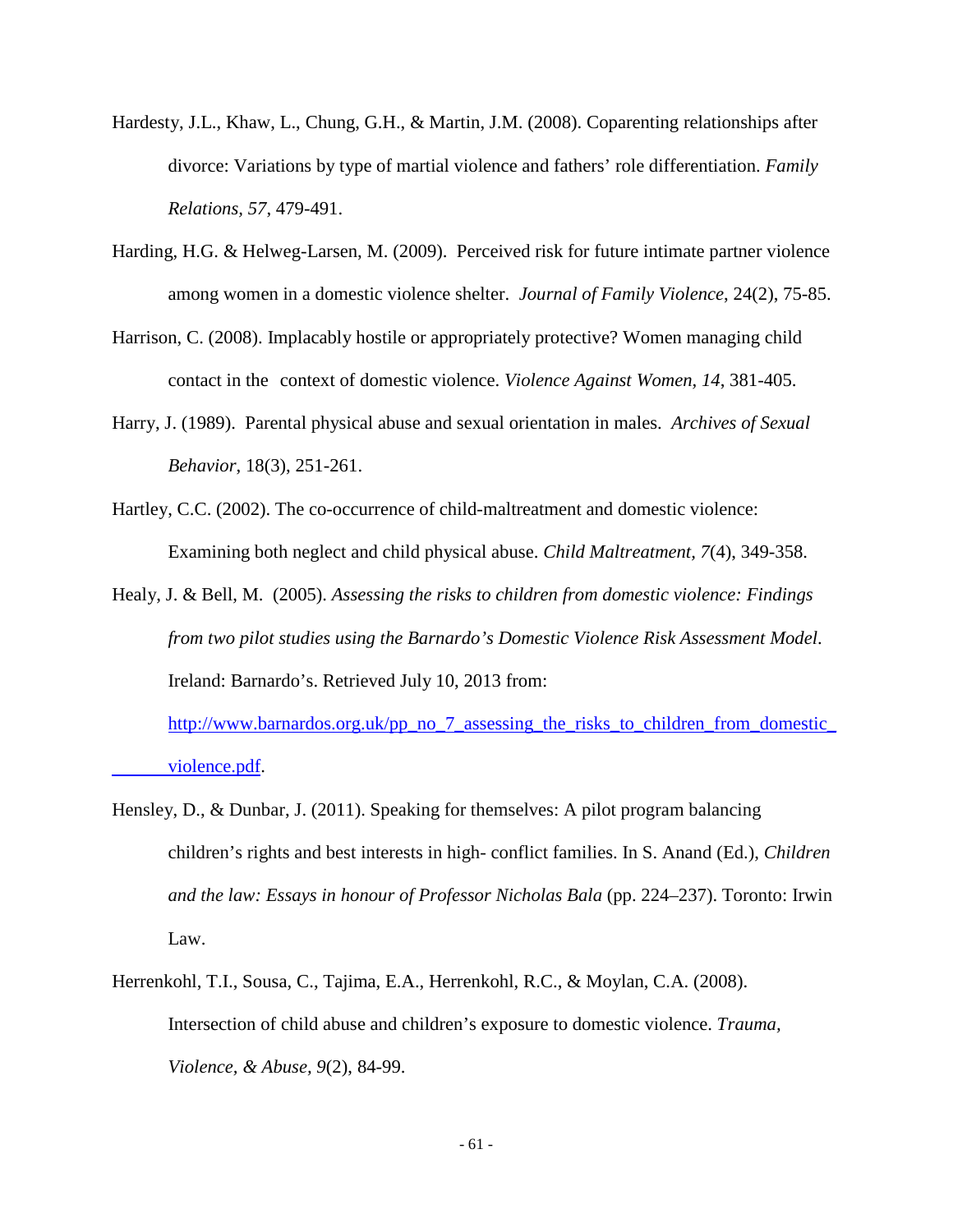- Hertzman, C., Clinton, J. & Lynk, A. (2011). Measuring in support of early childhood development. *Paediatric Child Health*, 16(10), 655-7.
- Hester, M. (2011) The Three Planet Model: Towards an understanding of contradictions in approaches to women and children's safety in contexts of domestic violence, *British Journal of Social Work*, 41(5), 837–853.
- Hester, M., Pearson, C., & Harwin, N. (2000). *Making an impact: Children and domestic violence: A reader*. London: Jessica Kingsley Publications.
- Hetzel-Riggin, M., & Meads, C. (2011). Childhood violence and adult partner maltreatment: The roles of coping style and psychological distress. *Journal of Family Violence, 26*(8), 585- 593.
- Hibbard, R.A., Desch, L.W., Committee on Child Abuse and Neglect, & Council on Children with Disabilities. (2007). Maltreatment of children with disabilities. *Pediatrics, 119*(5) 1018-1025.
- Hilton, N. Z., Harris, G. T., Popham, S., & Lang, C. (2010). Risk assessment among incarcerated male domestic violence offenders. *Criminal Justice and Behavior*, *37*(8), 815-832.
- Hilton, N.H., Harris, G.T., Rice, M.E., Lang, C., Cormier, C.A., & Lines, K.J. (2004). A brief actuarial assessment for the prediction of wife assault recidivism: The Ontario Domestic Assault Risk Assessment. *Psychological Assessment, 16*, 267-275.
- HM Government. (2013). *Working together to safeguard children. A guide to inter-agency working to safeguard and promote the welfare of children*. United Kingdom: Department for Education. Retrieved July 10, 2013 from:

[http://media.education.gov.uk/assets/files/pdf/w/working%20together.pdf.](http://media.education.gov.uk/assets/files/pdf/w/working%20together.pdf)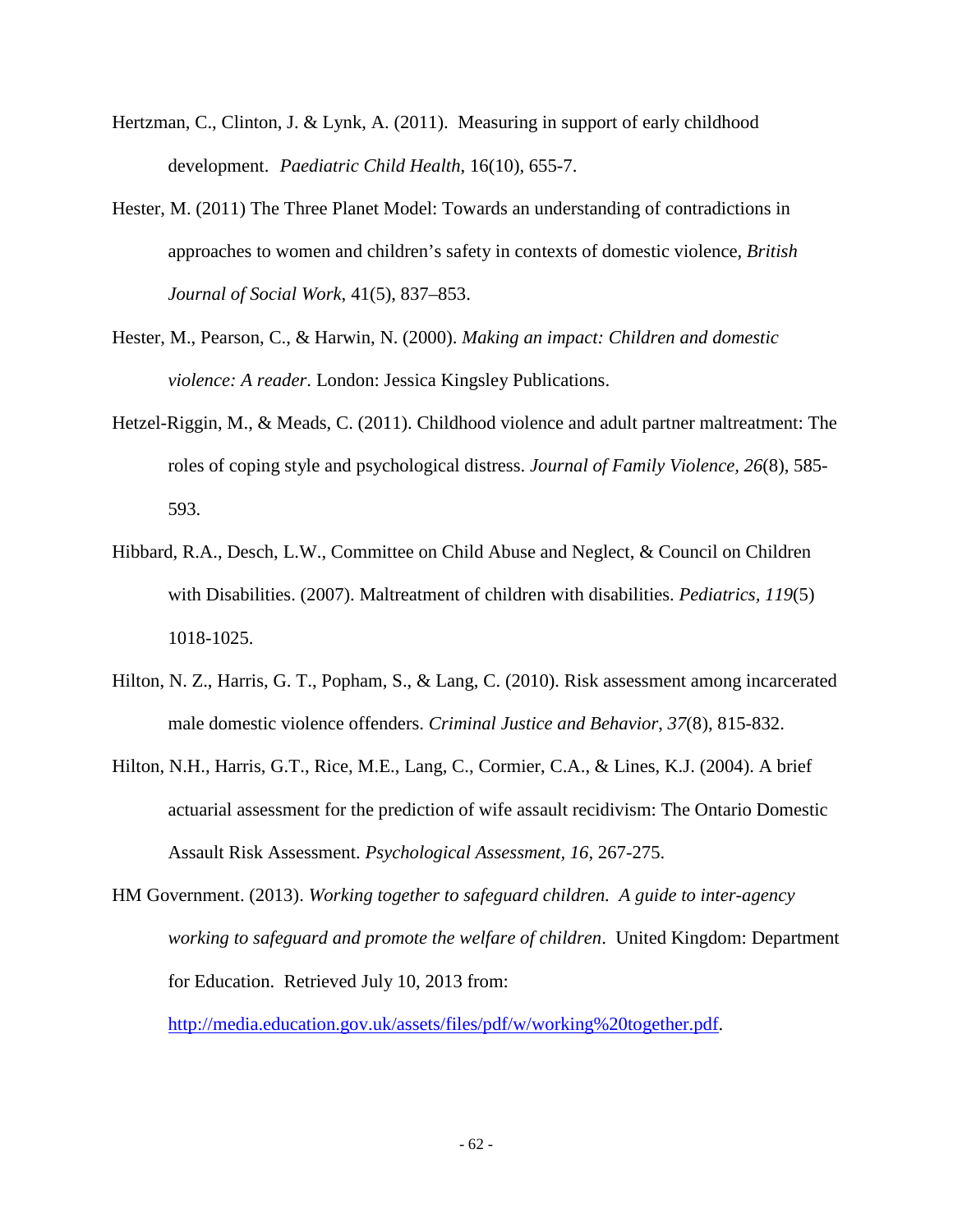Holden, G.W. (2003). Children exposed to domestic violence and child abuse: Terminology and taxonomy. *Clinical Child and Family Psychology Review*, 6(3), 151-160. DOI: 10.1023/A:1024906315255

- Holden, G.W., Geffner, R. & Jouriles, E.N. (eds.). (1998). *Children Exposed to Marital Violence: Theory, Research, and Applied Issues*. Washington, DC: American Psychological Association.
- Holt, S. (2013). Post-separation fathering and domestic abuse: Challenges and contradictions. *Child Abuse Review*.
- Holt, S., Buckley, H., & Whelan, S. (2008). The impact of exposure to domestic violence on children and young people: A review of the literature. *Child Abuse & Neglect, 32*(8), 797-810.
- Hoyle, C. (2008). Will she be safe? A critical analysis of risk assessment in domestic violence cases. *Children and Youth Services Review, 30*(3), 323-337.
- Humphreys, C. & Thiara, R.K. (2003). Neither justice nor protection: women's experiences of post-separation violence. *Journal of Social Welfare and Family Law*, 25(3), 195-214.
- Hunt, R. & Roberts, C. (2004). *Child contact with non-resident parents. Family Policy Briefing, 3.* Oxford, UK: Department of Social Policy and Social Work, University of Oxford.
- Huth-Bocks, A. C., Levendosky, A. A., Theran, S. A., & Bogat, G. A. (2004). The impact of domestic violence on mothers' prenatal representations of their infants. *Infant Mental Health Journal, 25*(2), 79-98.
- Jaffe, P.G., Ashbourne, D. & Mamo, A. (2010). Early identification and prevention of parentchild alienation: A framework for balancing risks and benefits of intervention. *Family Court Review*, 48(1), 136-152.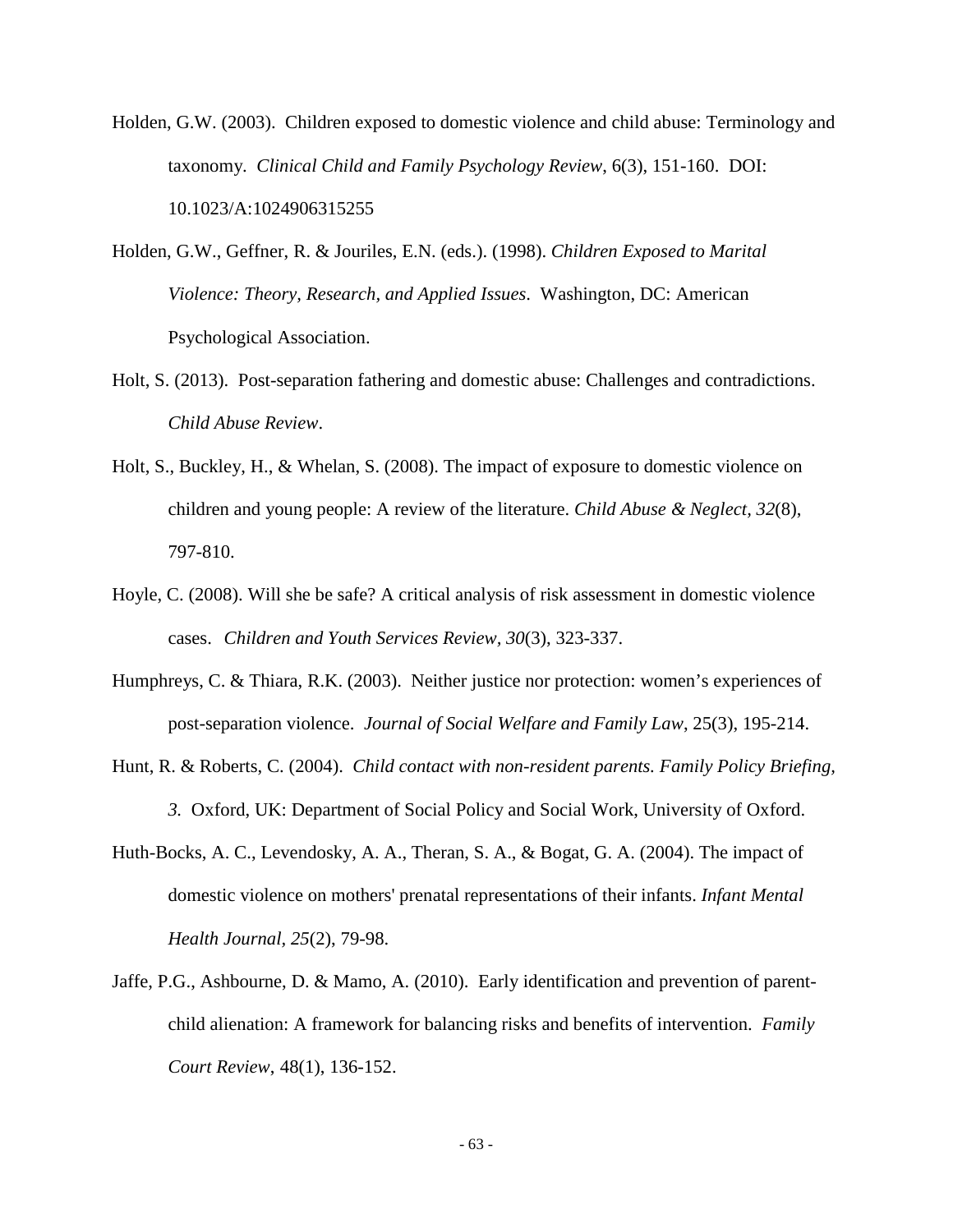- Jaffe, P.G., Campbell, M., Hamilton, L.H.A, & Juodis, M. (2012). Children in danger of domestic homicide. *Child Abuse & Neglect*, 36(1), 71-74.
- Jaffe, P.G., Crooks, C.V., & Bala, N. (2009). A framework for addressing allegations of domestic violence in child custody disputes. *Journal of Child Custody*, 6(3-4), 169-188. DOI: 10.1080/15379410903084517
- Jaffe, P.G., Johnston, J.R., Crooks, C.V & Bala, N. (2008). Custody disputes involving allegations of domestic violence: Toward a differentiated approach to parenting plans. *Family Court Review*, 46(3), 500-522.
- Jaffe, P.G. & Juodis (2006). Children as victims and witnesses of domestic homicide: Lessons learned from domestic violence death review committees. *Juvenile and Family Court Journal*, 57(3), 13-28.
- Jaffe, P.G., Lemon, N.K.D., & Poisson, S.E. (2003). *Child custody and domestic violence: A call for safety and accountability.* Thousand Oaks, CA: Sage.
- Jaffe, P.G., Poisson, S.E., Cunningham, A. (2001). Domestic violence and high-conflict divorce: Developing a new generation of research for children. In S. A. Graham-Bermann & J. L. Edleson (Eds), *Domestic violence in the lives of children: The future of research, intervention, and social policy.* Washington, DC: American Psychological Association.
- Jaffe, P.G., Wolfe, D.A., & Campbell, M. (2012). *Growing Up With Domestic Violence: Assessment, Intervention, and Prevention Strategies for Children and Adolescents.* Cambridge, MA: Hogrefe Publishing.
- Jaffe, P.G., Wolfe, D.A., & Wilson, S.K. (1990). *Children of Battered Women*. Newbury Park, CA: Sage.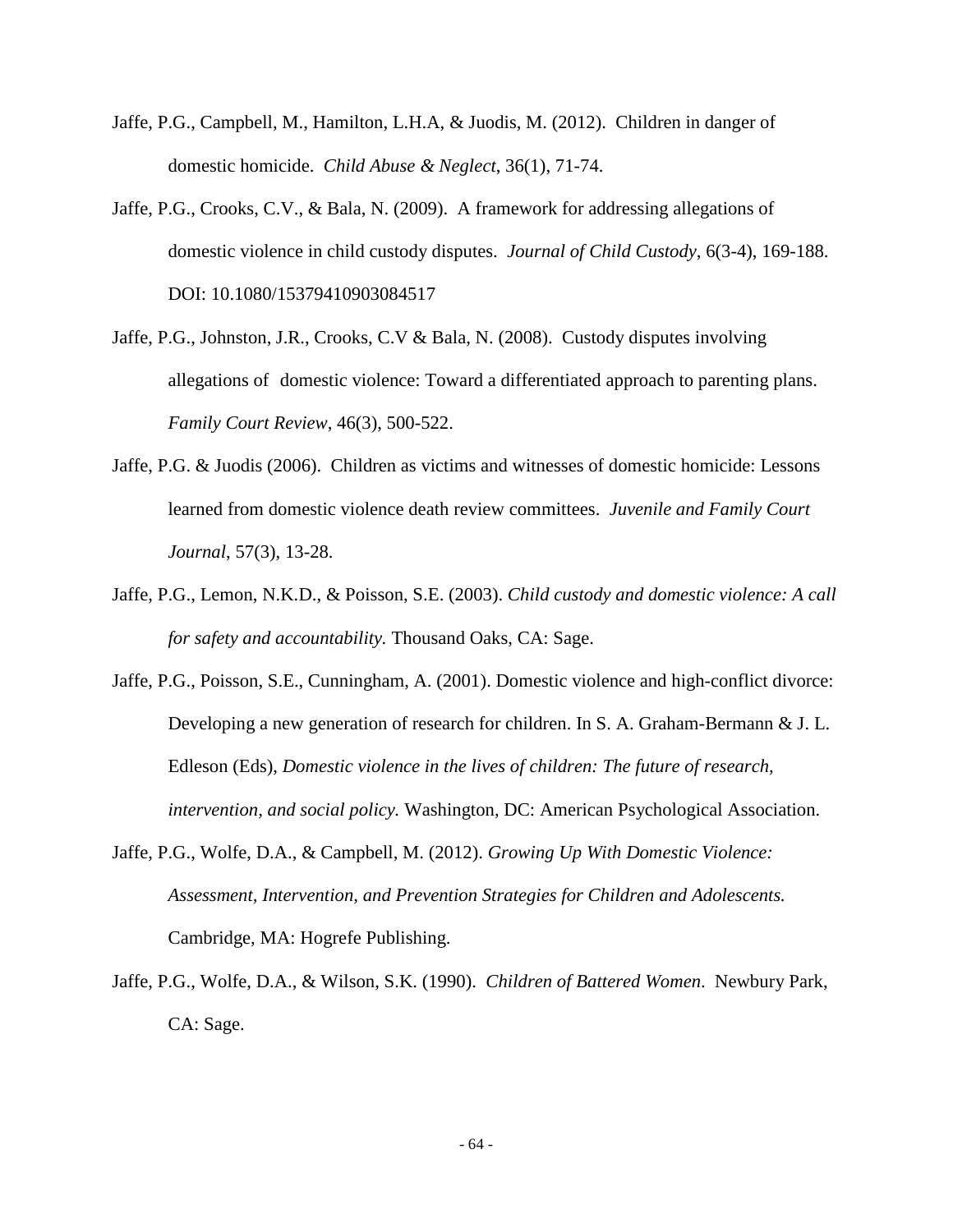- Jarvis*, K.*L., Gordon, E.E. & Novaco, R.W. (2005). Psychological distress of children and mothers in domestic violence emergency shelters. *Journal of Family Violence*, 20(6), 389-402.
- Johnson, M. (2008). *A Typology of Domestic Violence: Intimate Terrorism, Violent Resistance, and Situational Couple Violence. (Northeastern Series on Gender, Crime, and Law.)* Lebanon, NH: Northeastern University Press.
- Johnson, W. (2006a). The risk assessment wars: A commentary response to "Evaluating the effectiveness of actuarial risk assessment models" by Donald Baumann, J. Randolph Law, Janess Sheets, Grant Reid and J. Christopher Graham, Children and Youth Services Review, 27, pp. 465-490. *Children and Youth Services Review*, 28(6), 704-714.
- Johnson, W. (2006b). Post-battle skirmish in the risk assessment wars: Rebuttal to the response of Baumann and colleagues to criticism of their paper, "Evaluating the effectiveness of actuarial risk assessment models". *Children and Youth Services Review*, 28(9), 1124- 1132.
- Johnston, J.R., Lee, S., Olesen, N.W., & Walters, M.G. (2005). Allegations and substantiations of abuse in custody-disputing families. *Family Court Review*, 43(2), 283-294.
- Johnston, J. R., Roseby, V. and Kuehnle, K. (2009). *In the name of the child: A developmental approach to understanding and helping children of conflicted and violent divorce*. New York, NY: Springer.
- Jones, A. (2009). *Women who kill*. New York, NY: Feminist Press.
- Jouriles, E., Norwood, W., McDonald, R., Vincent, J., & Mahoney, A. (1996). Physical violence and other forms of marital aggression: Links with children's behavior problems. *Journal of Family Psychology, 10*, 223-234.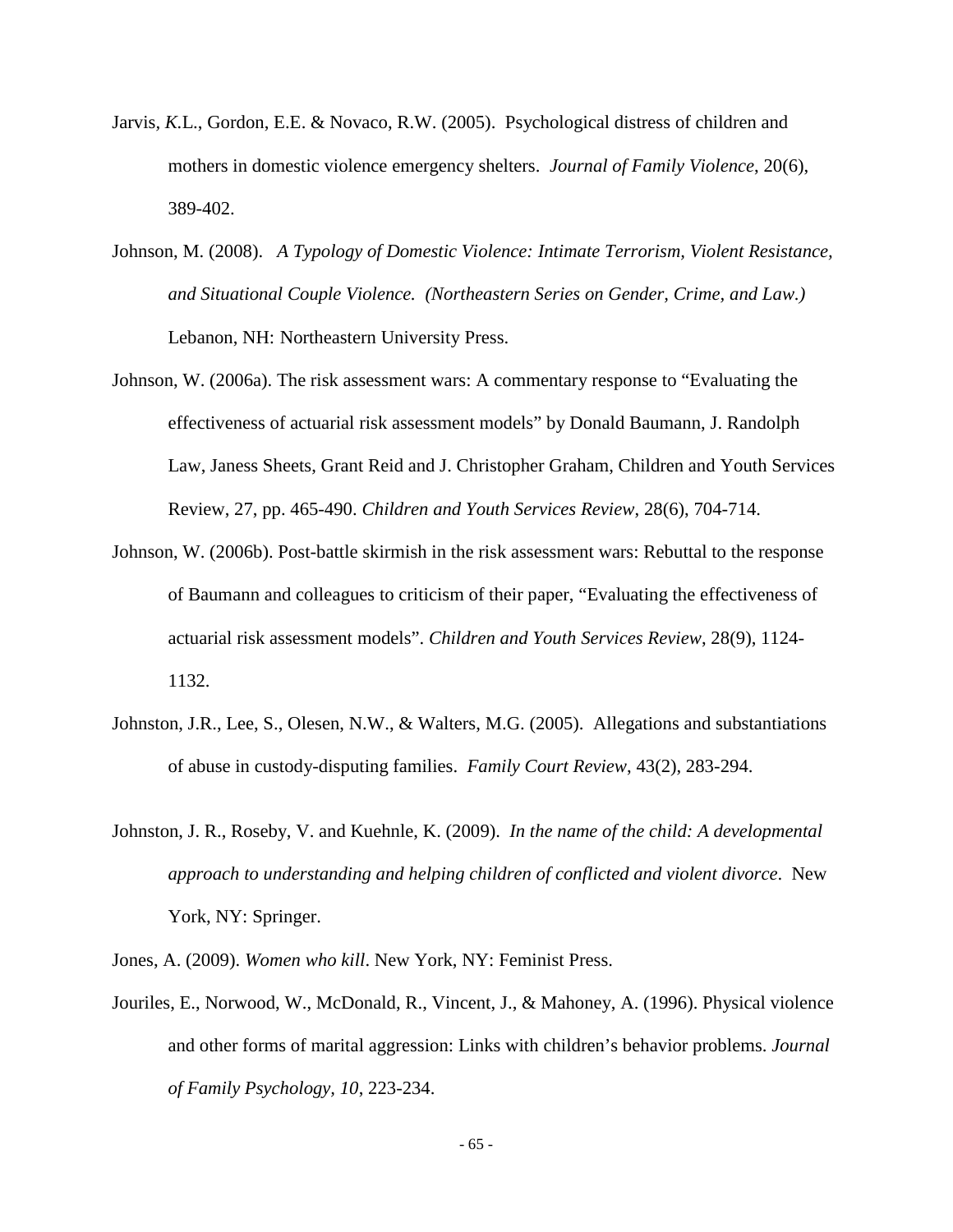Judicial Council of California (2008). *Unified Courts for Families: Improving Coordination of Cases Involving Families and Children*. San Francisco, CA: Administrative Office of the Courts. Retrieved November 1, 2013 from:

[http://www.courts.ca.gov/documents/ImprovingCoordination.pdf.](http://www.courts.ca.gov/documents/ImprovingCoordination.pdf)

- Kajese, T.M., Nguyen, L.T., Pham, G.Q., Pham, V.K., Melhorn, K., & Kallail, J. (2011). Characteristics of child abuse homicides in the state of Kansas from 1994 to 2007. *Child Abuse & Neglect,* 35(2), 147-154.
- Kauppi, A., Kumpulainen, K., Karkola, K., Vanamo, T. & Merikanto, J. (2010). Maternal and paternal filicides: A retrospective review of filicides in Finland. *Journal of the American Academy of Psychiatry and the Law*, 38, 229-238.
- Kaufman, J., & Zigler, E. (1993). The intergenerational transmission of child abuse. In D. Cicchetti & V. Carlson (Eds.), *Child Maltreatment: Theory and research on the causes and consequences of child abuse and neglect* (pp. 129-152). Cambridge, UK: Cambridge University Press.
- Kauppi, A., Kumpulainen, K., Karkola, K. Vanamo, T. & Merkikanto, J. (2010). Maternal and paternal filicides: A retrospective review of filicides in Finland. *Journal of the American Academy of Psychiatry and the Law*, 38, 229-38.
- Kellerher, K., Chaffin, M., Hollenberg, J., & Fischer, E. (1994). Alcohol and drug disorders among physically abusive and neglectful parents in a community-based sample. *American Journal of Public Health, 84*(10), 1586-1590.
- Kelly, J.B. & Emery, R.E. (2003). Children's adjustment following divorce: Risk and resilience perspectives. *Family Relations*, 52(4), 352-362.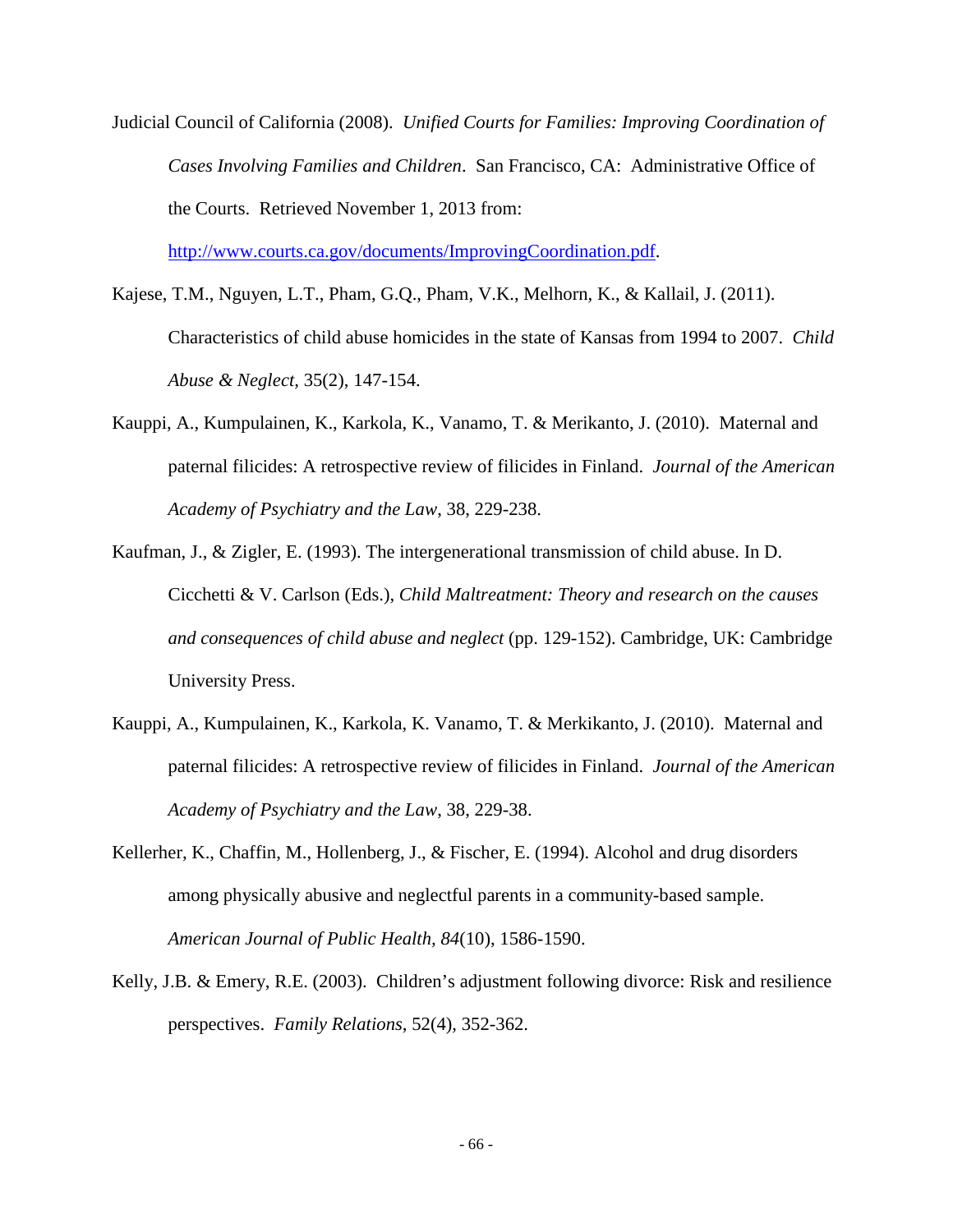- Kelly, J. B., & Johnson, M. P. (2008). Differentiation among types of intimate partner violence: Research update and implications for interventions. *Family Court Review*, *46*(3), 476- 499.
- Kelly, J.B. & Johnston, J.R. (2001). The alienated child: A reformulation of parental alienation syndrome. *Family Court Review*, 39(3), 249-266.
- Kerig, P.K. (1996). Assessing the links between interparental conflict and child adjustment: The Conflicts and Problem-Solving scales. *Journal of Family Psychology, 10*, 454-473.
- Kernic, M. A., Wolf, M. E., Holt, V. L., McKnights, B., Huebner, C. E., & Rivara, F. P. (2003). Behavioral problems among children whose others are abused by an intimate partner. *Child Abuse & Neglect, 27*, 1231-1246.
- Kinard, E.M., & Klerman, L.V. (1980). Teenage parenting and child abuse: Are they related? *American Journal of Orthopsychiatry, 50*(3), 481-488.
- Klein, A. R., & Tobin, T. (2008). A longitudinal study of arrested batterers, 1995-2005 career criminals. *Violence Against Women*, *14*(2), 136-157.
- Knocke D., & Trocmé, N. (2005). Reviewing the evidence on assessing risk for child abuse and neglect. *Brief Treatment and Crisis Intervention*, 5(3), 310-327. doi: 10.1093/brieftreatment/mhi024.
- Koenen, K.C., Moffitt, T.E., Caspi, A., Taylor, A., & Purcell, S. (2003). Domestic violence is associated with environmental suppression of IQ in young children. *Development and Psychopathology, 15*(2), 297-311.
- Koenen, M.A. & Thompson, J.W. (2008). Filicide: Historical review and prevention of child death by parent. *Infant Mental Health Journal*, 29(1), 61-75.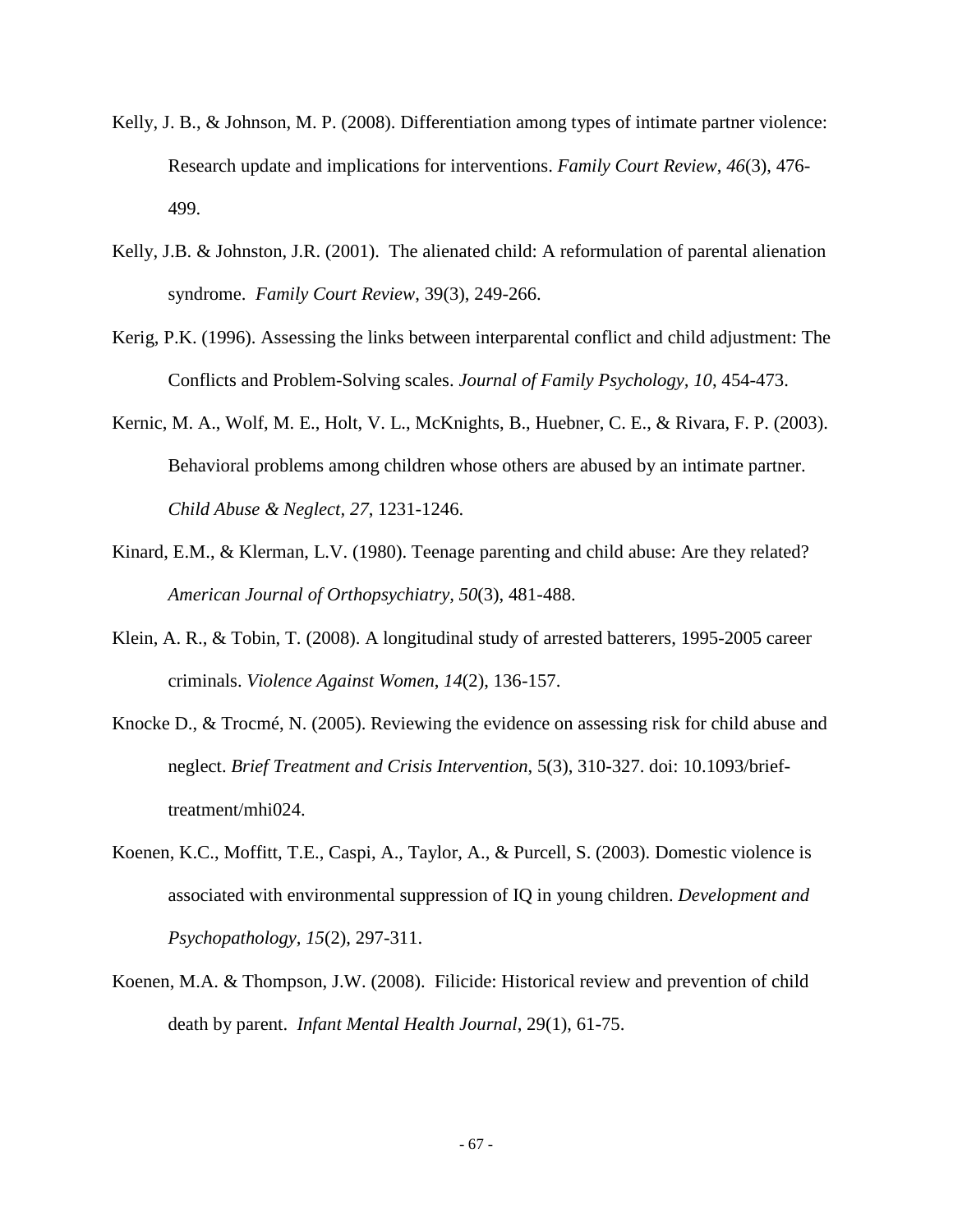- Korteweg, A.C. (2012). Understanding honour killing and honour-related violence in the immigration context: Implications for the legal profession and beyond. *Canadian Criminal Law Review*, 16(2), 33-58.
- Kress, V., Adamson, N., Paylo, M., DeMarco, C., & Bradley, N. (2012). The use of safety plans with children and adolescents living in violent families. *The Family Journal, 20*(3), 249- 255.
- Kropp, P. R., & Hart, S. D. (2000). The Spousal Assault Risk Assessment (SARA) Guide: Reliability and validity in adult male offenders. *Law and Human Behavior*, 24(1), 101– 118.
- Kropp, P.R. & Hart, S.D. (2004). *The Development of the Brief Spousal Assault Form for the Evaluation of Risk (B-SAFER): A Tool for Criminal Justice Professionals*. Ottawa, ON: Family Violence Initiative; Department of Justice Canada.
- Kropp, P.R., Hart, S.D., & Belfrage, H. (2005). *Brief Spousal Assault Form for the Evaluation of Risk: User manual.* Vancouver, B.C.: ProActive Solutions.
- Kropp, P. R., Hart, S. D., Webster, C.W., & Eaves, D. (1995). *Manual for the Spousal Assault Risk Assessment Guide, 2nd ed*. Vancouver, BC: British Columbia Institute on Family Violence.
- Krulewitch, C.J., Roberts, D.W., & Thompson, L.S. (2003). Adolescent pregnancy and homicide: Findings for the Maryland Office of the Chief Medical Examiner, 1994- 1998. *Child Maltreatment*, 8(2), 122-128.
- Lee, C.K., & Lathrop, S.L. (2010). Child abuse-related homicides in New Mexico: A 6-year retrospective review. *Journal of Forensic Sciences*, 55(1), 100-103. DOI: 10.1111/j.1556-4029.2009.01253.x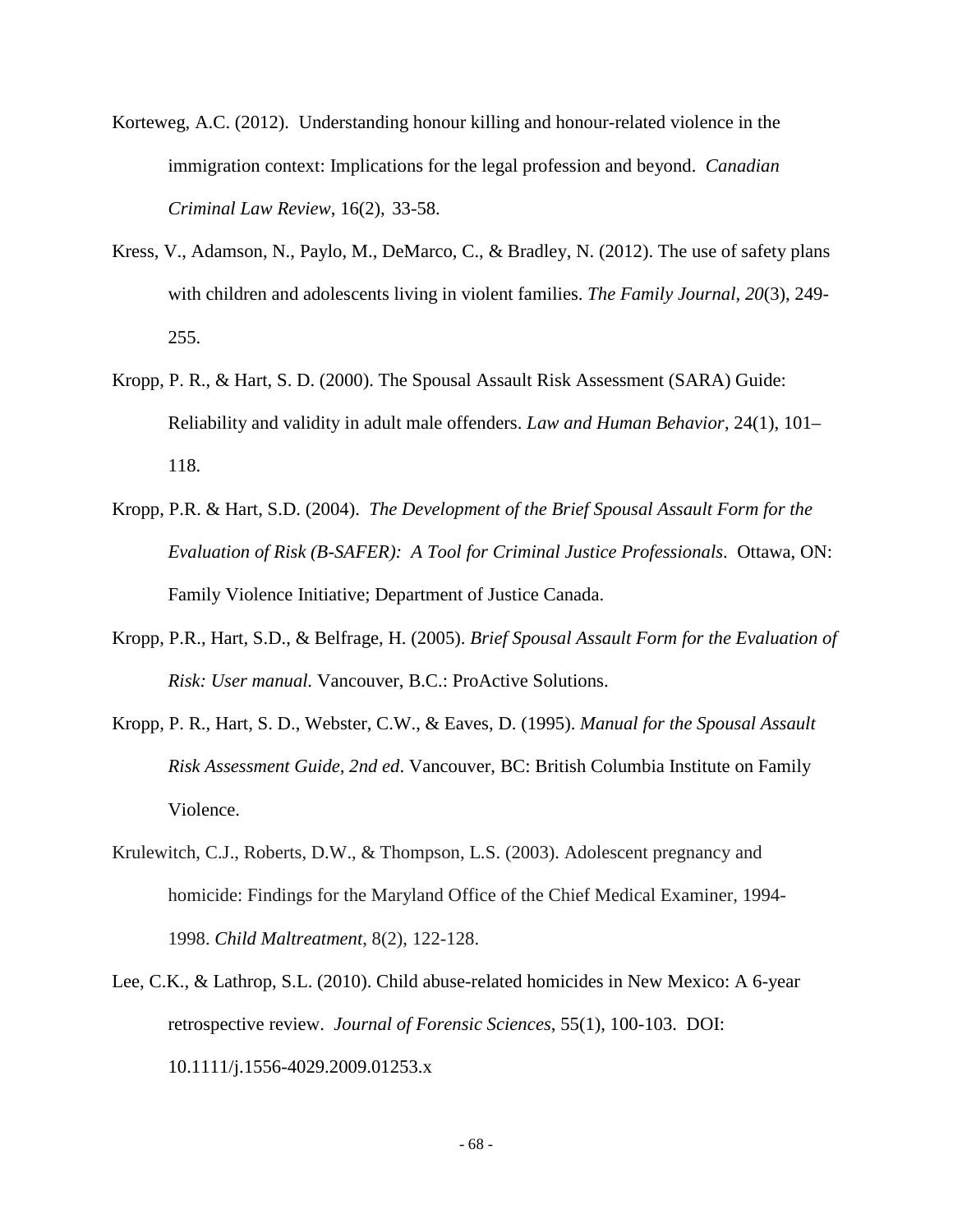- Levendosky, A.A., Huth-Bocks, A. & Semel, M.A. (2002). Adolescent peer relationships and mental health functioning in families with domestic violence. *Journal of Clinical Child & Adolescent Psychology*, 31(2), 206-218. DOI: 10.1207/S15374424JCCP3102\_06
- Levendosky, A.A., Leahy, K.L., Bogat, G.A., Davidson, W.S., & von Eye, A. (2006). Domestic violence, maternal parenting, maternal mental health, and infant externalizing behavior. *Journal of Family Psychology, 20*, 544-552.
- Levendosky, A. A., Lynch, S. M., & Graham-Bermann, S. A. (2000). Mother's perceptions of the impact of woman abuse on their parenting. *Violence Against Women 6*(3), 247-271.
- Leventhal, J.M. (1996). Twenty years later: We do know how to prevent child abuse and neglect. *Child Abuse & Neglect, 20*, 647-653.
- Liem, M. & Koenraadt, F. (2008). Filicide: A comparative study on maternal versus paternal child homicide. *Criminal Behavior and Mental Health*, 18(3), 166-176. DOI: 10.1002/cbm.695
- Lucas, M. B. (2002). *Sibling support as a protective process for children exposed to domestic violence*. (Doctoral dissertation). Available from ProQuest Dissertations and Theses.
- Lundy, M., & Grossman, S. F. (2005). The mental health and service needs of young children exposed to domestic violence: Supportive data. *Families in Society*, *86*(1), 17–29
- Lupri, E. (1990). Male violence in the home. In C. McKie & K. Thompson (Ed.), *Canadian Social Trends* (pp. 170-172). Toronto: Thompson Educational Publishing.
- Lyons, P., Doueck, H. J., & Wodarski, J. S. (1996). Risk assessment for child protective services: A review of the empirical literature on instrument performance. *Social Work Research*, 20(3), 143-156.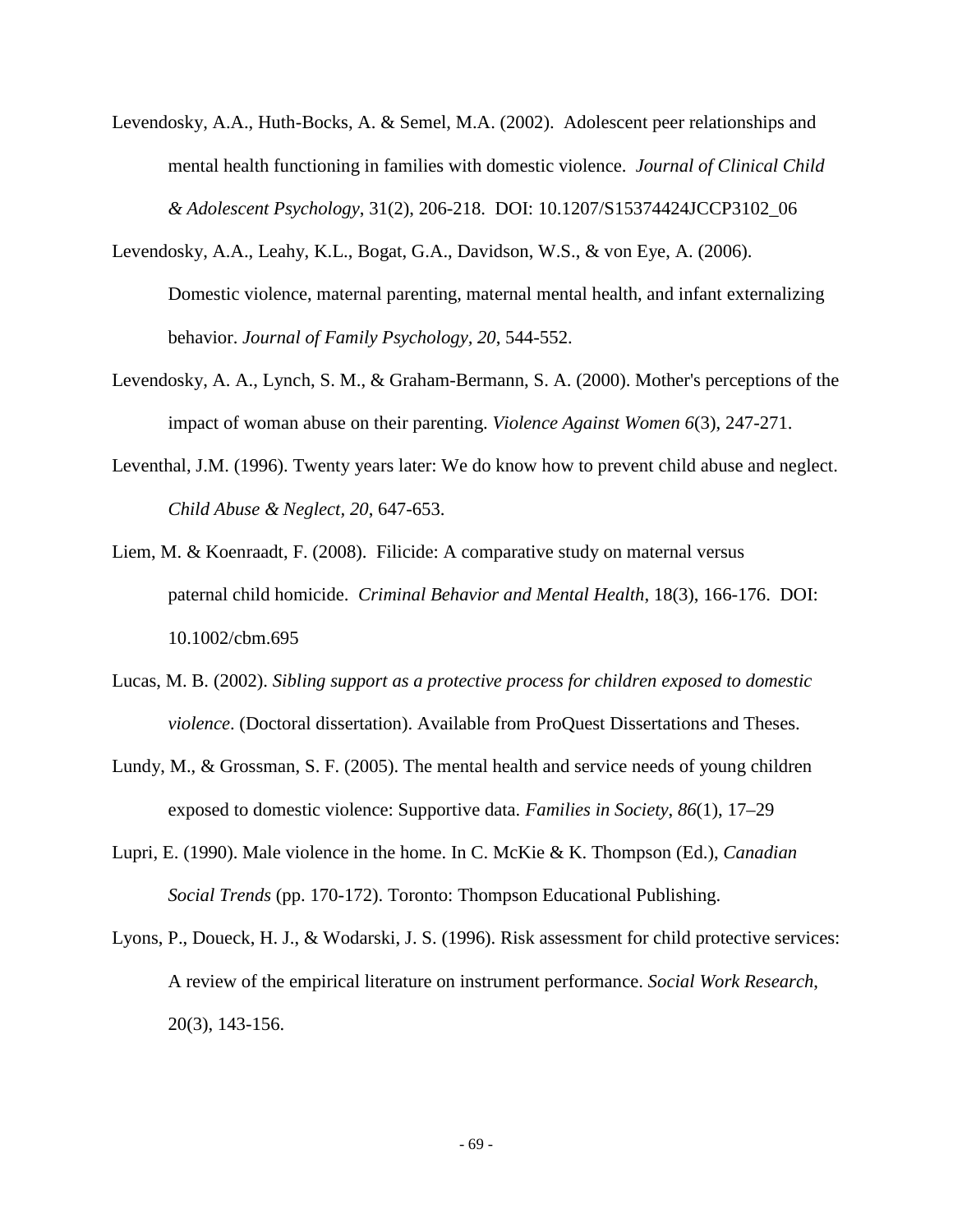- Ma, J., Van Wert, M., Lee, B., Fallon, B. & Trocmé, N. (2013). Non-English/non-French speaking caregivers involved with the Canadian child welfare system: Findings from the Canadian incidence study of reported child abuse and neglect (CIS-2008). *International Journal of Child and Adolescent Resilience*, 1(1). Retrieved July 10, 2013 from: http://www.is- car.ca/ijcar/issues/vol1/jan2013/16.html.
- Margolin, G. & Gordis, E.B. (2003). Co-occurrence between marital aggression and parents' child abuse potential: The impact of cumulative stress. *Violence and Victims*, 18(3), 243- 258. DOI:<http://dx.doi.org/10.1891/vivi.2003.18.3.243>
- Marleau, J. D., Poulin, B., Webanck, T., Roy, R., & Laporte, L. (1999). Paternal filicide: a study of 10 men. *Canadian Journal of Psychiatry*, 44(1), 57–63.
- Marshall, A.D., Panuzio, J., & Taft, C.T. (2005). Intimate partner violence among military veterans and active duty servicemen. *Clinical Psychology Review, 25*, 862-876.
- Martin, S. G. (2002). Children exposed to domestic violence: Psychological considerations for health care practitioners. *Holistic Nursing Practice*, *16*(3), 7–15.
- Martinson, D. (2012). *Judicial Coordination of Concurrent Proceedings in Domestic Violence Cases*. Vancouver, BC: The FREDA Centre. Retrieved November 1, 2013 from: [http://fredacentre.com/wp-content/uploads/2012/11/MartinsonPaper\\_5e.pdf.](http://fredacentre.com/wp-content/uploads/2012/11/MartinsonPaper_5e.pdf)
- Martinson, D. & Jackson, M. (2012). *Judicial Leadership and Domestic Violence Cases – Judges Can Make a Difference*. Prepared for the NJI National Judges Conference: Managing the Domestic Violence Case in Family and Criminal Law, October 29 – November 2, 2012. Vancouver, B.C.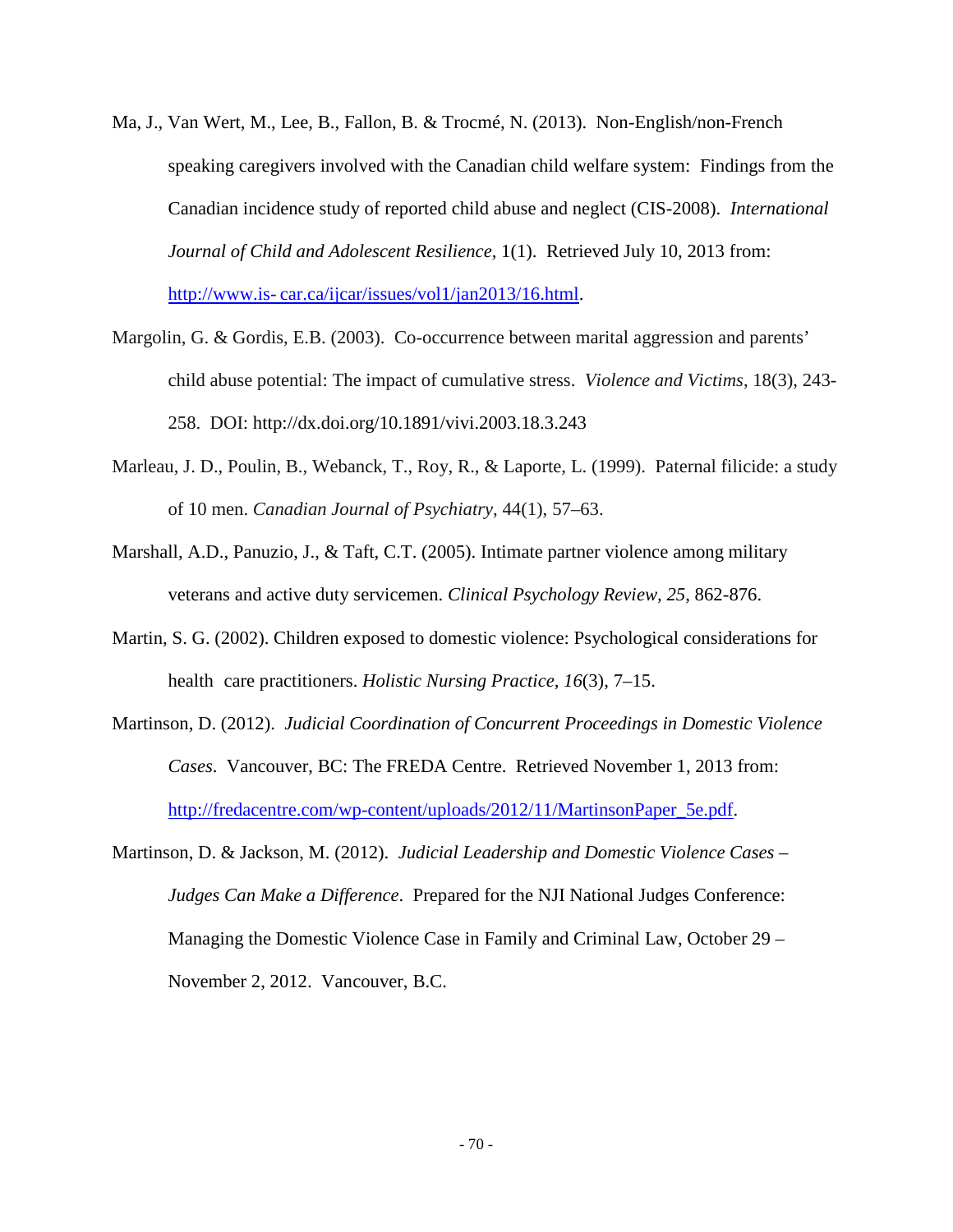- McCrory, E.J., DeBrito, S.A., Sebastian, C.L., Mechelli, A., Bird, G., Kelly, P.A. & Viding, E. (2011). Heightened neural reactivity to threat in child victims of family violence. *Current Biology*, 21(23), 47-48. DOI: 10.1016/j.cub.2011.10.015
- McDonald, R., Jouriles, E. N., Tart, C. D., & Minze, L. C. (2009). Children's adjustment problems in families characterized by men's severe violence toward women: does other family violence matter? *Child Abuse & Neglect*, *33*(2), 94-101.
- Millar, A. (2009). *Inventory of Spousal Violence Risk Assessment Tools Used in Canada*. Ottawa, ON: Department of Justice Canada.
- Milner, J.S., & Gold, R.G. (1986). Screening spouse abusers for child abuse potential. *Journal of Clinical Psychology, 42*, 169-172.

Ministry of Community & Social Services. (2011). *CAS/VAW Collaboration Agreements Stakeholder Consultation. Summary Report.* Retrieved September 24, 2013 from: [http://www.oaith.ca/assets/files/Publications/Government%20Documents/VAWCAS](http://www.oaith.ca/assets/files/Publications/Government%20Documents/VAWCAS-%09consultation-%09report-FINAL-%20Feb-2011.pdf)consultation- [report-FINAL-%20Feb-2011.pdf.](http://www.oaith.ca/assets/files/Publications/Government%20Documents/VAWCAS-%09consultation-%09report-FINAL-%20Feb-2011.pdf)

- Meier, J. (2009, January). *Parental Alienation Syndrome and Parental Alienation: Research Reviews.* Harrisburg, PA: VAWnet, a project of the National Resource Center on Domestic Violence/Pennsylvania Coalition Against Domestic Violence. Retrieved September 14, 2013, from: [http://www.vawnet.org.](http://www.vawnet.org/sexual-violence/print-document.php?doc_id=1679&find_type=web_desc_AR)
- Moore, T., & Pepler, D. J. (1998). Correlates of adjustment in children at risk. In G. W. Holden, R. A. Geffner, & E. N. Jouriles (Eds.), *Children exposed to marital violence: Theory, research, and applied issues* (pp. 157–184). Washington, DC: American Psychological Association.

Munro, E. (2010). Conflating risks: Implications for accurate risk prediction in child welfare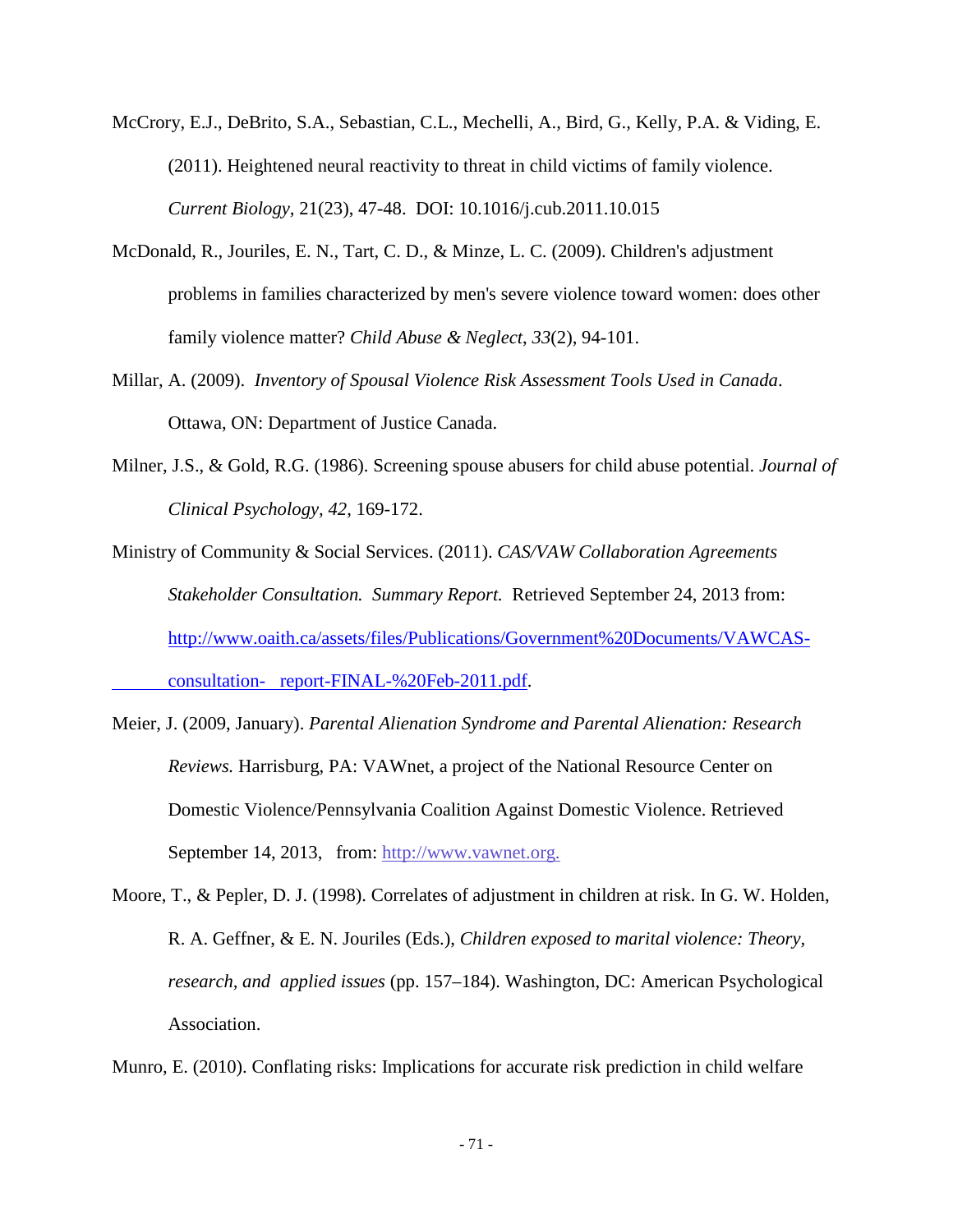services. *Health, Risk & Society*, 12(2), 119-130.

Neilson, L. C. (2012). *Enhancing Safety: When Domestic Violence Cases are in multiple legal systems: A Family Law, Domestic Violence Perspective*. London, ON: Centre for Research & Education on Violence against Women & Children. Retrieved November 1, 2013 from:

http://www.learningtoendabuse.ca/sites/default/files/Enhancing Safety.pdf.

- Netto, G., Pawson, H. & Sharp, C. (2009). Preventing homelessness due to domestic violence: providing a safe space or closing the door to new possibilities. *Social Policy and Administration*, *43*(7), 719– 35.
- Nishith, P., Mechanic, M.B., & Resick, P.A. (2000). Prior interpersonal trauma: The contribution to current PTSD symptoms in female rape victims. *Journal of Abnormal Psychology, 109*(1), 20-25.
- Northcott, M. (2012). *Intimate Partner Violence Risk Assessment Tools: A Review*. Ottawa, ON: Department of Justice Canada.
- Nurius, P. S., Macy, R. J., Bhuyan, R., Holt, V. L., Kernic, M. A., & Rivara, F. P. (2003). Contextualizing Depression and Physical Functioning in Battered Women: Adding Vulnerability and Resources to the Analysis. *Journal of Interpersonal Violence, 18*(12), 1411-1431.
- Olszowy, L., Jaffe, P.G., Campbell, M. & Hamilton, L.H.A. (2013). Effectiveness of risk assessment tools in differentiating child homicides from other domestic homicide cases. *Journal of Child Custody*, 10, 1-22.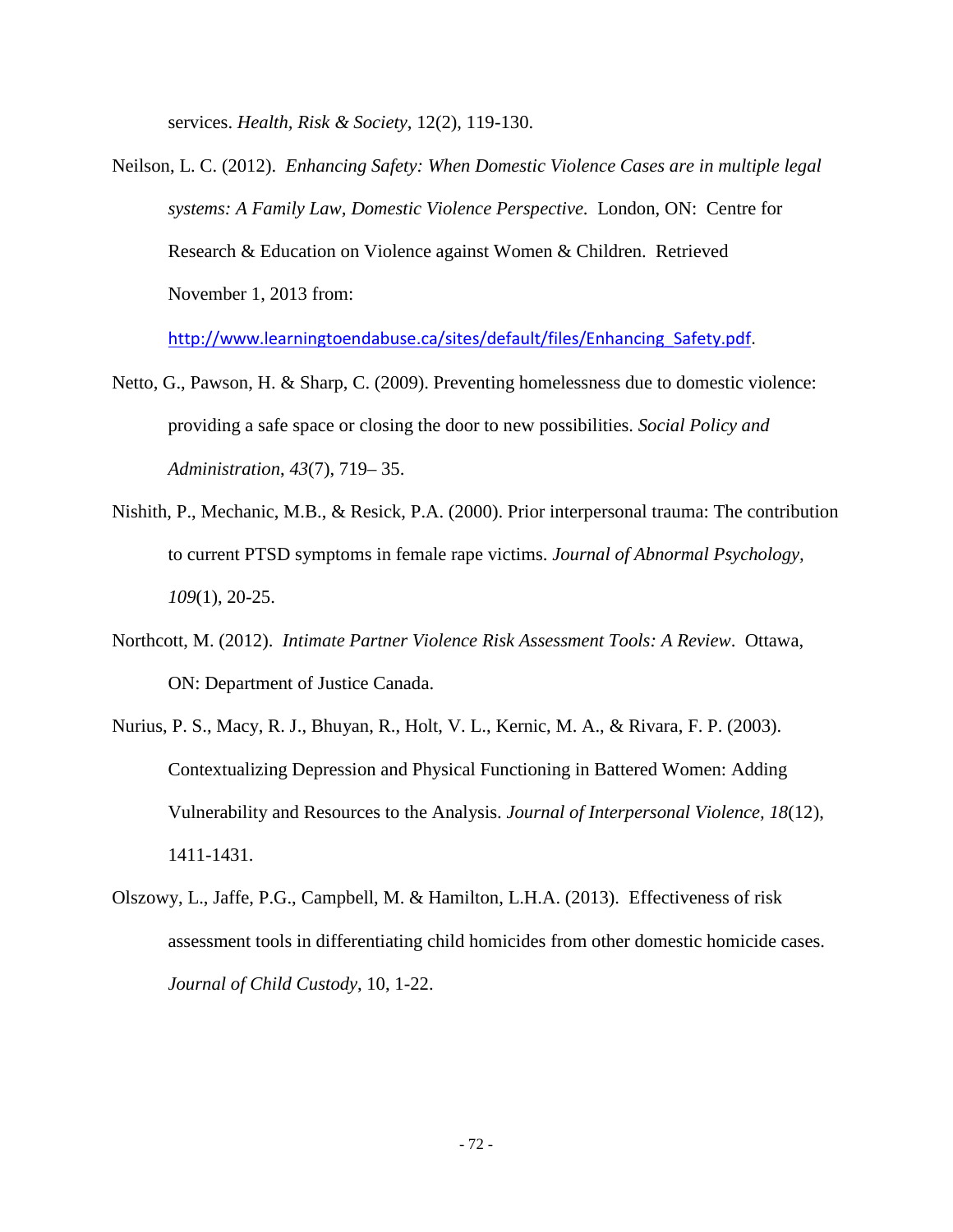- Olver, M. E., Stockdale, K. C., & Wormith, J. S. (2011). A meta-analysis of predictors of offender treatment attrition and its relationship to recidivism. *Journal of Consulting and Clinical Psychology*, *79*(1), 6.
- Ontario Association of Children's Aid Societies (OACAS) (2010). *Critical Connections: Where Woman Abuse and Child Safety Intersect – A Practice Guide for Child Welfare Professionals in Ontario*. Toronto, ON: Ministry of Children and Youth Services.
- Ontario Domestic Violence Death Review Committee (Ontario DVDRC). (2012). *Annual report to the Chief Coroner.* Toronto, Canada: Office of the Chief Coroner.
- Ontario Ministry of Child and Youth Services. (2007). *Ontario child protection tools manual*. Queen's Printer for Ontario.
- Ontario Ministry of Labour. (2010). *Developing Workplace Violence and Harassment Policies and Programs: What Employers Need to Know*. Occupational Health and Safety Council of Ontario (OHSCO). Retrieved September 4, 2013 from: [http://www.labour.gov.on.ca/english/hs/pdf/wvps\\_guide.pdf.](http://www.labour.gov.on.ca/english/hs/pdf/wvps_guide.pdf)
- Ontario Native Women's Association, (1989). *Breaking free: A proposal for change to Aboriginal family violence*. Thunder Bay, Ontario: the Association.
- Osofsky, J. D. (1999). The impact of violence on children. *The Future of Children*, *9*(3), 33–49.
- Otto, R.K. & Douglas, K.S. (2010). *Handbook of violence risk assessment.* New York: Taylor & Francis Group.
- Pandya, V. & Gingerich, W.J. (2002). Group therapy intervention for male batterers: A microethnographic study. *Health & Social Work*, 27(1), 47-55. DOI: 10.1093/hsw/27.1.47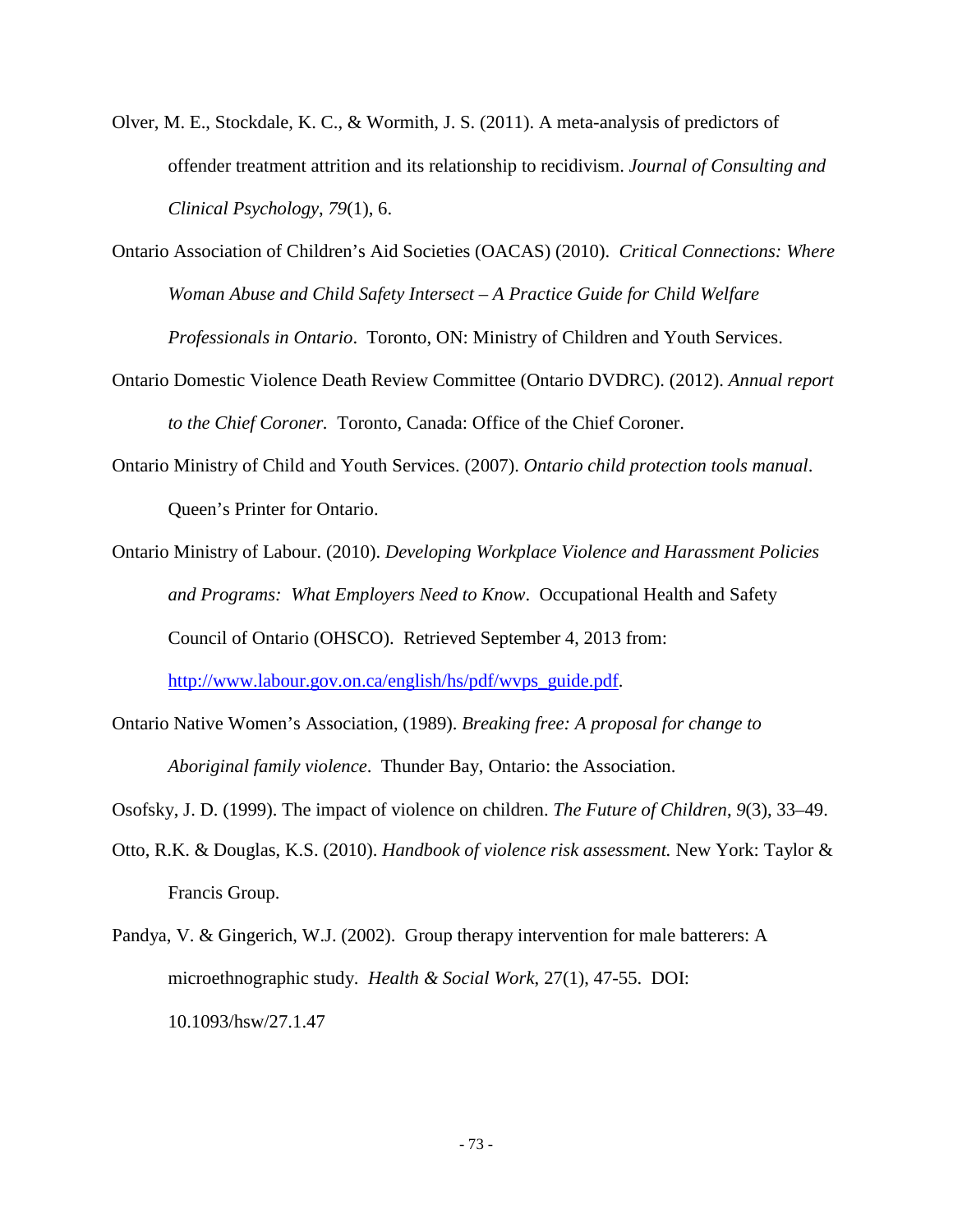- Pepiton, M. B., Alvis, L. J., Allen, K., & Logid, G. (2012). Is parental alienation disorder a valid concept? Not according to scientific evidence. A review of parental alienation, DSM-5 and ICD-11 by William Bernet. *Journal of Child Sexual Abuse*, *21*(2), 244-253.
- Perel, G. & Peled, E. (2008). The fathering of violent men: Constriction and yearning. *Violence Against Women,* 14(4), 457-482. DOI: 10.1177/1077801208314846

Perry, I. (2009). Violence: A public health perspective. *Global Crime, 10*(4), 368-395.

- Pittman, J.F. & Buckley, R.R. (2006). Comparing maltreating fathers and mothers in terms of personal distress, interpersonal functioning, and perceptions of family climate. *Child Abuse & Neglect*, 30(5), 481-496.
- Plazaola-Castaño, J., Ruiz-Pérez, I, & Montero-Piñnar, M.I. (2008). The protective role of social support and intimate partner violence. *Gaceta Sanitaria, 22*, (6), 527-533.
- Polaschek, D. L. (2012). An appraisal of the risk-need-responsivity (RNR) model of offender rehabilitation and its application in correctional treatment. *Legal and Criminological Psychology, 17*(1), 1. doi: DOI: 10.1111/j.2044-8333.2011.02038.x
- Porter, T. & Gavin, H. (2010). Infanticide and neonaticide: A review of 40 years of research literature on incidence and causes. *Trauma, Violence, and Abuse*, 11(3), 99-112. DOI: 10.1177/1524838010371950
- Prochaska, J.O., DiClemente, C.C., & Norcross, J.C. (1992). In search of how people change: Applications to addictive behaviors. *American Psychologist*, 47, 1102-1114.
- Proulx, J. & Perrault, S. (eds). (2000) *No place for violence: Canadian Aboriginal alternatives*. Halifax, NS: Fernwood Press.
- Public Health Agency of Canada. (2010). *Canadian Incidence Study of Reported Child Abuse and Neglect – 2008.* Ottawa, ON: author.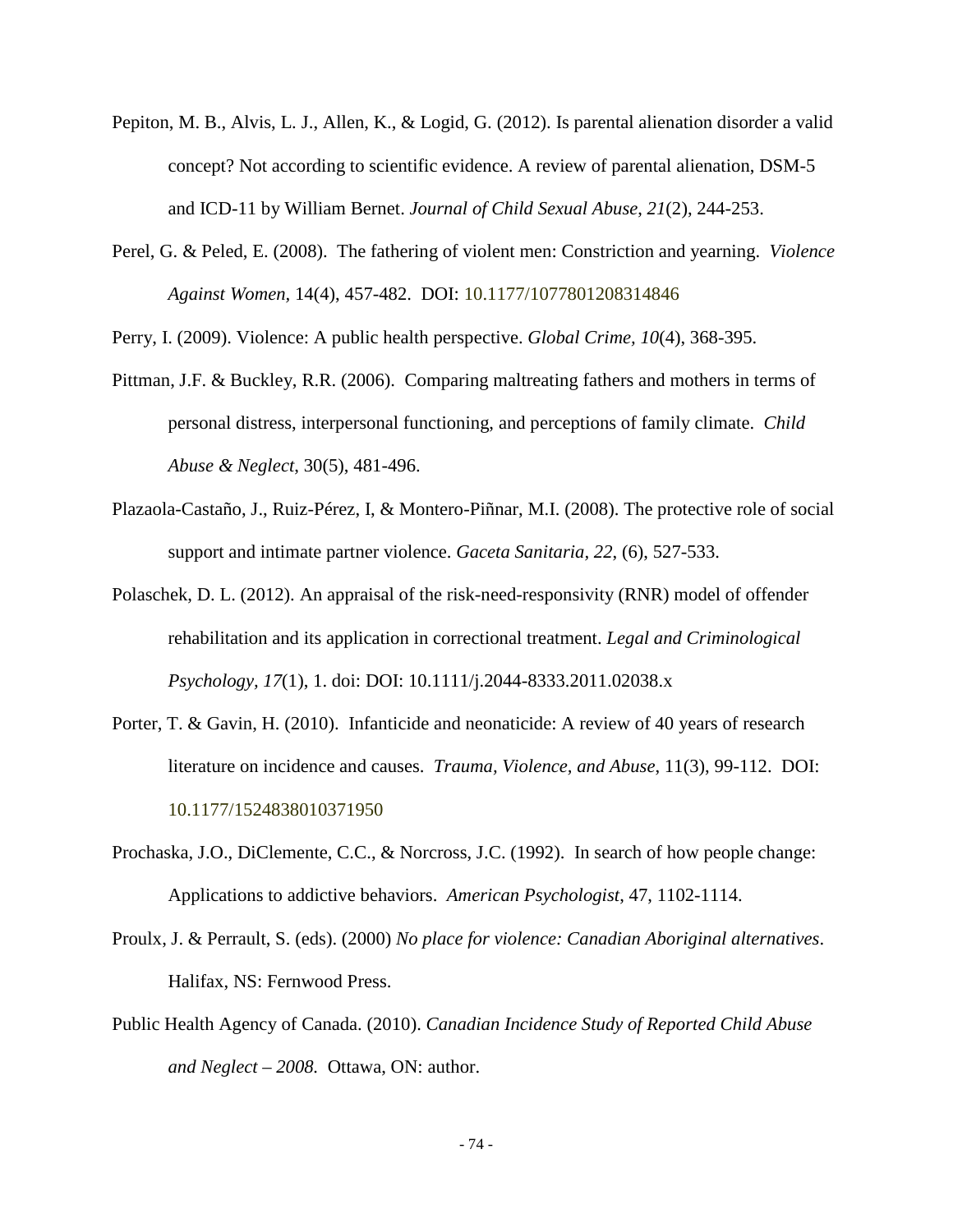- Radford, L., Hester, M., Humphries, J. & Woodfield, K.-S. (1997). For the sake of the children: The law, domestic violence, and child contact in England. *Women's Studies International Forum, 20*, 471-482.
- Rahman, S. & Track, L. (2012). *Troubling Assessments: Custody and Access Reports and their Equality Implications for BC Women*. Vancouver, BC: West Coast LEAF Women's Legal Education and Action Fund.
- Reeve, K., Casey, R. & Goudie, R. (2006). *Homeless Women: Still Being Failed Yet Striving to Survive*, London: Crisis, http://www.crisis.org.uk/publications-search.php?fullitem=182. Retrieved June 27, 2013.
- Regehr, C., LeBlanc, V., Shlonsky, A., & Bogo, M. (2010). The influence of clinicians' previous trauma exposure on their assessment of child abuse risk. *The Journal of Nervous & Mental Disease*, 198(9), 614-618.
- Renner, L.M., & Slack, K.S. (2006). Intimate partner violence and child maltreatment: Understanding the intragenerational and intergenerational connections. *Child Abuse & Neglect, 30*, 599-617.
- Resnick, P.J. (1969). Child murder by parents: a psychiatric review of filicide. *American Journal of Psychiatry*, 126, 325-34.
- Saini, M. & Birnbaum, R. (2007). Unraveling the label of 'high conflict': What factors really count in divorce and separated families. *Ontario Association of Children's Aid Societies Journal*, 51(1), 14-20.
- Saunders, D.G., Tolman, R.M., & Faller, K.C. (2013). Factors associated with child custody evaluators' recommendations in cases of intimate partner violence*. Journal of Family Psychology*, 27(3), 473.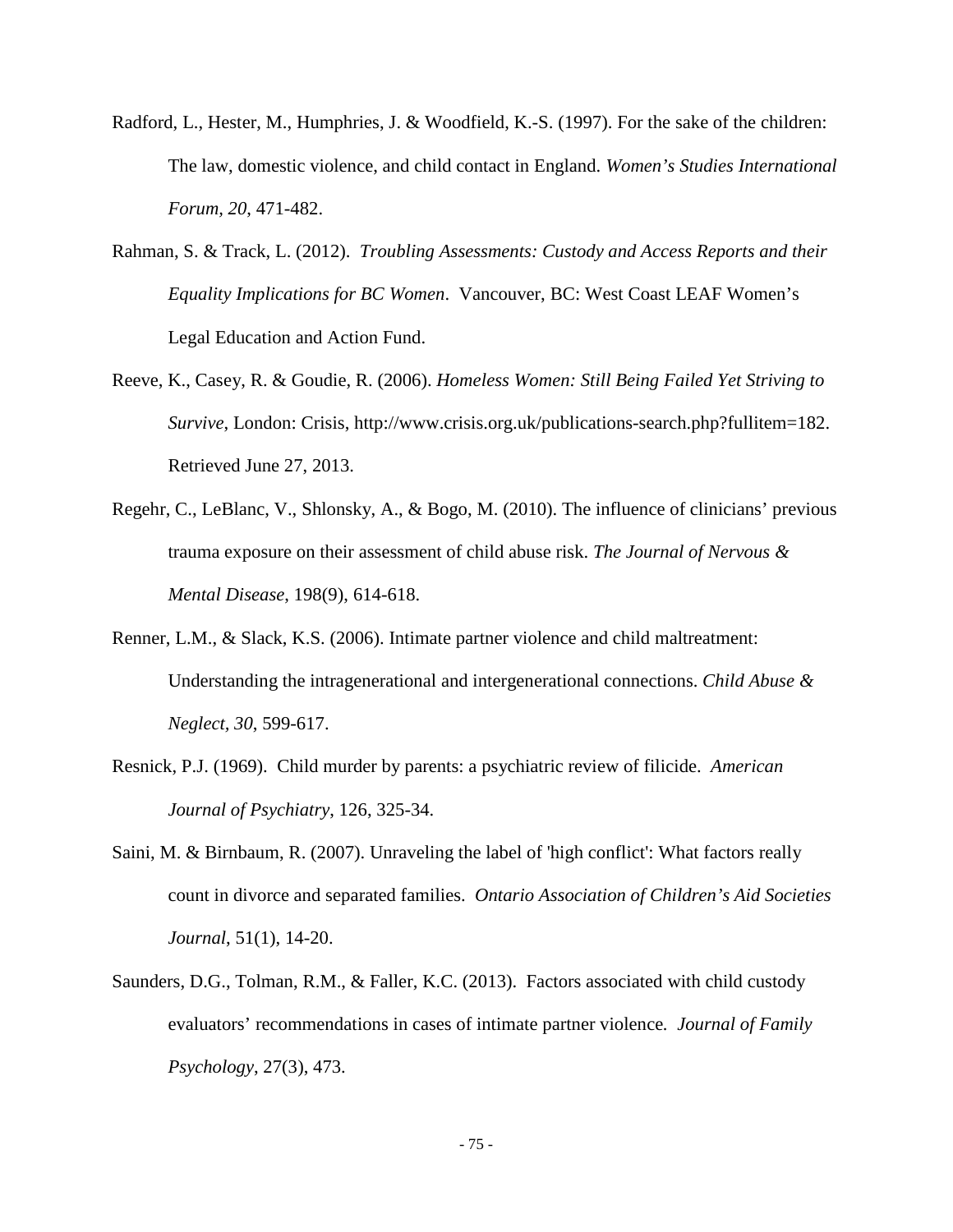- Schaeffer, C.M., Alexander, P.C., Bethke, K. & Kretz, L.S. (2005). Predictors of child abuse potential among military parents: Comparing mothers and fathers*. Journal of Family Violence*, 20(2), 123-129. DOI: 10.1007/s10896-005-3175-6
- Scott, K. L., & Crooks, C. V. (2006). Intervention for abusive fathers: promising practices in court and community. *Juvenile and Family Court Journal, 57*(3), 29-44.
- Scott, K. L., & Crooks, C. V. (2007). Preliminary evaluation of an intervention program for maltreating fathers. *Brief Treatment and Crisis Intervention, 7*(3), 224-238.
- Scott, K.L., Heslop, L., Wiggins, K. & Kelly, T. (In press). Intervening to prevent repeat offending among moderate to high-risk domestic violence offenders: A second responder program for men. *International Journal of Offender Therapy and Comparative Criminology*.
- Scott, K. L., King, C., McGinn, H. & Hosseini, N. (2011). Effects of motivational enhancement on immediate outcomes of batterer intervention. *Journal of Family Violence, 26,* 139- 149.
- Scott, K.L. & Lishak, V. (2012). Intervention for maltreating fathers: Statistically and clinically significant change. *Child Abuse & Neglect*, 36, 680-684.
- Scott, K.L. & Wolfe, D.A. (2003). Readiness to change as a predictor of outcome in batterer treatment. *Journal of Consulting and Clinical Psychology*, 71(5), 879-889.
- Sedlak, A.J., & Broadhurst, D.D. (1996*). Third-national incidence study of child abuse and neglect (NIS-3).* Washington, DC: U.S. Department of Health and Human Services, National Center on Child Abuse and Neglect.
- Shadigian, E.M. & Bauer, S.T. (2004). Screening for partner violence during pregnancy. *International Journal of Gynecology & Obstetrics*, 84(3), 273-280.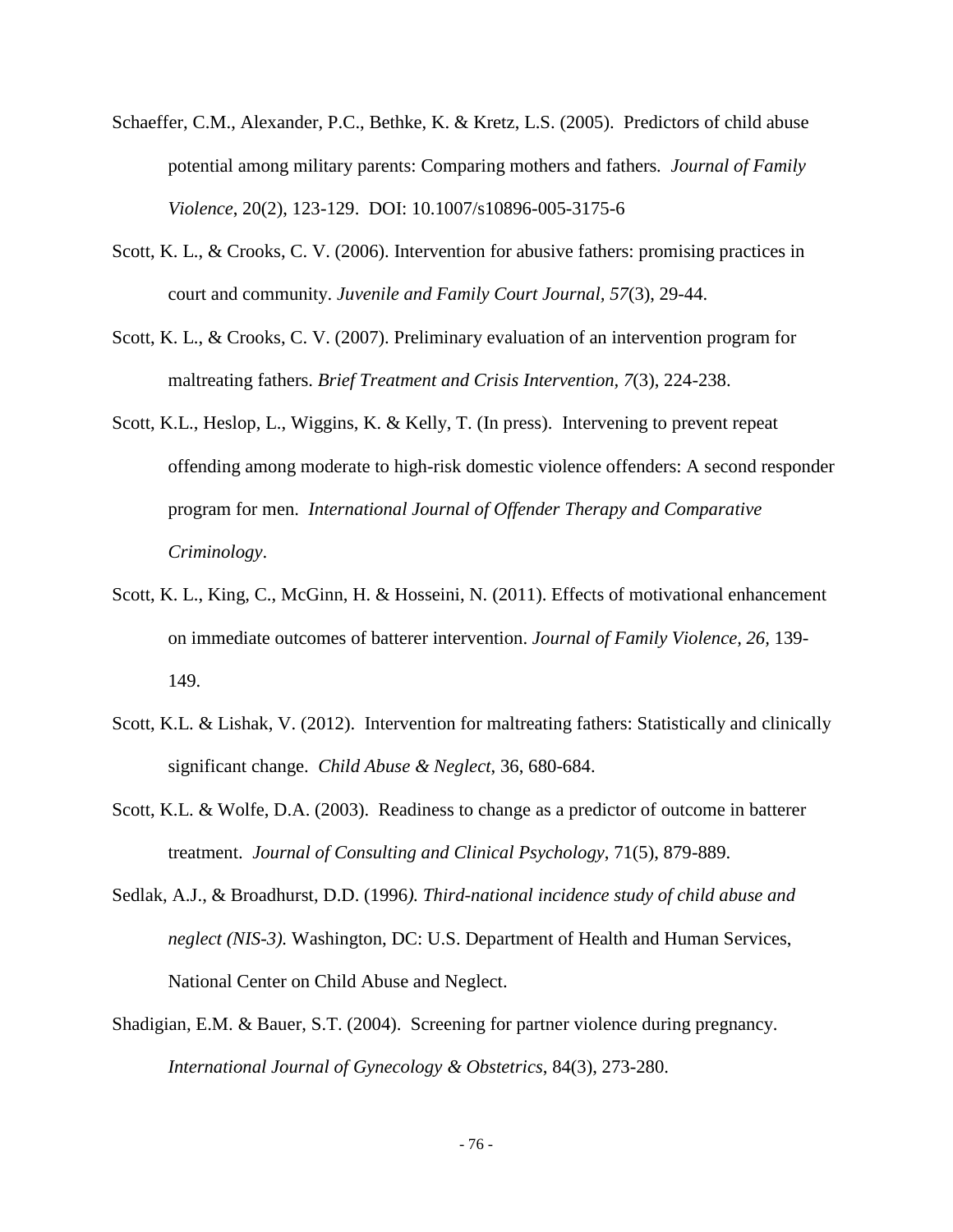- Shah, P. S., & Shah, J. (2010). Maternal exposure to domestic violence and pregnancy and birth outcomes. A systematic review and meta analyses. *Journal of Women's Health, 19*(11), 2017-2031.
- Shalev, I., Moffitt, T.E., Sugden, K., Williams, B., Houts, R.M., Danese, A., Mill, J., Arseneault, L., & Caspi, A. (2012). Exposure to violence during childhood is associated with telomere erosion from 5 to 10 years of age: a longitudinal study. *Molecular Psychiatry*, 1-6.
- Sheehan, K., Thakor, S., & Stewart, D. (2012). Turning points for perpetrators of intimate partner violence. *Trauma, Violence, & Abuse, 13*(1), 30-40.
- Shelton, J.L., Corey, T., Donaldson, W.H. & Dennison, E.H. (2011). Neonaticide: A comprehensive review of investigative and pathologic aspects of 55 cases. *Journal of Family Violence*, 26(4), 263-276. DOI: 10.1007/s10896-011-9362-8
- Shlonsky, A., & Friend, S. (2007). Risk assessment in the context of child maltreatment and domestic violence. In D. W. Springer & A. R. Roberts (Eds.), *Handbook of forensic mental health with victims and offenders: Assessment*, *treatment and research* (pp. 25–51). New York, NY: Springer.
- Shlonsky, A., & Wagner, D. (2005). The next step: Integrating actuarial risk assessment and clinical judgment into an evidence-based practice framework in CPS case management. *Children and Youth Services Review*, 27(4), 409-427.
- Sidebotham, P., & Golding, J. (2001). Child maltreatment in the "children of the nineties": A longitudinal study of parental risk factors*. Child Abuse & Neglect, 25*, 1177-1200.
- Sidebotham, P., Bailey, S., Belderson, P., & Brandon, M. (2011). Fatal child maltreatment in England, 2005-2009. *Child Abuse & Neglect*, 35(4), 299-306.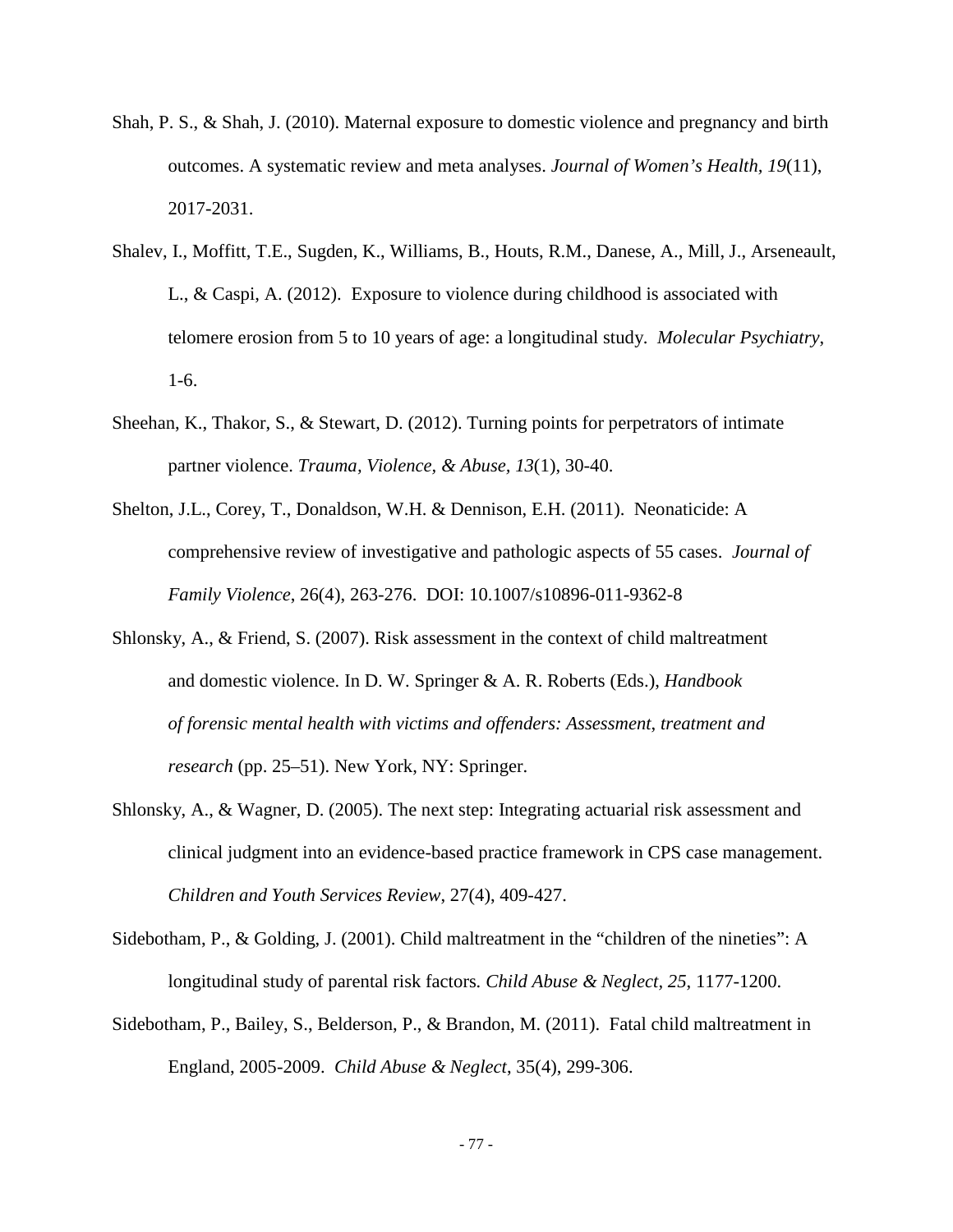- Silber, S., Bermann, E., Henderson, M. & Lehman, A. (1993). Patterns of influence and response in abusing and nonabusing families. *Journal of Family Violence*, 8, 27-38.
- Silvergleid, C.S. & Mankowski, E.S. (2006). How batterer intervention programs work: Participant and facilitator accounts of processes of change*. Journal of Interpersonal Violence*, 21(1), 139-159. DOI: 10.1177/0886260505282103
- Smith, C., Ireland, T., Park, A., Elwyn, L., & Thornberry, T. (2011). Intergenerational continuities and discontinuities in intimate partner violence: A two-generational prospective study. *Journal of Interpersonal Violence, 26*(18), 3720-3752.
- Stanley, N., Miller, P., Foster, H.R. & Thomson, G. (2011). Children's experiences of domestic violence: Developing an integrated response from police and child protection services. *Journal of Interpersonal Violence*, 26(12), 2372-2391.
- Statistics Canada. (2001). *Juristat: Spousal violence after marital separation*. Ottawa, ON: Canadian Centre for Justice Statistics. Retrieved September 4, 2013 from: [http://www.statcan.gc.ca/pub/85-002-x/85-002-x2001007-eng.pdf.](http://www.statcan.gc.ca/pub/85-002-x/85-002-x2001007-eng.pdf)
- Statistics Canada. (2011). *Family violence in Canada: A statistical profile. January 27, 2011*. Retrieved August 19, 2013 from [http://www.statcan.gc.ca/pub/85-224-x2010000](http://www.statcan.gc.ca/pub/85-224-x2010000-%09eng.pdf) [eng.pdf.](http://www.statcan.gc.ca/pub/85-224-x2010000-%09eng.pdf)
- Statistics Canada. (2012). *Family violence in Canada: A statistical profile, 2010*. May 22, 2012. Retrieved August 28, 2013 from http://www.statcan.gc.ca/pub/85-002 x/2012001/article/11643-eng.pdf
- Statistics Canada. (2013). *Family violence in Canada: A statistical profile, 2011.* June 25, 2013. Retrieved August 28, 2013 from http://www.statcan.gc.ca/pub/85-002 x/2013001/article/11805-eng.pdf.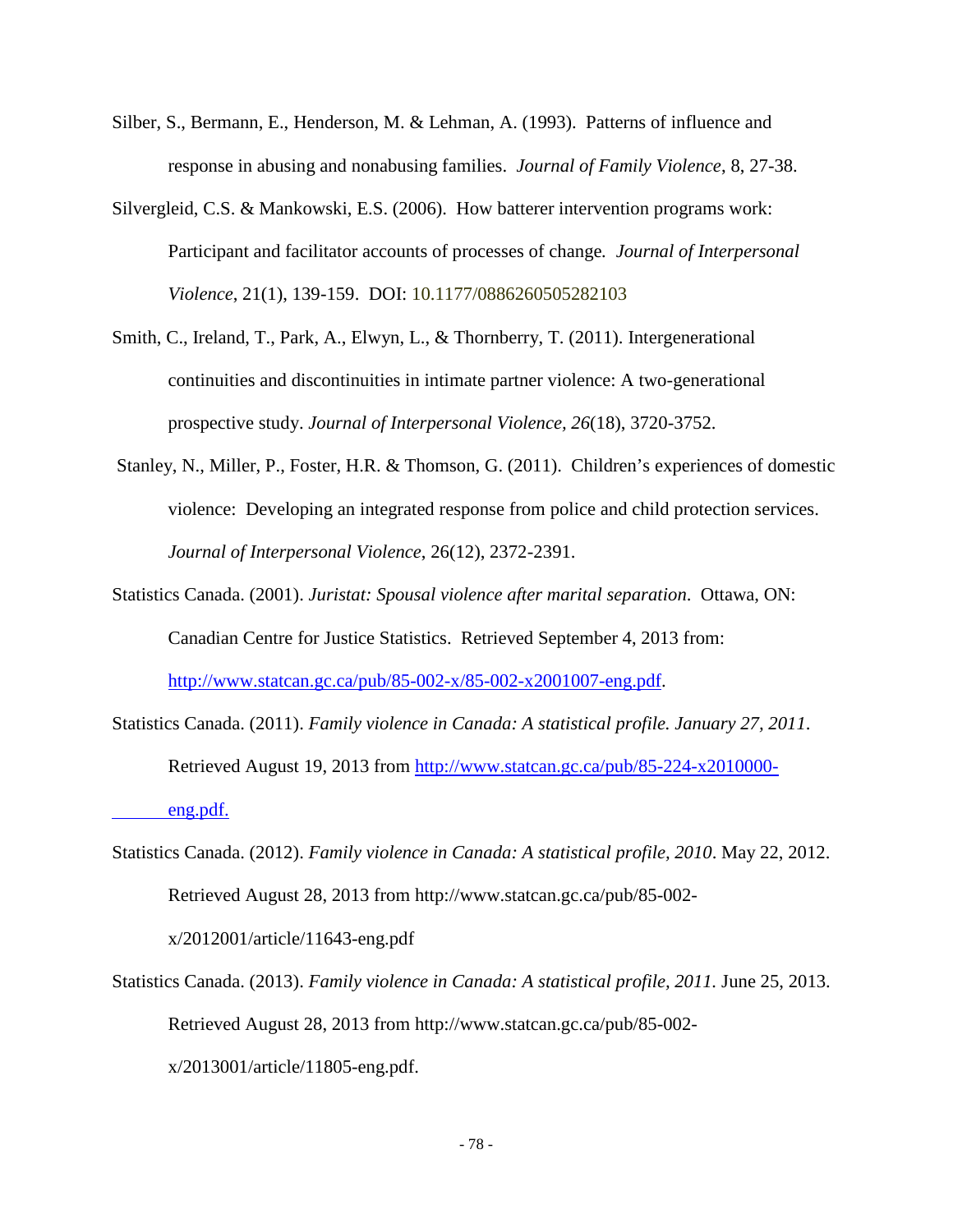- Stewart, A., & Thompson, C. (2004). *Comparative evaluation of child protection assessment tools*. South East Queensland, Australia: Griffith University.
- Stith, S.M. & McMonigle, C.L. (2009). Risk factors associated with intimate partner homicide. In D. Whitaker & J.R Lutzker (Eds.), *Preventing partner violence: Research and evidence-based intervention strategies* (pp.67-93). Washington, DC: American Psychological Association.
- Stith, S.M., Liu, T., Davies, L.C., Boykin, E.L., Alder, M.C., Harris, J.M., Som, A., McPherson, M., & Dees, J.E.M.E.G. (2009). Risk factors in child maltreatment: A meta-analytic review of the literature. *Aggression and Violent Behavior*, 14(1), 13-29.
- Straus, M.A., & Smith, C. (1990). Family patterns and child abuse. In Straus, M.A., and Gelles, R.J. (eds.). *Physical Violence in American Families*, New Brunswick, NJ: Transactions, 507-525.
- Strega, S. (2006). Failure to Protect: Child Welfare Interventions when men beat mothers. In R. Alaggia & C. Vine (Eds.), *Cruel but not Unusual: Violence in Canadian Families* (pp. 237-266). Waterloo, ON: Wilfrid Laurier Press.
- Terr, L. (1991). Childhood traumas: An outline and overview. *American Journal of Psychiatry, 148*(1), 10-20.
- Trocmé, N. M., Fallon, B., MacLaurin, B., et al. (2011). *Canadian incidence study of reported child abuse and neglect, 2008 major findings /* Ottawa, Ont.: Public Health Agency of Canada, 2010.
- Trocmé, N. & Bala, N. (2005). False allegations of abuse and neglect when parents separate. *Child Abuse & Neglect*, 29, 1333-1345.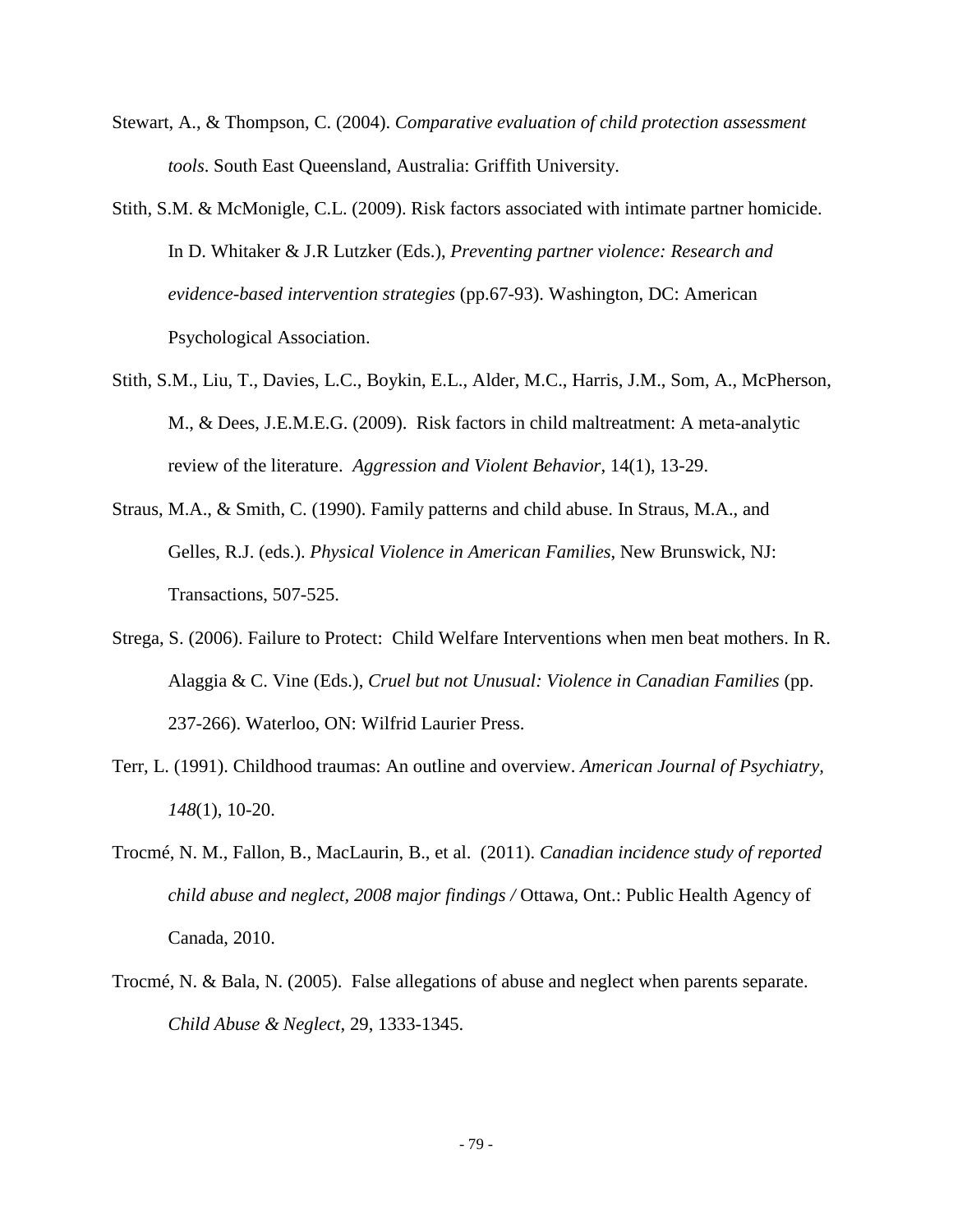- UNICEF. (2003). A league table of child maltreatment deaths in rich nations. *Innocenti Report Card* No.5. Florence: UNICEF Innocenti Research Centre. Retrieved November 1, 2013 from: [http://www.unicef-irc.org/publications/pdf/repcard5e.pdf.](http://www.unicef-irc.org/publications/pdf/repcard5e.pdf)
- Ursel, J., (2006) "Over Policed and Under Protected: a question of Justice for Aboriginal women". In Hampton, M. & Gerrard, N. (Eds). *Intimate Partner Violence: Reflections on experience, theory and policy*. Toronto, ON: Cormorant Press.
- Van Horn, P., & McAlister Groves, B. (2006). Children exposed to domestic violence: Making trauma-informed custody and visitation decisions. *Juvenile and Family Court Journal, 57*(1), 51-60.
- Varcoe, C., & Irwin, L., G. (2004). "If I Killed You, I'd Get the Kids": Women's Survival and Protection Work with Child Custody and Access in the Context of Woman Abuse. *Qualitative Sociology, 27*(1), 77-99.
- Velicer, W.F., Prochaska, J.O., Fava, J.L., Norman, G.J., & Redding, C.A. (1998). Smoking cessation and stress management: Applications of the Transtheoretical Model of behavior change. *Homeostasis*, 38, 216-233. Retrieved November 7, 2013 from: [http://www.uri.edu/research/cprc/TTM/detailedoverview.htm.](http://www.uri.edu/research/cprc/TTM/detailedoverview.htm)
- Victim Services and Crime Prevention Division. (2010). *Domestic Violence Response: A Community Framework for Maximizing Women's Safety.* Vancouver, BC: Ministry of Public Safety and Solicitor General. Retrieved November 11, 2013 from: [http://www.pssg.gov.bc.ca/victimservices/publications/docs/domestic-violence](http://www.pssg.gov.bc.ca/victimservices/publications/docs/domestic-violence-response.pdf)[response.pdf.](http://www.pssg.gov.bc.ca/victimservices/publications/docs/domestic-violence-response.pdf)
- Wald, M. S., & Woolverton, M. (1990). Risk assessment: The emperor's new clothes? *Child Welfare*, 64(6), 483-511.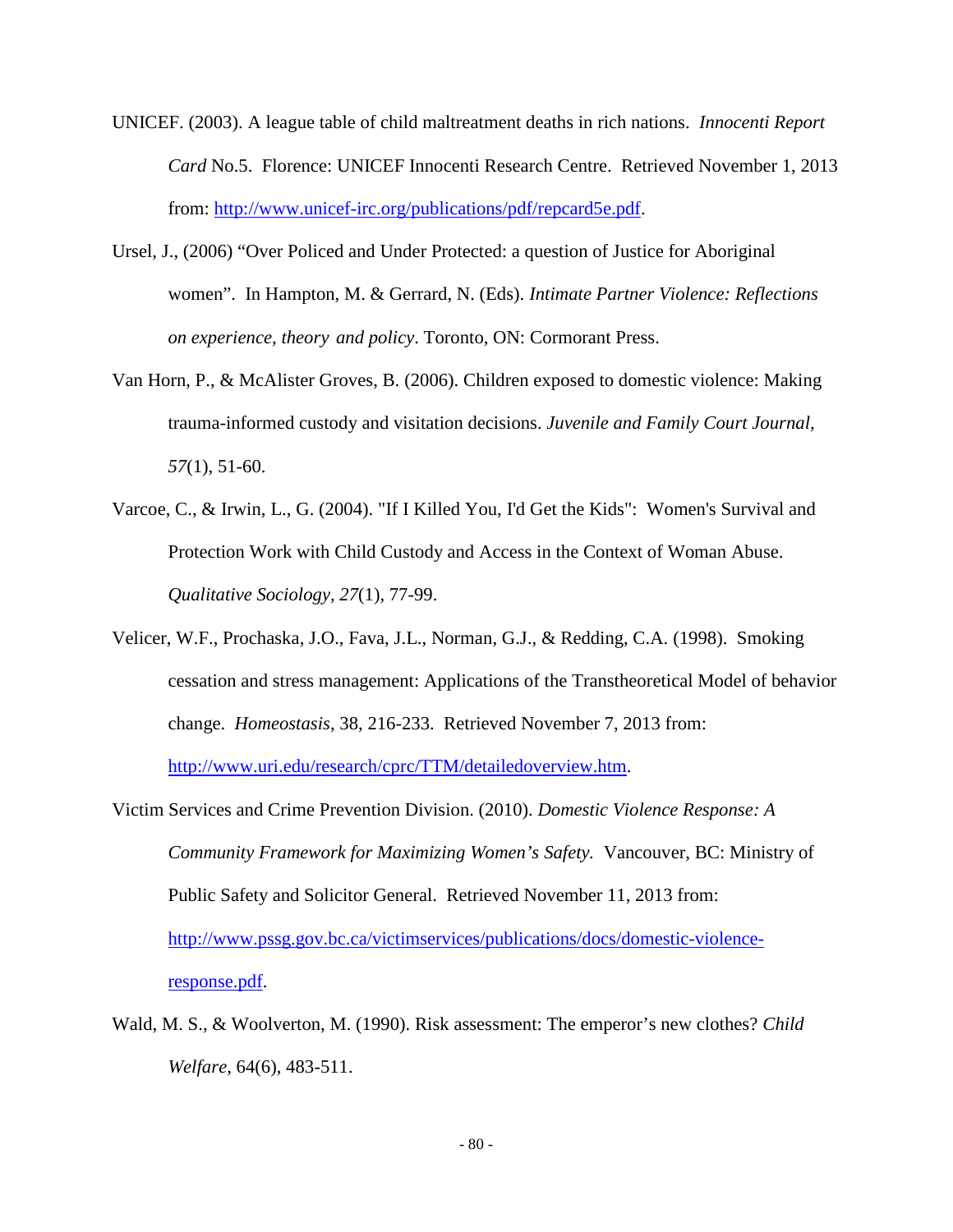- Wallace, H., & Roberson, C. (2011). *Family violence: Legal, medical and social perspectives (6th Ed.)*. Boston, MA: Pearson.
- Walsh, C., MacMillan, H. & Jamieson, E. (2002). The relationship between parental psychiatric disorder and child physical and sexual abuse: findings from the Ontario Health Supplement. *Child Abuse & Neglect*, 26, 11-22.
- Walton-Moss, B.J., Manganello, J., Frye, V., & Campbell, J.C. (2005). Risk factors for intimate partner violence and associated injury among urban women. *Journal of Community Health,* 30, 377-389.
- Wathen, N. (2012). *Health Impacts of Violent Victimization on Women and their Children*. Ottawa, ON: Department of Justice Canada. Retrieved November 7, 2013 from: [http://www.justice.gc.ca/eng/rp-pr/cj-jp/fv-vf/rr12\\_12/rr12\\_12.pdf.](http://www.justice.gc.ca/eng/rp-pr/cj-jp/fv-vf/rr12_12/rr12_12.pdf)
- Watson, L.B., & Ancis, J.R. (2013). Power and control in the legal system: From marriage/ relationship to divorce and custody. *Violence Against Women, 19*(2), 166-186.
- Websdale, N. (1999). *Understanding domestic homicide.* Boston: Northeastern University Press.

Websdale, N. (2010). *Familicidal hearts*. New York: Oxford University Press.

- Weekes-Shackelford, V.A. & Shackelford, T.K. (2004). Methods of filicide: Stepparents and genetic parents kill differently. *Violence and Victims*, 19(1), 75-81. DOI: <http://dx.doi.org/10.1891/vivi.19.1.75.33232>
- Weisz, A. N., Tolman, R. M., & Saunders, D. G. (2000). Assessing the risk of severe domestic violence: The importance of survivors' predictions. *Journal of Interpersonal Violence*, *15*(1), 75-90.
- Wendt, S. (2009). Constructions of local culture and impacts on domestic violence in an Australian rural community. *Journal of Rural Studies*, *25*(2), 175-184.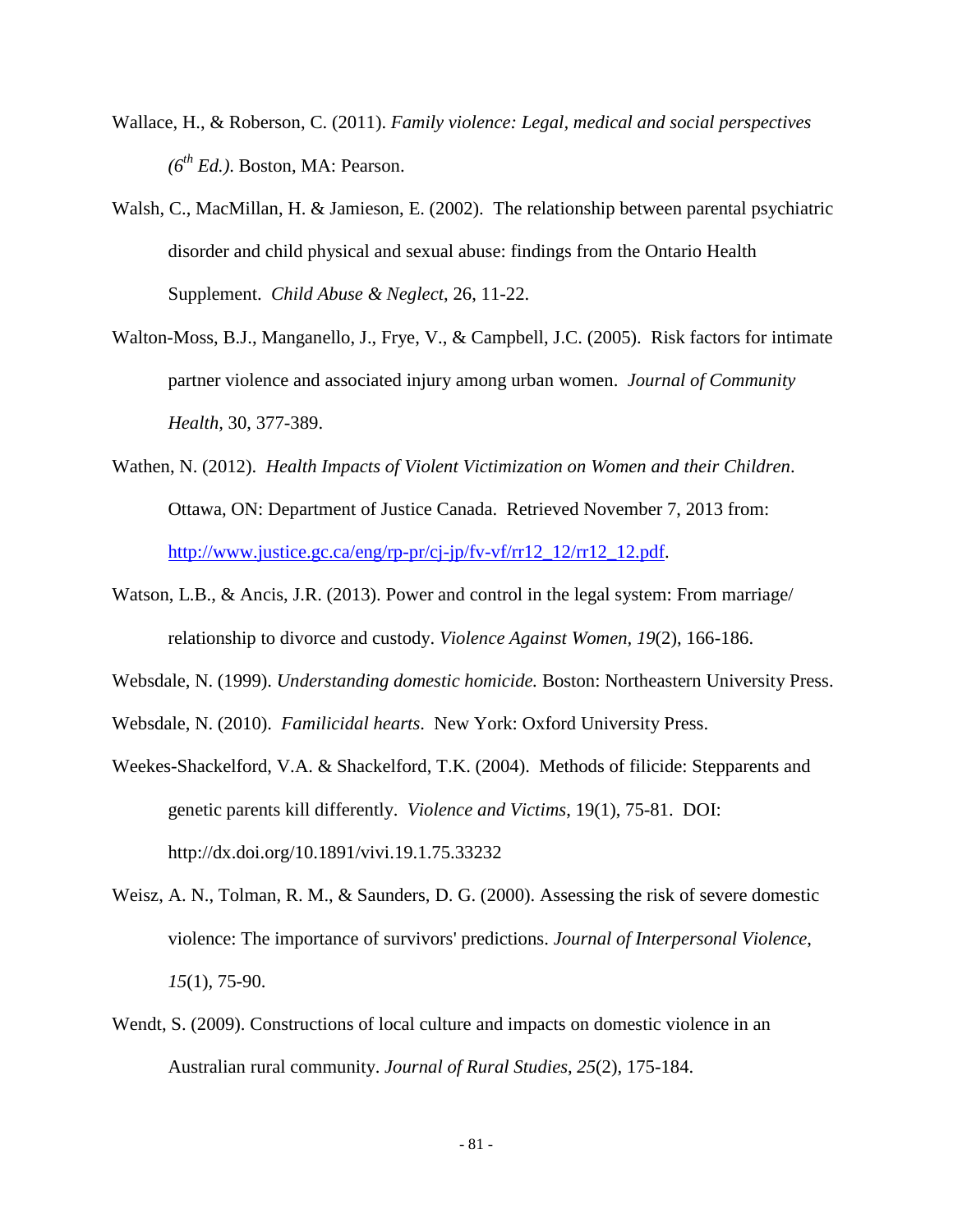- Whipple, E.E., & Webster-Stratton, C. (1991). The role of parental stress in physically abusive families. *Child Abuse & Neglect, 15*(3), 279-291.
- Williams, R. & Clinton, J. (2011). Getting it right at 10 months: In support of an enhanced wellbaby visit. *Paediatric Child Health*, 16(10), 647-50.
- Wilson, S.R., Rack, J.J., Shi, X., & Norris, A.M. (2008). Comparing physically abusive, neglectful, and non-maltreating parents during interactions with their children: A metaanalysis of observational studies. *Child Abuse & Neglect*, 32(9), 897-911.
- Wolfe, D.A., Crooks, C.V., Lee, V., McIntyre-Smith, A. & Jaffe, P.G. (2003). The effects of children's exposure to domestic Violence: A meta-analysis and critique. *Clinical Child and Family Psychology Review*, 6(3), 171-187.
- Wolfe, D. A., Wekerle, C., Scott, K., Straatman, A., & Grasley, C. (2004). Predicting abuse in adolescent dating relationships over 1 year: The role of child maltreatment and trauma, *Journal of Abnormal Psychology, 113*, 406-415.
- Yampolskaya, S., Greenbaum, P.E. & Berson, I.R. (2009). Profiles of child maltreatment perpetrators and risk for fatal assault: A latent class analysis. *Journal of Family Violence*, 24(5), 337-348. DOI: 10.1007/s10896-009-9233-8
- Zielinski, D.S. & Bradshaw, C.P. (2006). Ecological influences on the sequelae of child maltreatment: A review of the literature. *Child Maltreatment*, 11(1), 49-62.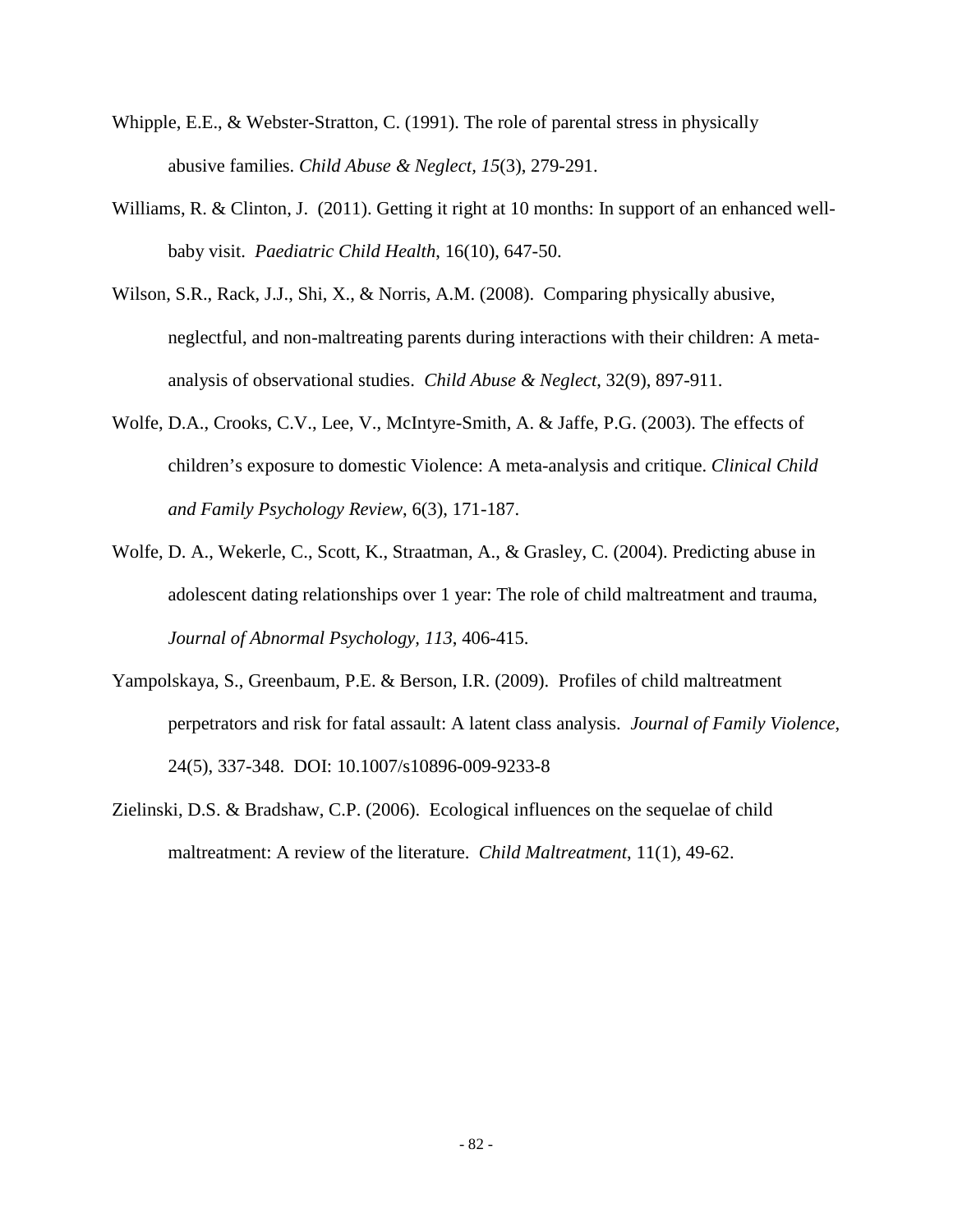# **Appendix A**

# **Name and affiliation of experts in the field who were interviewed on risk factors that children face in the context of family violence and parental separation or divorce**

| Maddie Bell            | Children's Domestic Violence Consultant, Barnardo's Northern<br><b>Ireland and London</b>                                                                     |
|------------------------|---------------------------------------------------------------------------------------------------------------------------------------------------------------|
| Rachel Birnbaum        | Associate Professor, Cross-Appointed with Childhood Studies<br>(Interdisciplinary Program) and Social Work, Kings College,<br>Western University, London, ON  |
| <b>Judy Childs</b>     | Parent Group Facilitator, Dalhousie Place, Simcoe, ON                                                                                                         |
| Pamela Cross           | Legal Director, Luke's Place Support and Resource Centre, Oshawa,<br>ON                                                                                       |
| Deborah Doherty        | Executive Director, Public Legal Education and Information Service<br>of New Brunswick, Fredericton, NB                                                       |
| Lisa Heslop            | Supervisor, Family Consultant Victim Services Unit, London Police<br>Service, London, ON                                                                      |
| Simon Lapierre         | Associate Professor, School of Social Work, University of Ottawa,<br>Ottawa, ON                                                                               |
| Gordon Phaneauf        | Chief Executive Officer, Child Welfare League of Canada, Ottawa,<br><b>ON</b>                                                                                 |
| Maureen Reid           | Social Work Consultant, London, ON                                                                                                                            |
| Valya Roberts          | Executive Director, Dalhousie Place, Haldimand Norfolk Supervised<br>Access Centre, Simcoe, ON                                                                |
| Janice Shaw            | Coordinator & Social Worker, Changing Family Program & Woman<br>Abuse Team, Jewish Family and Child Services, Toronto, ON                                     |
| Nico Trocmé            | Philip Fisher Chair in Social Work, School of Social Work, McGill<br>University, Montreal, QC                                                                 |
| Wendy Verhoek-Oftedahl | <b>Family Violence Prevention &amp; Community Development</b><br>Coordinator, PEI & Adjunct Assistant Professor, Brown University<br>Providence, Rhode Island |
| David Wolfe            | Senior Scientist, CAMH Centre for Prevention Science, London, ON                                                                                              |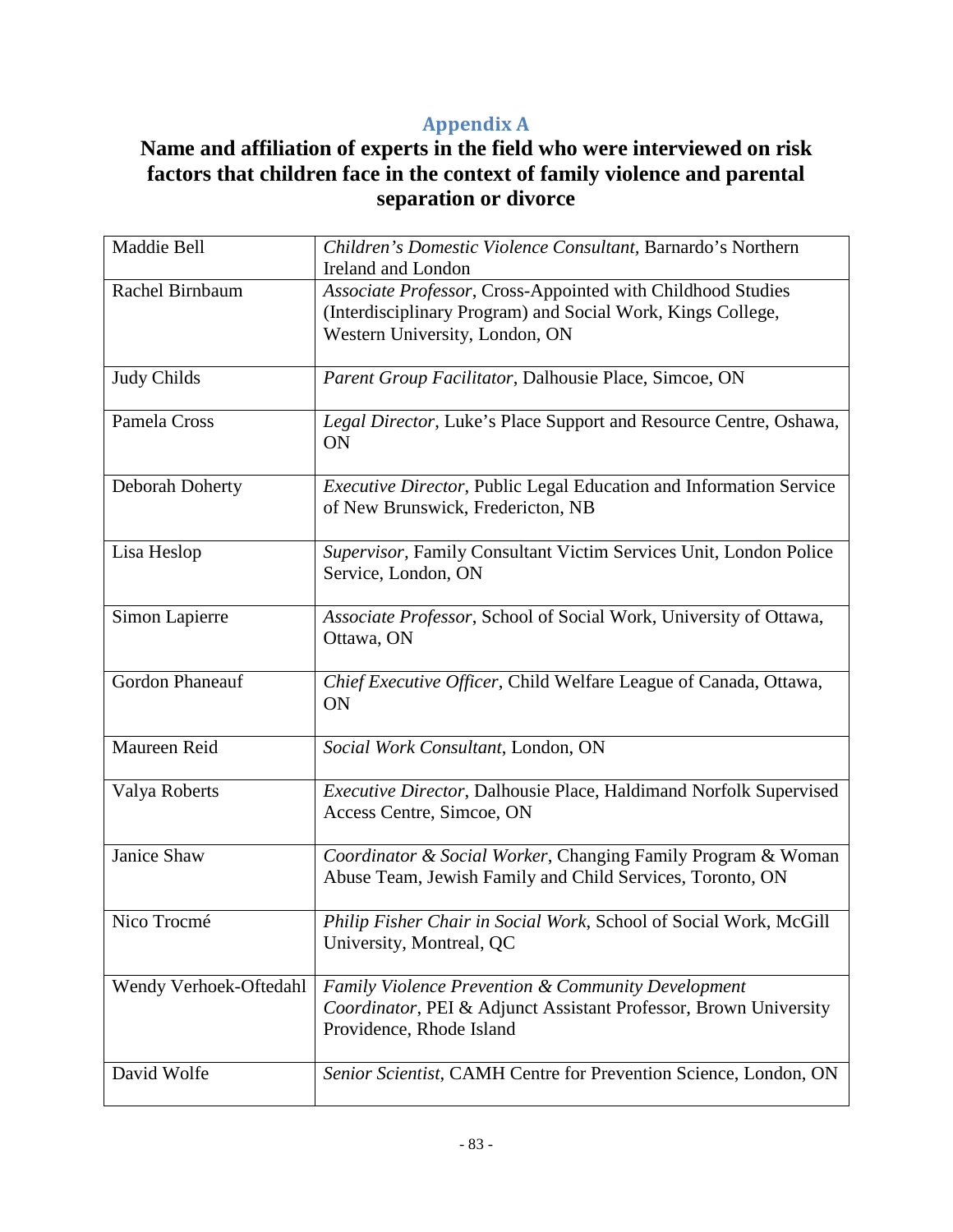### **Appendix B**

## **A detailed overview of the impacts of exposure to family violence on children at each developmental stage**

It is recognized that not all children will be affected in the same way by violence. Individual, relational and contextual resiliency factors also play a role in understanding children's developmental trajectories. Moreover, children who have more chronic, frequent and severe experiences of abuse and adversity in childhood (e.g., victimized by more than one person; experience several forms of abuse) will tend to be more negatively impacted than those with fewer and less chronic abuse experiences (Finkelhor, Ormrod & Turner, 2007). It is important to note that children exposed to family violence, regardless of developmental stage, may experience physical injuries from either being the target of the abuse or attempting to intervene in a domestic violence incident between parents (Wathen, 2012; Fantuzzo et al., 1997; Jaffe & Juodis, 2006).

*Pregnancy.* Experiences of family violence throughout pregnancy not only result in negative implications for the mother, but the infant as well. In comparison to mothers who have not been victimized by family violence, mothers who have suffered family violence while pregnant have infants who are at a higher risk for infant childhood mortality, preterm birth, and low birth weight (Alhusen, et al., 2013; Shah & Shah 2010). Where mothers use drugs and alcohol to cope with the violence, adverse neonatal outcomes may also result (Alhusen, et al., 2013). Alhusen and colleagues (2013) completed a study investigating the adverse outcomes of domestic violence during pregnancy. The results concluded that out of the sample of 166 low income pregnant women, one in five reported experiencing physical abuse during their pregnancy. Of the women who experienced domestic violence, 63% reported using marijuana during their pregnancy. Moreover, pregnant women who experience family violence are at a greater risk for becoming victims of domestic homicide (Campbell et al., 2003; Krulewitch, Roberts, & Thompson, 2003; Shadigian & Bauer, 2004). Consequently, as a result of this heightened risk to pregnant mothers, unborn children are also at an increased risk for mortality.

*Infants, Toddlers, and Preschoolers (ages 0-3).* Infancy is a critical time for child development, as it is the time in which children are developing attachments to their parents (Emanuel, 2004). The emotional state of the parent impacts the attachment formed between them and their child. For example, a parent who is experiencing domestic violence and is in a state of heightened anxiety and stress may not be able to form a healthy attachment with her child due to the unpredictability of her emotions and actions (Emanuel, 2004). This may ultimately impact the child's normal development, and emotional regulation (Levendosky, et al., 2006). Furthermore, children who experience family violence and/or child maltreatment are more likely to develop behavioural problems, social difficulties, post-traumatic stress symptoms, and have difficulty with empathy and verbal abilities (Holt, Buckley, & Whelan, 2008; Huth-Bocks et al., 2004). These children may also experience excessive irritability, aggression, temper tantrums, sleep disturbances, emotional distress, and resisting comfort (Holt, Buckley, & Whelan, 2008; Osofksy, 1999; Lundy & Grossman, 2005). Adverse psychosomatic effects are also observed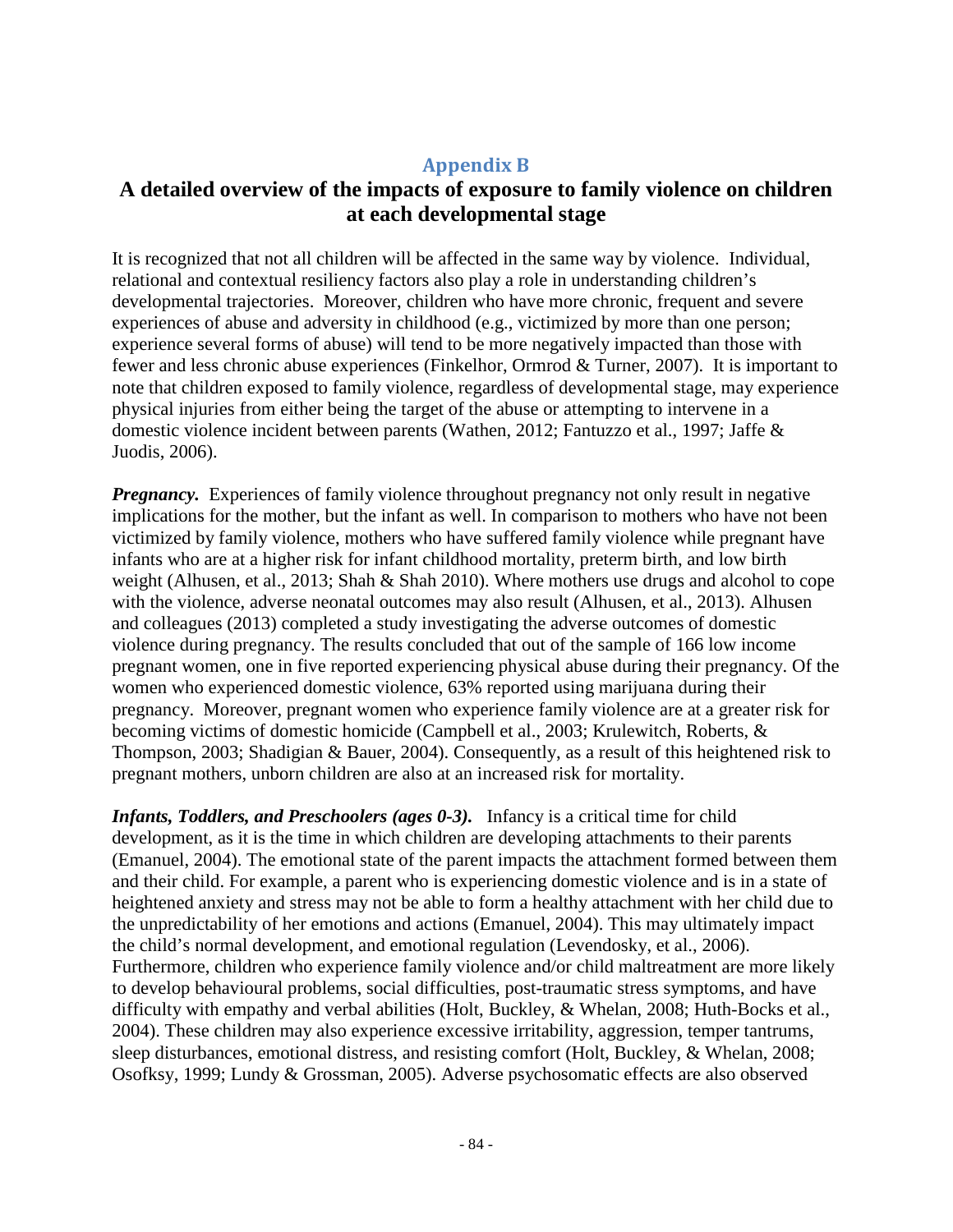amongst children exposed to family violence such as headaches, stomachaches, asthma, insomnia, nightmares, and sleep walking (Martin, 2002).

Research has shown that environmental stress, such as domestic violence, can negatively impact young children's neurocognitive development. Exposure to domestic violence can lead to IQ suppression and delayed intellectual development for children (Koenen et al., 2003). As well, exposure to domestic violence and physical abuse can elicit heightened neural activity in children's brains similar to that of soldiers exposed to violent combat situations (McCrory et al., 2011). Another study found that exposure to violence in childhood (i.e., exposure to two or more types of violence including domestic violence, physical abuse, bullying) is associated with accelerated telomere (protective cap at the end of DNA chromosome) erosion leading to agerelated diseases in adulthood (Shalev et al., 2012).

Recognition of the impact violence has on early child development has led to some good examples of a comprehensive system of monitoring early childhood outcomes in order to provide timely intervention (Hertzman, Clinton, & Lynk, 2011). In 2009, Ontario initiated an enhanced 18-month well-baby visit with physicians recognizing that this would be the last regularly scheduled primary care encounter before the child begins school. It was recommended by an expert panel, which included the Ontario College of Family Physicians and the Ministry of Children and Youth Services, that standardized tools (e.g., the Rourke Baby Record; Nipissing District Developmental Screen) be used during this visit to facilitate a broader discussion with parents about child development, parenting, access to programs and services that promote healthy child development and learning, and promoting early literacy (Williams & Clinton, 2011).

*School-Age Children (ages 4–12).* School-age children have often developed increased emotional awareness and cognitive abilities, which is attributed to their tendency to better understand the family violence (Holt et al., 2008). This understanding often occurs in the form of developing reasoning for the abuse, and based on that, attempts to predict and prevent the abuse (Holt et al., 2008). These children are at a heightened risk for developing anti-social rationales for abusive behaviour, as they have a tendency to rationalize the behaviour of the parent by engaging in self-blame (Cunningham & Baker, 2004; Holt et al., 2008). Children who engage in self-blame may be doing so in order to cope with the violence; however, as a result of the selfblame they often experience internalizing behaviours of humiliation, shame, guilt, mistrust, and low self-esteem (Avanci et al., 2012). Moreover, these children are often in a state of anxiety and fear due to disorganized family life as an aftermath of family violence (Jaffe et al, 2012). The children may not be certain when to seek security from their family versus when to withdraw in case violence occurs.

School-age children who experience child maltreatment typically have increased difficulties with social skills, which in turn may result in inappropriate reactions to social situations, either overly aggressive or passive (Bauer et al, 2006; Cunningham & Baker, 2004). Unfortunately, these anti-social reactions can also lead to externalizing and internalizing behaviours such as difficulty adhering to school rules, negative peer relations, acting out, depression, and bullying (Avanci et al., 2012; Lundy & Grossman, 2005). According to Moore and Pepler (1998), academically, children experiencing child maltreatment are typically found to present in one of two ways. Either their academic abilities are compromised due to their inability to focus, lack of energy, and absenteeism, or they apply themselves completely to school in efforts to distract themselves or avoid going home. Most importantly, every child is different;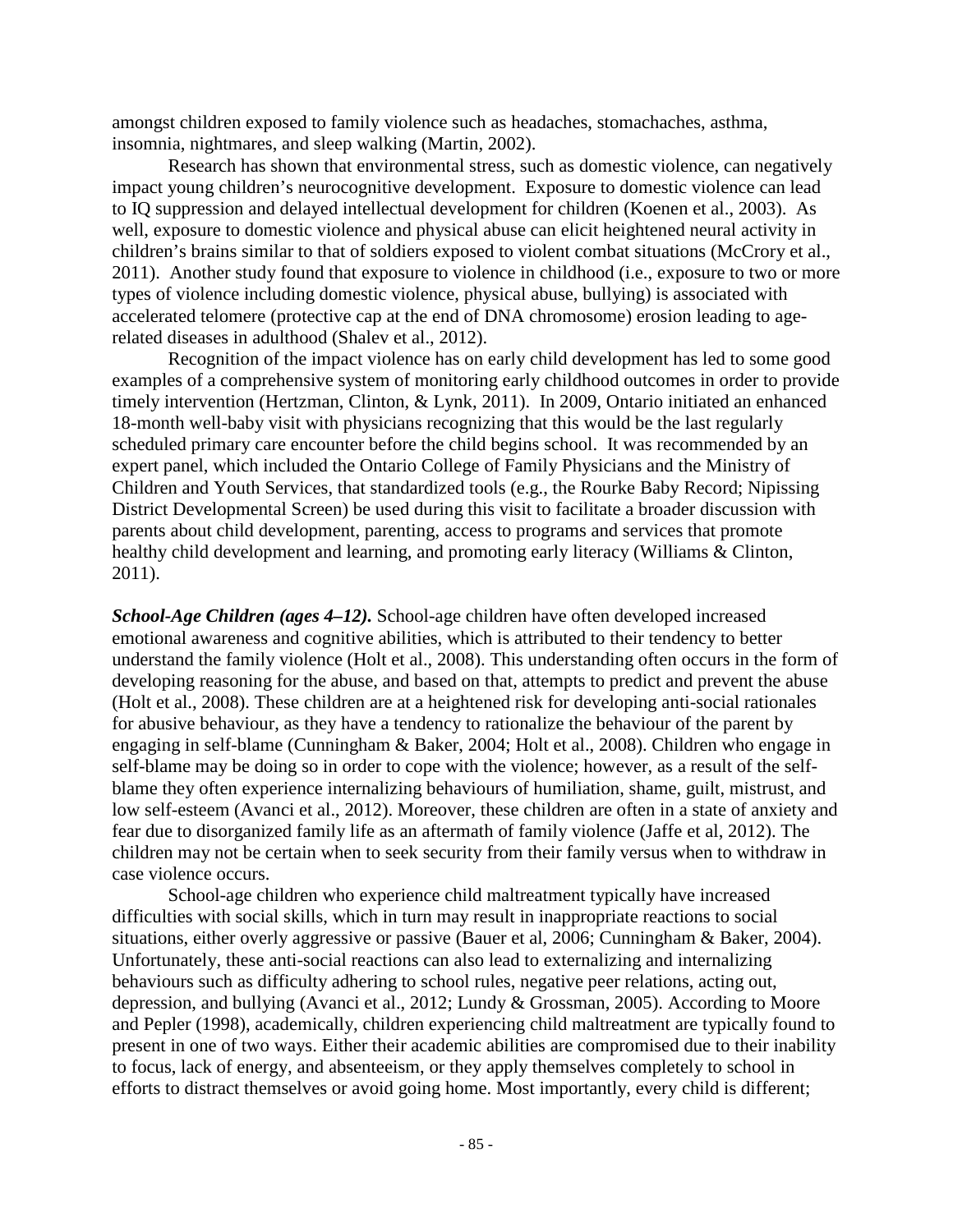therefore their displays of internalizing and externalizing behaviours may vary. Not all children experiencing child maltreatment develop behaviours that warrant clinical intervention (Kernic et al., 2003).

*Adolescents (ages 13-19).* Compared to school-age children, adolescents are at an age of heightened independence and personal choice. To an extent, they have the freedom to make a number of positive or negative decisions for themselves, including moving out of the violent home, turning to other family members for support, engaging in anti-social activities with peers or running away from home. However, despite their newly acquired freedom, adolescents from violent homes are often tied down by similar, if not exacerbated, restraints found amongst school-age children. These include feelings of depression, suicidal ideation, anxiety, worry, aggression, and social withdrawal (Avanci et al., 2012; Holt et al., 2008; Jaffe et al., 2012).

Adolescents enter a period in life where the impact of a history with domestic violence and child maltreatment enters into their personal and social life. As previously mentioned, experience with family violence can result in maladaptive attachment styles. Most commonly observed amongst adolescents who have experienced family violence is an avoidant attachment style (avoiding parents; not rejecting attention but not seeking it out either; treating the caregiver/parent similarly to a stranger) (Levendosky, Huth-Bocks, & Semel, 2002). As a result of this attachment style, these adolescents have a difficult time forming and maintaining healthy intimate relationships. Growing up with family violence may result in a distorted view of intimate relationships, as well as the development of a lack of trust in intimate relationships (Levendosky, Huth-Bocks, & Semel, 2002). Not only do these adolescents experience a lack of trust, they are also at a heightened risk for engaging in violent behaviours by acting out toward peers or romantic partners (Wolfe, Wekerle, Scott, Straatman, & Grasley, 2004). Moreover, adolescents who have experienced child maltreatment are often unsure of their capacity to control themselves, doubting their ability to remain non-violent in romantic relationships (Goldblatt, 2003). There may be great variability in outcomes depending on whether they identify with a parent who is a perpetrator of violence or the parent in the victim role.

In order to cope with their experiences of violence, adolescents may turn to alcohol and illicit drugs, or withdraw themselves from the violent situations either physically or by mentally disengaging (Cunningham & Baker, 2004; Jaffe et al., 2012). Alternatively, adolescents may develop an intense anger toward the situation and attempt to prevent it or intervene (Hester, Pearson, & Harwin, 2000; Holt et al, 2008). The adolescent may typically engage in one of two behaviours: either they will attempt to reduce conflict by distracting or calming down those involved, or they will engage themselves physically to protect the victims (Goldblatt  $\&$ Eisikovits, 2005; Jaffe et al., 2012). Although the actions of the adolescent may provide immediate relief to the victims; long-term results may include severe emotional distress as the adolescent was forced to become a responsible adult early on, therefore losing out on some normal stages of childhood development (Holt et al., 2008).

*Adults.* The longstanding theory of the intergenerational transmission of violence posits that maltreated children may become future perpetrators of violence in their own families (Curtis, 1963). Smith and colleagues (2011) began a longitudinal study in 1987 to evaluate the theory of intergenerational transmission of violence by studying close to1000 adolescents. The results concluded that those who were exposed to domestic violence throughout adolescence had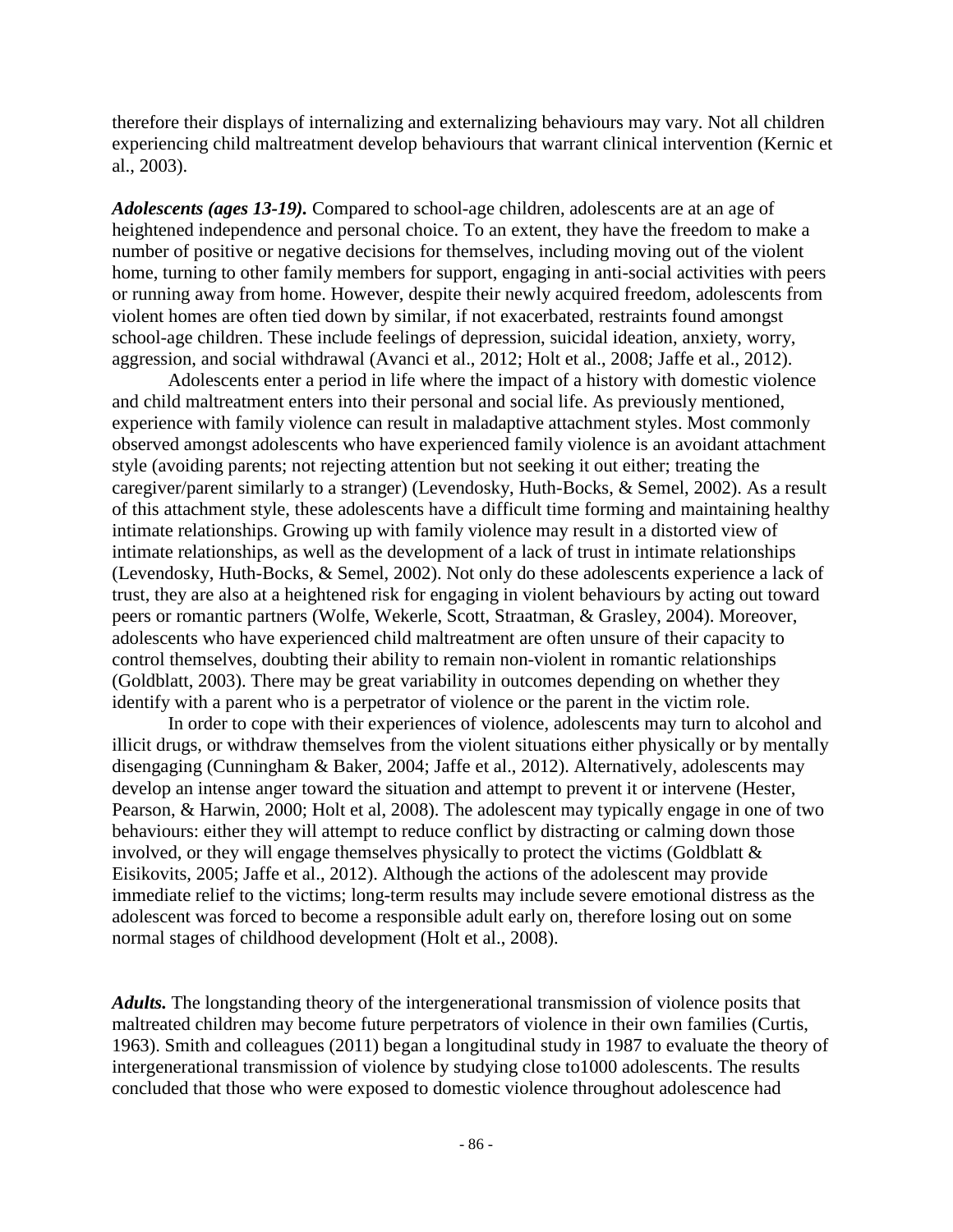increased odds of perpetrating relationship violence in early adulthood. Also, those who experienced relationship violence in early adulthood were at increased risk for experiencing partner violence later in life. Escape avoidance coping styles (disengaging or staying away from a stressful situation) are used by a number of children experiencing family violence. Those who continue to use those coping styles throughout life are at an increased risk for experiencing partner violence in adulthood, as they may not have developed adaptive mechanisms for problem solving (Hezel-Riggin & Meads, 2011).

Individuals who were victims of family violence throughout their childhood and adolescence are also more likely to develop symptoms such as depression, anxiety, dissociation, and post-traumatic stress in adulthood (Fijiwata, Okuyama, & Izumi, 2012; Hetzel-Riggin & Meads, 2011). The depressive and dissociative symptoms of adult survivors of childhood maltreatment are found to be associated with a decrease in parenting quality (Fijiwata et al., 2012). Specifically, as a result of their mental health problems, mothers who experienced childhood maltreatment were less likely to praise their children, than women who did not experience such violence. Furthermore, exposure to child sexual abuse is associated with impairment in interpersonal functioning, education, and criminal behaviour (Wathen, 2012). Other long-term physical health impairments can include liver disease, sexually transmitted diseases and heart disease (Wathen, 2012).

*Filicide.* Filicide (a parent killing their child) occurs in a small proportion of family violence cases. Fathers perpetrate filicide at an equal or slightly higher rate than mothers. Filicide is associated with high rates of suicide, significant life stressors, lack of social support, social isolation and a history of childhood maltreatment (Bourget, Grace, & Whitehurst 2007). Although similar in terms of some risk factors present, fathers and mothers differ in the type of filicide they are most likely to commit. The most common category of fatal child maltreatment is severe physical abuse leading to death (UNICEF 2003; Baralic et al. 2010; Lee & Lathrop 2010; Kajese et al. 2011; Sidebotham et al. 2011). Such deaths are typically caused by a head injury resulting from a violent assault (e.g., shaking, impact-injuries) but also include beatings, stabbings, and strangulation where there was no obvious intent to kill. Fathers predominate as perpetrators of this form of filicide. Fathers also commit about half of the cases of deliberate filicides (Baralic et al., 2010; Sidebotham et al., 2011). Familicide (attempts to kill multiple members of the family) and retaliating filicide (deliberate murder of a child to cause harm and suffering to the other parent) are both specific classes of filicide much more commonly perpetrated by fathers and occur in the context of domestic violence (Finkelhor and Ormrod, 2001a; Liem and Koenraadt, 2008). In Ontario between 2002 and 2007, there were 23 father perpetrated child homicides that occurred in the context of domestic violence (DVDRC, 2008). Although research has indicated that many of these types of filicides are perpetrated in retaliation against the other parent (Ewing, 1997; Jaffe et al., 2012), some child deaths may occur indirectly as a result of the child attempting to protect the other parent during a violent incident or the child death may be part of a familicide where a parent, most often a father, kills multiple family members in an effort to maintain control and prevent a rupture of the family unit (Jaffe et al., 2012; Jaffe & Juodis, 2006; Websdale, 1999). Furthermore, in domestic homicide cases where the child is not the victim, they still suffer the emotional, psychological, and physical repercussions of losing one or both parents and being exposed to horrific violence (Hamilton, Jaffe, & Campbell, 2013).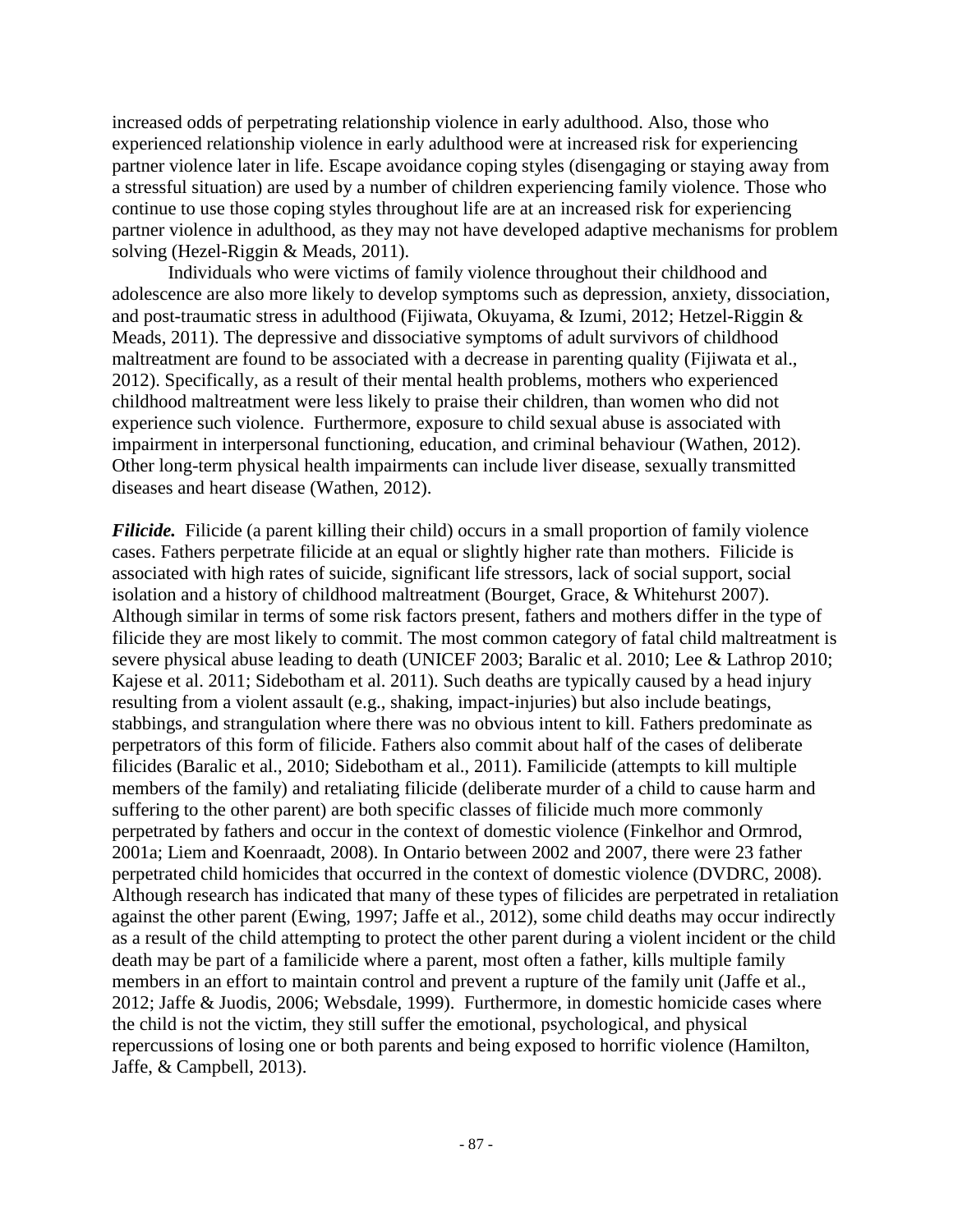Mothers, in contrast, predominate as perpetrators of infanticide (killing of children less than 1 year of age) (Liem & Koenraadt, 2008). There appear to be two major profiles of risk for infanticide in developed nations. The first involves unplanned and unwanted pregnancies in young, single women who lack family support and who have complicated and problematic developmental histories (Porter & Gavin 2010; Shelton et al., 2011). A second group of infanticides is perpetrated by mothers with relatively few of the risk factors associated with the first group, but more profound mental health problems. Elevation in risk for a range of mental health illnesses (e.g., post-partum depression, bipolar disorder) in women in the days and months immediately following childbirth is thought to play an important role in many of these infant deaths.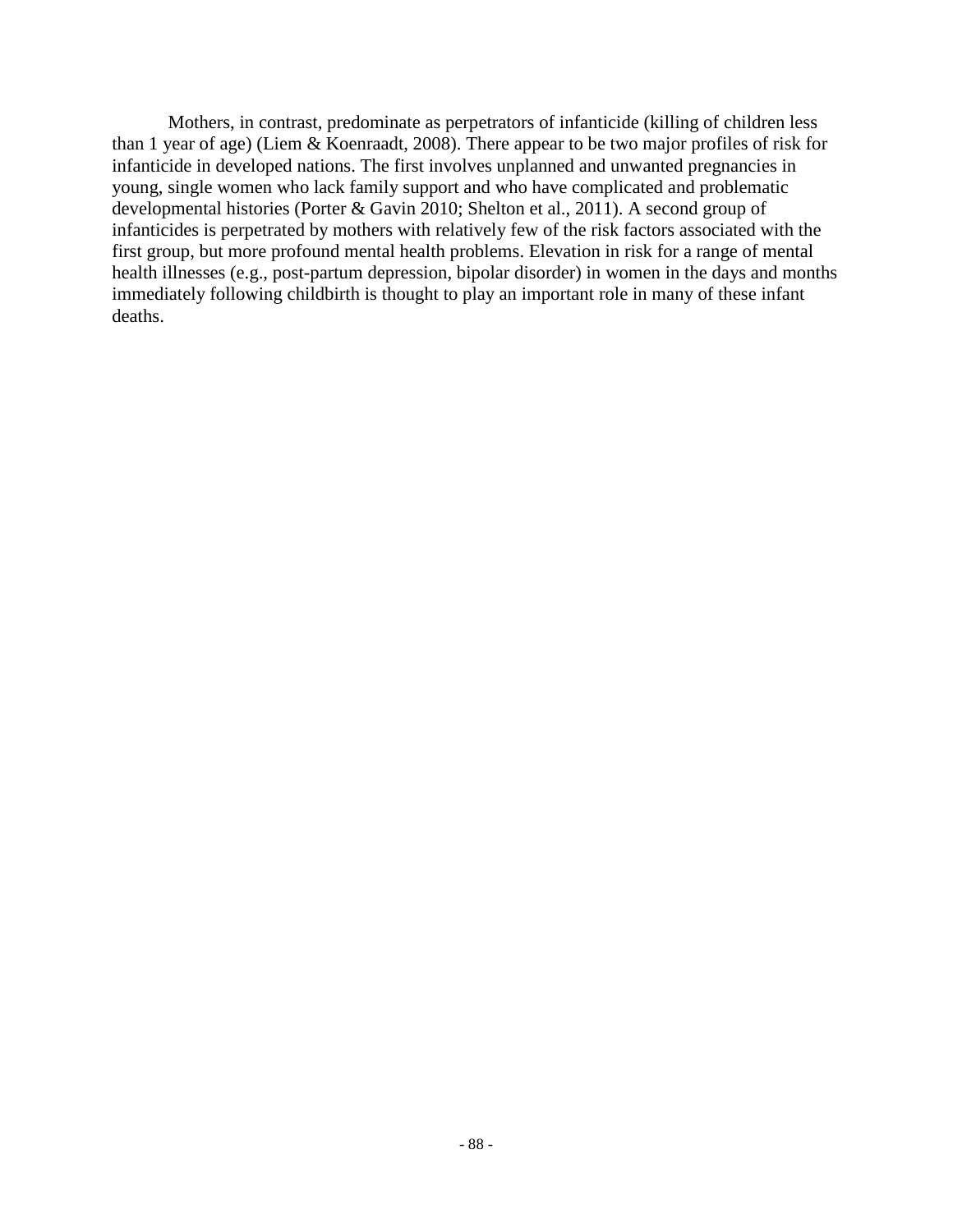## **Appendix C A detailed description of protective factors**

### **Child developmental level**

Although generally only considered in terms of risk, the developmental stage of a child can be a protective factor when considering the ability of the child to access external social supports, manage their internal affective states during times of family stress, and develop effective coping strategies. In addition, resilience literature suggests that having a higher IQ may be helpful to some children but it is not yet clear how that manifests itself – whether the child is more cognitively able to make sense of his/her surroundings, or whether it is the success in academics that creates an avenue for self-esteem and social support.

#### **Safe parents, safe children**

The greater protection a mother who is the victim of family violence experiences, the greater the protection her children may experience. Many victims who experience family violence go to extreme lengths to ensure the safety of their children (Haight et al., 2007). Women who experience abuse from their partners have been found to "mobilize their resources to respond to the violence on behalf of their children" (Levendosky, Lynch, & Graham-Bermann, 2000, p. 266), in particular by being sensitive and responsive to the needs of their children (Levendosky et al., 2000). Common immediate strategies include physically separating the children from the perpetrator, calling a relative or friend for assistance, using developed signals to warn children in times of danger, and using calming techniques or attempting to physically restrain the perpetrator (Haight et al., 2007). In some cases mothers realize the risk of harm their children are subjected to and will employ long-term strategies, such as sending their children to live with relatives or contacting the legal system for assistance (Haight et al., 2007). In other circumstances, some women feel that staying with an abusive partner allows them to be more protective, rather than engender further risk to the child that could come from unsupervised access that may be granted during separation (Walker, 1992 as cited in Strega, 2006; Varcoe & Irwin, 2004). Focusing solely on what is perceived as protective behaviours of mothers, however, when women do not in fact have control over abusive partners, is misdirected, as research indicates that in these cases the protective behaviour of mothers does not actually predict recurrence of child maltreatment [\(Coohey, 2006\)](#page-60-0).

It is recognized that it may be difficult for a woman to leave an abusive relationship. Therefore, a number of support agencies work from a harm reduction model, such that they provide the victim with strategies and support to increase their safety (Hoyle, 2008). The most common strategy taught is the creation of a safety plan. A safety plan is a pre-determined arrangement of how to escape or hide from an abusive partner or parent when in a situation of imminent danger (Hoyle, 2008; Kress et al., 2012). The plans typically include creation of an escape route, having an alternate place of safe refuge, and creating and maintaining social supports. It is essential to create these plans in order to reduce panic in the moment, while enhancing one's own safety, as well as that of the children. Safety plans can also include precautionary measures to be taken to reduce risk of harm, which are most commonly used by mothers who have successfully left their abusive partner, such as changing locks, installing security system, changing routine, changing children's school, and avoiding places frequently visited by the perpetrator (Hoyle, 2008; Kress et al., 2012). Although these plans can reduce victimization, they also have the potential to increase alternative risks for the victim such as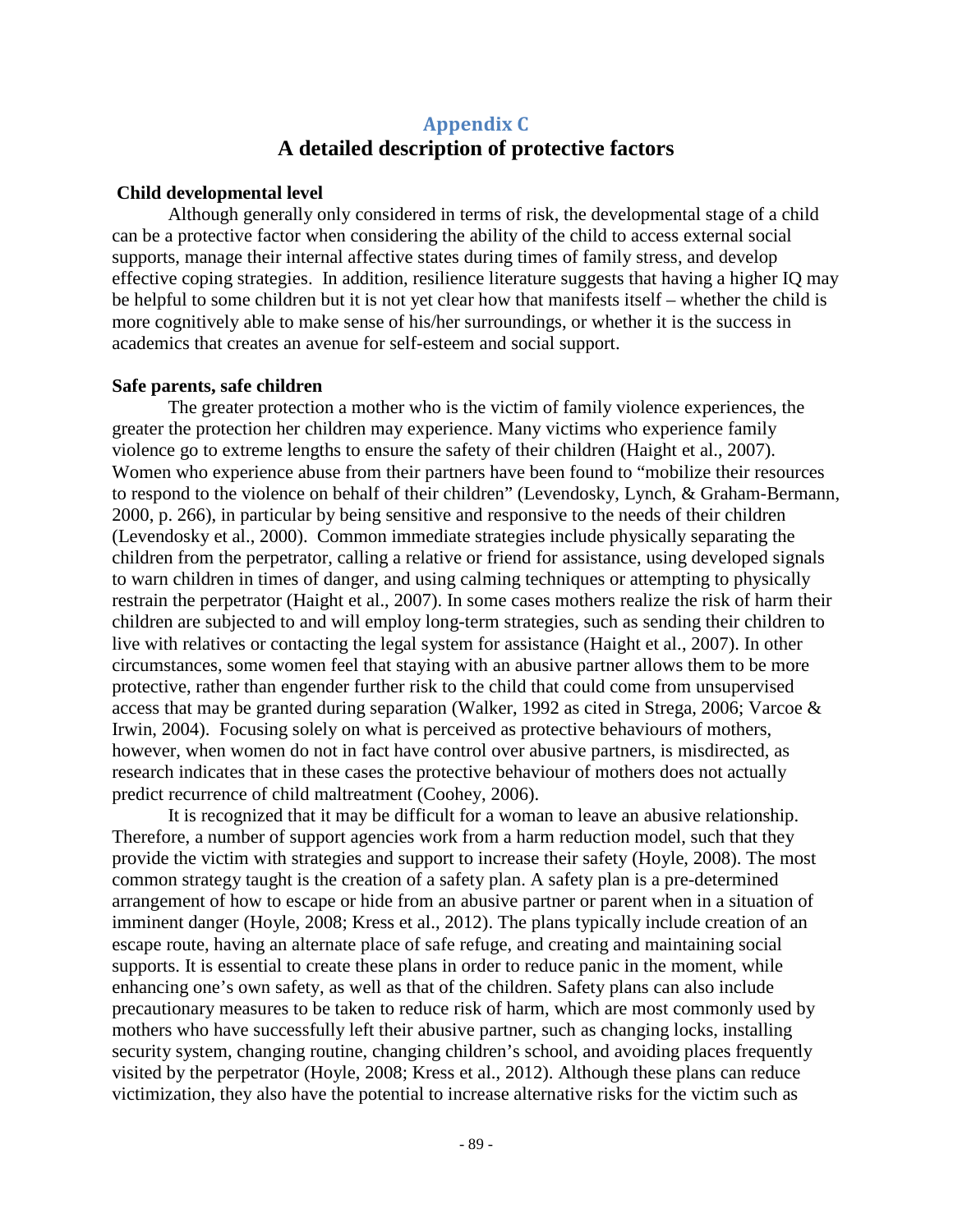poverty (Hoyle, 2008). In order to remain safe and independent it is essential for a victim to become financially independent. However, in many cases this is extremely difficult or impossible, as the abuser may have taken over the finances or is the only source of income for the family. It is also critical to consider safety on a continuum and as a dynamic concept that frequently changes and is often not within the victim's control. An important study that focused on safety planning determined that situational context was critical as there were no universally effective strategies for managing safety; cautioning that what may reduce the risk for one woman may increase the risk for another (Goodkind et al, 2004). Not surprisingly, women who engaged in the most safety planning continued to remain at highest risk because of characteristics of their abusers. Even more concerning, however, are findings that women's emotional well-being is often linked to their appraisals of their own vulnerability and powerlessness. In particular, the more a woman has to restrict her personal autonomy to stay safe, the more likely she is to experience depression (Goodkind et al., 2004; Nurius et al., 2003).

### **Family and social supports**

*For the Child.* Depending on the age of the child, it may be difficult for them to seek out social supports on their own. Therefore, children experiencing maltreatment may seek support from their siblings (Lucas, 2002). Siblings who are exposed to domestic violence provide companionship and comfort to each other in many ways, such as through protecting one another from psychological and physical damage, acting as caregivers for each other, and being a source of emotional, verbal and tactile support. They may also ally together against the family violence in an effort to prevent violent incidents, protect their mother, or attempt to cope with the trauma by avoiding involvement and using one another as a source of distraction from the trauma they experience. Resiliency is key in reducing the risk of harm from exposure to violence (Afifi & MacMillan, 2011; Lucas, 2002). Additional factors influencing resiliency include the presence of a good relationship with one parent, the child's proximity to the events, as well as their relationship with the perpetrator. Support systems available within their family have been shown to encourage and reinforce coping efforts of the child (Afifi & MacMillan, 2011; Allen & Johnson, 2012; Lucas, 2002). A child characterized as being resilient has typically had an opportunity to establish a close relationship with at least one emotionally stable and competent family member who is supportive of their needs.

*For the Child Victim in Adulthood.* Children who experience family violence are at an increased risk for experiencing psychological distress in adulthood (Fijiwata, Okuyama, & Izumi, 2011; Hetzel-Riggin & Meads, 2011). However, adults who develop a sense of community, through accessing social supports or seeking assistance from loved ones, are less likely to experience psychological distress regardless of their experiences with violence (Greenfield & Marks, 2010). Moreover, women who have experienced abuse in the past, and have since developed strong social supports, are less likely to be abused by another partner in the future, ultimately further protecting their children (Plazaola-Castaño, Ruiz-Pérez, & Montero-Piñnar, 2008).

*For the Perpetrator.* Despite the harmful actions and behaviours perpetrators engage in, they are no exception to the positive impact of social relationships (Pandya & Gingerich, 2002; Sheehan, Thakor, & Stewart, 2012; Silvergleid & Mankowski, 2006). Perpetrators report the development of social relationships, as well as the fear of losing their family, as turning points for their behaviour change (Pandya & Gingerich, 2002; Silvergleid & Mankowski, 2006). In some cases,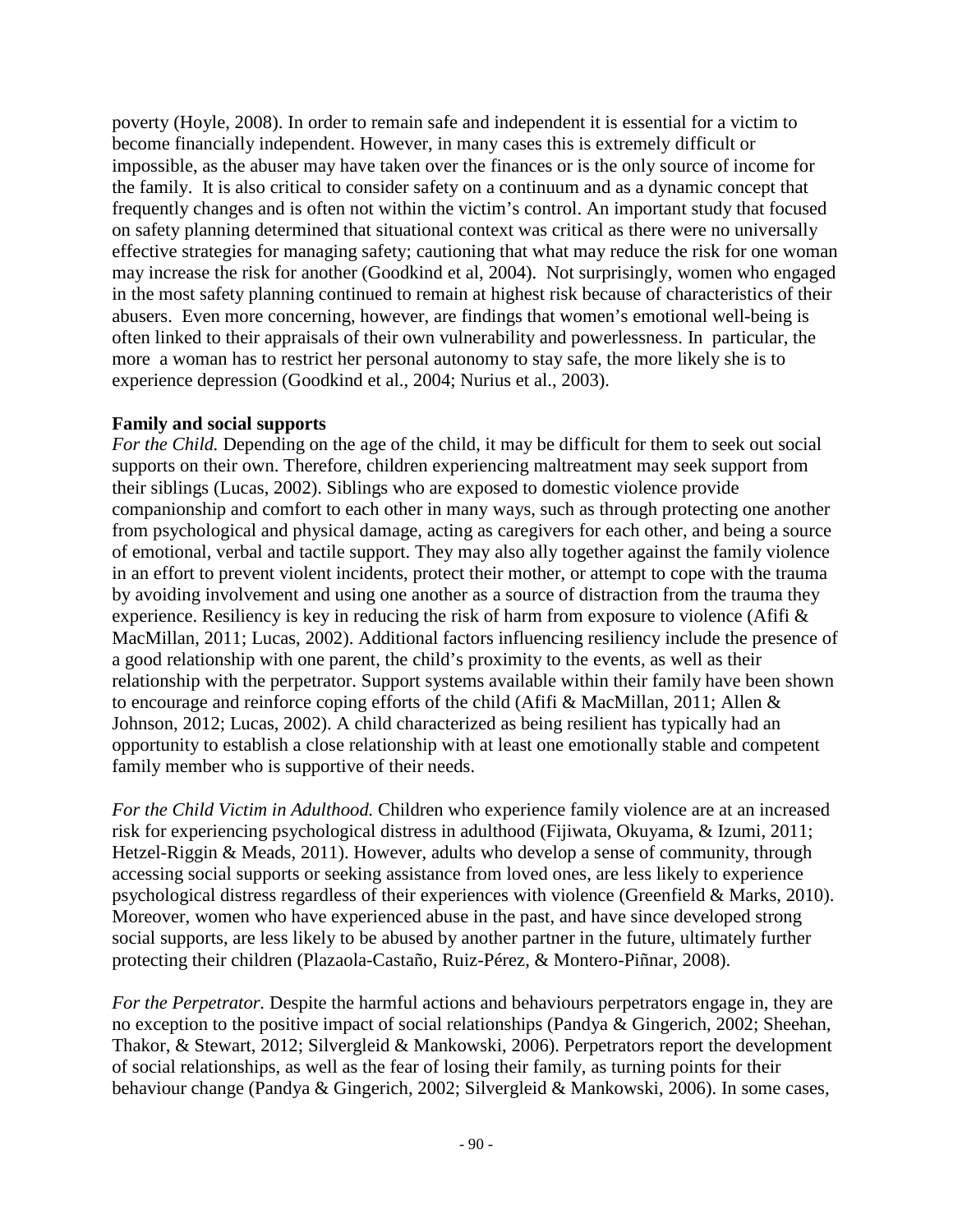perpetrators are reluctant to seek help from informal and formal supports. The lack of help seeking behaviours can be influenced by gender stereotypes, such as appearing weak or fragile, uncertainty of where to seek help, difficulties trusting and confiding in others, as well as having few individuals to talk to who have an understanding or training in domestic violence (Campbell et al., 2010). However, some perpetrators may decide to seek assistance on their own when they realize the impact of their behavior on their partner and their children. Other perpetrators may be ordered into treatment by the court as a term of probation if their conduct has resulted in a criminal conviction. There is some evidence to support the notion that a coordinated approach to family violence may be most effective if a batterer intervention program is combined with ongoing monitoring and review by the court (Gondolf, 2002).

There are also emerging programs that target the perpetrator's role as a father. One example is the Caring Dads program [\(www.caringdads.org\)](http://www.caringdads.org/). Caring Dads is an intervention program designed for fathers who have maltreated their child(ren) and/or exposed them to the abuse of their mother. The program is targeted at changing the father's unhealthy behaviour and beliefs about parenting, their abusive parenting strategies, as well as their understanding of the impact of abuse on children (Scott & Crooks, 2007). An evaluation of the program indicated that fathers who attended and completed Caring Dads had considerable changes in their overreactivity to children's misbehavior and their respect for the commitment and judgment of their children's mothers (Scott & Lishak, 2012).

#### **Community supports**

Family violence is recognized as an issue impacting society as a whole. Parents and children affected by family violence have an increased need for access to community supports, in order to obtain and maintain their safety. A major concern for women and children is having access to community supports when making their decision to leave an abusive partner (Clarke & Wydall, 2013; Reeve, Casey & Goudie, 2006; Netto, Pawson, & Sharp, 2009). In order for women to leave an abusive partner they must have the ability to obtain suitable and affordable accommodations. Unfortunately, these housing issues are a primary reason why women either decide not to leave their abusive partner, or return to their partner after attempting to leave (Bossy & Coleman, 2000; Clarke & Wydall, 2013). Housing opportunities for women and children are available Canada-wide, providing temporary support and shelter for the victims of family violence. Unfortunately, the living conditions are often not ideal and this can increase the victims' levels of stress, as well as potentially relocate them further from existing social and family supports (Abrahams, 2007).

Building relationships within the community can decrease one's likelihood of revictimization (Clarke & Wydall, 2013; Dutton et al., 2006). A key factor may include building positive relationships with advocacy supports, as well as obtaining stable employment, which ultimately enhances one's sense of independence and extended community support. Developing a sense of community is equally important for child victims of maltreatment, as it provides them with supports to aid in coping with traumatic events. Children are able to develop this sense of community through building positive relationships with supportive individuals including: teachers, school counsellors, mental health workers, and neighbours (Afifi & MacMillan, 2011; Allen & Johnson, 2012; Lucas, 2002).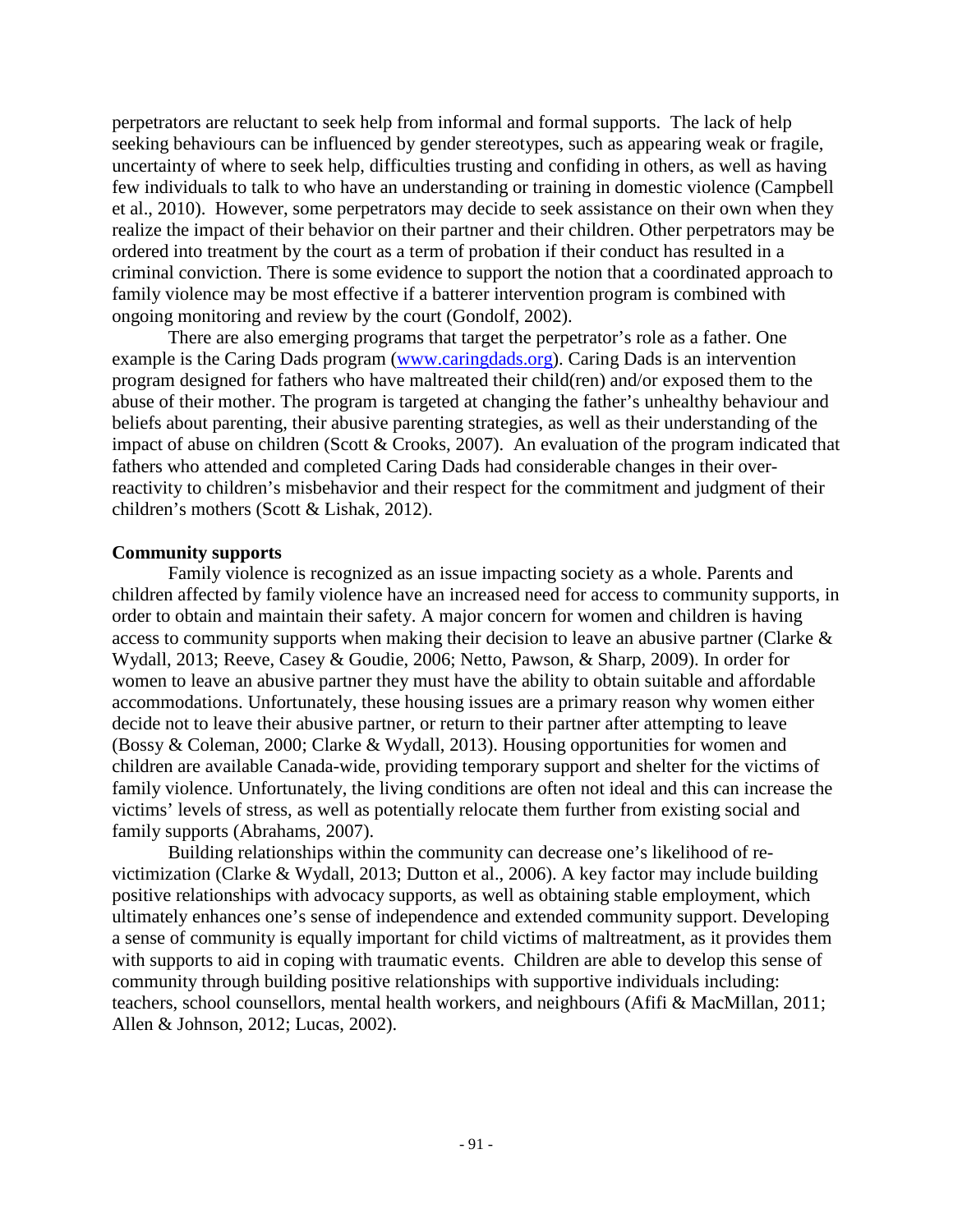# **Appendix D A detailed description of promising practices**

1) Parenting programs to prevent family violence

### Caring Dads [\(www.caringdads.org\)](http://www.caringdads.org/)

Caring Dads is an intervention program for fathers (including biological, step, commonlaw) who have physically abused, emotionally abused or neglected their children, or exposed their children to domestic violence or who are deemed to be at high-risk for these behaviours. The program consists of a 17-week, empirically-based, group parenting intervention for fathers, systematic outreach to mothers to ensure safety and freedom from coercion, and ongoing, collaborative case management of fathers with other professionals involved with men's families.

The group component of Caring Dads combines elements of parenting, fathering, battering and child protection practice to enhance the safety and well-being of children. Program principles emphasize the need to enhance men's motivation, promote child-centered fathering, address men's ability to engage in respectful, non-abusive co-parenting with children's mothers, recognize that children's experience of trauma will impact the rate of possible change, and work collaboratively with other service providers to ensure that children benefit (and are not unintentionally harmed) as a result of father's participation in intervention.

Caring Dads was first developed in London, Ontario in 2003. Since its development, many community agencies that represent the interests of children have supported the program (i.e., child protection, probation services, partner assault response agencies). Caring Dads is available in several locations in Southwestern Ontario as well as Ottawa, Thunder Bay, and the province of Alberta. It has also been adopted in several locations in the United States and Europe.

2) Secondary responder programs for perpetrators of domestic violence

High-Risk Domestic Violence Men's Outreach Initiative

This project is based on the premise that victims are safer when their partners are provided with support to target those dynamic risk factors which contribute to creating heightened risk. Forty men charged with a domestic violence related offence who were not incarcerated or eligible for early intervention with a PAR program were contacted prior to attending any batterer intervention program to provide them with services, counselling, and community supports to minimize their risk of re-offending. Results indicated that one year later negative police involvement with project participants dramatically reduced; men in the project had significantly less charges and arrests; and the number of violent and administration of justice crimes (e.g., breach of a recognizance or failure to attend court) dramatically reduced.

Due to the success of the High-Risk Domestic Violence Men's Outreach Initiative, the London police department will receive \$270,000 in provincial funding in 2014 to introduce the program in Woodstock, Sudbury, and Ottawa.

3) Integrated court for families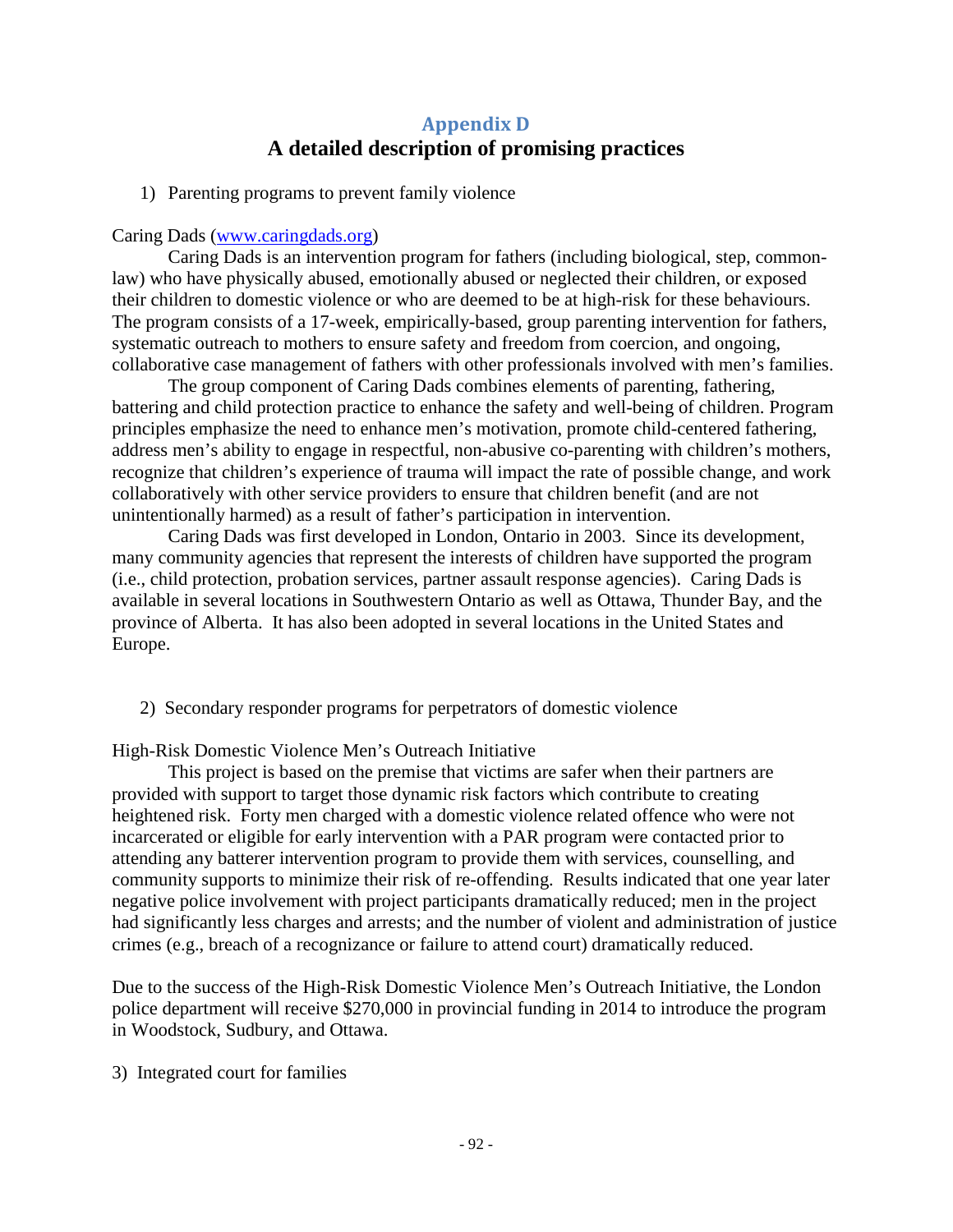### Ontario's Integrated Domestic Violence Court (IDV Court)

### [\(http://www.ontariocourts.ca/ocj/integrated-domestic-violence-court/\)](http://www.ontariocourts.ca/ocj/integrated-domestic-violence-court/)

The Toronto Integrated Domestic Violence Court provides a single judge to hear both the criminal and the family law cases (excluding divorce, family property and child protection cases) that relate to one family where the underlying issue is domestic violence. The goals of this court are a more integrated and holistic approach to families experiencing domestic violence, increased consistency between family and criminal court orders and quicker resolutions of the judicial proceedings. An evaluation of this pilot project is underway.

### 4) New Family Court Orders When New Criminal Charges

Supervised access centres provide a neutral space where a third party can oversee visits and exchanges between a parent and child. These centres are often used by separated parents who have perpetrated family violence and require supervised exchanges or visits in order to keep the children safe. Supervised access centres receive family court orders that outline the visitation and exchange arrangements that were determined by the courts after charges were laid, management strategies were put in place and risks to the child were properly assessed. However, if the abusive parent is charged with a new criminal offense and receives a new bail order, the risk of harm to the child may increase. The central issue is the lack of coordination between the criminal court and family court proceedings. Work is ongoing to establish a protocol whereby when any new criminal charges and bail conditions are made, a new family law order related to child access provisions also be made. As of December 2013, the Ontario Ministry of the Attorney is drafting the templates to be used by the courts in order to implement this new practice. The intent of the practice is to force communication between criminal and family courts in order to minimize the risk posed to children during supervised access or supervised exchanges.

### 5) Advocacy for abuse victims and their children dealing with the family court

### Luke's Place, Oshawa, ON [www.lukesplace.ca](http://www.lukesplace.ca/)

Luke's Place was constructed in response to the 1997 murder of a three-year old boy, Luke, by his father during his first unsupervised access visit. The courts had allowed unsupervised access to Luke's father despite the pleas from Luke's mother to allow supervised access only. Luke's Place helps to provide a specialized response to support abused women and their children as they proceed through the family law process. Luke's Place provides individual service and group support; a resource manual and training process for staff and volunteers; emergency motions toolkit; and training for shelter staff, lawyers, and other social service professionals. The vision of Luke's Place is for a family court system that responds efficiently to end domestic violence and effectively provides for the safety, emotional and financial needs of abused women and their children after leaving a situation of abuse.

## Jared's Place Legal Advocacy and Support Program, Hamilton, ON

### <https://intervalhousehamilton.org/legal-support>

Jared's Place was developed in honour of a young boy, Jared, who was murdered in 2006 by his father during a court-ordered unsupervised access visit. Jared's Place provides free information, referrals and support to women who have experienced violence in order to help them navigate through the legal system. Jared's Place offers information and support; referrals and advocacy;